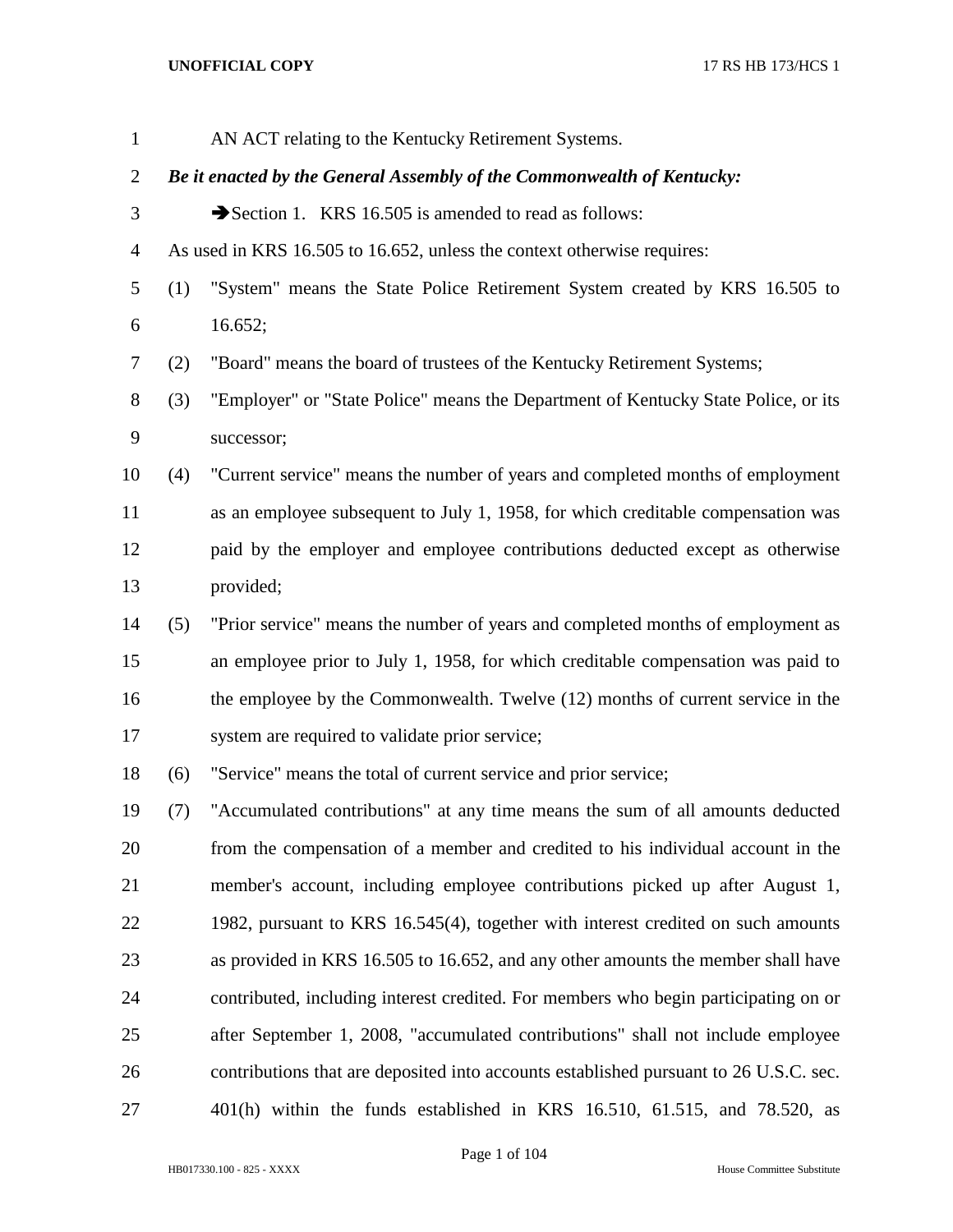| $\mathbf{1}$ |     |                   | prescribed by KRS $61.702(2)(b)$ ;                                                |
|--------------|-----|-------------------|-----------------------------------------------------------------------------------|
| 2            | (8) |                   | "Creditable compensation":                                                        |
| 3            |     | $\underline{(a)}$ | Means all salary and wages, including payments for compensatory time, paid        |
| 4            |     |                   | to the employee as a result of services performed for the employer or for time    |
| 5            |     |                   | during which the member is on paid leave, which are includable on the             |
| 6            |     |                   | member's federal form W-2 wage and tax statement under the heading "wages,        |
| 7            |     |                   | tips, other compensation," including employee contributions picked up after       |
| 8            |     |                   | August 1, 1982, pursuant to KRS 16.545(4):[-]                                     |
| 9            |     | (b)               | <b>Includes:</b> [A]                                                              |
| 10           |     |                   | Lump-sum <i>bonuses</i> [bonus], severance pay, or employer-provided<br><u>I.</u> |
| 11           |     |                   | <i>payments</i> [payment] for purchase of service credit, which [ shall be        |
| 12           |     |                   | included as creditable compensation but] shall be averaged over the               |
| 13           |     |                   | employee's total service with the system in which it is recorded if it is         |
| 14           |     |                   | equal to or greater than one thousand dollars $(\$1,000)$ :[]                     |
| 15           |     |                   | Lump-sum payments for creditable compensation paid as a result of<br>2.           |
| 16           |     |                   | an order of a court of competent jurisdiction, the Personnel Board, or            |
| 17           |     |                   | the Commission on Human Rights, or for any creditable                             |
| 18           |     |                   | compensation paid in anticipation of settlement of an action before a             |
| 19           |     |                   | court of competent jurisdiction, the Personnel Board, or the                      |
| 20           |     |                   | Commission on Human Rights, including notices of violations of state              |
| 21           |     |                   | or federal wage and hour statutes or violations of state or federal               |
| 22           |     |                   | discrimination statutes, which shall be credited to the fiscal year               |
| 23           |     |                   | during which the wages were earned or should have been paid by the                |
| 24           |     |                   | employer. This subparagraph shall also include lump-sum payments                  |
| 25           |     |                   | for reinstated wages pursuant to KRS 61.569, which shall be credited              |
| 26           |     |                   | to the period during which the wages were earned or should have been              |
| 27           |     |                   | paid by the employer;                                                             |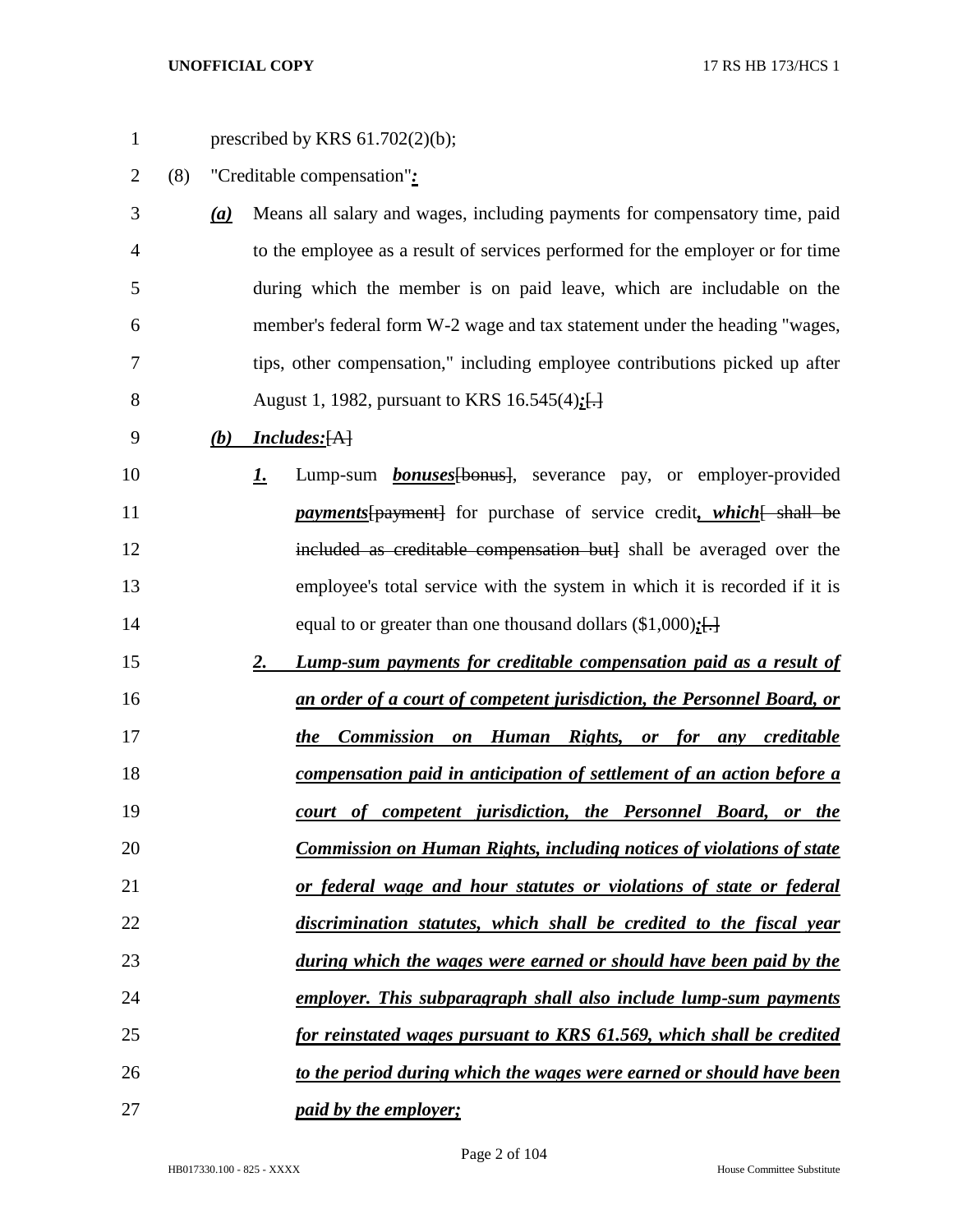| 1              |     |     | 3. | Amounts which are not includable in the member's gross income by             |
|----------------|-----|-----|----|------------------------------------------------------------------------------|
| $\overline{2}$ |     |     |    | virtue of the member having taken a voluntary salary reduction               |
| 3              |     |     |    | provided for under applicable provisions of the Internal Revenue             |
| $\overline{4}$ |     |     |    | Code; and                                                                    |
| 5              |     |     | 4. | Elective amounts for qualified transportation fringes paid or made           |
| 6              |     |     |    | available on or after January 1, 2001, for calendar years on or after        |
| 7              |     |     |    | January 1, 2001, that are not includable in the gross income of the          |
| 8              |     |     |    | employee by reason of 26 U.S.C. sec. $132(f)(4)$ ; and                       |
| 9              |     |     |    | $(c)$ Excludes:                                                              |
| 10             |     |     | 1. | Living allowances, expense reimbursements, lump-sum payments for             |
| 11             |     |     |    | accrued vacation leave, and other items determined by the board;             |
| 12             |     |     |    | and [shall be excluded. Creditable compensation shall also include           |
| 13             |     |     |    | amounts which are not includable in the member's gross income by             |
| 14             |     |     |    | virtue of the member having taken a voluntary salary reduction provided      |
| 15             |     |     |    | for under applicable provisions of the Internal Revenue Code. Creditable     |
| 16             |     |     |    | compensation shall also include elective amounts for qualified               |
| 17             |     |     |    | transportation fringes paid or made available on or after January 1, 2001,   |
| 18             |     |     |    | for calendar years on or after January 1, 2001, that are not includable in   |
| 19             |     |     |    | the gross income of the employee by reason of 26 U.S.C. sec. 132(f)(4).      |
| 20             |     |     |    | ł                                                                            |
| 21             |     |     | 2. | For employees who begin participating on or after September 1, 2008,         |
| 22             |     |     |    | <b>lump-sum</b> [creditable compensation shall not include] payments for     |
| 23             |     |     |    | compensatory time;                                                           |
| 24             | (9) |     |    | "Final compensation" means:                                                  |
| 25             |     | (a) |    | For a member who begins participating before September 1, 2008, the          |
| 26             |     |     |    | creditable compensation of a member during the three (3) fiscal years he was |
| 27             |     |     |    | paid at the highest average monthly rate divided by the number of months of  |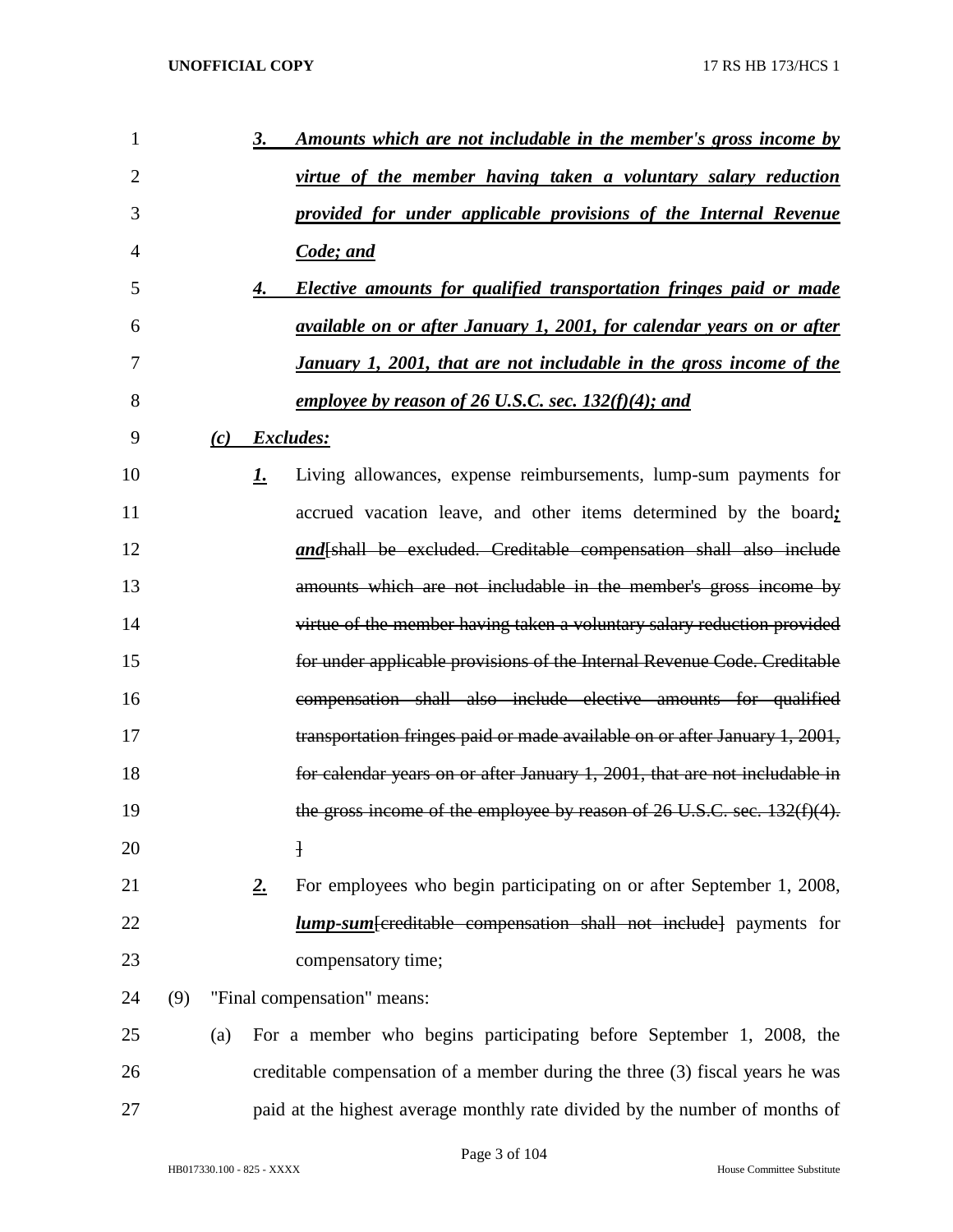|                |     | service credit during the three $(3)$ year period, multiplied by twelve $(12)$ ; the |
|----------------|-----|--------------------------------------------------------------------------------------|
| 2              |     | three (3) years may be fractional and need not be consecutive. If the number of      |
| 3              |     | months of service credit during the three (3) year period is less than twenty-       |
| $\overline{4}$ |     | four $(24)$ , one $(1)$ or more additional fiscal years shall be used; or            |
| 5 <sup>5</sup> | (b) | For a member who begins participating on or after September 1, 2008, but             |

 prior to January 1, 2014, the creditable compensation of the member during the three (3) complete fiscal years he or she was paid at the highest average monthly rate divided by three (3). Each fiscal year used to determine final compensation must contain twelve (12) months of service credit;

 (10) "Final rate of pay" means the actual rate upon which earnings of a member were calculated during the twelve (12) month period immediately preceding the member's effective retirement date, including employee contributions picked up after August 1, 1982, pursuant to KRS 16.545(4). The rate shall be certified to the system by the employer and the following equivalents shall be used to convert the rate to an annual rate: two thousand eighty (2,080) hours for eight (8) hour workdays, one thousand nine hundred fifty (1,950) hours for seven and one-half (7- 1/2) hour workdays, two hundred sixty (260) days, fifty-two (52) weeks, twelve (12) 18 months, or one (1) year;

# (11) "Retired member" means any former member receiving a retirement allowance or any former member who has filed the necessary documents for retirement benefits and is no longer contributing to the retirement system;

 (12) "Retirement allowance" means the retirement payments to which a retired member is entitled;

 (13) "Actuarial equivalent" means a benefit of equal value when computed upon the basis of actuarial tables adopted by the board. In cases of disability retirement, the options authorized by KRS 61.635 shall be computed by adding ten (10) years to the age of the member, unless the member has chosen the Social Security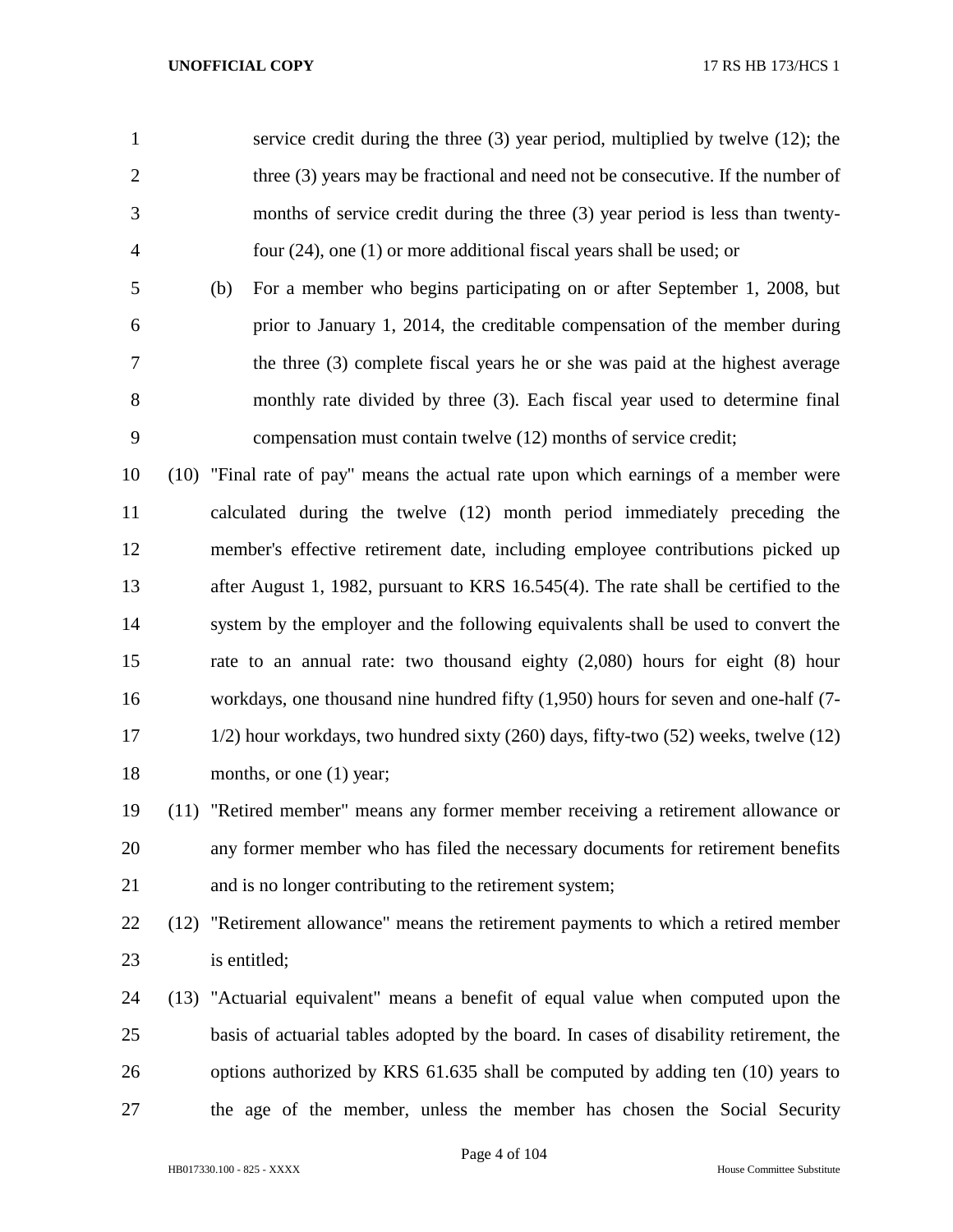| $\mathbf{1}$   | adjustment option as provided for in KRS 61.635(8), in which case the member's            |
|----------------|-------------------------------------------------------------------------------------------|
| $\overline{2}$ | actual age shall be used. For members who began participating in the system prior         |
| 3              | to January 1, 2014, no disability retirement option shall be less than the same option    |
| $\overline{4}$ | computed under early retirement;                                                          |
| 5              | (14) "Authorized leave of absence" means any time during which a person is absent from    |
| 6              | employment but retained in the status of an employee in accordance with the               |
| 7              | personnel policy of the Department of Kentucky State Police;                              |
| $8\phantom{.}$ | (15) "Normal retirement date" means:                                                      |
| 9              | For a member who begins participating before September 1, 2008, the first<br>(a)          |
| 10             | day of the month following a member's fifty-fifth birthday, except that for               |
| 11             | members over age fifty-five (55) on July 1, 1958, it shall mean January 1,                |
| 12             | 1959; or                                                                                  |
| 13             | For a member who begins participating on or after September 1, 2008, the<br>(b)           |
| 14             | first day of the month following a member's sixtieth birthday;                            |
| 15             | (16) "Disability retirement date" means the first day of the month following the last day |
| 16             | of paid employment;                                                                       |
| 17             | (17) "Dependent child" means a child in the womb and a natural or legally adopted child   |
| 18             | of the member who has neither attained age eighteen (18) nor married or who is an         |
| 19             | unmarried full-time student who has not attained age twenty-two (22);                     |
| 20             | (18) "Optional allowance" means an actuarially equivalent benefit elected by the member   |
| 21             | in lieu of all other benefits provided by KRS 16.505 to 16.652;                           |
| 22             | (19) "Act in line of duty" means an act occurring or a thing done, which, as determined   |
| 23             | by the board, was required in the performance of the duties specified in KRS              |
| 24             | 16.060. For employees in hazardous positions under KRS 61.592, an "act in line of         |
| 25             | duty" shall mean an act occurring which was required in the performance of the            |
| 26             | principal duties of the position as defined by the job description;                       |
| 27             | (20) "Early retirement date" means:                                                       |

## Page 5 of 104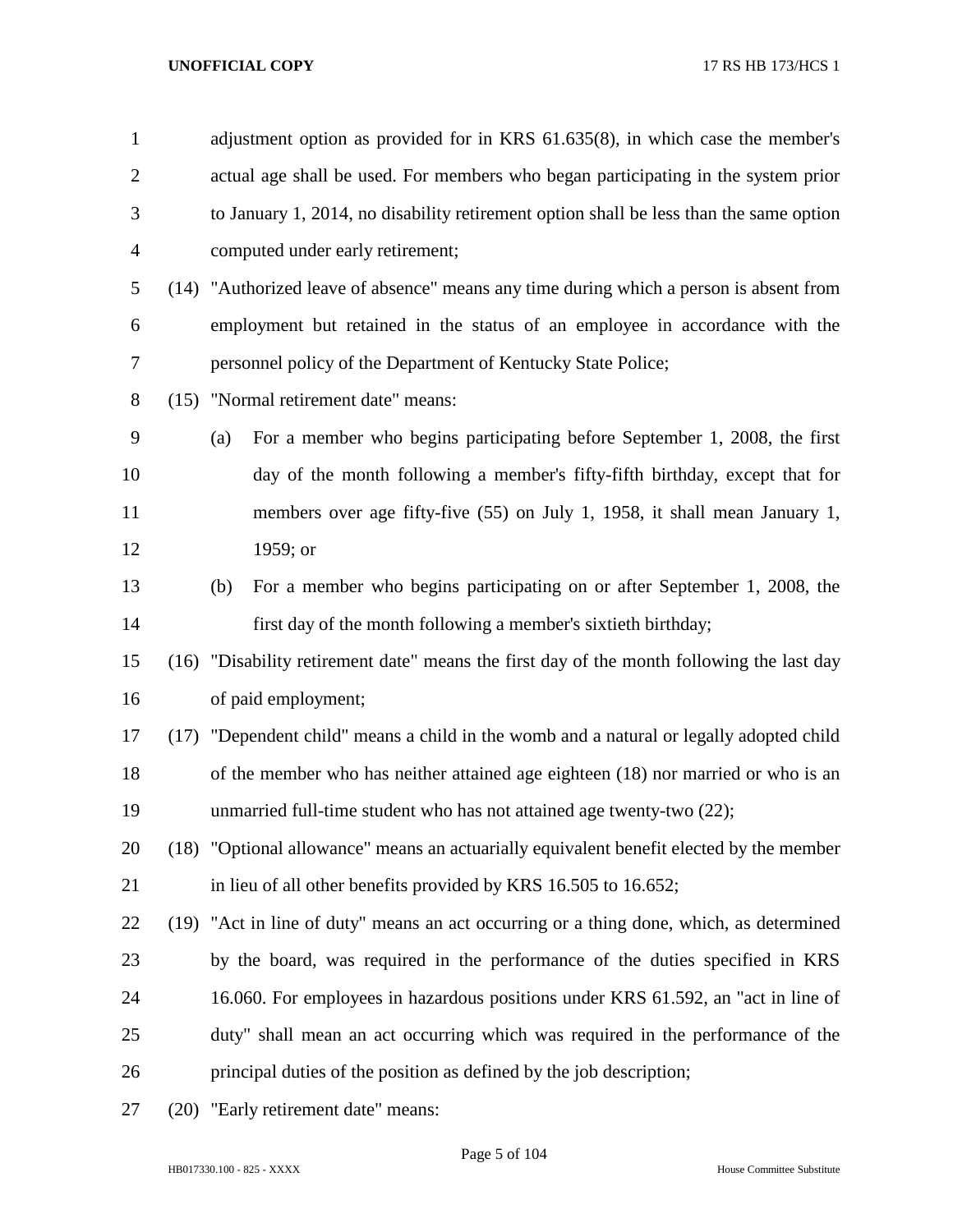(a) For a member who begins participating before September 1, 2008, the retirement date declared by a member who is not less than fifty (50) years of age and has fifteen (15) years of service; or (b) For a member who begins participating on or after September 1, 2008, but prior to January 1, 2014, the retirement date declared by a member who is not less than fifty (50) years of age and has fifteen (15) years of service credited under KRS 16.543(1), 61.543(1), or 78.615(1) or another state-administered retirement system; (21) "Member" means any officer included in the membership of the system as provided under KRS 16.520 whose membership has not been terminated under KRS 61.535; (22) "Regular full-time officers" means the occupants of positions as set forth in KRS 16.010; (23) "Hazardous disability" as used in KRS 16.505 to 16.652 means a disability which results in an employee's total incapacity to continue as an employee in a hazardous position, but the employee is not necessarily deemed to be totally and permanently disabled to engage in other occupations for remuneration or profit; (24) "Current rate of pay" means the member's actual hourly, daily, weekly, biweekly, monthly, or yearly rate of pay converted to an annual rate as defined in final rate of pay. The rate shall be certified by the employer; (25) "Beneficiary" means the person, persons, estate, trust, or trustee designated by the member in accordance with KRS 61.542 or 61.705 to receive any available benefits in the event of the member's death. As used in KRS 61.702, "beneficiary" does not mean an estate, trust, or trustee; (26) "Recipient" means the retired member, the person or persons designated as beneficiary by the member and drawing a retirement allowance as a result of the member's death, or a dependent child drawing a retirement allowance. An alternate payee of a qualified domestic relations order shall not be considered a recipient,

Page 6 of 104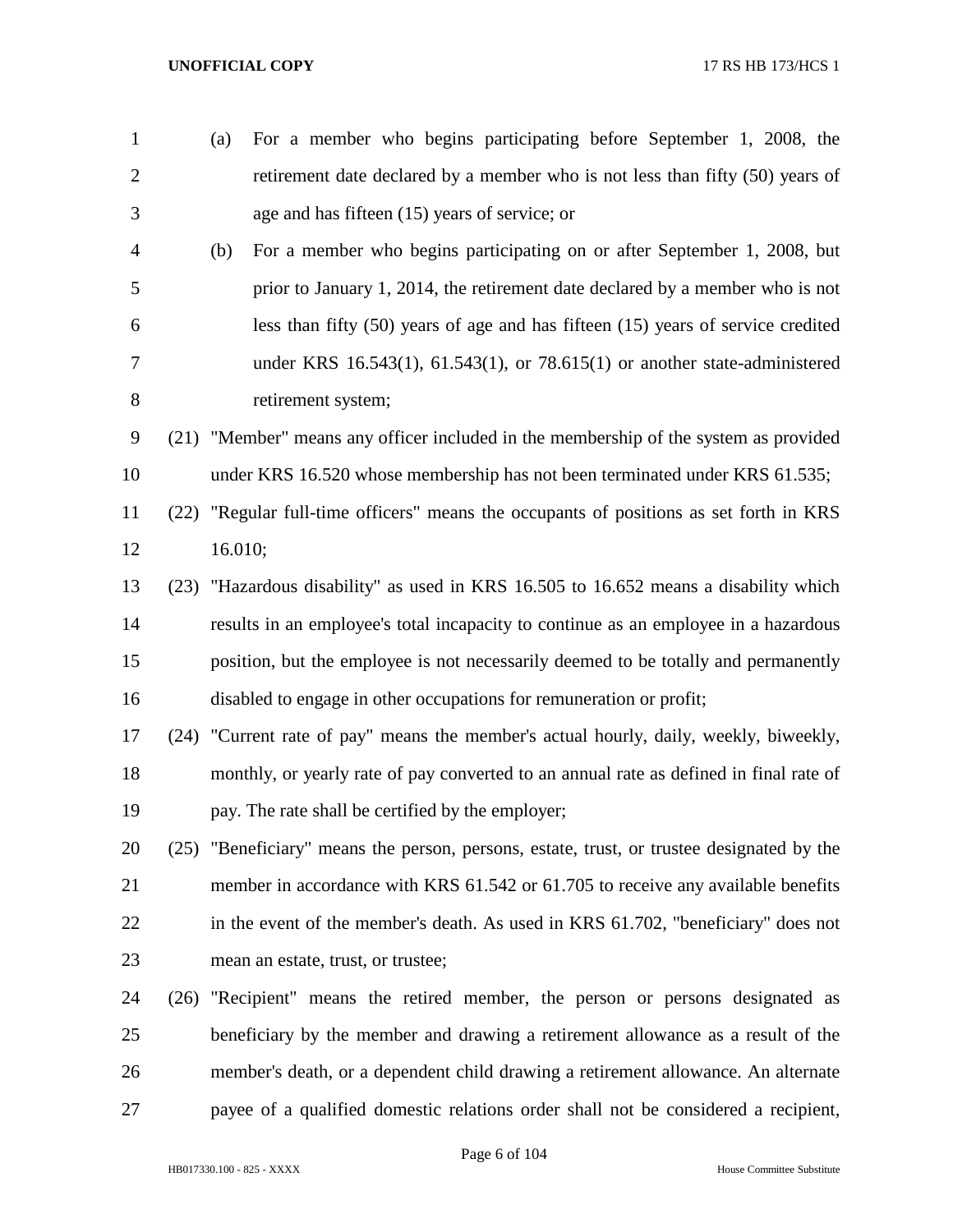- 
- except for purposes of KRS 61.623;
- (27) "Person" means a natural person;
- (28) "Retirement office" means the Kentucky Retirement Systems office building in Frankfort;
- (29) "Delayed contribution payment" means an amount paid by an employee for purchase of current service. The amount shall be determined using the same formula in KRS 61.5525, and the payment shall not be picked up by the employer. A delayed contribution payment shall be deposited to the member's account and considered as accumulated contributions of the individual member;
- (30) "Last day of paid employment" means the last date employer and employee contributions are required to be reported in accordance with KRS 16.543, 61.543, or 78.615 to the retirement office in order for the employee to receive current service credit for the month. Last day of paid employment does not mean a date the employee receives payment for accrued leave, whether by lump sum or otherwise, if that date occurs twenty-four (24) or more months after previous contributions;
- (31) "Objective medical evidence" means reports of examinations or treatments; medical signs which are anatomical, physiological, or psychological abnormalities that can be observed; psychiatric signs which are medically demonstrable phenomena indicating specific abnormalities of behavior, affect, thought, memory, orientation, or contact with reality; or laboratory findings which are anatomical, physiological, or psychological phenomena that can be shown by medically acceptable laboratory diagnostic techniques, including but not limited to chemical tests, electrocardiograms, electroencephalograms, X-rays, and psychological tests;
- (32) "Fiscal year" of the system means the twelve (12) months from July 1 through the following June 30, which shall also be the plan year. The "fiscal year" shall be the limitation year used to determine contribution and benefit limits established by 26 U.S.C. sec. 415;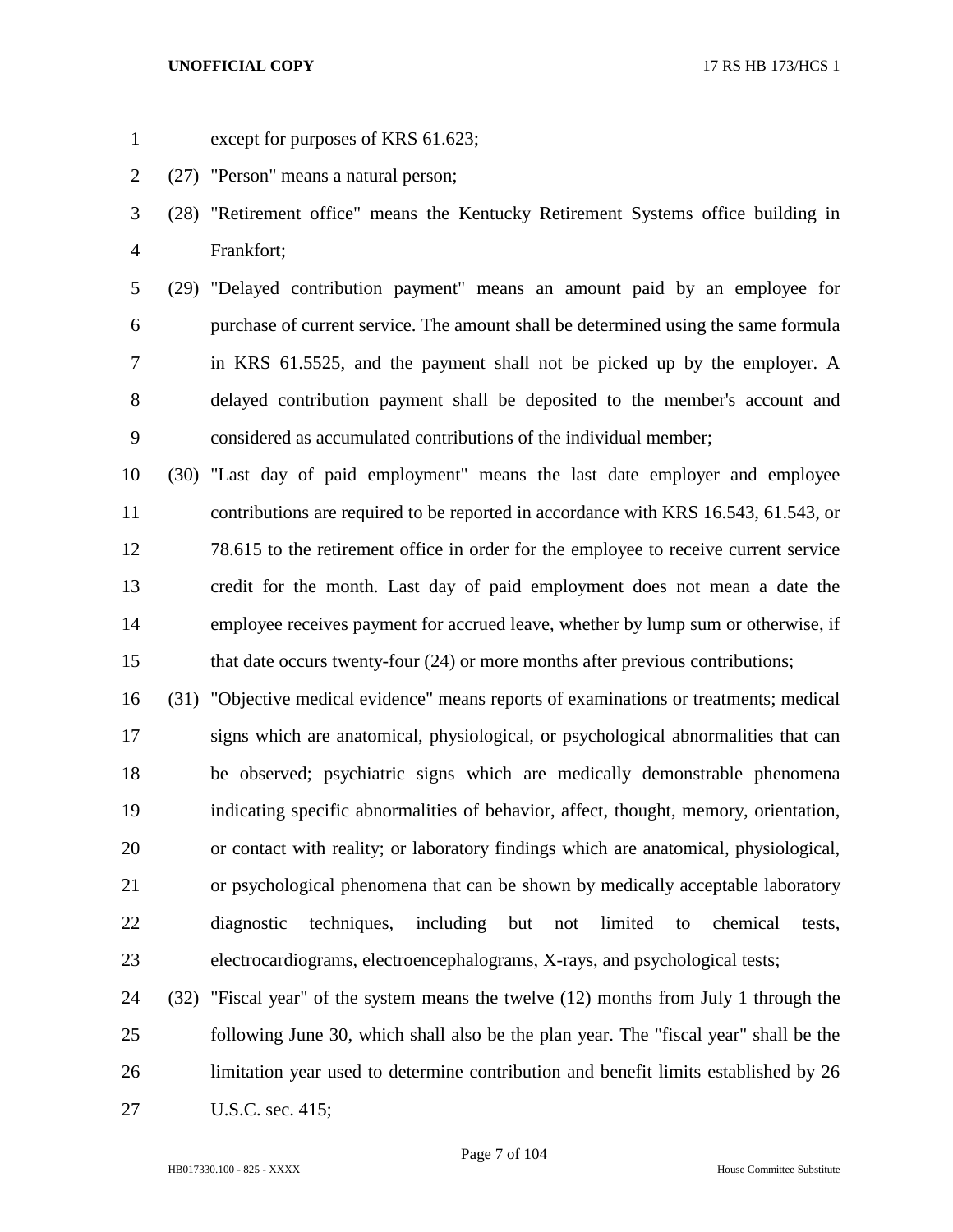- (33) "Participating" means an employee is currently earning service credit in the system as provided in KRS 16.543;
- (34) "Month" means a calendar month;
- (35) "Membership date" means the date upon which the member began participating in 5 the system as provided by KRS 16.543;
- (36) "Participant" means a member, as defined by subsection (21) of this section, or a retired member, as defined by subsection (11) of this section;
- (37) "Qualified domestic relations order" means any judgment, decree, or order, including approval of a property settlement agreement, that:
- (a) Is issued by a court or administrative agency; and
- (b) Relates to the provision of child support, alimony payments, or marital **property rights to an alternate payee;**
- (38) "Alternate payee" means a spouse, former spouse, child, or other dependent of a participant, who is designated to be paid retirement benefits in a qualified domestic relations order;
- (39) "Accumulated employer credit" means the employer pay credit deposited to the member's account and interest credited on such amounts as provided by KRS 16.583; and
- (40) "Accumulated account balance" means:
- (a) For members who began participating in the system prior to January 1, 2014, the member's accumulated contributions; or
- (b) For members who began participating in the system on or after January 1, 2014, in the hybrid cash balance plan as provided by KRS 16.583, the combined sum of the member's accumulated contributions and the member's accumulated employer pay credit.
- 26  $\rightarrow$  Section 2. KRS 16.520 is amended to read as follows:
- (1) Membership in the system shall consist of all regular full-time officers of the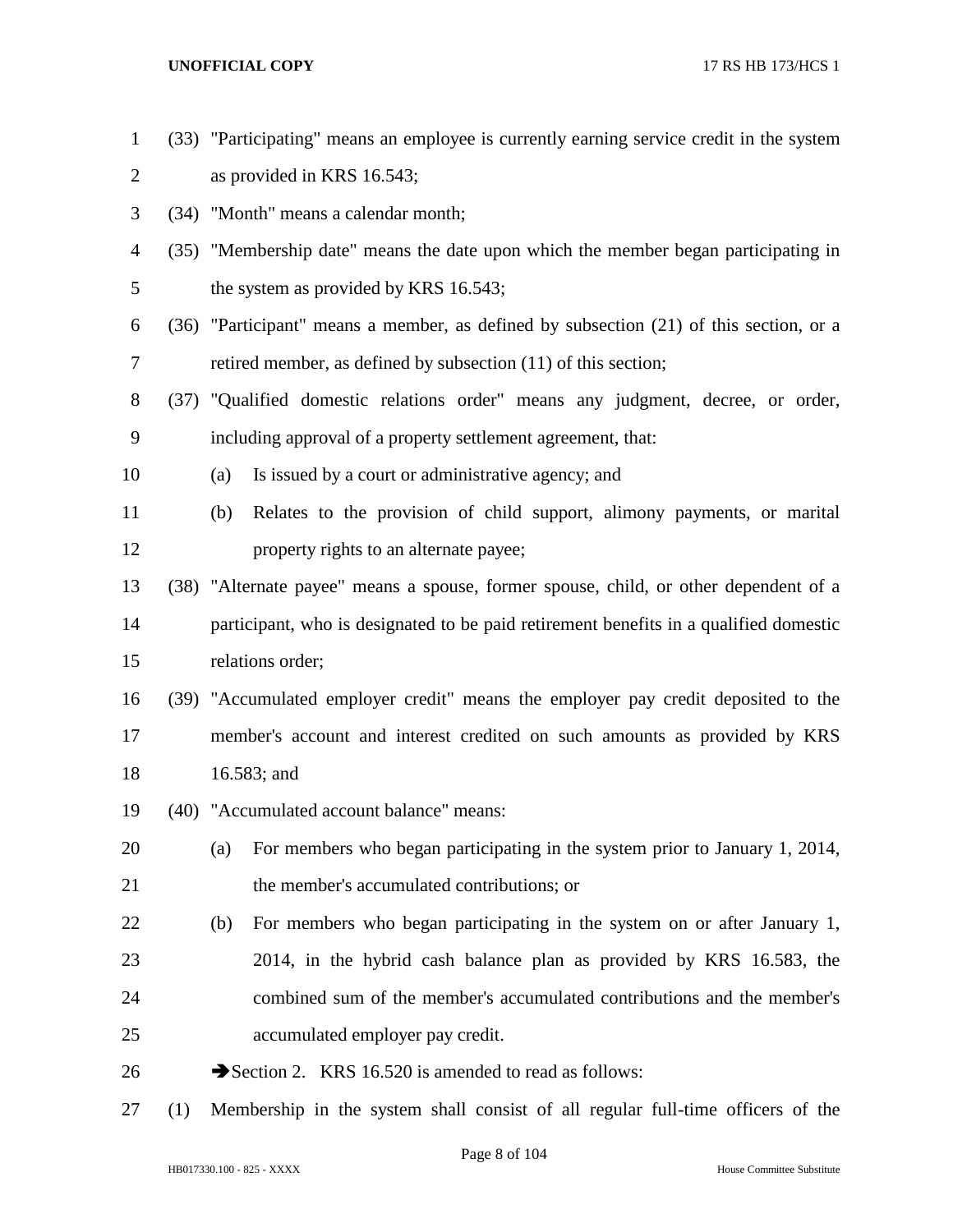| $\overline{2}$ |     |     | entitled to exercise the powers of peace officers except those who do not choose to |
|----------------|-----|-----|-------------------------------------------------------------------------------------|
| 3              |     |     | participate pursuant to KRS 61.545(3).                                              |
| $\overline{4}$ | (2) |     | Membership in the system shall not include those employees who are                  |
| 5              |     |     | simultaneously participating in another state-administered defined benefit plan     |
| 6              |     |     | within Kentucky other than those administered by the Kentucky Retirement            |
| 7              |     |     | Systems, except for employees who have ceased to contribute to one (1) of the       |
| 8              |     |     | state-administered retirement plans as provided in KRS 21.360.                      |
| 9              |     |     | Section 3. KRS 16.582 is amended to read as follows:                                |
| 10             | (1) | (a) | Total and permanent disability means a disability which results in the              |
| 11             |     |     | member's incapacity to engage in any occupation for remuneration or profit.         |
| 12             |     |     | Loss by severance of both hands at or above the wrists, or both feet at or          |
| 13             |     |     | above the ankles, or one (1) hand above the wrist and one (1) foot above the        |
| 14             |     |     | ankle, or the complete, irrevocable loss of the sight of both eyes shall be         |
| 15             |     |     | considered as total and permanent.                                                  |
| 16             |     | (b) | Hazardous disability means a disability which results in the member's total         |
| 17             |     |     | incapacity to continue as a regular full-time officer or as an employee in a        |
| 18             |     |     | hazardous position, as defined in KRS 61.592, but which does not result in the      |
| 19             |     |     | member's total and permanent incapacity to engage in other occupations for          |
| 20             |     |     | remuneration or profit.                                                             |
| 21             |     | (c) | In determining whether the disability meets the requirement of this section,        |
| 22             |     |     | any reasonable accommodation provided by the employer as provided in 42             |
| 23             |     |     | U.S.C. sec. 12111(9) and 29 C.F.R. Part 1630 shall be considered.                   |
| 24             |     | (d) | If the board determines that the total and permanent disability of a member         |
| 25             |     |     | receiving a retirement allowance under this section has ceased, then the board      |
|                |     |     |                                                                                     |

Department of Kentucky State Police appointed pursuant to KRS 16.050 who are

- shall determine if the member has a hazardous disability.
- (2) Any person may qualify to retire on disability, subject to the following: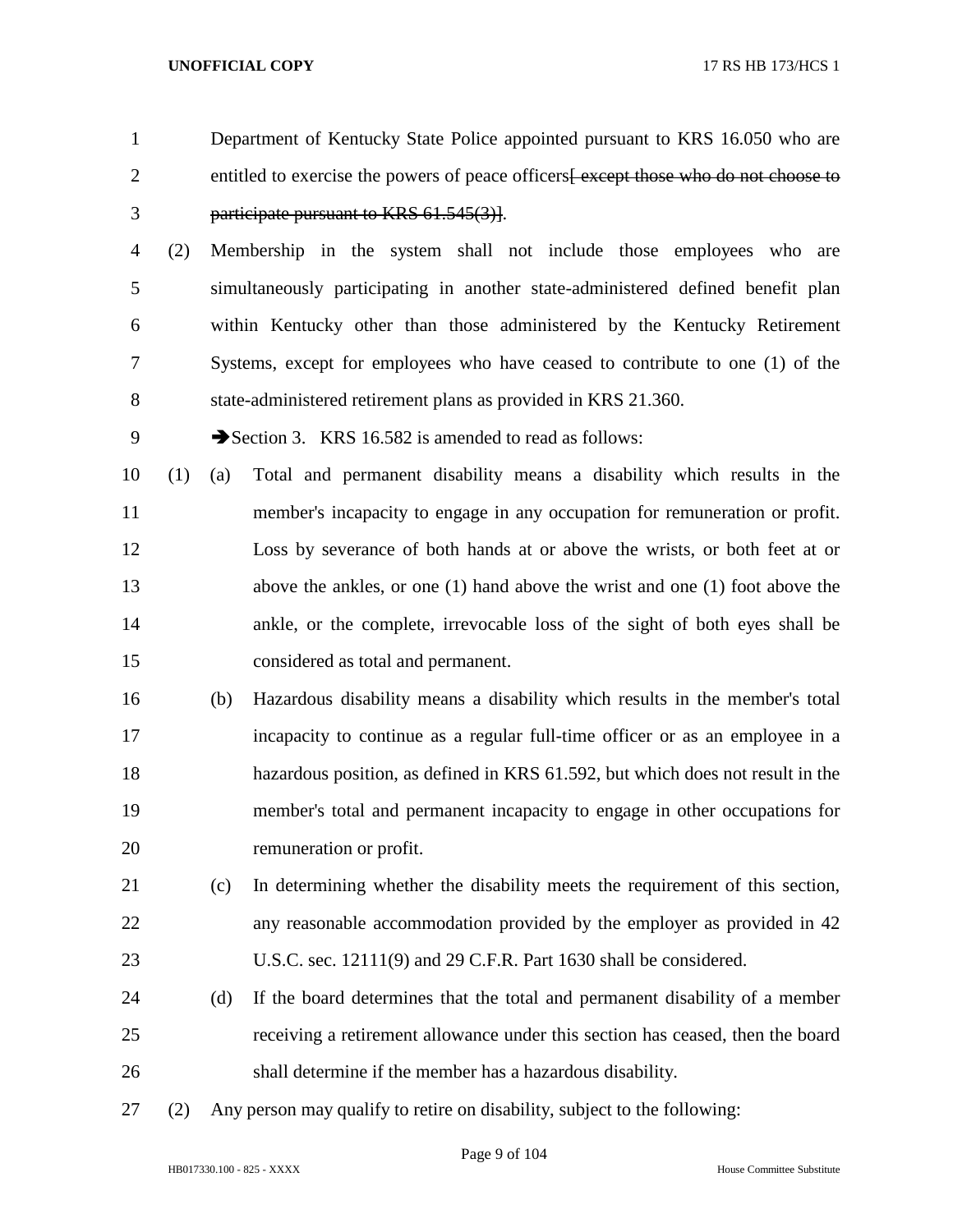| $\mathbf{1}$   |     | (a) | The person shall have sixty $(60)$ months of service, twelve $(12)$ of which shall     |
|----------------|-----|-----|----------------------------------------------------------------------------------------|
| $\overline{2}$ |     |     | be current service credited under KRS $16.543(1)$ , $61.543(1)$ , or $78.615(1)$ . The |
| 3              |     |     | service requirement shall be waived if the disability is a total and permanent         |
| $\overline{4}$ |     |     | disability or a hazardous disability and is a direct result of an act in line of       |
| 5              |     |     | duty;                                                                                  |
| 6              |     | (b) | For a person whose membership date is prior to August 1, 2004, the person              |
| 7              |     |     | shall not be eligible for an unreduced retirement allowance;                           |
| 8              |     | (c) | The person's application shall be on file in the retirement office no later than       |
| 9              |     |     | twenty-four (24) months after the person's last day of paid employment, as             |
| 10             |     |     | defined in KRS 16.505, as a regular full-time officer or in a regular full-time        |
| 11             |     |     | hazardous position under KRS 61.592;                                                   |
| 12             |     | (d) | The person shall receive a satisfactory determination pursuant to KRS 61.665;          |
| 13             |     |     | and                                                                                    |
| 14             |     | (e) | A person's disability application based on the same claim of incapacity shall          |
| 15             |     |     | be accepted and reconsidered for disability if accompanied by new objective            |
| 16             |     |     | medical evidence. The application shall be on file in the retirement office no         |
| 17             |     |     | later than twenty-four (24) months after the person's last day of paid                 |
| 18             |     |     | employment as a regular full-time officer or in a regular full-time hazardous          |
| 19             |     |     | position.                                                                              |
| 20             | (3) |     | Upon the examination of the objective medical evidence by licensed physicians          |
| 21             |     |     | pursuant to KRS 61.665, it shall be determined that:                                   |
| 22             |     | (a) | The incapacity results from bodily injury, mental illness, or disease. For             |
| 23             |     |     | purposes of this section, "injury" means any physical harm or damage to the            |
| 24             |     |     | human organism other than disease or mental illness;                                   |
| 25             |     | (b) | The incapacity is deemed to be permanent; and                                          |
| 26             |     | (c) | The incapacity does not result directly or indirectly from:                            |
| 27             |     |     | Injury intentionally self-inflicted while sane or insane; or<br>1.                     |

Page 10 of 104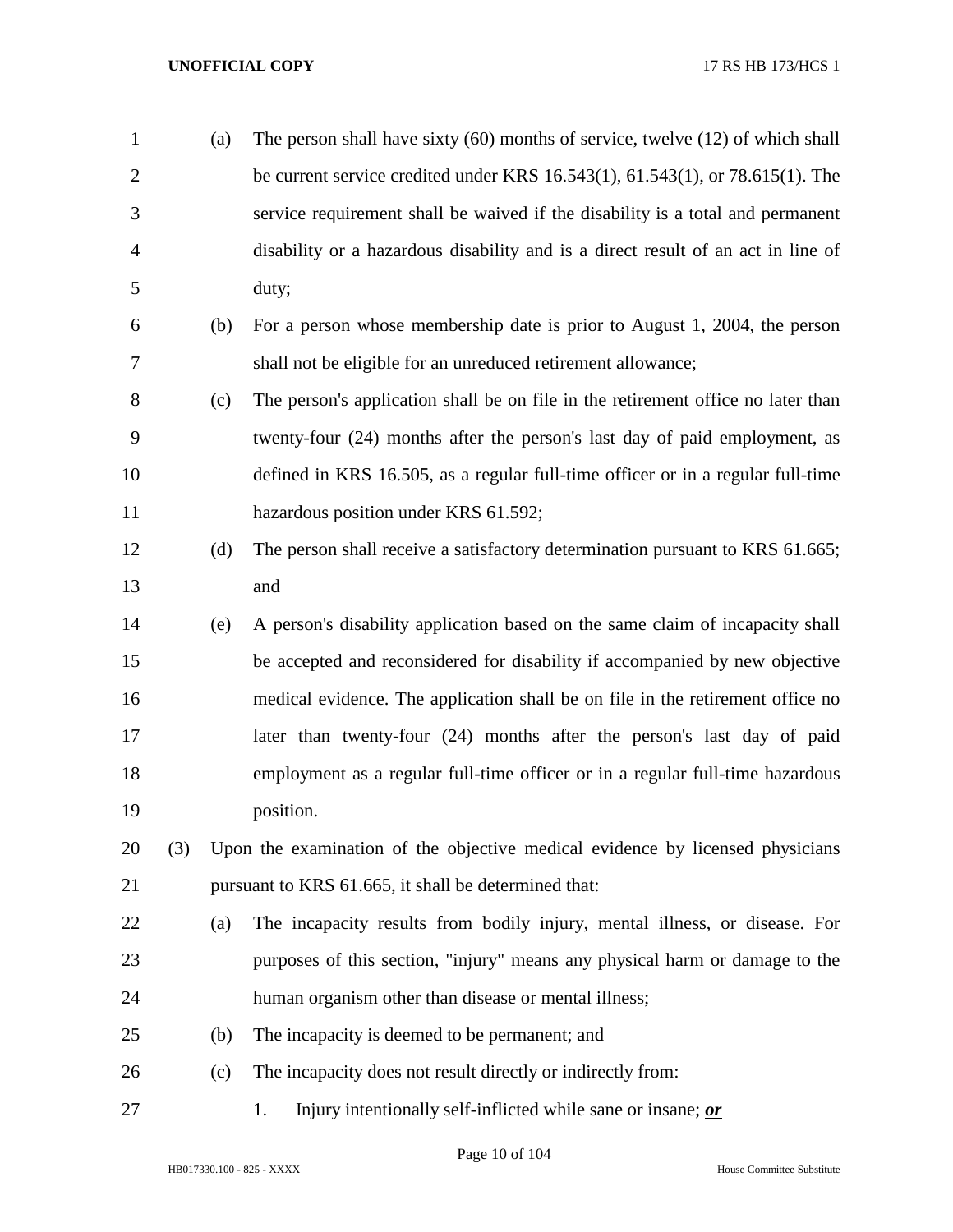| $\mathbf{1}$   |     |     | 2.<br>Hnjury or disease resulting from military service; or                       |
|----------------|-----|-----|-----------------------------------------------------------------------------------|
| $\overline{2}$ |     |     | Bodily injury, mental illness, disease, or condition which pre-existed<br>$3-$    |
| 3              |     |     | membership in the system or reemployment, whichever is most recent,               |
| 4              |     |     | unless:                                                                           |
| 5              |     |     | The disability results from bodily injury, mental illness, disease, or<br>a.      |
| 6              |     |     | a condition which has been substantially aggravated by an injury or               |
| 7              |     |     | accident arising out of or in the course of employment; or                        |
| 8              |     |     | b.<br>The person has at least sixteen (16) years' current or prior service        |
| 9              |     |     | for employment with employers participating in the retirement                     |
| 10             |     |     | systems administered by the Kentucky Retirement Systems.                          |
| 11             |     |     | For purposes of this subparagraph, "reemployment" shall not mean a                |
| 12             |     |     | change of employment between employers participating in the                       |
| 13             |     |     | retirement systems administered by the Kentucky Retirement Systems                |
| 14             |     |     | with no loss of service credit.                                                   |
| 15             | (4) | (a) | An incapacity shall be deemed to be permanent if it is expected to result<br>1.   |
| 16             |     |     | in death or can be expected to last for a continuous period of not less           |
| 17             |     |     | than twelve (12) months from the person's last day of paid employment             |
| 18             |     |     | in a position as regular full-time officer or a hazardous position.               |
| 19             |     |     | The determination of a permanent incapacity shall be based on the<br>2.           |
| 20             |     |     | medical evidence contained in the member's file and the member's                  |
| 21             |     |     | residual functional capacity and physical exertion requirements.                  |
| 22             |     | (b) | The person's residual functional capacity shall be the person's capacity for      |
| 23             |     |     | work activity on a regular and continuing basis. The person's physical ability    |
| 24             |     |     | shall be assessed in light of the severity of the person's physical, mental, and  |
| 25             |     |     | other impairments. The person's ability to walk, stand, carry, push, pull, reach, |
| 26             |     |     | handle, and other physical functions shall be considered with regard to           |
| 27             |     |     | physical impairments. The person's ability to understand, remember, and carry     |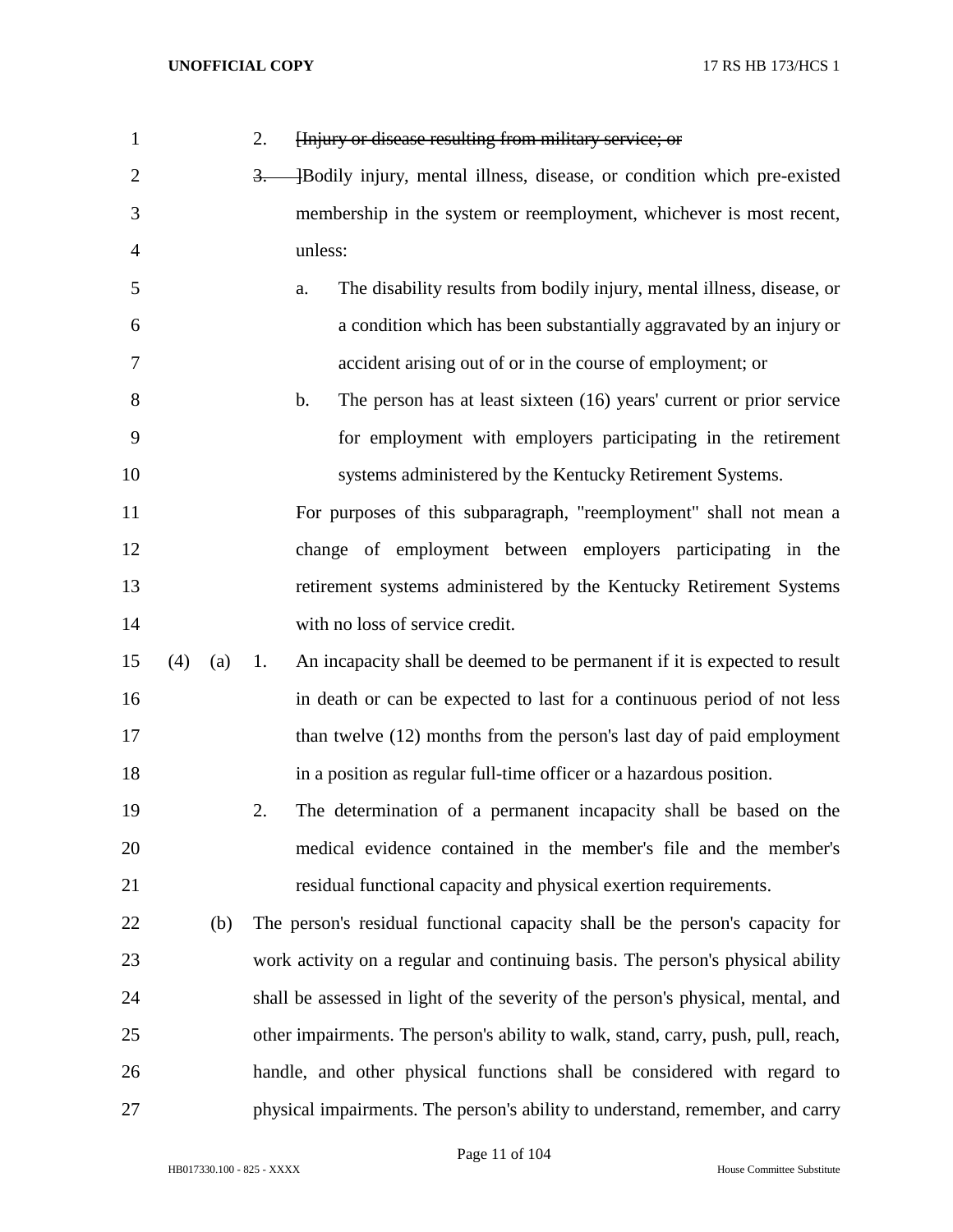| $\mathbf{1}$   | out instructions and respond appropriately to supervision, coworkers, and      |
|----------------|--------------------------------------------------------------------------------|
| $\overline{2}$ | work pressures in a work setting shall be considered with regard to mental     |
| 3              | impairments. Other impairments, including skin impairments, epilepsy, visual   |
| $\overline{4}$ | impairments, postural and manipulative<br>limitations,<br>sensory<br>and       |
| 5              | environmental restrictions, shall be considered in conjunction with the        |
| 6              | person's physical and mental impairments to determine residual functional      |
| 7              | capacity.                                                                      |
| 8<br>(c)       | The person's physical exertion requirements shall be determined based on the   |
| 9              | following standards:                                                           |
| 10             | 1.<br>Sedentary work shall be work that involves lifting no more than ten (10) |
| 11             | pounds at a time and occasionally lifting or carrying articles such as         |
| 12             | large files, ledgers, and small tools. Although a sedentary job primarily      |
| 13             | involves sitting, occasional walking and standing may also be required         |
| 14             | in the performance of duties.                                                  |
| 15             | 2.<br>Light work shall be work that involves lifting no more than twenty (20)  |
| 16             | pounds at a time with frequent lifting or carrying of objects weighing up      |
| 17             | to ten (10) pounds. A job shall be in this category if lifting is              |
| 18             | infrequently required but walking and standing are frequently required,        |
| 19             | or if the job primarily requires sitting with pushing and pulling of arm or    |
| 20             | leg controls. If the person has the ability to perform substantially all of    |
| 21             | these activities, the person shall be deemed capable of light work. A          |
| 22             | person deemed capable of light work shall be deemed capable of                 |
| 23             | sedentary work unless the person has additional limitations such as the        |
| 24             | loss of fine dexterity or inability to sit for long periods.                   |
| 25             | 3.<br>Medium work shall be work that involves lifting no more than fifty (50)  |
| 26             | pounds at a time with frequent lifting or carrying of objects weighing up      |
| 27             | to twenty-five (25) pounds. If the person is deemed capable of medium          |

Page 12 of 104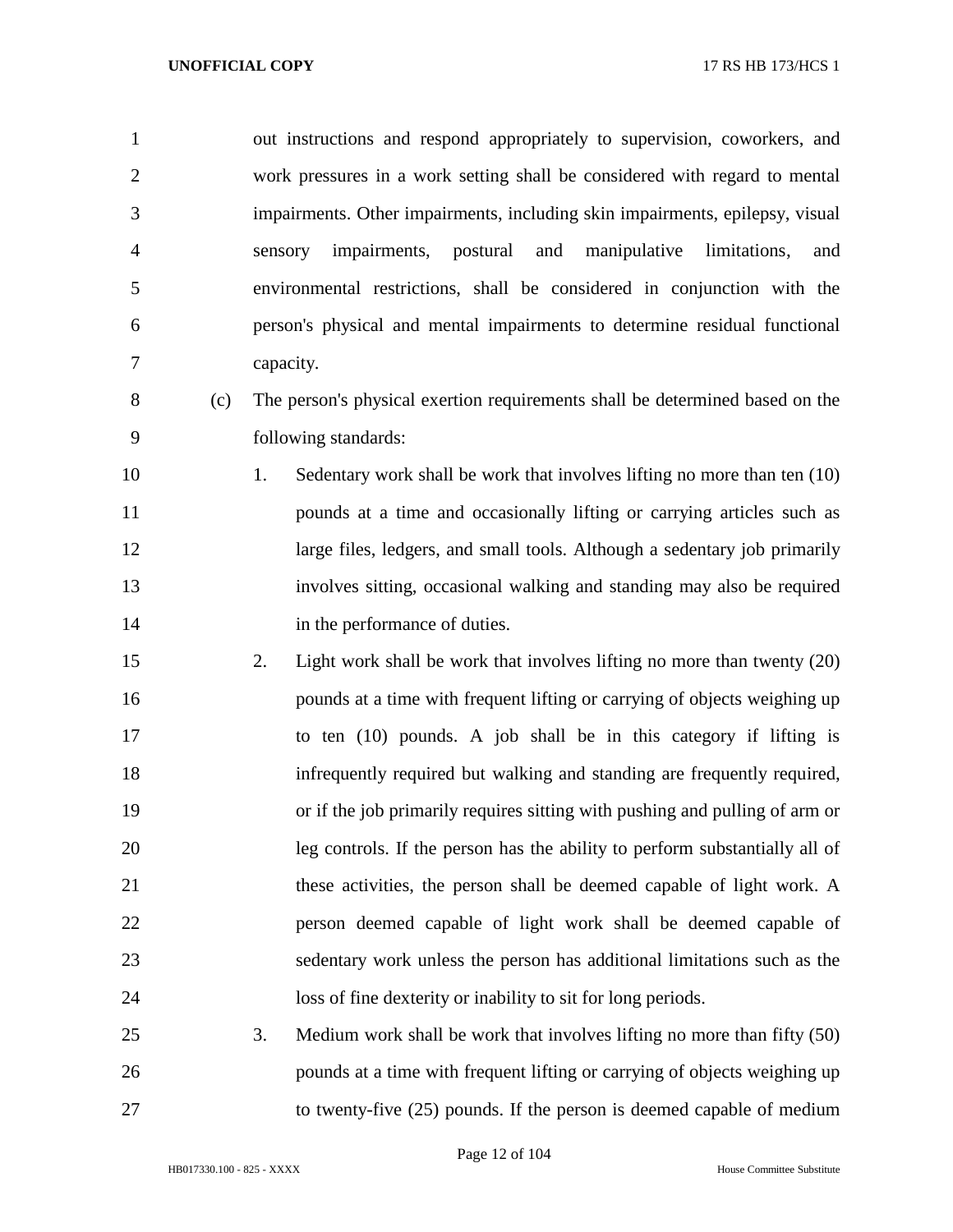work, the person shall be deemed capable of light and sedentary work.

- 4. Heavy work shall be work that involves lifting no more than one hundred (100) pounds at a time with frequent lifting or carrying of objects weighing up to fifty (50) pounds. If the person is deemed capable of heavy work, the person shall also be deemed capable of medium, light, and sedentary work.
- 5. Very heavy work shall be work that involves lifting objects weighing more than one hundred (100) pounds at a time with frequent lifting or carrying of objects weighing fifty (50) or more pounds. If the person is deemed capable of very heavy work, the person shall be deemed capable of heavy, medium, light, and sedentary work.
- (5) (a) The disability retirement allowance shall be determined as provided in KRS 16.576, except if the member's total service credit on his last day of paid employment in a regular full-time position is less than twenty (20) years, service shall be added beginning with his last date of paid employment and continuing to his fifty-fifth birthday. The maximum service credit added shall not exceed the total service the member had on his last day of paid employment, and the maximum service credit for calculating his retirement allowance, including his total service and service added under this section, 20 shall not exceed twenty (20) years.
- (b) For a member whose participation begins on or after August 1, 2004, but prior to January 1, 2014, the disability retirement allowance shall be the higher of twenty-five percent (25%) of the member's monthly final rate of pay or the retirement allowance determined in the same manner as for retirement at his normal retirement date with years of service and final compensation being determined as of the date of his disability.
- 

(c) For a member who begins participating on or after January 1, 2014, in the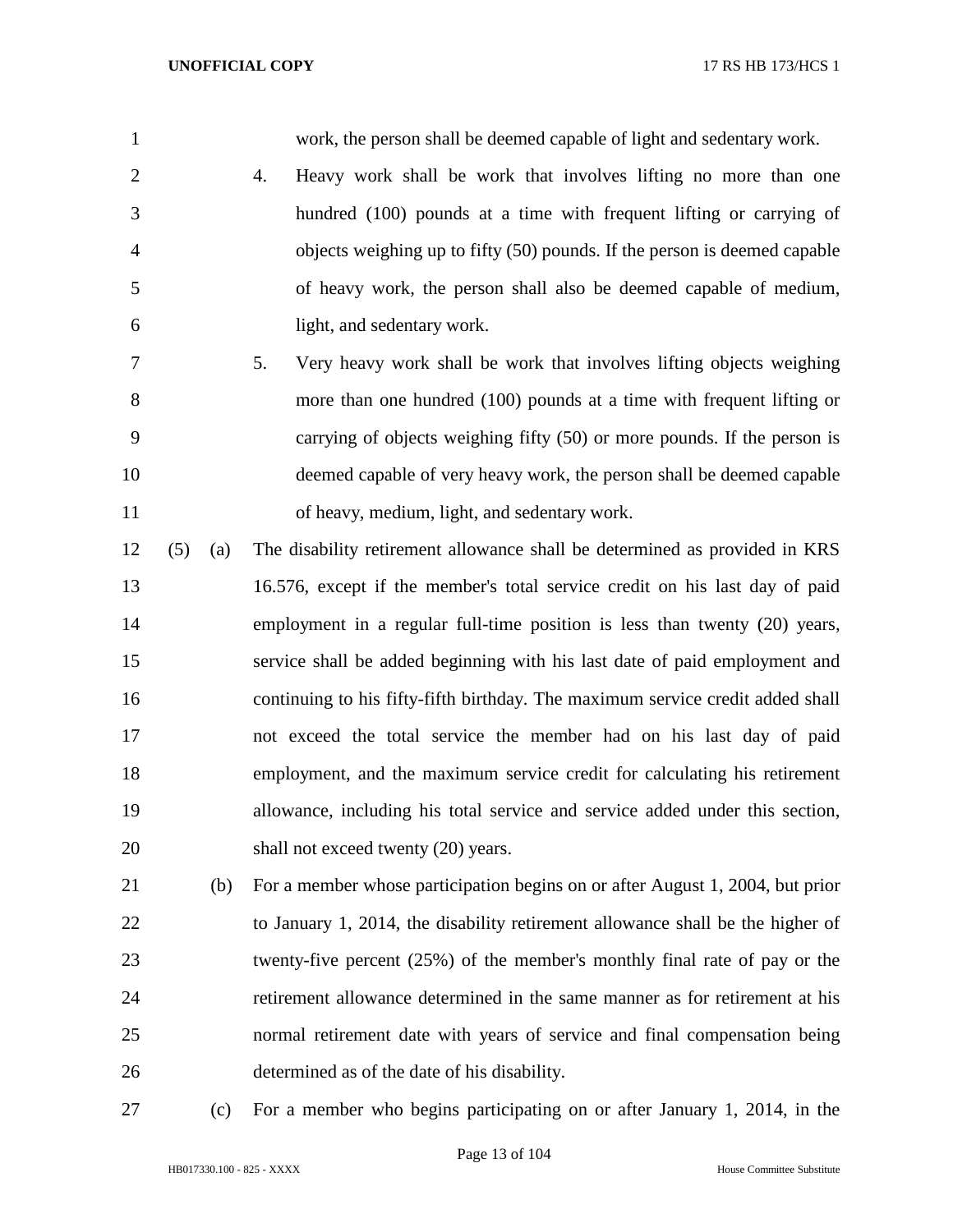hybrid cash balance plan as provided by KRS 16.583, the disability retirement allowance shall be the higher of twenty-five percent (25%) of the member's monthly final rate of pay or the retirement allowance determined in the same manner as for retirement at his or her normal retirement date under KRS 16.583.

 (6) If the member receives a satisfactory determination of total and permanent disability or hazardous disability pursuant to KRS 61.665 and the disability is the direct result of an act in line of duty, the member's retirement allowance shall be calculated as follows:

 (a) For the disabled member, benefits as provided in subsection (5) of this section except that the monthly retirement allowance payable shall not be less than twenty-five percent (25%) of the member's monthly final rate of pay; and

 (b) For each dependent child of the member on his disability retirement date, who is alive at the time any particular payment is due, a monthly payment equal to ten percent (10%) of the disabled member's monthly final rate of pay; however, total maximum dependent children's benefit shall not exceed forty percent (40%) of the member's monthly final rate of pay. The payments shall be payable to each dependent child, or to a legally appointed guardian or as directed by the system.

 (7) No benefit provided in this section shall be reduced as a result of any change in the extent of disability of any retired member who is age fifty-five (55) or older.

 (8) If a regular full-time officer or hazardous position member has been approved for benefits under a hazardous disability, the board shall, upon request of the member, permit the member to receive the hazardous disability allowance while accruing benefits in a nonhazardous position, subject to proper medical review of the nonhazardous position's job description by the system's medical examiner.

(9) For a member of the State Police Retirement System, in lieu of the allowance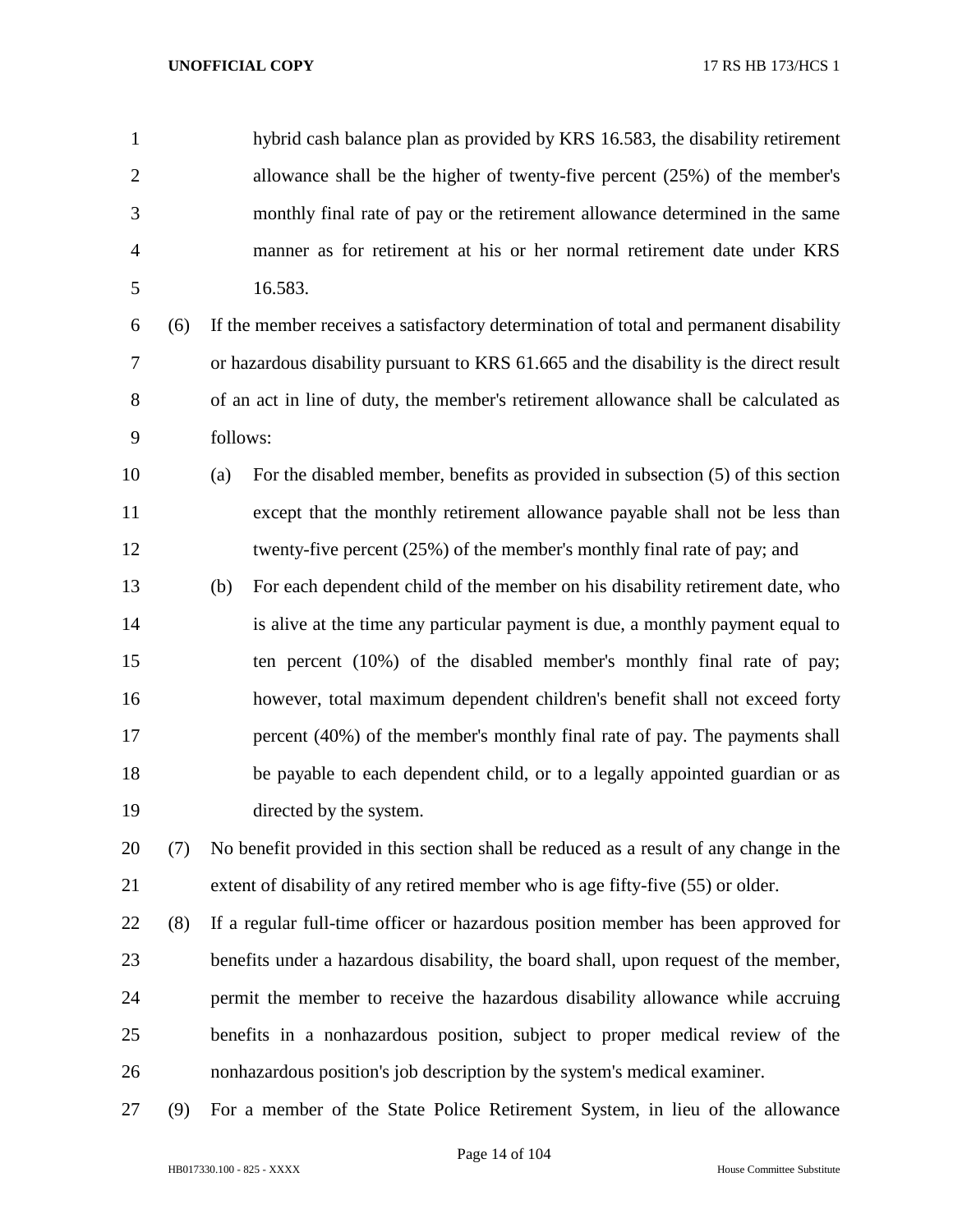| $\mathbf{1}$   |     | provided in subsection $(5)$ or $(6)$ of this section, the member may be retained on the |
|----------------|-----|------------------------------------------------------------------------------------------|
| $\overline{2}$ |     | regular payroll and receive the compensation authorized by KRS 16.165, if he is          |
| 3              |     | qualified.                                                                               |
| $\overline{4}$ |     | Section 4. KRS 61.510 is amended to read as follows:                                     |
| 5              |     | As used in KRS 61.510 to 61.705, unless the context otherwise requires:                  |
| 6              | (1) | "System" means the Kentucky Employees Retirement System created by KRS                   |
| 7              |     | 61.510 to 61.705;                                                                        |
| $8\,$          | (2) | "Board" means the board of trustees of the system as provided in KRS 61.645;             |
| 9              | (3) | "Department" means any state department or board or agency participating in the          |
| 10             |     | system in accordance with appropriate executive order, as provided in KRS 61.520.        |
| 11             |     | For purposes of KRS 61.510 to 61.705, the members, officers, and employees of the        |
| 12             |     | General Assembly and any other body, entity, or instrumentality designated by            |
| 13             |     | executive order by the Governor, shall be deemed to be a department,                     |
| 14             |     | notwithstanding whether said body, entity, or instrumentality is an integral part of     |
| 15             |     | state government;                                                                        |
| 16             | (4) | "Examiner" means the medical examiners as provided in KRS 61.665;                        |
| 17             | (5) | "Employee" means the members, officers, and employees of the General Assembly            |
| 18             |     | and every regular full-time, appointed or elective officer or employee of a              |
| 19             |     | participating department, including the Department of Military Affairs. The term         |
| 20             |     | does not include persons engaged as independent contractors, seasonal, emergency,        |
| 21             |     | temporary, interim, and part-time workers. In case of any doubt, the board shall         |
| 22             |     | determine if a person is an employee within the meaning of KRS 61.510 to 61.705;         |
| 23             | (6) | "Employer" means a department or any authority of a department having the power          |
| 24             |     | to appoint or select an employee in the department, including the Senate and the         |
| 25             |     | House of Representatives, or any other entity, the employees of which are eligible       |
| 26             |     | for membership in the system pursuant to KRS 61.525;                                     |
| 27             | (7) | "State" means the Commonwealth of Kentucky;                                              |

Page 15 of 104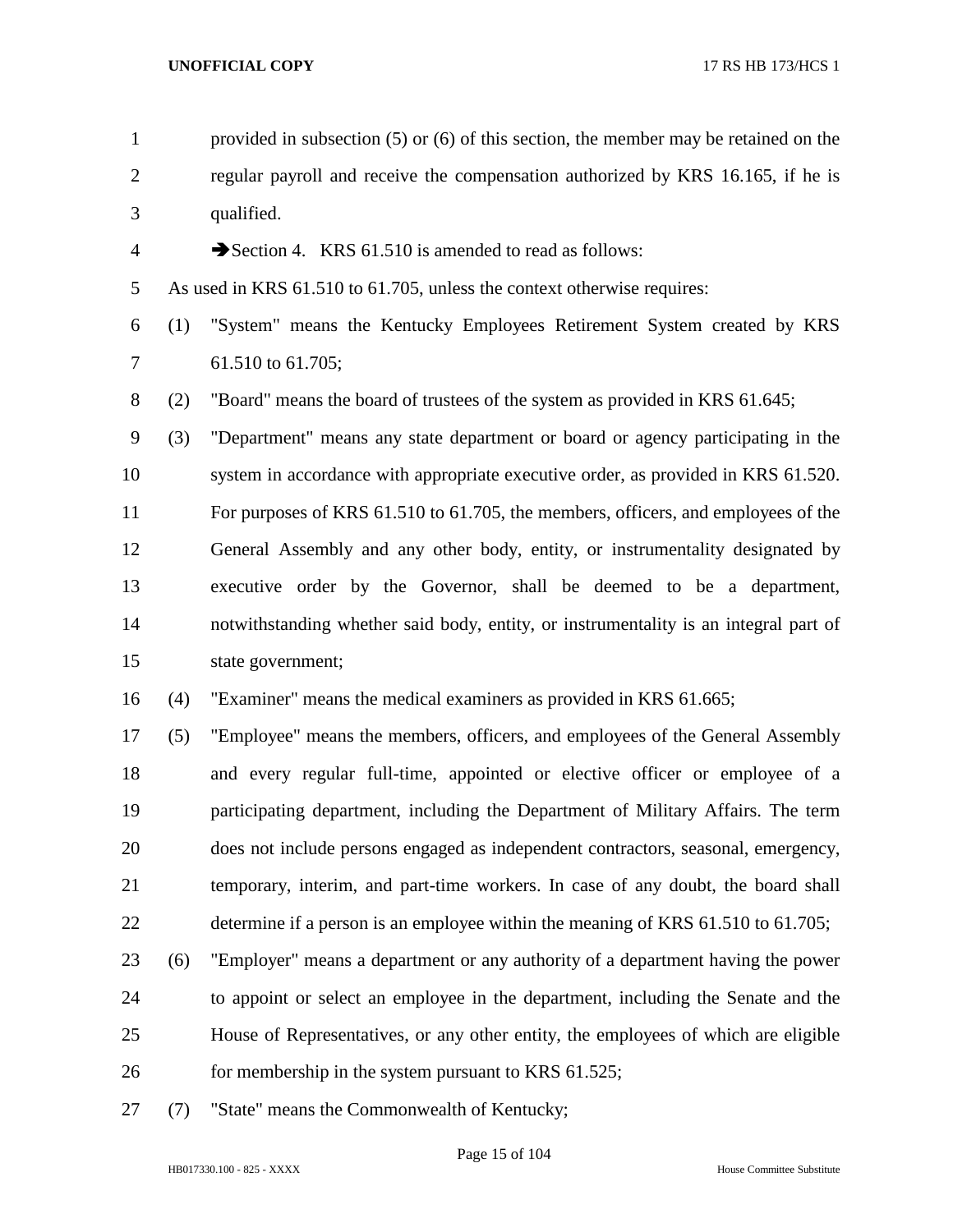- (8) "Member" means any employee who is included in the membership of the system or any former employee whose membership has not been terminated under KRS 61.535;
- (9) "Service" means the total of current service and prior service as defined in this section;

 (10) "Current service" means the number of years and months of employment as an employee, on and after July 1, 1956, except that for members, officers, and employees of the General Assembly this date shall be January 1, 1960, for which creditable compensation is paid and employee contributions deducted, except as otherwise provided, and each member, officer, and employee of the General Assembly shall be credited with a month of current service for each month he serves in the position;

 (11) "Prior service" means the number of years and completed months, expressed as a fraction of a year, of employment as an employee, prior to July 1, 1956, for which creditable compensation was paid; except that for members, officers, and employees of the General Assembly, this date shall be January 1, 1960. An employee shall be credited with one (1) month of prior service only in those months he received compensation for at least one hundred (100) hours of work; provided, however, that each member, officer, and employee of the General Assembly shall be credited with a month of prior service for each month he served in the position prior to January 1, 1960. Twelve (12) months of current service in the system are required to validate prior service;

 (12) "Accumulated contributions" at any time means the sum of all amounts deducted from the compensation of a member and credited to his individual account in the members' account, including employee contributions picked up after August 1, 1982, pursuant to KRS 61.560(4), together with interest credited on such amounts and any other amounts the member shall have contributed thereto, including interest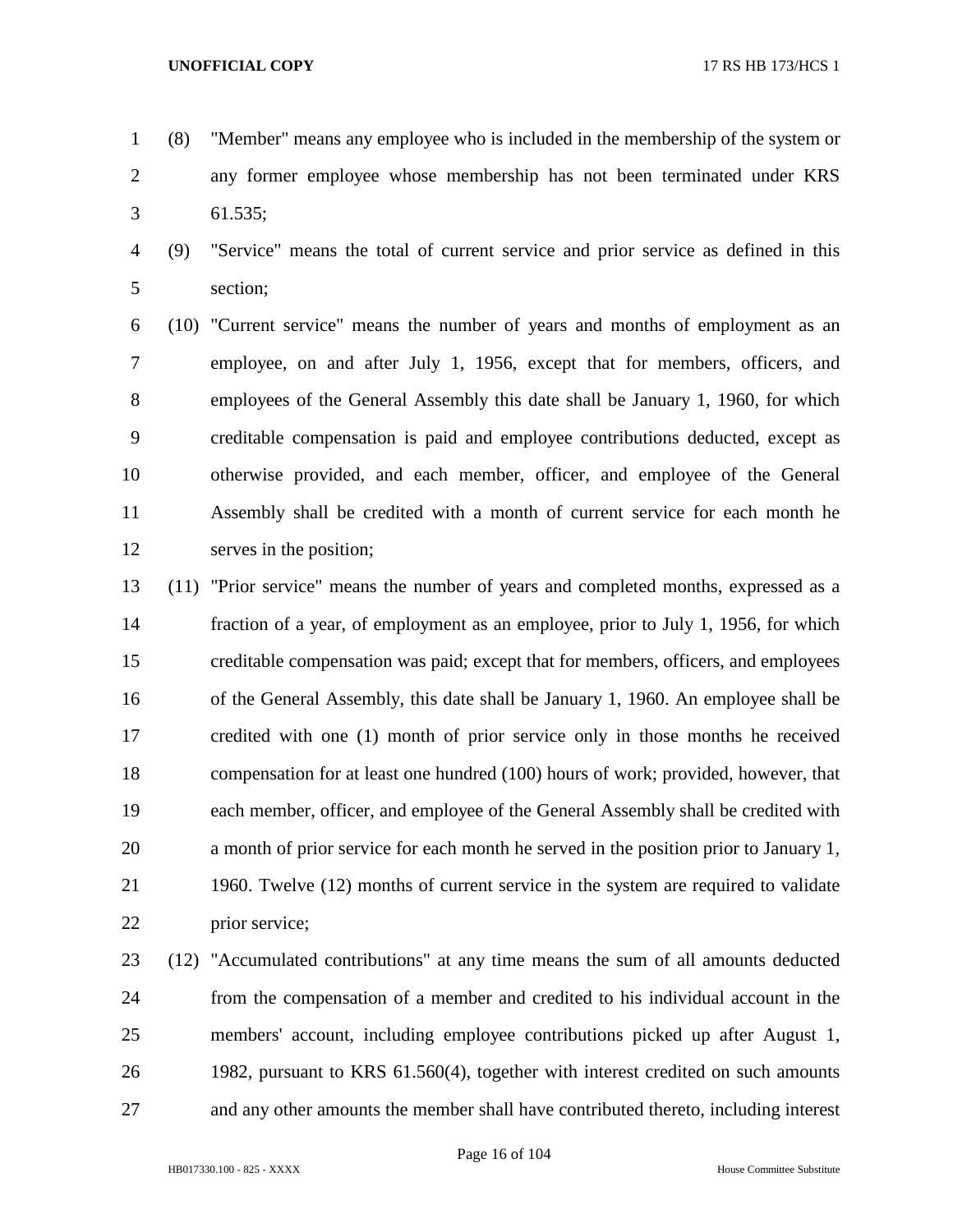credited thereon. For members who begin participating on or after September 1, 2008, "accumulated contributions" shall not include employee contributions that are deposited into accounts established pursuant to 26 U.S.C. sec. 401(h) within the funds established in KRS 16.510, 61.515, and 78.520, as prescribed by KRS 5 61.702 $(2)(b)$ ;

(13) "Creditable compensation"*:*

 *(a)* Means all salary, wages, tips to the extent the tips are reported for income tax purposes, and fees, including payments for compensatory time, paid to the employee as a result of services performed for the employer or for time during which the member is on paid leave, which are includable on the member's federal form W-2 wage and tax statement under the heading "wages, tips, other compensation," including employee contributions picked up after August 1, 1982, pursuant to KRS 61.560(4). For members of the General Assembly, it shall mean all amounts which are includable on the member's federal form W-2 wage and tax statement under the heading "wages, tips, other compensation," including employee contributions picked up after August 1, 1982, pursuant to KRS 6.505(4) or 61.560(4)*;*[.]

- *(b) Includes:*[A ]
- *1.* Lump-sum *bonuses*[bonus], severance pay, or employer-provided *payments* [payment] for purchase of service credit, which [ shall be 21 included as creditable compensation but] shall be averaged over the employee's total service with the system in which it is recorded if it is equal to or greater than one thousand dollars (\$1,000)*;*[.]
- 24 **2. H<sub>n</sub>** Cases where compensation includes maintenance and other perquisites, *but* the board shall fix the value of that part of the compensation not paid in money*;*[.]
- 

## *3. Lump-sum payments for creditable compensation paid as a result of*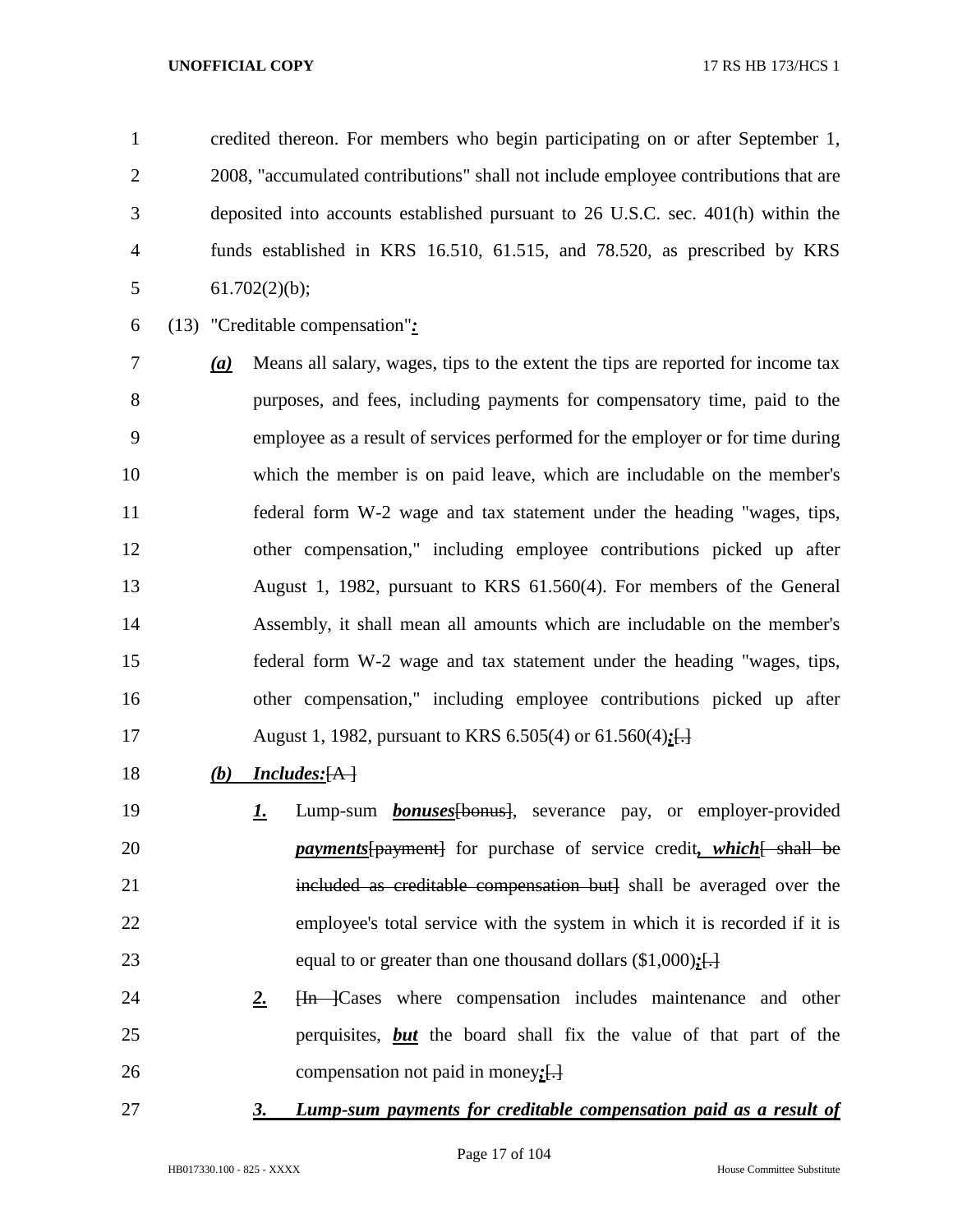| 1              |     |           | <u>an order of a court of competent jurisdiction, the Personnel Board, or</u> |
|----------------|-----|-----------|-------------------------------------------------------------------------------|
| $\overline{2}$ |     |           | the Commission on Human Rights, or for any creditable                         |
| 3              |     |           | compensation paid in anticipation of settlement of an action before a         |
| 4              |     |           | court of competent jurisdiction, the Personnel Board, or the                  |
| 5              |     |           | <b>Commission on Human Rights, including notices of violations of state</b>   |
| 6              |     |           | or federal wage and hour statutes or violations of state or federal           |
| 7              |     |           | discrimination statutes, which shall be credited to the fiscal year           |
| 8              |     |           | during which the wages were earned or should have been paid by the            |
| 9              |     |           | employer. This subparagraph shall also include lump-sum payments              |
| 10             |     |           | for reinstated wages pursuant to KRS 61.569, which shall be credited          |
| 11             |     |           | to the period during which the wages were earned or should have been          |
| 12             |     |           | <i>paid by the employer;</i>                                                  |
| 13             |     | 4.        | <u>Amounts which are not includable in the member's gross income by</u>       |
| 14             |     |           | virtue of the member having taken a voluntary salary reduction                |
| 15             |     |           | provided for under applicable provisions of the Internal Revenue              |
| 16             |     |           | Code; and                                                                     |
| 17             |     | 5.        | Elective amounts for qualified transportation fringes paid or made            |
| 18             |     |           | <i>available on or after January 1, 2001, for calendar years on or after</i>  |
| 19             |     |           | <u>January 1, 2001, that are not includable in the gross income of the</u>    |
| 20             |     |           | employee by reason of 26 U.S.C. sec. $132(f)(4)$ ; and                        |
| 21             | (c) |           | Excludes:                                                                     |
| 22             |     | <u>1.</u> | Living allowances, expense reimbursements, lump-sum payments for              |
| 23             |     |           | accrued vacation leave, and other items determined by the board; [shall]      |
| 24             |     |           | be excluded. Creditable compensation shall also include amounts which         |
| 25             |     |           | are not includable in the member's gross income by virtue of the member       |
| 26             |     |           | having taken a voluntary salary reduction provided for under applicable       |
| 27             |     |           | provisions of the Internal Revenue Code. Creditable compensation shall        |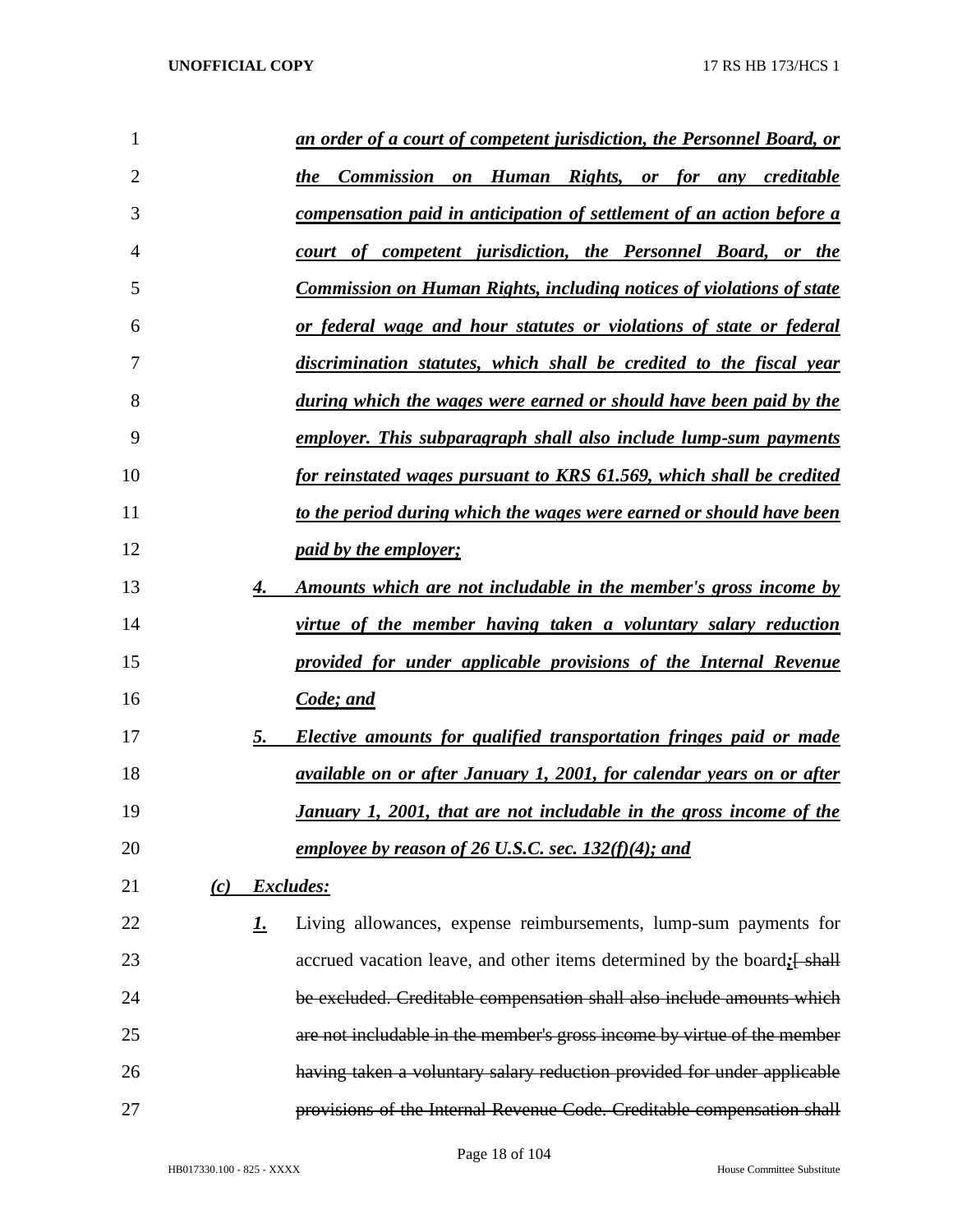| 1              |     | also include elective amounts for qualified transportation fringes paid or             |
|----------------|-----|----------------------------------------------------------------------------------------|
| $\overline{2}$ |     | made available on or after January 1, 2001, for calendar years on or after             |
| 3              |     | January 1, 2001, that are not includable in the gross income of the                    |
| 4              |     | employee by reason of $26$ U.S.C. sec. $132(f)(4)$ .                                   |
| 5              |     | For employees who begin participating on or after September 1, 2008,<br>2.             |
| 6              |     | <i>lump-sum</i> [creditable compensation shall not include] payments for               |
| 7              |     | compensatory time: <i>and</i> .                                                        |
| 8              |     | For employees who begin participating on or after August 1, 2016,<br><u>3.</u>         |
| 9              |     | [creditable compensation shall exclude ] nominal fees paid for services                |
| 10             |     | as a volunteer;                                                                        |
| 11             |     | (14) "Final compensation" of a member means:                                           |
| 12             | (a) | For a member who begins participating before September 1, 2008, who is not             |
| 13             |     | employed in a hazardous position, as provided in KRS 61.592, the creditable            |
| 14             |     | compensation of the member during the five (5) fiscal years he was paid at the         |
| 15             |     | highest average monthly rate divided by the number of months of service                |
| 16             |     | credit during that five $(5)$ year period multiplied by twelve $(12)$ . The five $(5)$ |
| 17             |     | years may be fractional and need not be consecutive. If the number of months           |
| 18             |     | of service credit during the five $(5)$ year period is less than forty-eight $(48)$ ,  |
| 19             |     | one (1) or more additional fiscal years shall be used;                                 |
| 20             | (b) | For a member who is not employed in a hazardous position, as provided in               |
| 21             |     | KRS 61.592, whose effective retirement date is between August 1, 2001, and             |
| 22             |     | January 1, 2009, and whose total service credit is at least twenty-seven $(27)$        |
| 23             |     | years and whose age and years of service total at least seventy-five (75), final       |
| 24             |     | compensation means the creditable compensation of the member during the                |
| 25             |     | three (3) fiscal years the member was paid at the highest average monthly rate         |
| 26             |     | divided by the number of months of service credit during that three (3) years          |
| 27             |     | period multiplied by twelve (12). The three (3) years may be fractional and            |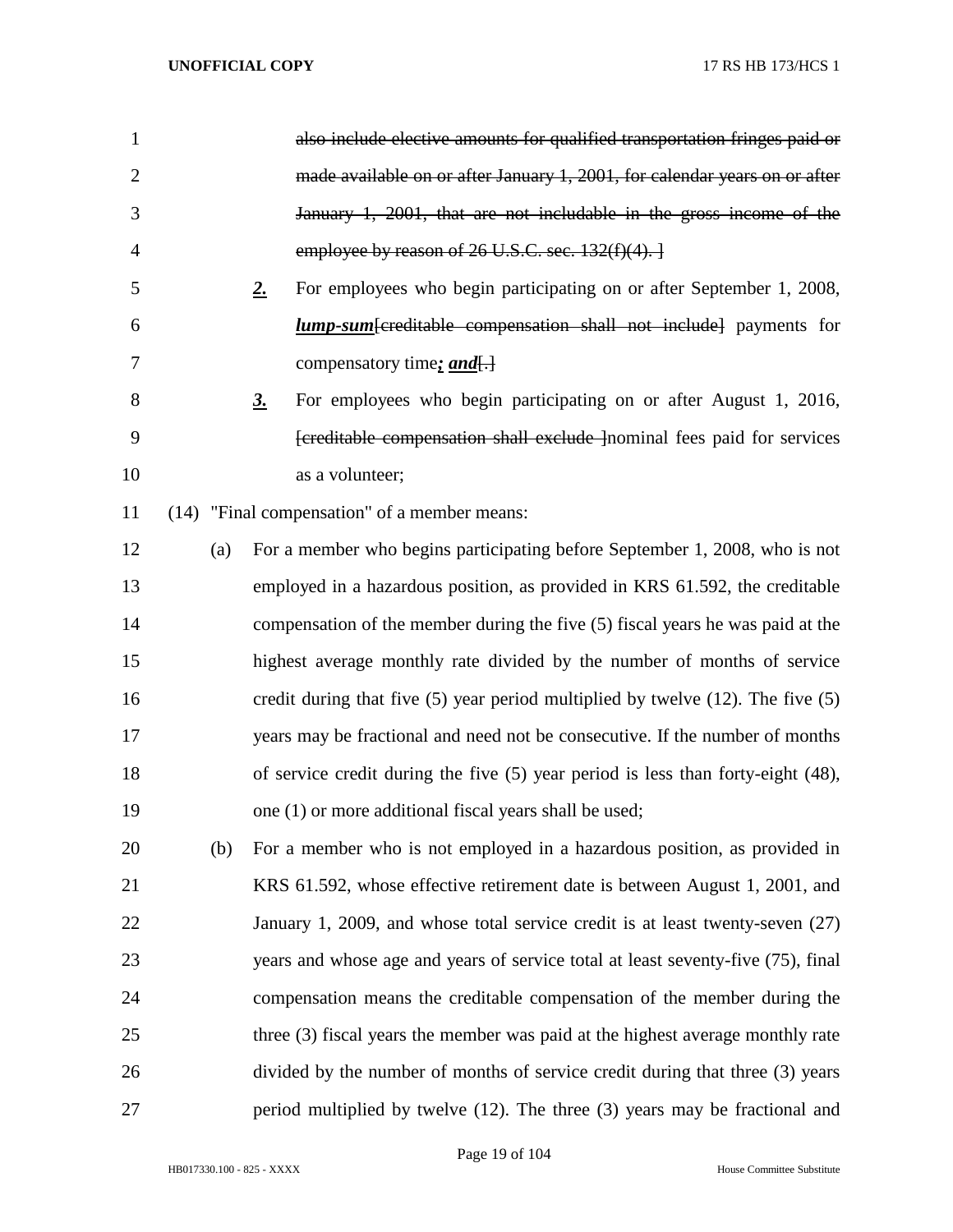need not be consecutive. If the number of months of service credit during the 2 three (3) year period is less than twenty-four (24), one (1) or more additional fiscal years shall be used. Notwithstanding the provision of KRS 61.565, the funding for this paragraph shall be provided from existing funds of the retirement allowance;

- (c) For a member who begins participating before September 1, 2008, who is employed in a hazardous position, as provided in KRS 61.592, the creditable compensation of the member during the three (3) fiscal years he was paid at the highest average monthly rate divided by the number of months of service credit during that three (3) year period multiplied by twelve (12). The three (3) years may be fractional and need not be consecutive. If the number of months of service credit during the three (3) year period is less than twenty-four (24), 13 one (1) or more additional fiscal years shall be used;
- (d) For a member who begins participating on or after September 1, 2008, but prior to January 1, 2014, who is not employed in a hazardous position, as provided in KRS 61.592, the creditable compensation of the member during 17 the five (5) complete fiscal years immediately preceding retirement divided by five (5). Each fiscal year used to determine final compensation must contain twelve (12) months of service credit. If the member does not have five (5) complete fiscal years that each contain twelve (12) months of service credit, 21 then one (1) or more additional fiscal years shall be used; or
- (e) For a member who begins participating on or after September 1, 2008, but prior to January 1, 2014, who is employed in a hazardous position, as provided in KRS 61.592, the creditable compensation of the member during the three (3) complete fiscal years he was paid at the highest average monthly rate divided by three (3). Each fiscal year used to determine final compensation must contain twelve (12) months of service credit;
	- HB017330.100 825 XXXX House Committee Substitute

Page 20 of 104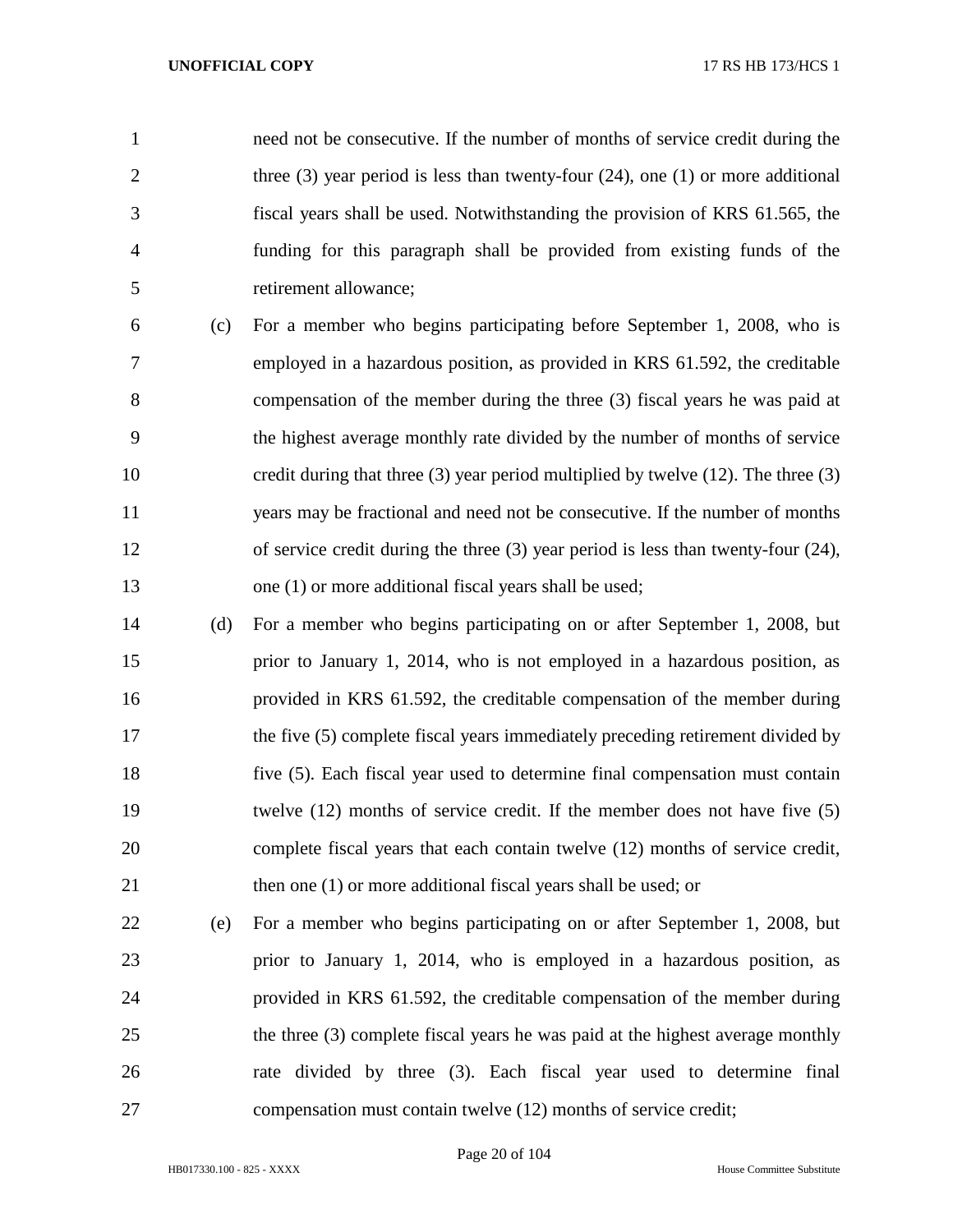(15) "Final rate of pay" means the actual rate upon which earnings of an employee were calculated during the twelve (12) month period immediately preceding the member's effective retirement date, including employee contributions picked up after August 1, 1982, pursuant to KRS 61.560(4). The rate shall be certified to the system by the employer and the following equivalents shall be used to convert the rate to an annual rate: two thousand eighty (2,080) hours for eight (8) hour workdays, nineteen hundred fifty (1,950) hours for seven and one-half (7-1/2) hour workdays, two hundred sixty (260) days, fifty-two (52) weeks, twelve (12) months, one (1) year; (16) "Retirement allowance" means the retirement payments to which a member is

entitled;

 (17) "Actuarial equivalent" means a benefit of equal value when computed upon the basis of the actuarial tables that are adopted by the board. In cases of disability retirement, the options authorized by KRS 61.635 shall be computed by adding ten (10) years to the age of the member, unless the member has chosen the Social Security adjustment option as provided for in KRS 61.635(8), in which case the member's actual age shall be used. For members who began participating in the system prior to January 1, 2014, no disability retirement option shall be less than the same option computed under early retirement;

- (18) "Normal retirement date" means the sixty-fifth birthday of a member, unless 21 otherwise provided in KRS 61.510 to 61.705;
- (19) "Fiscal year" of the system means the twelve (12) months from July 1 through the following June 30, which shall also be the plan year. The "fiscal year" shall be the limitation year used to determine contribution and benefit limits as established by 26 U.S.C. sec. 415;
- (20) "Officers and employees of the General Assembly" means the occupants of those positions enumerated in KRS 6.150. The term shall also apply to assistants who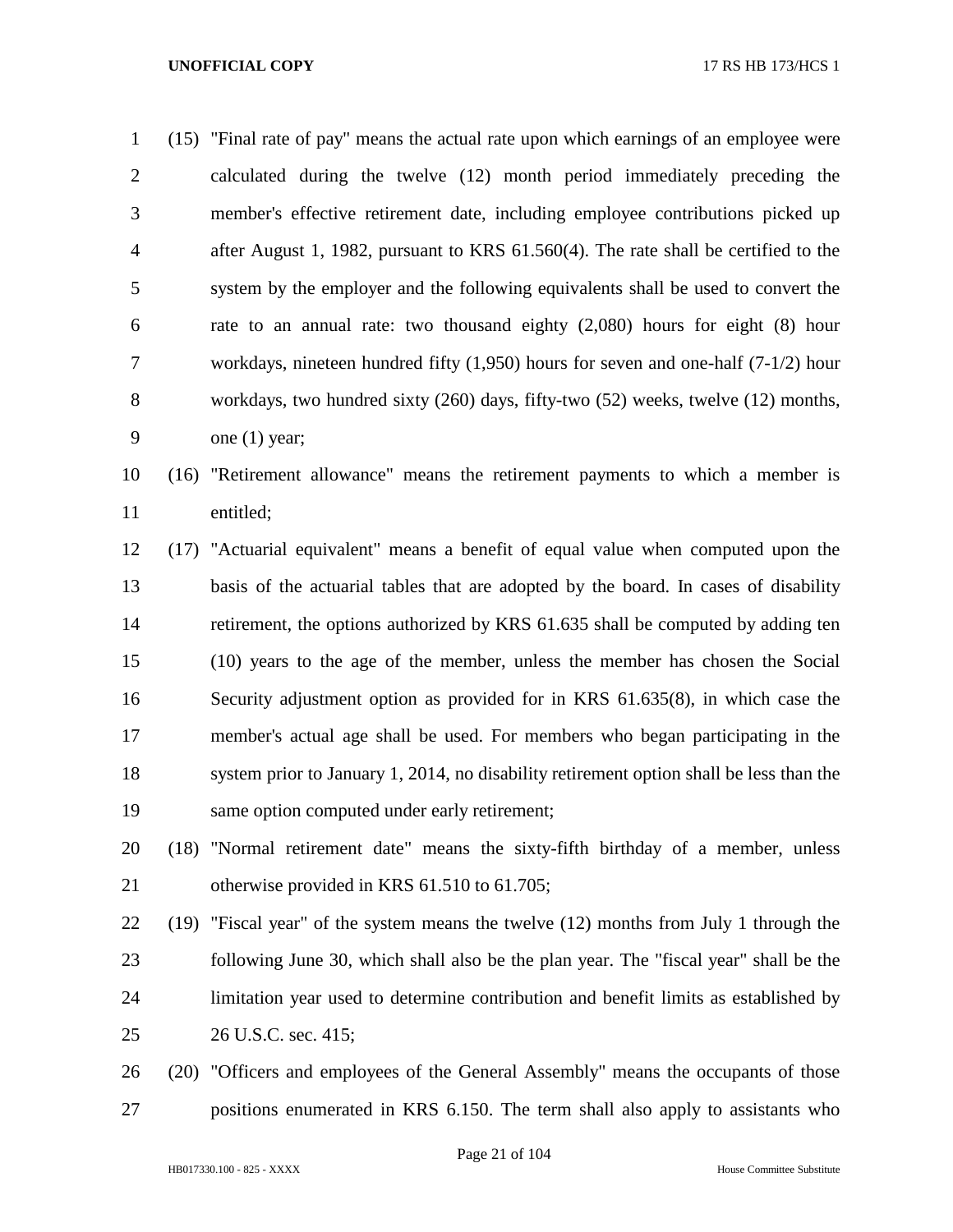| $\mathbf{1}$   |      |                                                                                        | were employed by the General Assembly for at least one (1) regular legislative           |  |  |  |
|----------------|------|----------------------------------------------------------------------------------------|------------------------------------------------------------------------------------------|--|--|--|
| $\overline{2}$ |      | session prior to July 13, 2004, who elect to participate in the retirement system, and |                                                                                          |  |  |  |
| 3              |      |                                                                                        | who serve for at least six (6) regular legislative sessions. Assistants hired after July |  |  |  |
| $\overline{4}$ |      |                                                                                        | 13, 2004, shall be designated as interim employees;                                      |  |  |  |
| 5              | (21) |                                                                                        | "Regular full-time positions," as used in subsection (5) of this section, shall mean     |  |  |  |
| 6              |      |                                                                                        | all positions that average one hundred (100) or more hours per month determined by       |  |  |  |
| 7              |      |                                                                                        | using the number of months actually worked within a calendar or fiscal year,             |  |  |  |
| 8              |      |                                                                                        | including all positions except:                                                          |  |  |  |
| 9              |      | (a)                                                                                    | Seasonal positions, which although temporary in duration, are positions which            |  |  |  |
| 10             |      |                                                                                        | coincide in duration with a particular season or seasons of the year and which           |  |  |  |
| 11             |      |                                                                                        | may recur regularly from year to year, the period of time shall not exceed nine          |  |  |  |
| 12             |      |                                                                                        | $(9)$ months;                                                                            |  |  |  |
| 13             |      | (b)                                                                                    | Emergency positions which are positions which do not exceed thirty (30)                  |  |  |  |
| 14             |      |                                                                                        | working days and are nonrenewable;                                                       |  |  |  |
| 15             |      | (c)                                                                                    | Temporary positions which are positions of employment with a participating               |  |  |  |
| 16             |      |                                                                                        | department for a period of time not to exceed nine (9) months <i>and are</i>             |  |  |  |
| 17             |      |                                                                                        | <u>nonrenewable;</u>                                                                     |  |  |  |
| 18             |      | (d)                                                                                    | Part-time positions which are positions which may be permanent in duration,              |  |  |  |
| 19             |      |                                                                                        | but which require less than a calendar or fiscal year average of one hundred             |  |  |  |
| 20             |      |                                                                                        | (100) hours of work per month, determined by using the number of months                  |  |  |  |
| 21             |      |                                                                                        | actually worked within a calendar or fiscal year, in the performance of duty;            |  |  |  |
| 22             |      |                                                                                        | and                                                                                      |  |  |  |
| 23             |      | (e)                                                                                    | Interim positions which are positions established for a one-time or recurring            |  |  |  |
| 24             |      |                                                                                        | need not to exceed nine (9) months;                                                      |  |  |  |
| 25             |      |                                                                                        | (22) "Delayed contribution payment" means an amount paid by an employee for              |  |  |  |
| 26             |      |                                                                                        | purchase of current service. The amount shall be determined using the same formula       |  |  |  |
| 27             |      |                                                                                        | in KRS 61.5525, and the payment shall not be picked up by the employer. A                |  |  |  |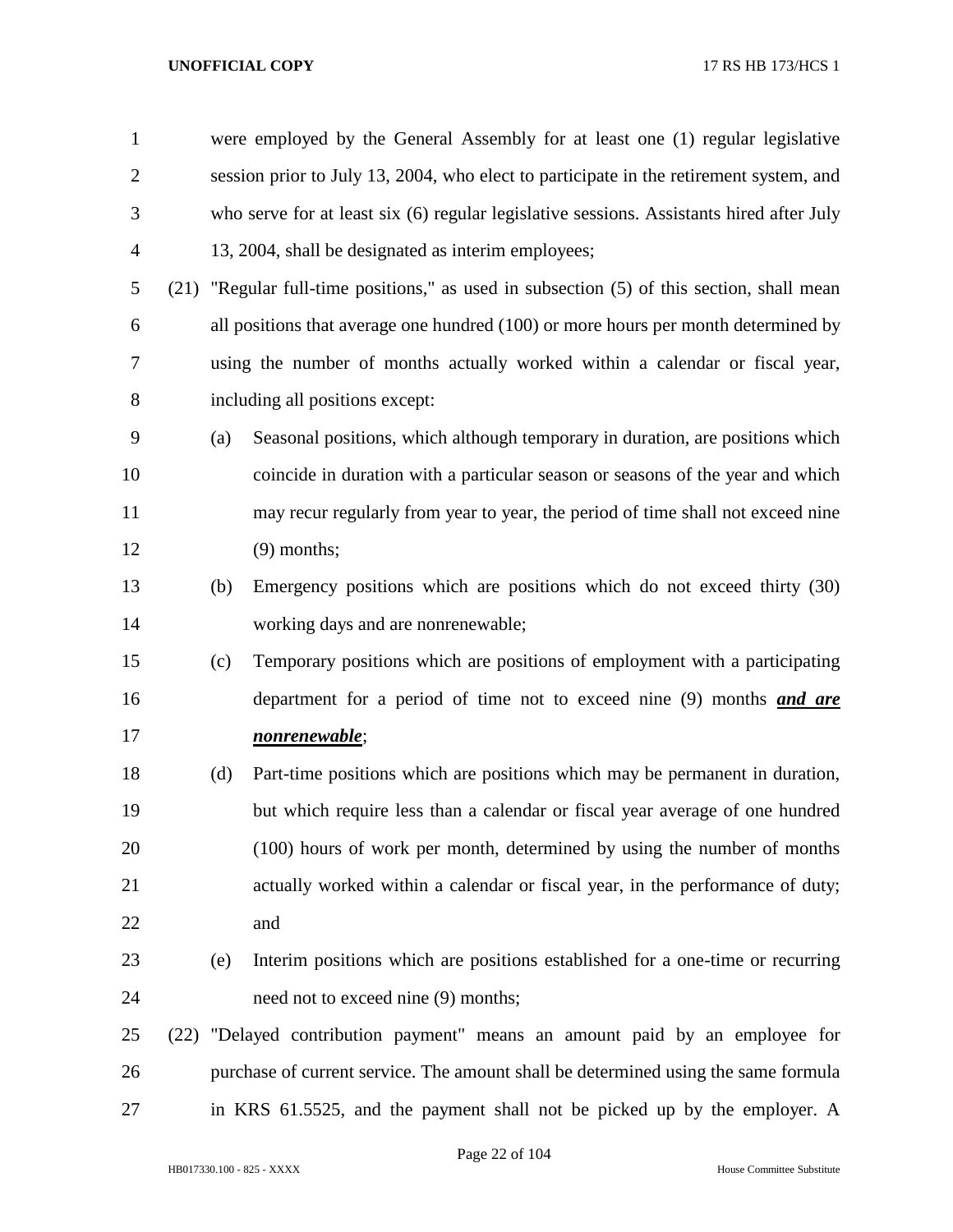delayed contribution payment shall be deposited to the member's account and considered as accumulated contributions of the individual member. In determining payments under this subsection, the formula found in this subsection shall prevail over the one found in KRS 212.434;

 (23) "Parted employer" means a department, portion of a department, board, or agency, such as Outwood Hospital and School, which previously participated in the system, but due to lease or other contractual arrangement is now operated by a publicly held corporation or other similar organization, and therefore is no longer participating in the system. The term "parted employer" shall not include a department, board, or 10 agency that ceased participation in the system pursuant to KRS 61.522;

- (24) "Retired member" means any former member receiving a retirement allowance or any former member who has filed the necessary documents for retirement benefits and is no longer contributing to the retirement system;
- (25) "Current rate of pay" means the member's actual hourly, daily, weekly, biweekly, monthly, or yearly rate of pay converted to an annual rate as defined in final rate of pay. The rate shall be certified by the employer;
- (26) "Beneficiary" means the person or persons or estate or trust or trustee designated by 18 the member in accordance with KRS 61.542 or 61.705 to receive any available benefits in the event of the member's death. As used in KRS 61.702, "beneficiary" does not mean an estate, trust, or trustee;
- (27) "Recipient" means the retired member or the person or persons designated as beneficiary by the member and drawing a retirement allowance as a result of the member's death or a dependent child drawing a retirement allowance. An alternate payee of a qualified domestic relations order shall not be considered a recipient, except for purposes of KRS 61.623;
- (28) "Level-percentage-of-payroll amortization method" means a method of determining the annual amortization payment on the unfunded actuarial accrued liability as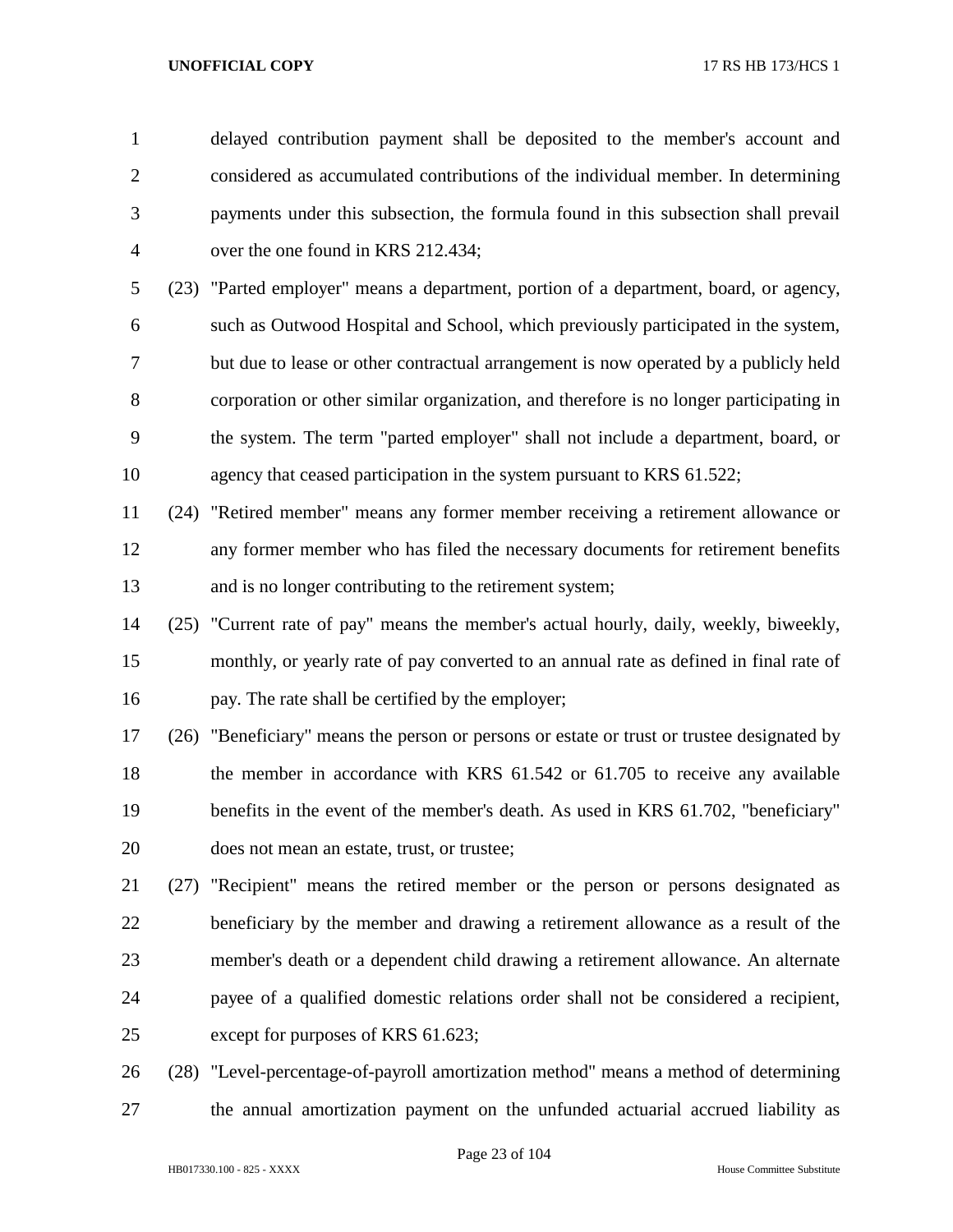expressed as a percentage of payroll over a set period of years. Under this method, the percentage of payroll shall be projected to remain constant for all years remaining in the set period and the unfunded actuarially accrued liability shall be projected to be fully amortized at the conclusion of the set period;

 (29) "Increment" means twelve (12) months of service credit which are purchased. The twelve (12) months need not be consecutive. The final increment may be less than twelve (12) months;

(30) "Person" means a natural person;

 (31) "Retirement office" means the Kentucky Retirement Systems office building in Frankfort;

 (32) "Last day of paid employment" means the last date employer and employee contributions are required to be reported in accordance with KRS 16.543, 61.543, or 78.615 to the retirement office in order for the employee to receive current service credit for the month. Last day of paid employment does not mean a date the employee receives payment for accrued leave, whether by lump sum or otherwise, if 16 that date occurs twenty-four (24) or more months after previous contributions;

 (33) "Objective medical evidence" means reports of examinations or treatments; medical signs which are anatomical, physiological, or psychological abnormalities that can be observed; psychiatric signs which are medically demonstrable phenomena indicating specific abnormalities of behavior, affect, thought, memory, orientation, or contact with reality; or laboratory findings which are anatomical, physiological, or psychological phenomena that can be shown by medically acceptable laboratory diagnostic techniques, including but not limited to chemical tests, electrocardiograms, electroencephalograms, X-rays, and psychological tests;

 (34) "Participating" means an employee is currently earning service credit in the system as provided in KRS 61.543;

(35) "Month" means a calendar month;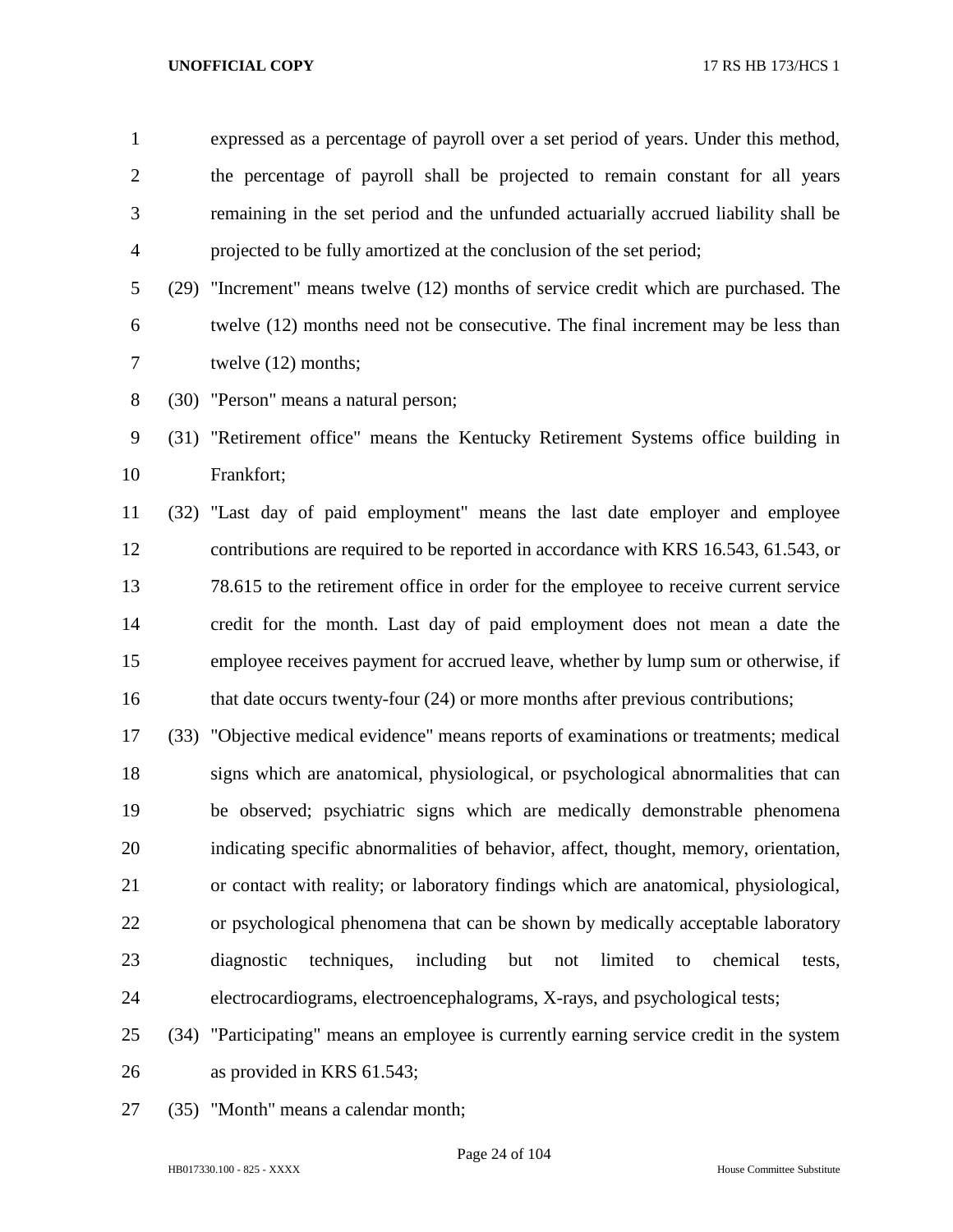| $\mathbf{1}$ |     | (36) "Membership date" means:                                                         |
|--------------|-----|---------------------------------------------------------------------------------------|
| 2            | (a) | The date upon which the member began participating in the system as                   |
| 3            |     | provided in KRS 61.543; or                                                            |
| 4            | (b) | For a member electing to participate in the system pursuant to KRS                    |
| 5            |     | 196.167(4) who has not previously participated in the system or the Kentucky          |
| 6            |     | Teachers' Retirement System, the date the member began participating in a             |
| 7            |     | defined contribution plan that meets the requirements of 26 U.S.C. sec.               |
| 8            |     | 403(b);                                                                               |
| 9            |     | (37) "Participant" means a member, as defined by subsection (8) of this section, or a |
| 10           |     | retired member, as defined by subsection (24) of this section;                        |
| 11           |     | (38) "Qualified domestic relations order" means any judgment, decree, or order,       |
| 12           |     | including approval of a property settlement agreement, that:                          |
| 13           | (a) | Is issued by a court or administrative agency; and                                    |
| 14           | (b) | Relates to the provision of child support, alimony payments, or marital               |
| 15           |     | property rights to an alternate payee;                                                |
| 16           |     | (39) "Alternate payee" means a spouse, former spouse, child, or other dependent of a  |
| 17           |     | participant, who is designated to be paid retirement benefits in a qualified domestic |
| 18           |     | relations order;                                                                      |
| 19           |     | (40) "Accumulated employer credit" mean the employer pay credit deposited to the      |
| 20           |     | member's account and interest credited on such amounts as provided by KRS             |
| 21           |     | 16.583 and 61.597;                                                                    |
| 22           |     | (41) "Accumulated account balance" means:                                             |
| 23           | (a) | For members who began participating in the system prior to January 1, 2014,           |
| 24           |     | the member's accumulated contributions; or                                            |
| 25           | (b) | For members who began participating in the system on or after January 1,              |
| 26           |     | 2014, in the hybrid cash balance plan as provided by KRS 16.583 and 61.597,           |
| 27           |     | the combined sum of the member's accumulated contributions and the                    |

Page 25 of 104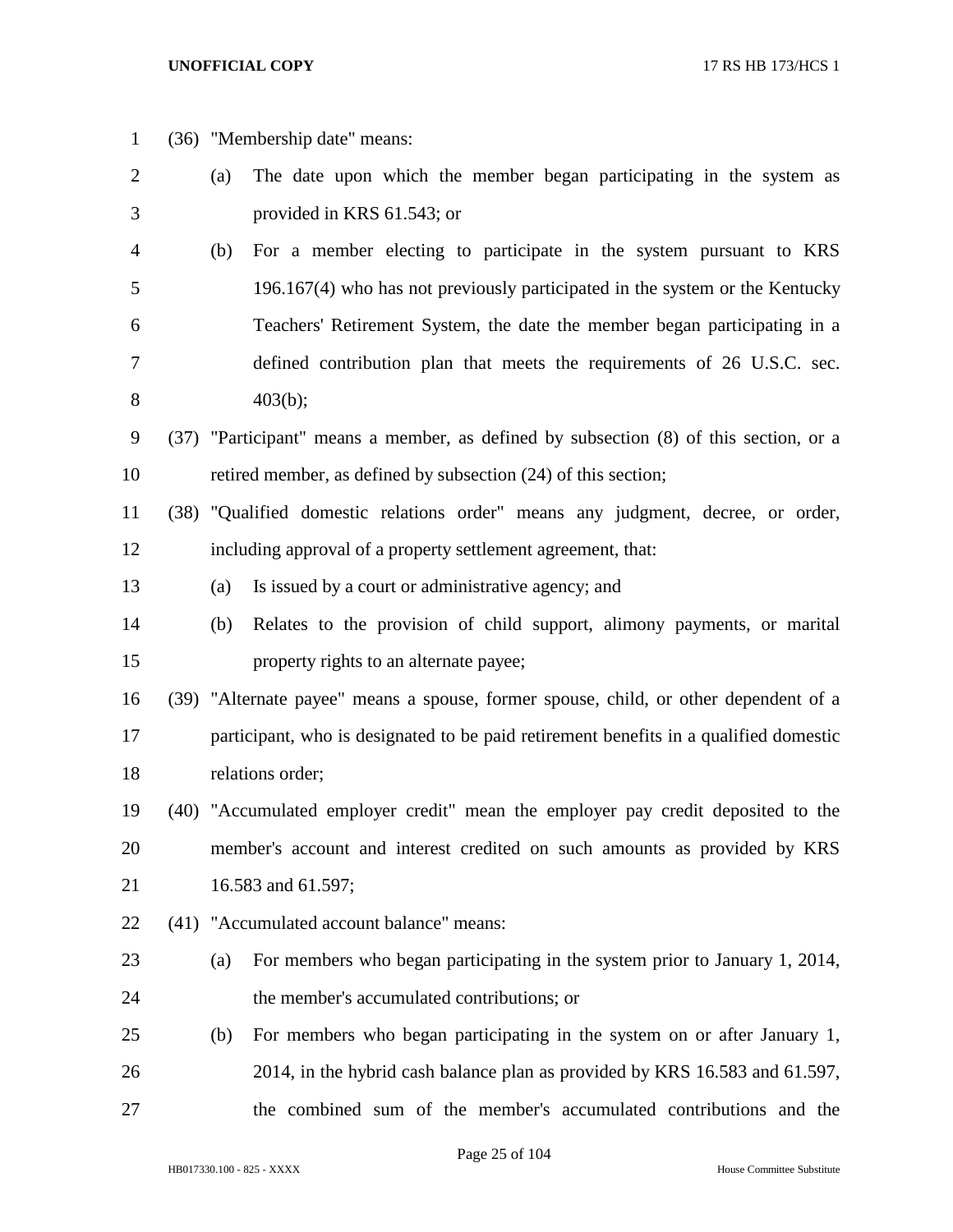- member's accumulated employer credit;
- (42) "Volunteer" means an individual who:
- (a) Freely and without pressure or coercion performs hours of service for an employer participating in one (1) of the systems administered by Kentucky Retirement Systems without receipt of compensation for services rendered, except for reimbursement of actual expenses, payment of a nominal fee to offset the costs of performing the voluntary services, or both; and
- (b) If a retired member, does not become an employee, leased employee, or independent contractor of the employer for which he or she is performing volunteer services for a period of at least twenty-four (24) months following 11 the retired member's most recent retirement date; and
- (43) "Nominal fee" means compensation earned for services as a volunteer that does not exceed five hundred dollars (\$500) per month. Compensation earned for services as a volunteer from more than one (1) participating employer during a month shall be aggregated to determine whether the compensation exceeds the five hundred dollars (\$500) per month maximum provided by this subsection.
- 17 Section 5. KRS 61.525 is amended to read as follows:

Membership in the system shall consist of the following:

- (1) All persons who become employees of a participating department after the date such 20 department first participates in the system<del>[, except a person who did not elect</del> 21 membership pursuant to KRS 61.545(3)];
- (2) (a) All persons who are employees of a department on the date the department first participates in the system, either in service or on authorized leave from service, and who elect within thirty (30) days following the department's participation, or in the case of persons on authorized leave, within thirty (30) days of their return to active service, to become members and thereby agree to 27 make contributions as provided in KRS 61.515 to 61.705;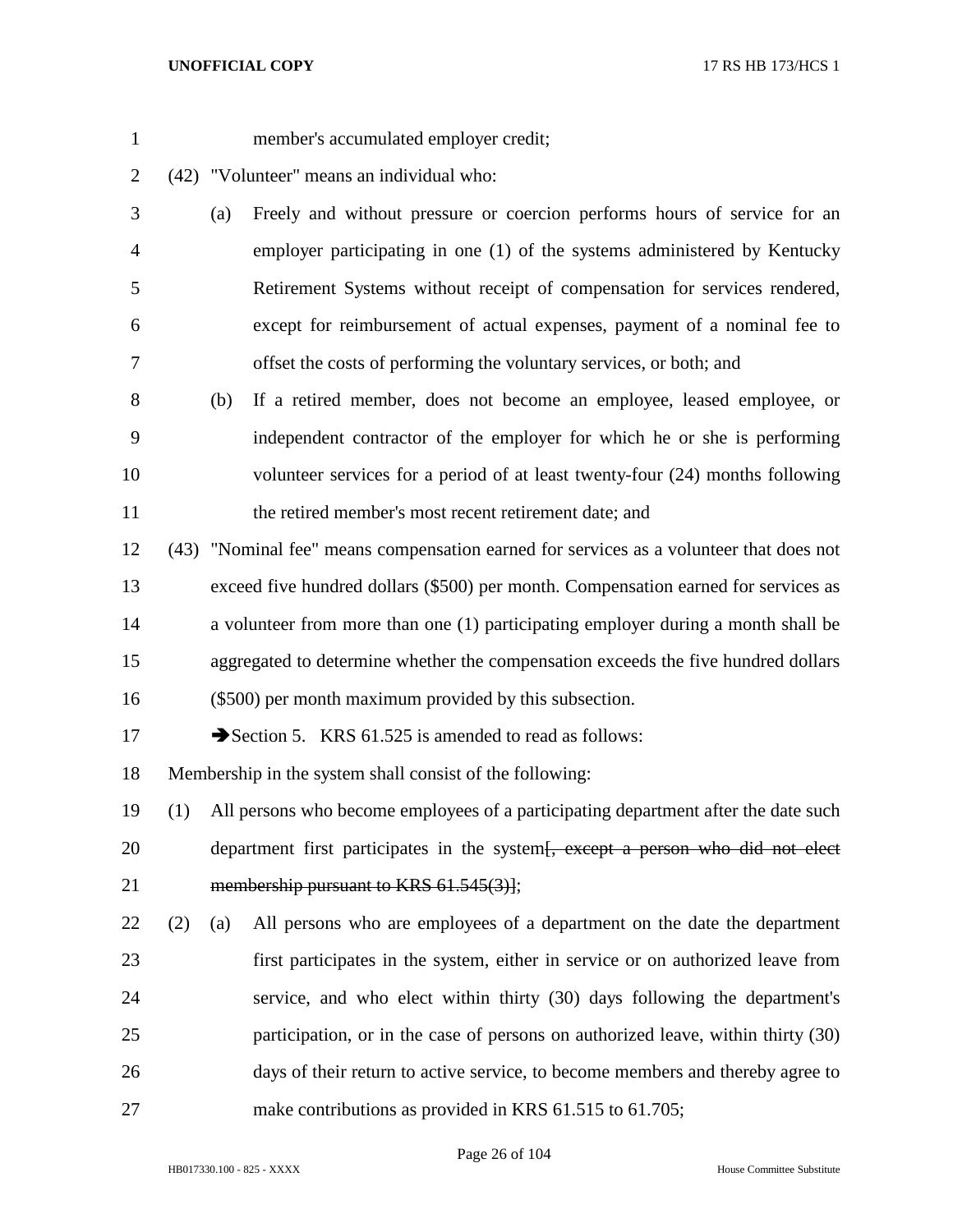- (b) All persons who are employees of a department who did not elect to participate within thirty (30) days of the date the department first participated in the system or within thirty (30) days of their return to active service and who subsequently elect to participate the first day of a month after the department's date of participation;
- (3) All persons who are employees of any credit union whose membership was initially limited to employees of state government and their families and which subsequently 8 may have been extended to local government employees and their families;
- (4) All persons who were professional staff employees of the Council on Postsecondary Education or the Higher Education Assistance Authority and were contributing to 11 the system on the effective date of Executive Order 74-762 or 75-964, respectively, and file a written election of their desire to continue in the system and all administrative and professional staff employees of the Higher Education Assistance Authority who, on or after January 1, 1993, are not participating in another retirement plan sponsored by the Higher Education Assistance Authority;
- (5) All persons who were professional staff employees of the Kentucky Authority for Educational Television on and after July 1, 1974;
- (6) All persons who are employees of the Teachers' Retirement System except employees who are required to participate under the Teachers' Retirement System under KRS 161.220(4)(d);
- (7) Membership in the system shall not include persons who are not eligible to 22 participate in the system as provided by KRS 61.522 or those employees who are simultaneously participating in another state-administered defined benefit plan within Kentucky other than those administered by the Kentucky Retirement Systems, except for employees who have ceased to contribute to one (1) of the state-administered retirement plans as provided in KRS 21.360; and
- (8) Effective January 1, 1998, employees of the Kentucky Community and Technical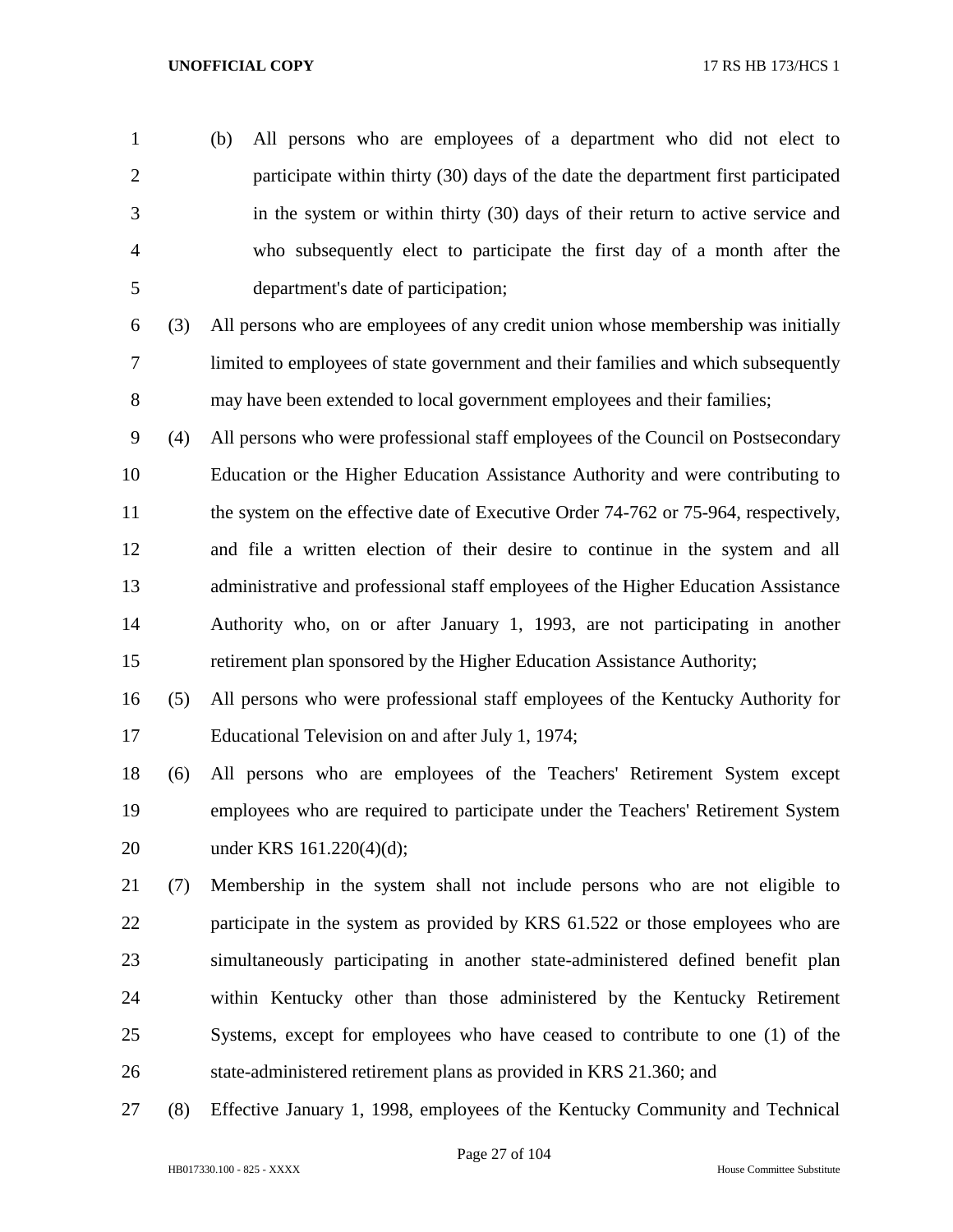College System who were previously contributing members and are not required to participate in the Teachers' Retirement System as a member; employees who were previously contributing members transferred from the former Cabinet for Workforce Development as provided in KRS 164.5805(1)(a) and who have not exercised the option to participate in the new Kentucky Community and Technical College personnel system as provided in KRS 164.5805(1)(e); and new employees as of July 1, 1997, who are not eligible under the Teachers' Retirement System or who are not contributing to an optional retirement plan established by the board of regents for the Kentucky Community and Technical College System.

10 Section 6. KRS 61.526 is amended to read as follows:

 (1) Each employee on becoming a member of the Kentucky Employees Retirement 12 System *may*[shall have on] file in the retirement office, in the form as the board may prescribe, a statement of facts pertaining to the member. The statement shall include a record of military service, previous employment with the employer, and such other information as the system may require.

 (2) If the records of the Personnel Cabinet or the department employing the member during the time the service was rendered do not substantiate the statement of service, the member shall be notified of any discrepancy. The member shall be advised that he has the responsibility of supplying verification of any unsubstantiated service.

 (3) At the request of the member, or the beneficiary if the member is deceased, the executive director shall arrange a time and place to receive additional information in regard to the unverified service. After filing the request, the member or the beneficiary if the member is deceased, shall have a reasonable time but no more than six (6) months to present the additional information to substantiate the unverified service.

(4) The system may at any time conduct an audit of the employing department pursuant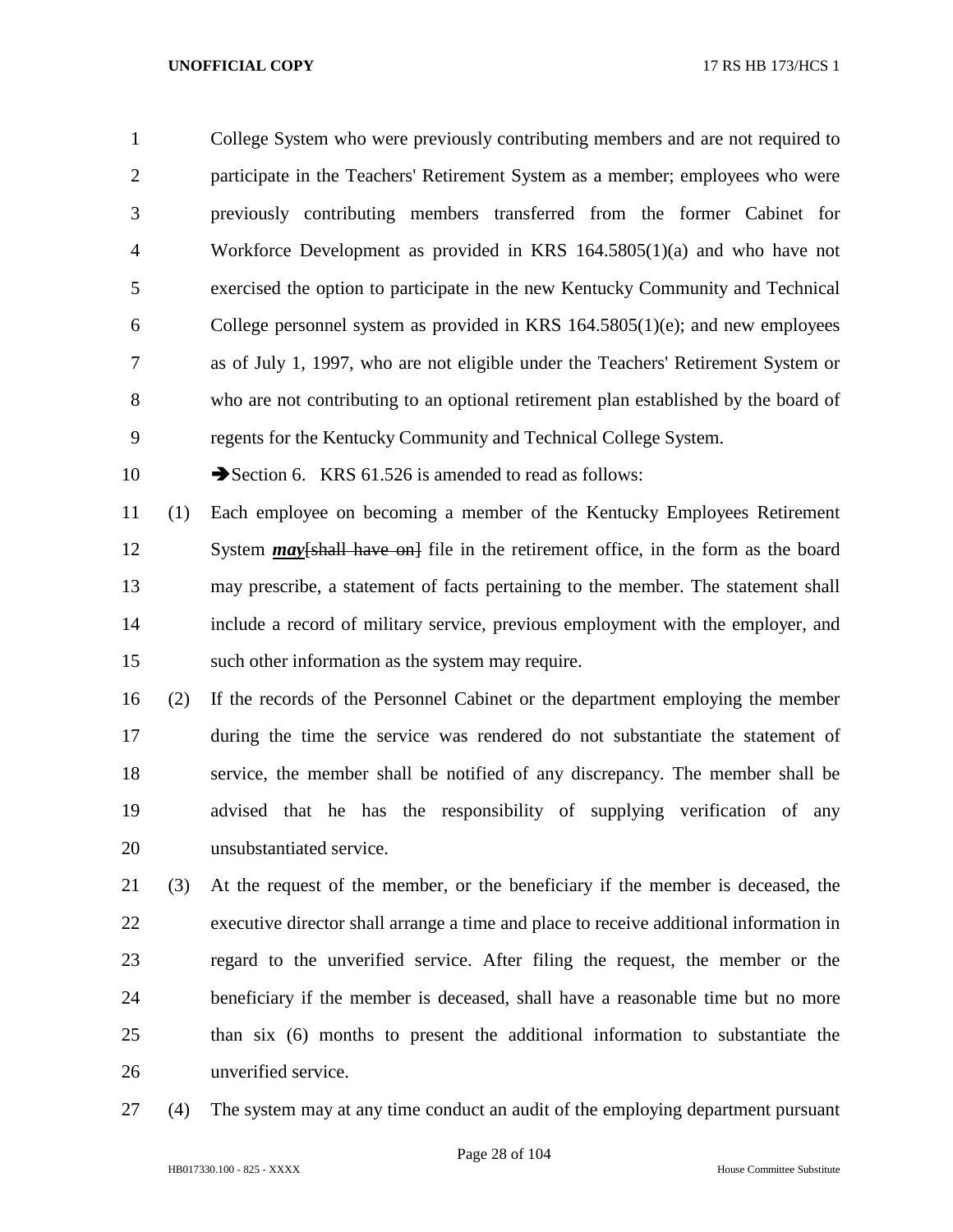| $\mathbf{1}$   |     |          |    | to KRS 61.675.                                                                        |
|----------------|-----|----------|----|---------------------------------------------------------------------------------------|
| $\overline{2}$ | (5) |          |    | The system may allow a member to retire or obtain a refund without the member         |
| 3              |     |          |    | submitting a statement of facts pertaining to the member as described by this         |
| 4              |     | section. |    |                                                                                       |
| 5              |     |          |    | Section 7. KRS 61.542 is amended to read as follows:                                  |
| 6              | (1) |          |    | Prior to the first day of the month in which the member receives his or her first     |
| 7              |     |          |    | retirement allowance and prior to the member filing a notification of retirement or a |
| 8              |     |          |    | request for refund:                                                                   |
| 9              |     | (a)      |    | Each member may designate on the form prescribed by the board a principal             |
| 10             |     |          |    | beneficiary and contingent beneficiary for his or her account. The principal          |
| 11             |     |          |    | beneficiary or contingent beneficiary designated by the member shall be:              |
| 12             |     |          | 1. | One $(1)$ or more persons; or                                                         |
| 13             |     |          | 2. | The member's estate; or                                                               |
| 14             |     |          | 3. | A trust;                                                                              |
| 15             |     | (b)      |    | If multiple persons are designated as provided by paragraph (a)1. of this             |
| 16             |     |          |    | subsection, the member shall indicate the percentage of total benefits each           |
| 17             |     |          |    | person is to receive.                                                                 |
| 18             |     |          | 1. | If percentages are not indicated, payments will be disbursed equally to               |
| 19             |     |          |    | the named beneficiaries.                                                              |
| 20             |     |          | 2. | If the percentages indicated do not total one hundred percent (100%),                 |
| 21             |     |          |    | each beneficiary shall receive an increased or decreased percentage                   |
| 22             |     |          |    | which is proportional to the percentage allotted him or her by the                    |
| 23             |     |          |    | member.                                                                               |
| 24             |     |          | 3. | If any of the multiple beneficiaries die prior to the member's death, the             |
| 25             |     |          |    | remaining beneficiaries shall be entitled to the deceased beneficiary's               |
| 26             |     |          |    | percentage of the total benefits, and each shall receive a percentage of              |
| 27             |     |          |    | the deceased's share which is equal to the percentage allotted them by                |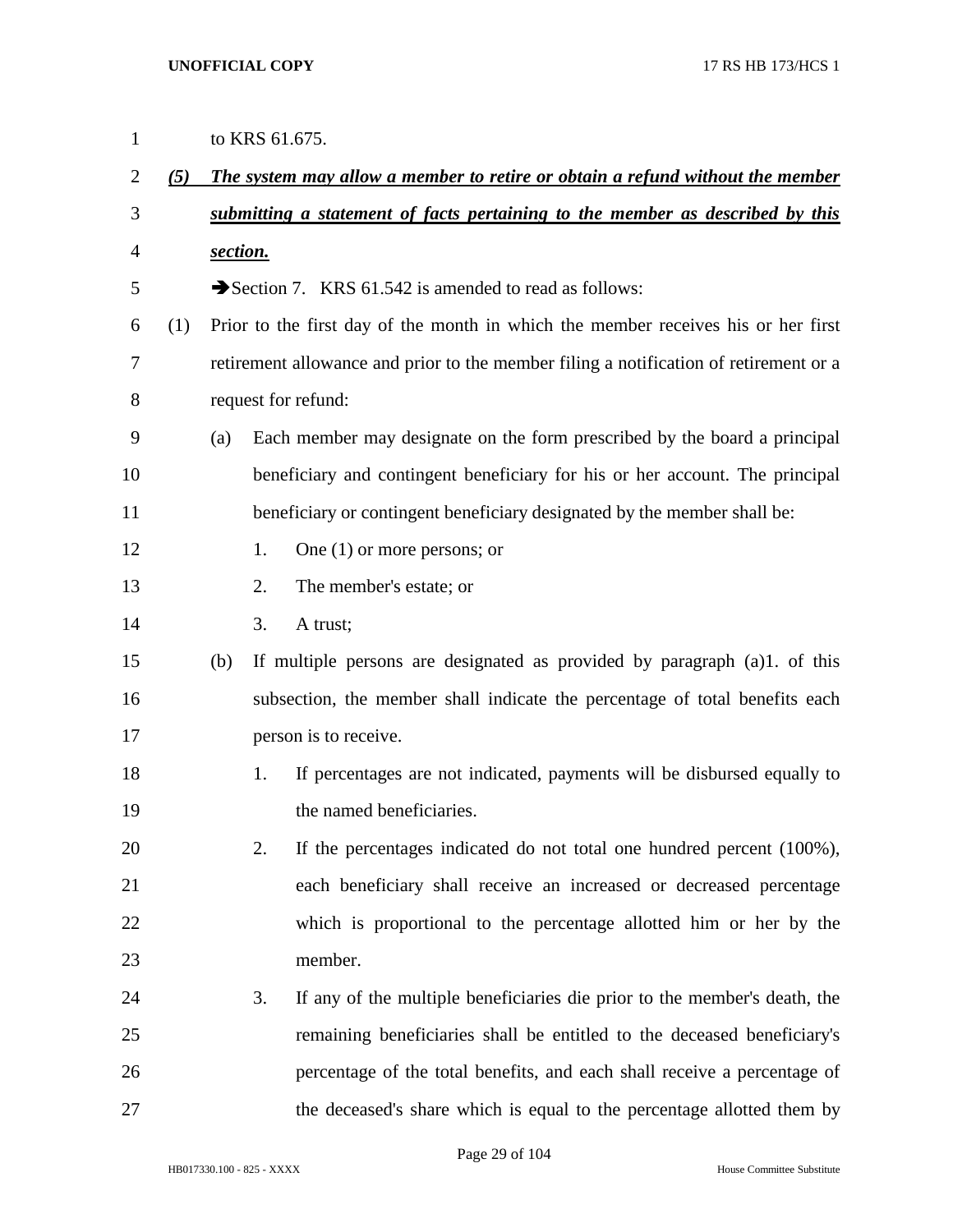| $\mathbf{1}$   |     | the member; [-and]                                                                                |
|----------------|-----|---------------------------------------------------------------------------------------------------|
| $\overline{2}$ | (c) | The principal and contingent beneficiary designation established by the                           |
| 3              |     | member pursuant to paragraph (a) of this subsection shall remain in full force                    |
| 4              |     | and effect until changed by the member, except:                                                   |
| 5              |     | A final divorce decree terminates an ex-spouse's status as beneficiary,<br>1.                     |
| 6              |     | unless the member has on file in the retirement office a beneficiary                              |
| 7              |     | designation that redesignates the ex-spouse as beneficiary subsequent to                          |
| 8              |     | the issuance of the divorce decree;                                                               |
| 9              |     | If a beneficiary or beneficiaries are convicted of any crime which<br>2.                          |
| 10             |     | prohibits that person or persons from receiving the benefits under KRS                            |
| 11             |     | 381.280, the beneficiary or beneficiaries shall not be eligible for any of                        |
| 12             |     | the benefits and the remaining beneficiary or beneficiaries or, if none,                          |
| 13             |     | the member's estate, shall become the beneficiary; and                                            |
| 14             |     | 3.<br>When a notification of retirement has been filed at the retirement office,                  |
| 15             |     | the designation of beneficiary on the notification of retirement, which                           |
| 16             |     | shall be one (1) person, his estate, or a trust, shall supersede the                              |
| 17             |     | designation of all previous beneficiaries, unless the notification of                             |
| 18             |     | retirement is withdrawn, invalid, or voided. If the notification of                               |
| 19             |     | retirement is withdrawn, invalid, or voided, the prior beneficiary                                |
| 20             |     | designation on file with the system shall remain in full force and effect                         |
| 21             |     | until changed by the member; and                                                                  |
| 22             |     | When a request for refund has been filed at the retirement office, the<br>H.                      |
| 23             |     | member's estate shall become the member's beneficiary if the member                               |
| 24             |     | dies.                                                                                             |
| 25             | (d) | <i>Except as provided by paragraph <math>(c)</math>3. of this subsection, if the member fails</i> |
| 26             |     | to designate a beneficiary for his or her account or if the beneficiary                           |
| 27             |     | designation is determined to be void by the system, the member's estate shall                     |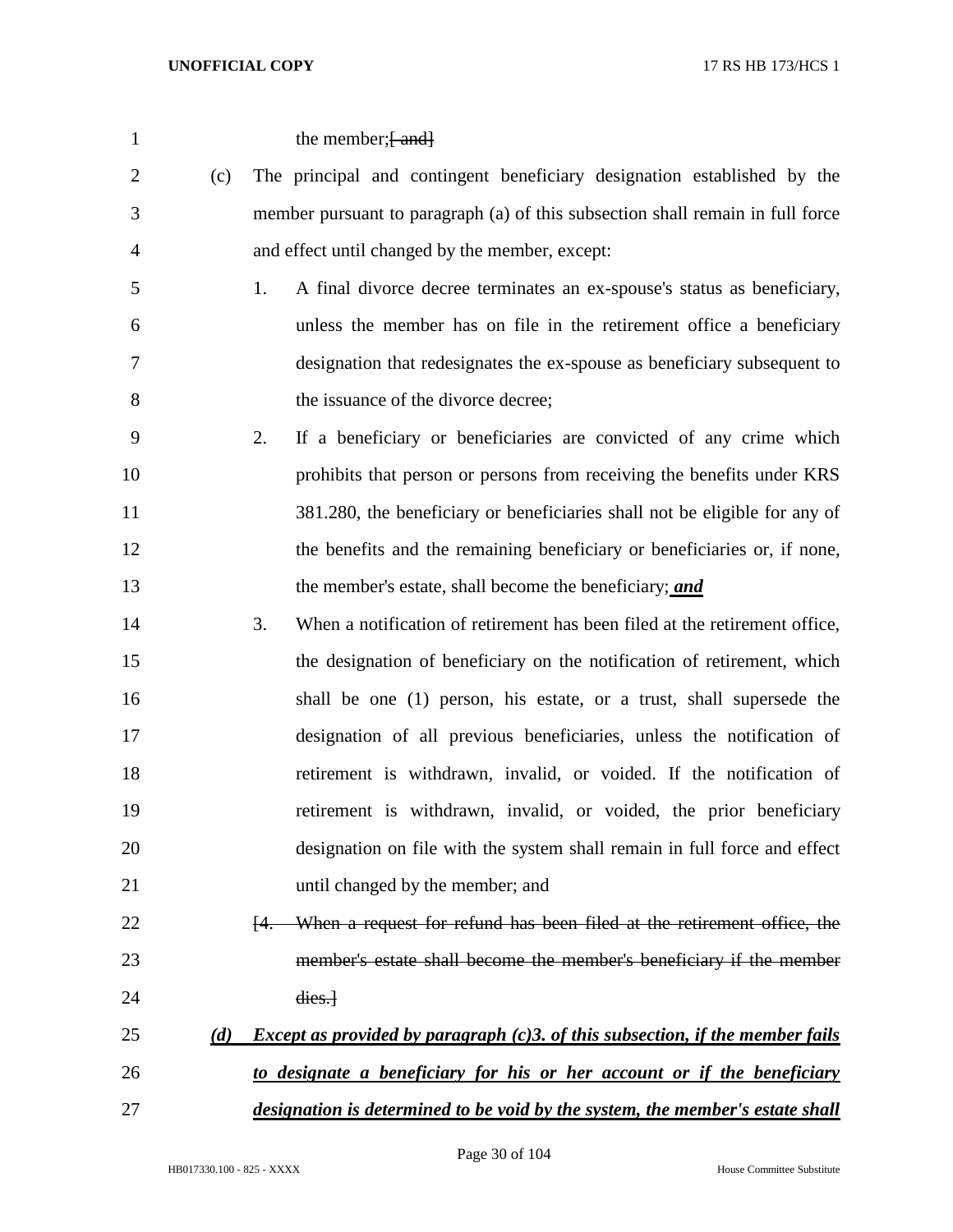| $\mathbf{1}$ |     |                                                                                  | <b>become the beneficiary.</b>                                                          |  |  |
|--------------|-----|----------------------------------------------------------------------------------|-----------------------------------------------------------------------------------------|--|--|
| 2            | (2) | If the member dies prior to the first day of the month in which the member would |                                                                                         |  |  |
| 3            |     |                                                                                  | have received his or her first retirement allowance and prior to filing a notification  |  |  |
| 4            |     |                                                                                  | of retirement or a request for refund, any retirement benefits shall be payable to the  |  |  |
| 5            |     |                                                                                  | principal beneficiary, except that:                                                     |  |  |
| 6            |     | (a)                                                                              | If the death of the principal beneficiary or beneficiaries precedes the death of        |  |  |
| 7            |     |                                                                                  | the member, or if the principal beneficiary is terminated by a divorce decree,          |  |  |
| 8            |     |                                                                                  | the contingent beneficiary or beneficiaries become the principal beneficiary or         |  |  |
| 9            |     |                                                                                  | beneficiaries;                                                                          |  |  |
| 10           |     | (b)                                                                              | If the principal beneficiary is one (1) person and is the member's spouse and           |  |  |
| 11           |     |                                                                                  | they are divorced on the date of the member's death, the contingent beneficiary         |  |  |
| 12           |     |                                                                                  | or beneficiaries become the principal beneficiary or beneficiaries;                     |  |  |
| 13           |     | (c)                                                                              | If the member is survived by his principal beneficiary or beneficiaries who             |  |  |
| 14           |     |                                                                                  | subsequently die prior to having on file at the retirement office the necessary         |  |  |
| 15           |     |                                                                                  | forms prescribed under authority of KRS 61.590, the contingent beneficiary              |  |  |
| 16           |     |                                                                                  | shall become the principal beneficiary or beneficiaries; and                            |  |  |
| 17           |     | (d)                                                                              | If the deaths of all the principal beneficiaries and all of the contingent              |  |  |
| 18           |     |                                                                                  | beneficiaries precede the death of the member, the estate of the member                 |  |  |
| 19           |     |                                                                                  | becomes the beneficiary.                                                                |  |  |
| 20           | (3) |                                                                                  | Prior to the first day of the month in which the member would have received his or      |  |  |
| 21           |     |                                                                                  | her first retirement allowance, a monthly benefit payable for life shall not be offered |  |  |
| 22           |     |                                                                                  | if the beneficiary designated under subsection (1) of this section is more than one     |  |  |
| 23           |     |                                                                                  | (1) person, the member's estate, or a trust.                                            |  |  |
| 24           | (4) |                                                                                  | When a notification of retirement has been filed at the retirement office:              |  |  |
| 25           |     | (a)                                                                              | The designation of beneficiary on the notification of retirement shall                  |  |  |
| 26           |     |                                                                                  | supersede the designation of all previous beneficiaries;                                |  |  |
| 27           |     | (b)                                                                              | The beneficiary designated by the member on the member's notification of                |  |  |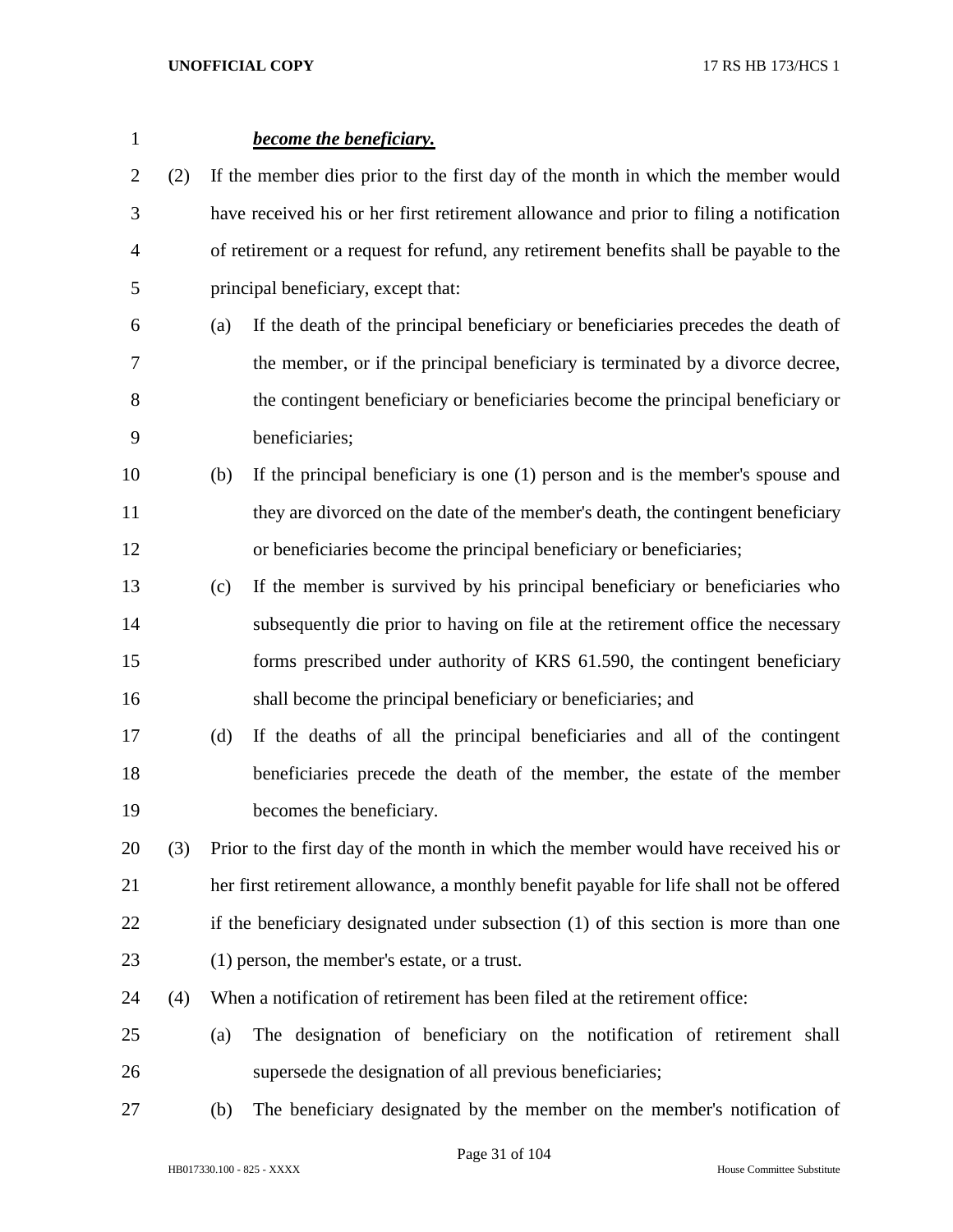retirement shall be one (1) person, the member's estate, or a trust; and (c) If the death of the beneficiary named on the notification of retirement precedes the first day of the month in which the member receives his or her first retirement allowance, the member may designate another beneficiary on the member's notification of retirement. (5) *On or* after the first day of the month in which the member receives his or her first 7 retirement allowance<del>[ and subsequent thereto]</del>, *the*[a] member shall not have the right to change his beneficiary, except that: (a) The estate of the retired member becomes the beneficiary if the date of death of the beneficiary precedes or coincides with the date of death of the retired member; (b) The estate of the retired member becomes the beneficiary if the retired member had designated a person as beneficiary who was the spouse or who later married the member and they were divorced on the date of the retired member's death. An ex-spouse who was the named beneficiary on the member's notification of retirement shall be reinstated as the member's beneficiary for the payment options provided by KRS 61.635(2), (3), (4), and (8)(b) if they are remarried to each other as of the date of the retired member's death; and (c) The estate of the member shall not receive monthly payments if the member selected one (1) of the payment options provided by KRS 61.635(2), (3), (4), and (8)(b). *(6) Following cessation of membership as provided by KRS 61.535, no beneficiary designation in one (1) account shall be effective for any new retirement account established pursuant to KRS 61.637 or 61.680. If the member fails to designate a beneficiary for his or her new retirement account or if the beneficiary designation is determined to be void by the system, the member's estate shall*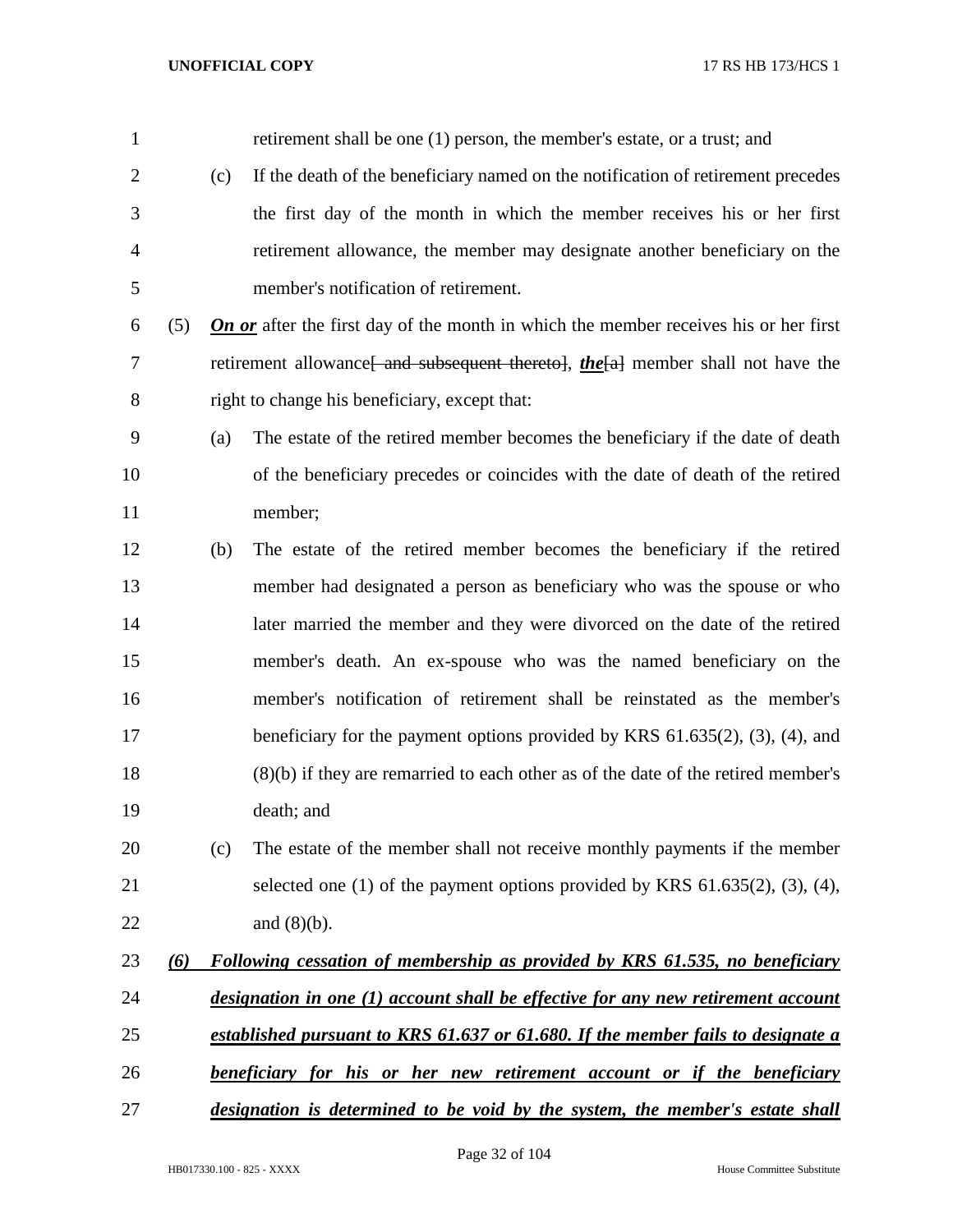| $\mathbf{1}$   |     | <b>become the beneficiary.</b>                                                         |
|----------------|-----|----------------------------------------------------------------------------------------|
| $\overline{2}$ |     | Section 8. KRS $61.545$ is amended to read as follows:                                 |
| 3              | (1) | The board shall determine by appropriate administrative regulations how much           |
| 4              |     | service in any year is the equivalent of a year of service credit and how much         |
| 5              |     | service in any calendar month is the equivalent of a month of service credit. It shall |
| 6              |     | not allow credit for more than one (1) year of service for all service rendered in any |
| 7              |     | period of twelve (12) consecutive months except as provided in KRS 61.546 and in       |
| 8              |     | subsection $(2)$ of this section.                                                      |
| 9              | (2) | Employees participating in one (1) of the state-administered retirement<br>(a)         |
| 10             |     | systems who are or have been employed by a school board participating in the           |
| 11             |     | County Employees Retirement System, a state-operated school under KRS                  |
| 12             |     | Chapter 167, a participating community action agency, or a Kentucky                    |
| 13             |     | institution of higher education which participates in the Kentucky Employees           |
| 14             |     | Retirement System, and who receive service credit for less than twelve (12)            |
| 15             |     | months each year, may purchase the additional months of service credit                 |
| 16             |     | needed to total one (1) year of service credit except the amount purchased             |
| 17             |     | shall not exceed three (3) months. The employee may purchase the service               |
| 18             |     | credit by paying the retirement system a delayed contribution payment in               |
| 19             |     | <i>accordance with the payment options and restrictions established by</i>             |
| 20             |     | subsection (14) of Section 9 of this Act. Employees who have service credit            |
| 21             |     | prior to July 1, 1992, or their employers, the state-operated school under KRS         |
| 22             |     | Chapter 167, the Kentucky institution of higher education, or the school board         |
| 23             |     | may purchase service credit on behalf of the employee for previous years by            |
| 24             |     | paying the retirement system the delayed contribution payment <i>in accordance</i>     |
| 25             |     | with the payment options and restrictions established by subsection (14) of            |
| 26             |     | <b>Section 9 of this Act.</b>                                                          |
|                |     |                                                                                        |

(b) The cost of service under this subsection may be paid by both the employer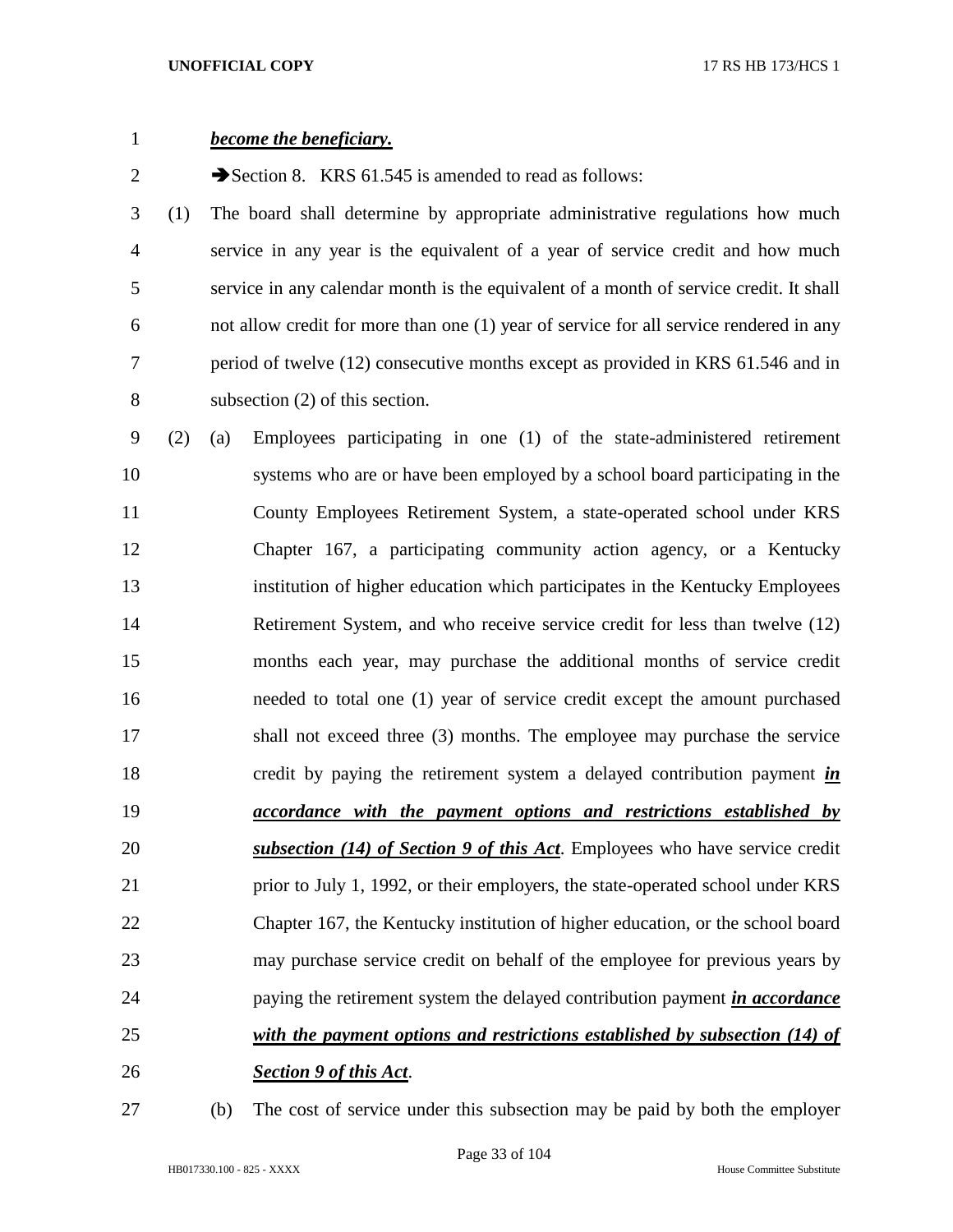and employee. The employer shall pay fifty percent (50%) of the cost and the employee shall pay fifty percent (50%) of the cost. The payment by the employer shall not be deposited to the member's account. Service credit shall not be credited to the member's account until both the employer's and employee's payment are received by the retirement system.

- (c) If the employee has purchased service credit under this subsection based on months reported by the employer for the fiscal year, and an audit of the employee's account reduces the number of months of service credit for which the employee is eligible to no fewer than nine (9) months, the employee shall retain credit for the months purchased unless the employee is ineligible for any service in the fiscal year. The employee shall be eligible to purchase the 12 additional months under this subsection to total one (1) year.
- (d) This subsection shall not apply to members who begin participating in the systems administered by Kentucky Retirement Systems on or after January 1, 2014.
- (3) (a) [An employee who is simultaneously eligible for membership in more than one (1) retirement system administered by the Kentucky Retirement Systems 18 may, at his option, choose to participate in only one (1) of those systems. The choice, once made, shall remain in effect so long as the employee is eligible for membership in more than one (1) system.
- 21 (b) If *an* [the] employee participates in more than one (1) of the retirement systems administered by the Kentucky Retirement Systems, the employee's service credit shall be divided between each system determined by dividing the employee's creditable compensation in each system by the employee's total creditable compensation in all systems.
- 26 *(b)* $\{\leftrightarrow\}$  If *an* $\{\leftrightarrow\}$  employee earns creditable compensation in both a hazardous position, as defined by KRS 61.592, and a nonhazardous position, the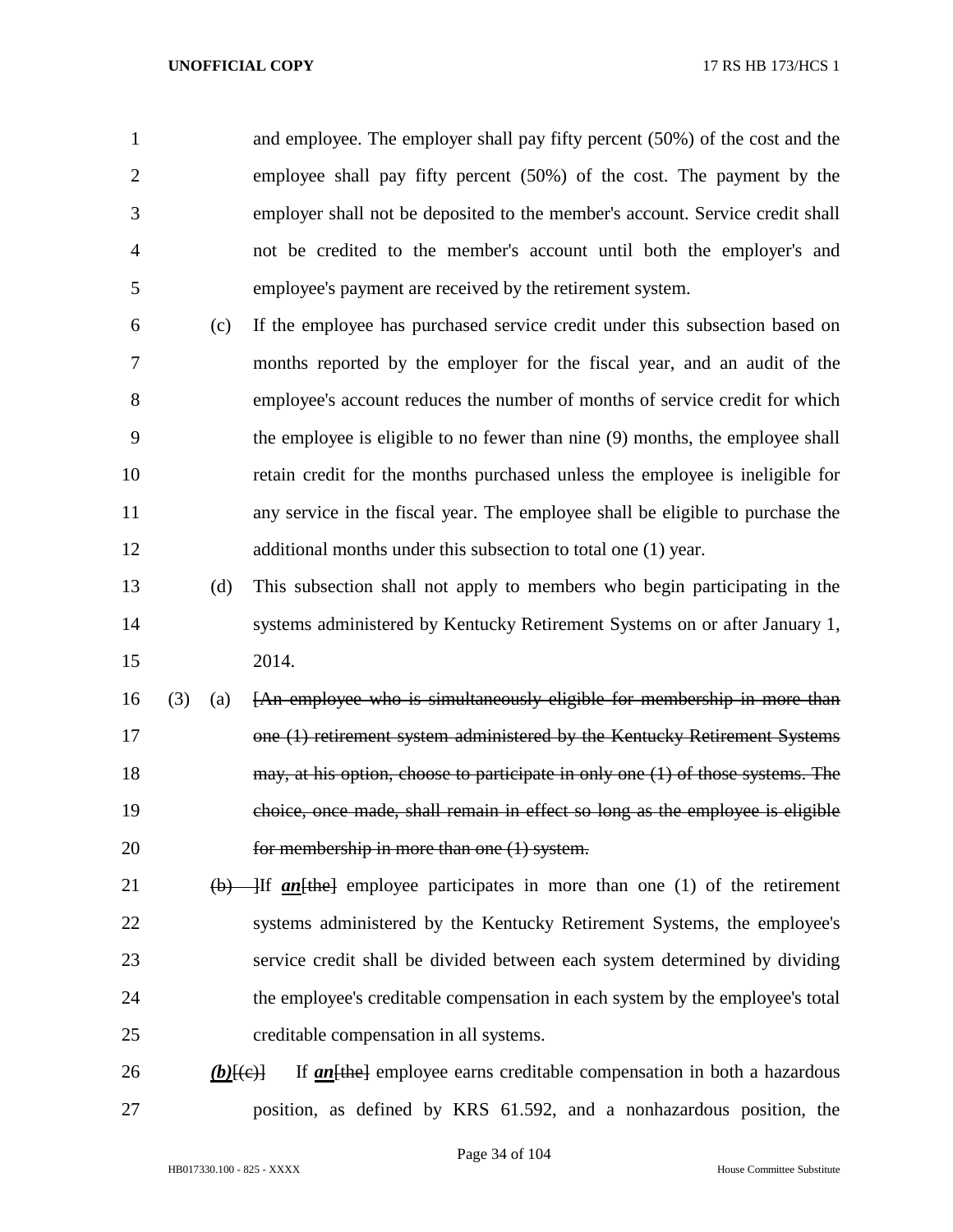| 1              |     |          | employee's service credit shall be divided between the employee's hazardous            |
|----------------|-----|----------|----------------------------------------------------------------------------------------|
| $\overline{2}$ |     |          | and nonhazardous positions determined by dividing the employee's creditable            |
| 3              |     |          | compensation in the hazardous and nonhazardous positions by the employee's             |
| $\overline{4}$ |     |          | combined hazardous and nonhazardous creditable compensation.                           |
| 5              |     |          | Section 9. KRS 61.552 is amended to read as follows:                                   |
| 6              | (1) | (a)      | Any employee participating in one (1) of the state-administered retirement             |
| 7              |     |          | systems who has been refunded his accumulated account balance under the                |
| 8              |     |          | provisions of KRS 16.645(21), 61.625, or 78.545(15), thereby losing service            |
| 9              |     |          | credit, may regain the credit by paying to the system from which he received           |
| 10             |     |          | the refund or refunds the amount or amounts refunded with interest at a rate           |
| 11             |     |          | determined by the board of the respective retirement system. <del>[ The payment,</del> |
| 12             |     |          | including interest as determined by the board, shall be deposited to the               |
| 13             |     |          | member's account and considered as accumulated contributions of the                    |
| 14             |     |          | individual member. The payments shall not be picked up, as described in KRS            |
| 15             |     |          | $61.560(4)$ , by the employer.                                                         |
| 16             |     | (b)      | Service purchased under this subsection shall not be used in determining a             |
| 17             |     |          | retirement allowance until the member has accrued at least six (6) months              |
| 18             |     |          | of service credit in a state-administered retirement system, excluding the             |
| 19             |     |          | service purchased under this subsection. If the member does not accrue at              |
| 20             |     |          | least six (6) months of service credit in a state-administered retirement              |
| 21             |     |          | system, excluding service purchased under this subsection, then the                    |
| 22             |     |          | payment plus interest as provided in KRS 61.575 shall be refunded upon                 |
| 23             |     |          | retirement, death, or written request following termination of employment.             |
| 24             |     |          | The service requirement shall be waived if the member dies or becomes                  |
| 25             |     |          | disabled as provided for by KRS 16.582, 61.600, or 61.621.                             |
| 26             |     | $\omega$ | Service purchased under this subsection on or after January 1, 2014, shall not         |
| 27             |     |          | be used to determine the member's participation date in the system.                    |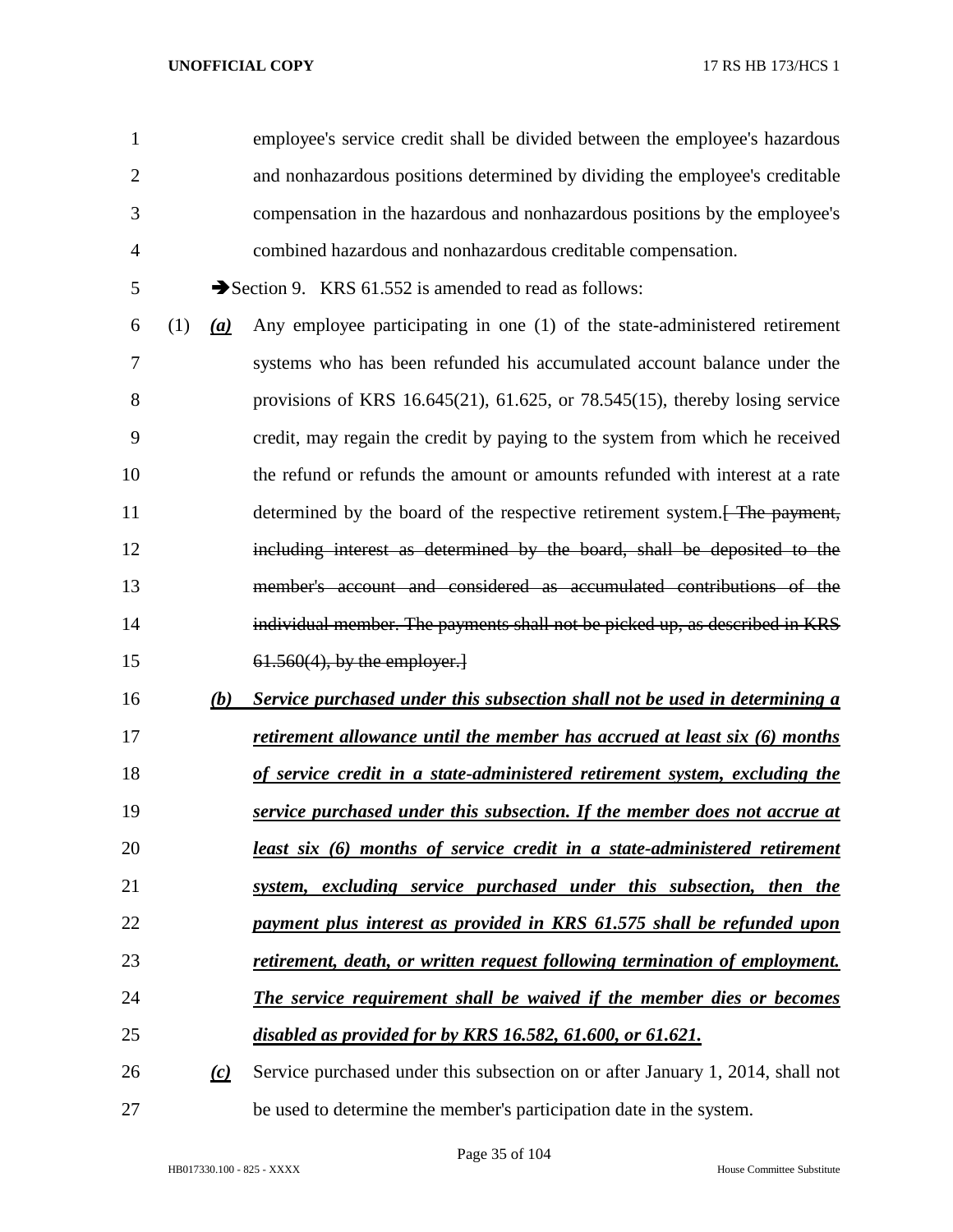(2) Any employee participating in one (1) of the retirement systems administered by Kentucky Retirement Systems, who has at least forty-eight (48) months of service if age sixty-five (65) or at least sixty (60) months of service if under age sixty-five (65) in the systems administered by the Kentucky Retirement Systems, and who did not elect membership in the County Employees Retirement System, as provided in KRS 78.540(2), may *purchase service*[obtain] credit in the County Employees Retirement System for [prior service and for current service by paying to the County 8 Employees Retirement System a delayed contribution payment for lthe service he would have received had he elected membership.[ The delayed contribution payment shall not be picked up, as described in KRS 61.560(4), by the employer. Payment may be by lump sum or the employee may pay by increments.]

 (3) Any employee participating in one (1) of the retirement systems administered by 13 Kentucky Retirement Systems, who has at least forty-eight (48) months of service if age sixty-five (65) or at least sixty (60) months of service if under age sixty-five (65) in the systems administered by the Kentucky Retirement Systems, and who did not elect membership in the Kentucky Employees Retirement System, as provided 17 in KRS 61.525(2), may *purchase service* [obtain] credit in the Kentucky Employees 18 Retirement System for <del>[prior service and for current service by paying to the system</del> 19 a delayed contribution payment for lthe service he would have received had he 20 elected membership.<del>[ The delayed contribution payment shall not be picked up, as</del> described in KRS 61.560(4), by the employer. Payment may be by lump sum or the 22 employee may pay by increments.

 (4) An employee participating in one (1) of the retirement systems administered by 24 Kentucky Retirement Systems, who has at least forty-eight (48) months of service if age sixty-five (65) or at least sixty (60) months of service if under age sixty-five (65) in the systems administered by the Kentucky Retirement Systems, may *purchase service* [obtain] credit in the Kentucky Employees Retirement System for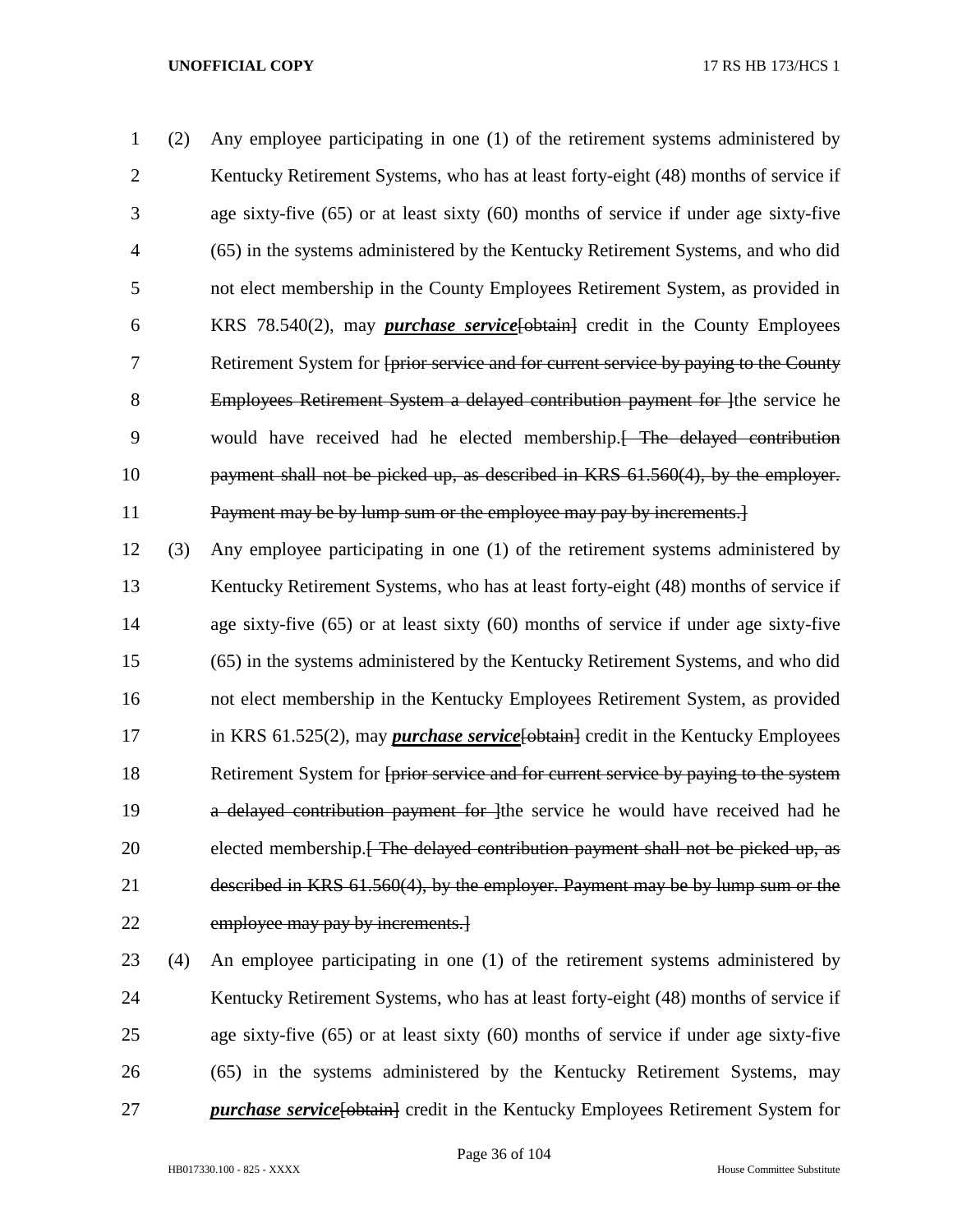*Eurrent Service between July 1, 1956, and the effective date of participation of his* 2 department by paying to the system a delayed contribution payment for the service he would have received had his department participated on July 1, 1956. The delayed contribution payment shall not be picked up, as described in KRS 61.560(4), by the employer. Payment may be by lump sum or the employee may pay by increments].

 (5) (a) An employee participating in one (1) of the retirement systems administered by Kentucky Retirement Systems, who has at least forty-eight (48) months of service if age sixty-five (65) or at least sixty (60) months of service if under age sixty-five (65) in the systems administered by the Kentucky Retirement 11 Systems, may *purchase service* [- obtain] credit in the County Employees 12 Retirement System for <del>[current ]</del>service between July 1, 1958, and the 13 effective date of participation of his county by paying to the County Employees Retirement System a delayed contribution payment for the service he would have received had his county participated on July 1, 1958. The delayed contribution payment shall not be picked up, as described in KRS 17 61.560(4), by the employer.

 (b) An employee participating in one (1) of the retirement systems administered by Kentucky Retirement Systems, who has at least forty-eight (48) months of service if age sixty-five (65) or at least sixty (60) months of service if under age sixty-five (65) in the systems administered by Kentucky Retirement 22 Systems may *purchase service* [obtain] credit for the period of his service with an area development district created pursuant to KRS 147A.050 or with a business development corporation created pursuant to KRS 155.001 to 155.230 if that service was not covered by a state-administered retirement system. [The member shall pay to the retirement system in which he participates a delayed contribution payment, as determined by the board's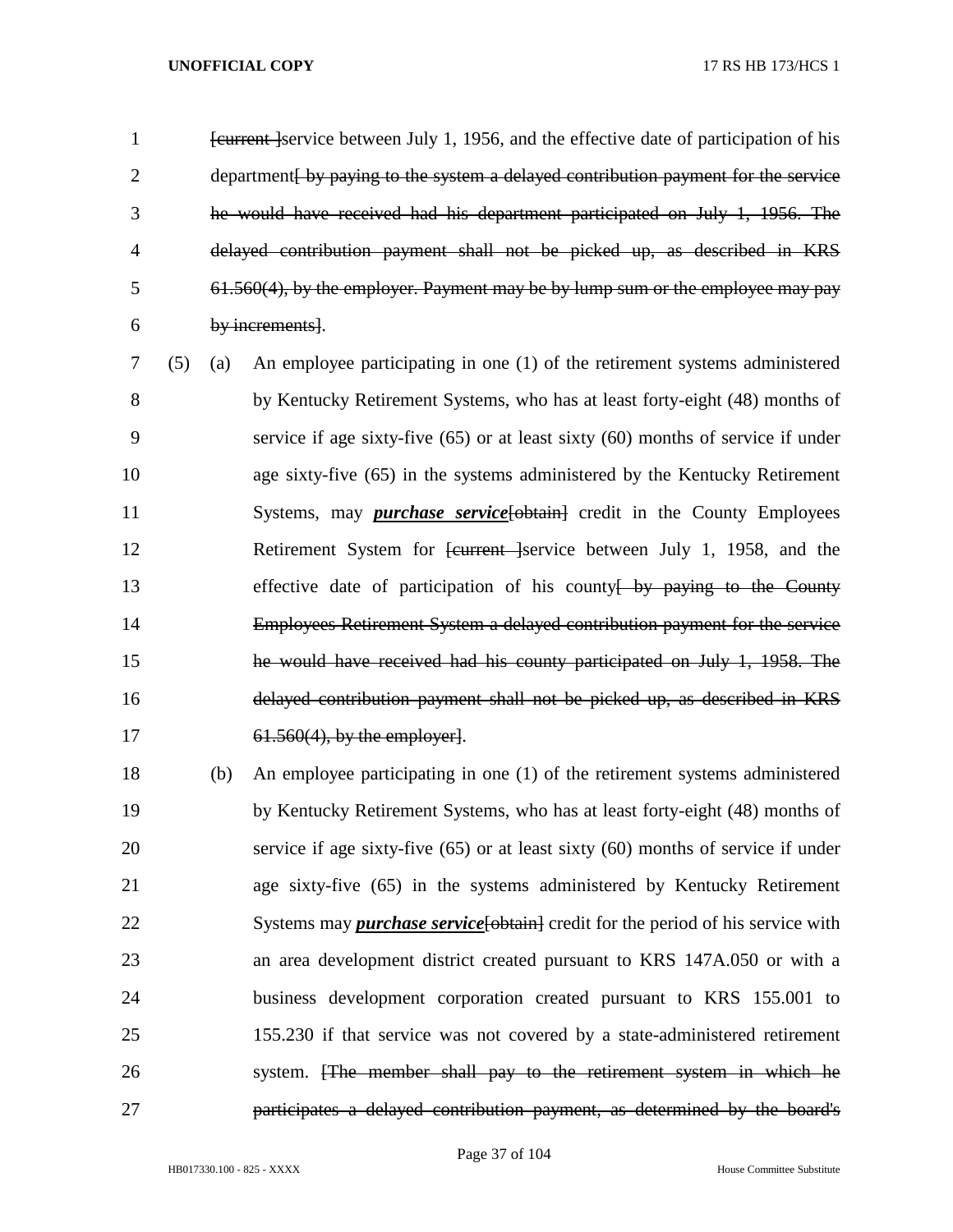1 actuary. The employee may obtain credit for employment with a business development corporation only if the Kentucky Retirement Systems receives a favorable private letter ruling from the United States Internal Revenue Service or a favorable opinion letter from the United States Department of Labor.[ Payment may be by lump sum or the employee may pay by increments.]

 (6) [After August 1, 2000, service credit obtained under the subsections of this section which do not require the employee to have a minimum number of years of service credit to be eligible to make a purchase shall be disallowed and the recontribution of refund, including interest as determined by the board or other payment, if any, shall 10 be paid to the member if the member does not obtain for service performed six  $(6)$  months' additional current service credit in one (1) of the state-administered retirement systems. The service requirement shall be waived if the member dies or becomes disabled as provided for by KRS 16.582 or 61.600.

14 (7) The *member* [members] shall not receive [benefit of ]service *credit* for the same period of time in *which the member has service credit in one (1) of the systems administered by Kentucky Retirement Systems or* another public defined benefit retirement fund.

 *(7)*[(8)] Any employee participating in one (1) of the retirement systems administered by Kentucky Retirement Systems who has at least forty-eight (48) months' service if age sixty-five (65) or at least sixty (60) months' service if under age sixty-five (65) in the retirement systems administered by the Kentucky Retirement Systems, who formerly worked for a state university in a *nonteaching* position which would have qualified as a regular full-time position had the university been a participating department, and who did not participate in a defined benefit retirement program at the university*,* may *purchase service*[obtain] credit *in any of the systems administered by Kentucky Retirement Systems in which the employee is a*  **member** [in the employee's account in the County Employees Retirement System,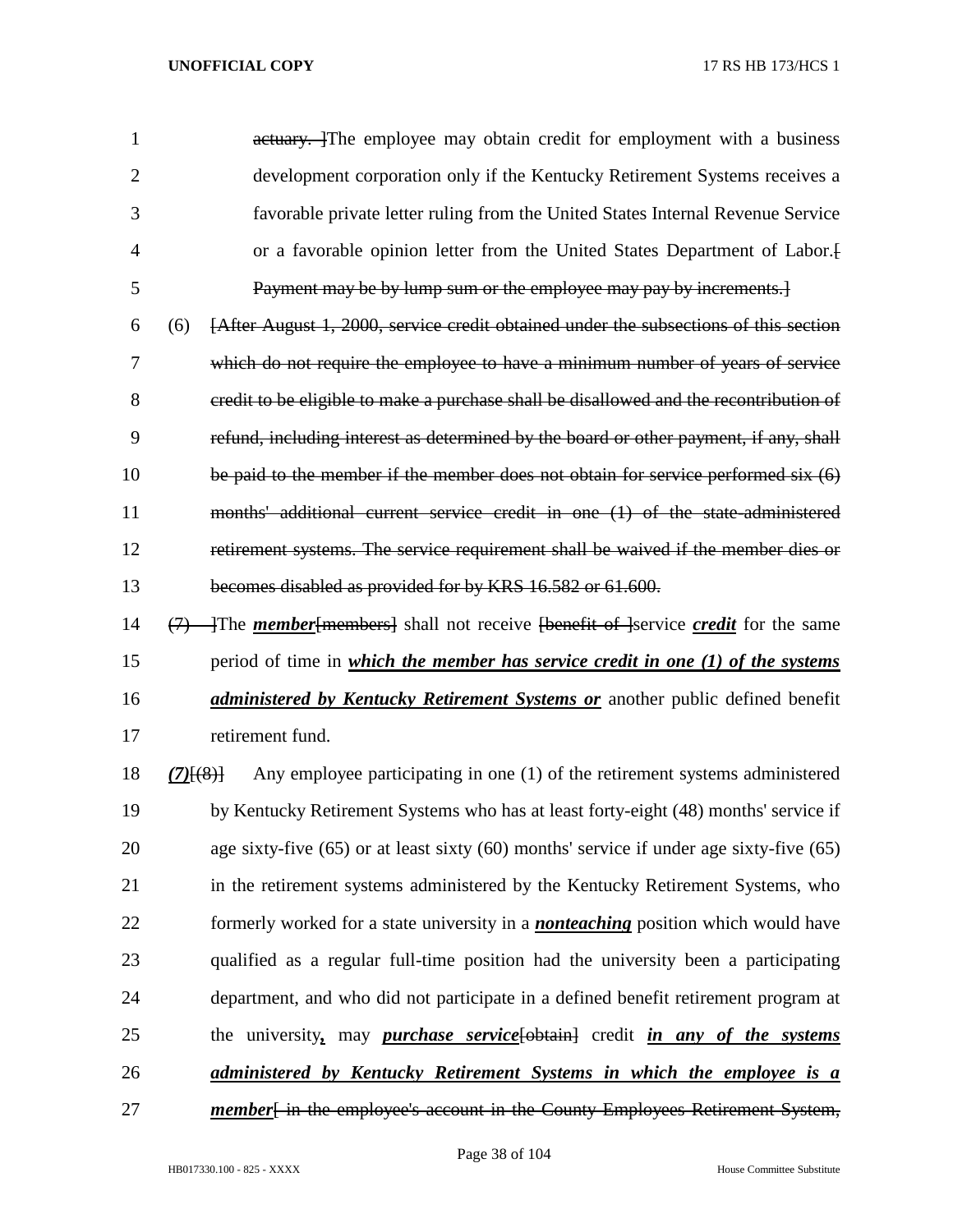the Kentucky Employees Retirement System, or the State Police Retirement System for prior and current service by paying either retirement system a delayed contribution payment] for the service he would have received had his period of university employment been covered by the County Employees *Retirement System*, 5 Kentucky Employees Retirement System, or State Police Retirement System. The delayed contribution payment shall not be picked up, as described in KRS 61.560(4), by the employer. Payment may be by lump sum, or the employee may pay by increments.]

- *(8)*[(9)] (a) Effective August 1, 1980, any county participating in the County Employees Retirement System may purchase current service, between July 1, 1958, and participation date of the county, for present employees of the county 12 who have obtained coverage under KRS 78.540(2);
- (b) Effective July 1, 1973, any department participating in the Kentucky Employees Retirement System may purchase current service between July 1, 1956, and participation date of the department, for present employees of the department who were employees on the participation date of the department 17 and elected coverage under KRS 61.525(2);
- (c) Cost of the service credit purchased under this subsection shall be determined by computing the discounted value of the additional service credit based on an actuarial formula recommended by the board's consulting actuary and approved by the board. A department shall make payment for the service credit within the same fiscal year in which the option is elected. The county shall establish a payment schedule subject to approval by the board for payment of the service credit. The maximum period allowed in a payment schedule shall be ten (10) years with interest at the rate actuarially assumed by the board; however, a shorter period is desirable and the board may approve any schedule provided it is not longer than a ten (10) year period;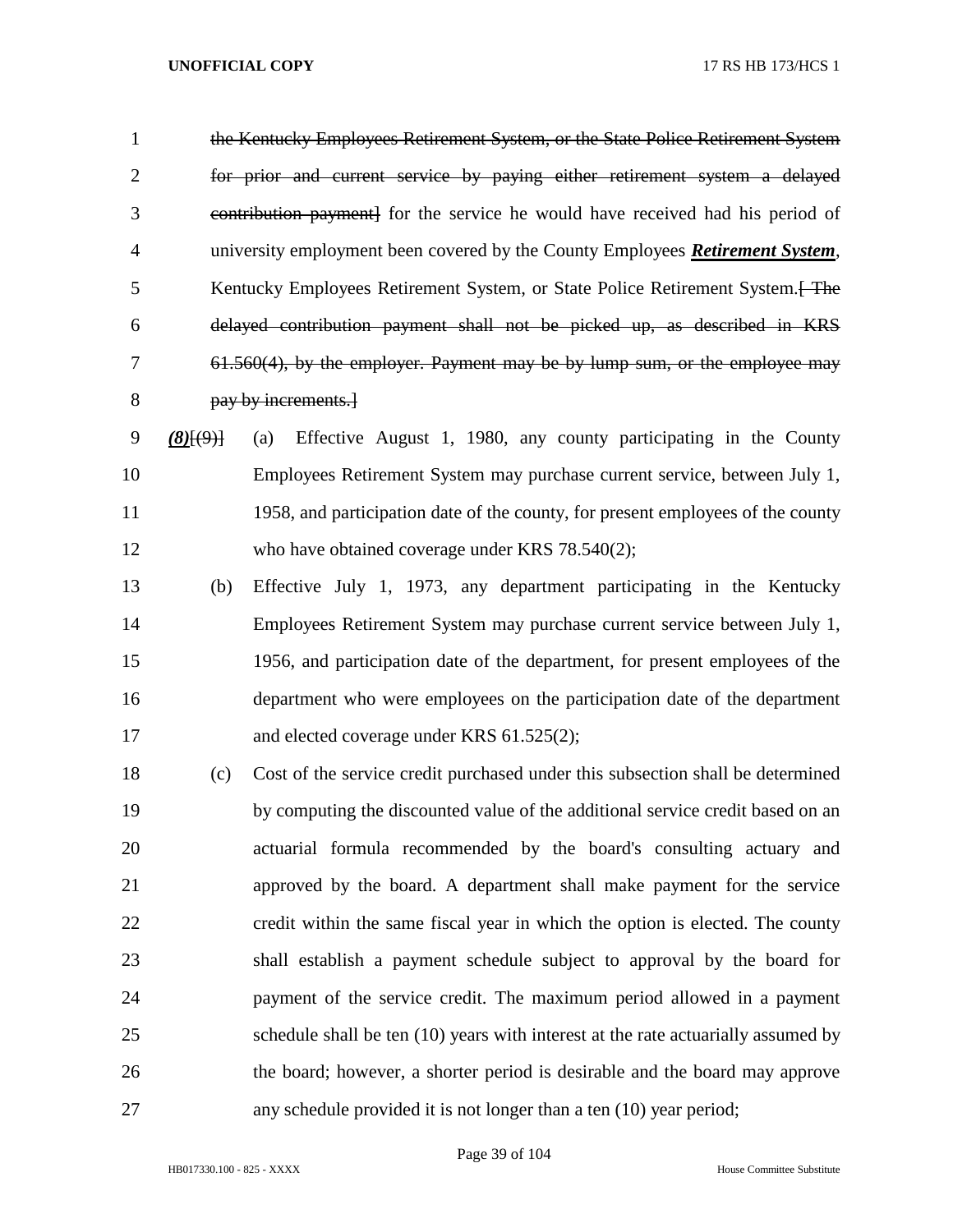(d) If a county or department elects the provisions of this subsection, any present employee who would be eligible to receive service credit under the provisions of this subsection and has purchased service credit under subsection (4) or (5) of this section shall have his payment for the service credit refunded with interest at the rate paid under KRS 61.575 or 78.640;

 (e) Any payments made by a county or department under this subsection shall be deposited to the retirement allowance account of the proper retirement system and these funds shall not be considered accumulated contributions of the individual members.

 *(9)*[(10)] Interest paid by a member of the Kentucky Employees Retirement System, County Employees Retirement System, or State Police Retirement System under 12 this section or other similar statutes under KRS 16.505 to 16.652, 61.510 to 61.705, or 78.510 to 78.852 prior to June 19, 1976, shall be credited to the individual member's account in the appropriate retirement system and considered as accumulated contributions of the member.

 *(10)*[(11)] Employees who served as assistants to officers and employees of the General Assembly who have at least forty-eight (48) months of service if age sixty-five (65) or at least sixty (60) months of service if under age sixty-five (65) in the systems administered by Kentucky Retirement Systems and who were unable to acquire service under KRS 61.510(20) may purchase credit for the service performed after 21 January 1, 1960.<del>[ Service credit under this section shall be obtained by the payment</del> of a delayed contribution which shall not be picked up by the employer as described 23 in KRS 61.560(4).

 *(11)*[(12)] (a) Effective August 1, 1988, any employee participating in one (1) of the retirement systems administered by Kentucky Retirement Systems who has at least forty-eight (48) months of service if age sixty-five (65) or at least sixty (60) months of service if under age sixty-five (65) in the systems administered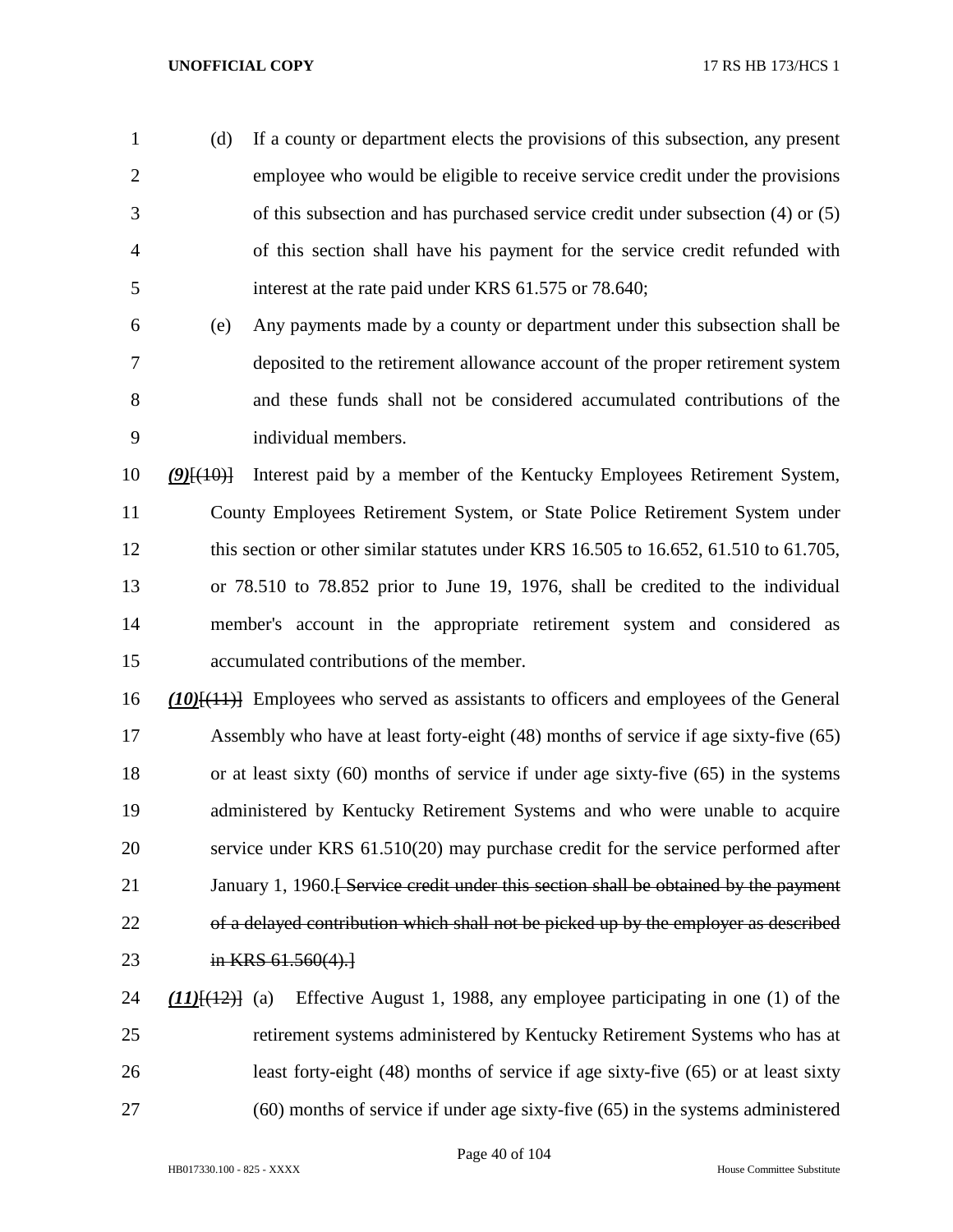| $\mathbf{1}$   |     | by Kentucky Retirement Systems may purchase service credit for interim,                                 |
|----------------|-----|---------------------------------------------------------------------------------------------------------|
| $\overline{2}$ |     | seasonal, emergency, <del>[or ]</del> temporary <del>[ employment], <i>probationary</i>,</del> or part- |
| 3              |     | time employment averaging one hundred (100) or more hours of work per                                   |
| 4              |     | month on a calendar or fiscal year basis. If the average number of hours of                             |
| 5              |     | work is less than one hundred (100) per month, the member shall be allowed                              |
| 6              |     | credit only for those months he receives creditable compensation for one                                |
| 7              |     | hundred $(100)$ or more hours of work. The cost will be determined as a                                 |
| 8              |     | delayed contribution payment for the period of time involved, which shall not                           |
| 9              |     | be picked up by the employer as described in KRS 61.560(4).                                             |
| 10             | (b) | Any noncertified employee of a school board who has at least forty-eight (48)                           |
| 11             |     | months of service if age sixty-five (65) or at least sixty (60) months of service                       |
| 12             |     | if under age sixty-five (65) in the systems administered by Kentucky                                    |
| 13             |     | Retirement Systems may purchase service credit in the County Employees                                  |
| 14             |     | <b>Retirement System</b> for part-time employment prior to the 1990-91 school year                      |
| 15             |     | which averaged eighty (80) or more hours of work per month on a calendar or                             |
| 16             |     | fiscal year basis by paying to the County Employees Retirement System a                                 |
| 17             |     | delayed contribution payment. The delayed contribution payment shall not be                             |
| 18             |     | picked up, as described in KRS 78.610(4), by the employer. Payment may be                               |
| 19             |     | by lump sum or the employee may pay by increments]. If the average number                               |
| 20             |     | of hours of work is less than eighty (80) per month, the noncertified employee                          |
| 21             |     | of a school board shall be allowed to <i>purchase service</i> credit only for those                     |
| 22             |     | months he <b>received</b> [receives] creditable compensation for eighty (80) or more                    |
| 23             |     | hours of work. <del> The cost will be determined as a delayed contribution</del>                        |
| 24             |     | payment, which shall not be picked up by the employer as described in KRS                               |
| 25             |     | $78.610(4)$ .                                                                                           |
| 26             |     | $(13)$ A retired member, who is contributing to one $(1)$ of the state-administered                     |

retirement programs under the provisions of KRS 61.637(1) to (4) and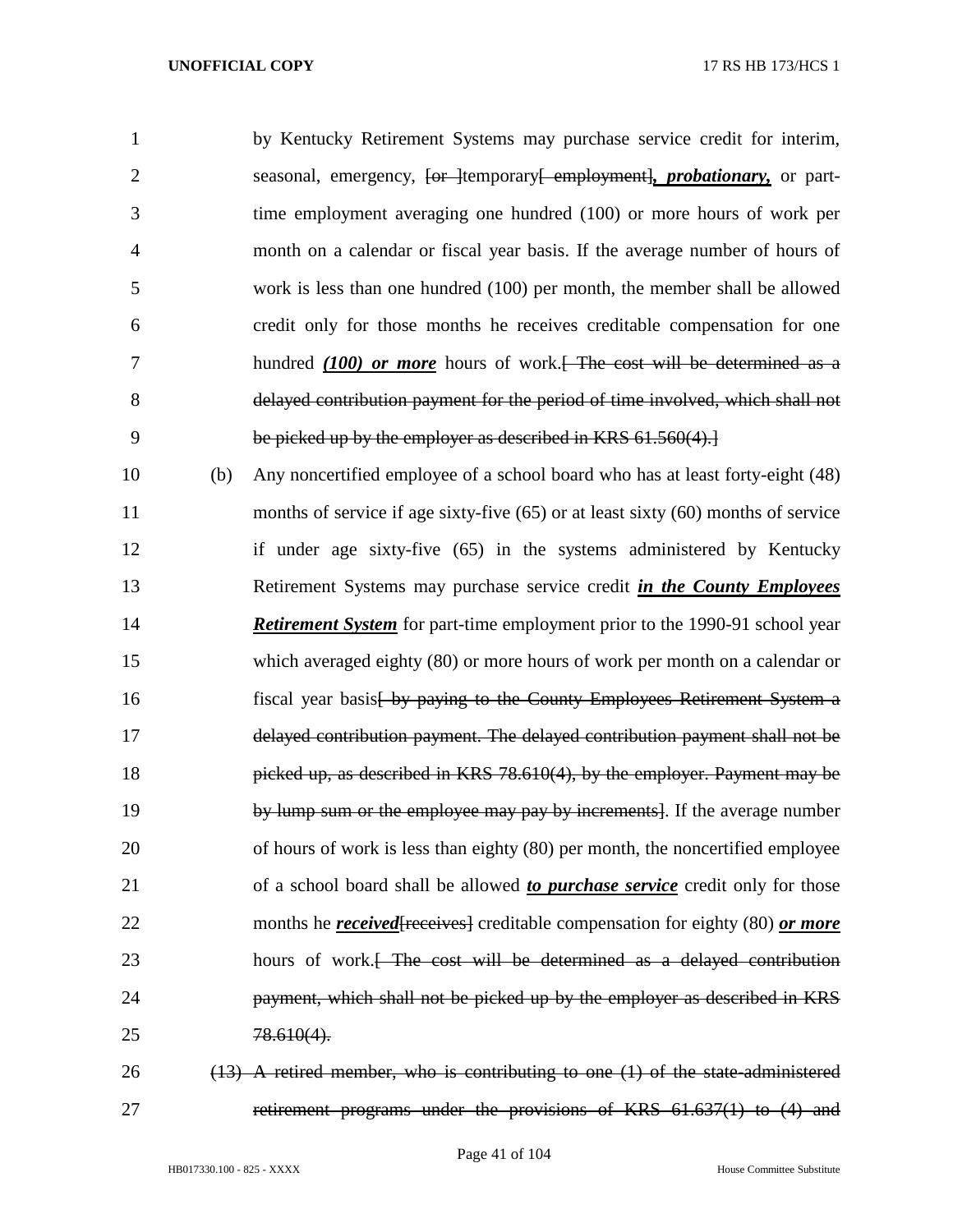| 1              | purchases service credit under this section in the system or systems from                      |
|----------------|------------------------------------------------------------------------------------------------|
| $\overline{2}$ | which he is retired, shall have his retirement allowance recomputed:                           |
| 3              | (a) Upon termination from employment, if the member is contributing to the same                |
| $\overline{4}$ | system or systems from which he was retired; or                                                |
| 5              | (b) Upon completion of six (6) months' service credit as required under                        |
| 6              | subsection (6) of this section, if the member is contributing to a system other                |
| 7              | than the system or systems from which he is retired.                                           |
| 8              | $(12)$ [ $(14)$ ] Any employee participating in one (1) of the systems administered by         |
| 9              | Kentucky Retirement Systems who has at least forty-eight (48) months of service if             |
| 10             | age sixty-five (65) or at least sixty (60) months of service if under age sixty-five           |
| 11             | (65) in the systems administered by Kentucky Retirement Systems may <i>purchase</i>            |
| 12             | service [obtain] credit for [prior or current service for ]any period of approved              |
| 13             | educational leave, or for agency-approved leave to work for a work-related labor               |
| 14             | organization if the agency subsequently participated in the County Employees                   |
| 15             | Retirement System [, by paying to the respective retirement system a delayed                   |
| 16             | eontribution payment]. The employee may also <i>purchase service</i> [obtain] credit for       |
| 17             | agency-approved leave to work for a work-related labor organization if the agency              |
| 18             | subsequently participated in the County Employees Retirement System, but only if               |
| 19             | the Kentucky Retirement Systems receives a favorable private letter ruling from the            |
| 20             | United States Internal Revenue Service or a favorable opinion letter from the United           |
| 21             | States Department of Labor. The delayed contribution payment shall not be picked               |
| 22             | up, as described in KRS 61.560(4), by the employer, and shall be deposited to the              |
| 23             | individual member's account].                                                                  |
| 24             | $(13)$ { $(15)$ } Any employee participating in one (1) of the retirement systems administered |
| 25             | by Kentucky Retirement Systems who has at least forty-eight (48) months of service             |
| 26             | if age sixty-five $(65)$ or at least sixty $(60)$ months of service if under age sixty-five    |

(65) in the systems administered by Kentucky Retirement Systems may *purchase*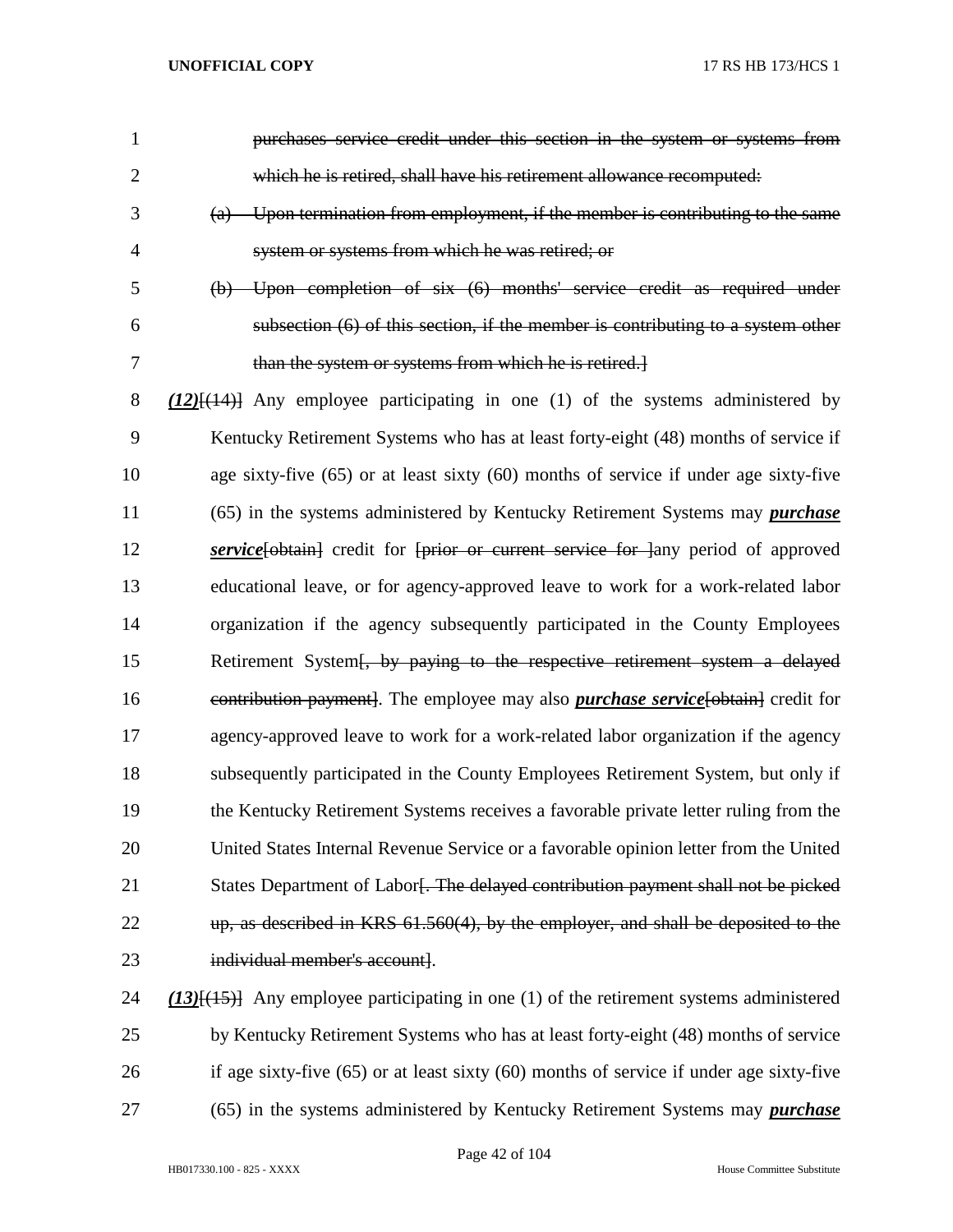| $\mathbf{1}$   | <b>service</b> [bbtain] credit for [prior or current service for ] any period of authorized |
|----------------|---------------------------------------------------------------------------------------------|
| $\overline{2}$ | maternity leave, unpaid leave authorized under the Federal Family and Medical               |
| 3              | Leave Act, or for any period of authorized sick leave without pay. by paying to the         |
| 4              | respective retirement system a delayed contribution payment. The delayed                    |
| 5              | contribution payment shall not be picked up, as described in KRS 61.560(4), by the          |
| 6              | employer, and shall be deposited to the individual member's account].                       |
| 7              | $(14)$ $(16)$ $(a)$ Any employee participating in one (1) of the retirement systems         |
| 8              | administered by Kentucky Retirement Systems may purchase service credit                     |
| 9              | under any of the provisions of KRS 16.505 to 16.652, 61.510 to 61.705, or                   |
| 10             | 78.510 to 78.852, or as otherwise required by 38 U.S.C. ch. 43, by: [making]                |
| 11             | installment payments in lieu of a lump sum payment.                                         |
| 12             | Making a lump-sum payment on a before-tax basis as provided<br>1.[(a)]                      |
| 13             | in subparagraph 3. of this paragraph, or on an after-tax basis if the                       |
| 14             | <u>employee is purchasing service credit under subsection (1) or (20) of</u>                |
| 15             | this section, service available pursuant to 38 U.S.C. ch. 43 not                            |
| 16             | otherwise provided for in this section, or grandfathered service as                         |
| 17             | defined in paragraph (b) of this subsection;                                                |
| 18             | Entering into an agreement to purchase service credit through an<br>2.                      |
| 19             | installment purchase of service agreement with the systems as                               |
| 20             | provided by paragraph (c) of this subsection:                                               |
| 21             | On a before-tax basis in which the service is purchased pursuant<br>$\mathbf{a}$ .          |
| 22             | to the employer pick-up provisions in 26 U.S.C. sec. $414(h)(2)$ ; or                       |
| 23             | On an after-tax basis if the employee is purchasing service credit<br><u>b.</u>             |
| 24             | under subsection $(1)$ or $(20)$ of this section, service available                         |
| 25             | pursuant to 38 U.S.C. ch. 43 not otherwise provided for in this                             |
| 26             | section, or grandfathered service as defined in paragraph (b) of                            |
| 27             | <i>this subsection; or</i>                                                                  |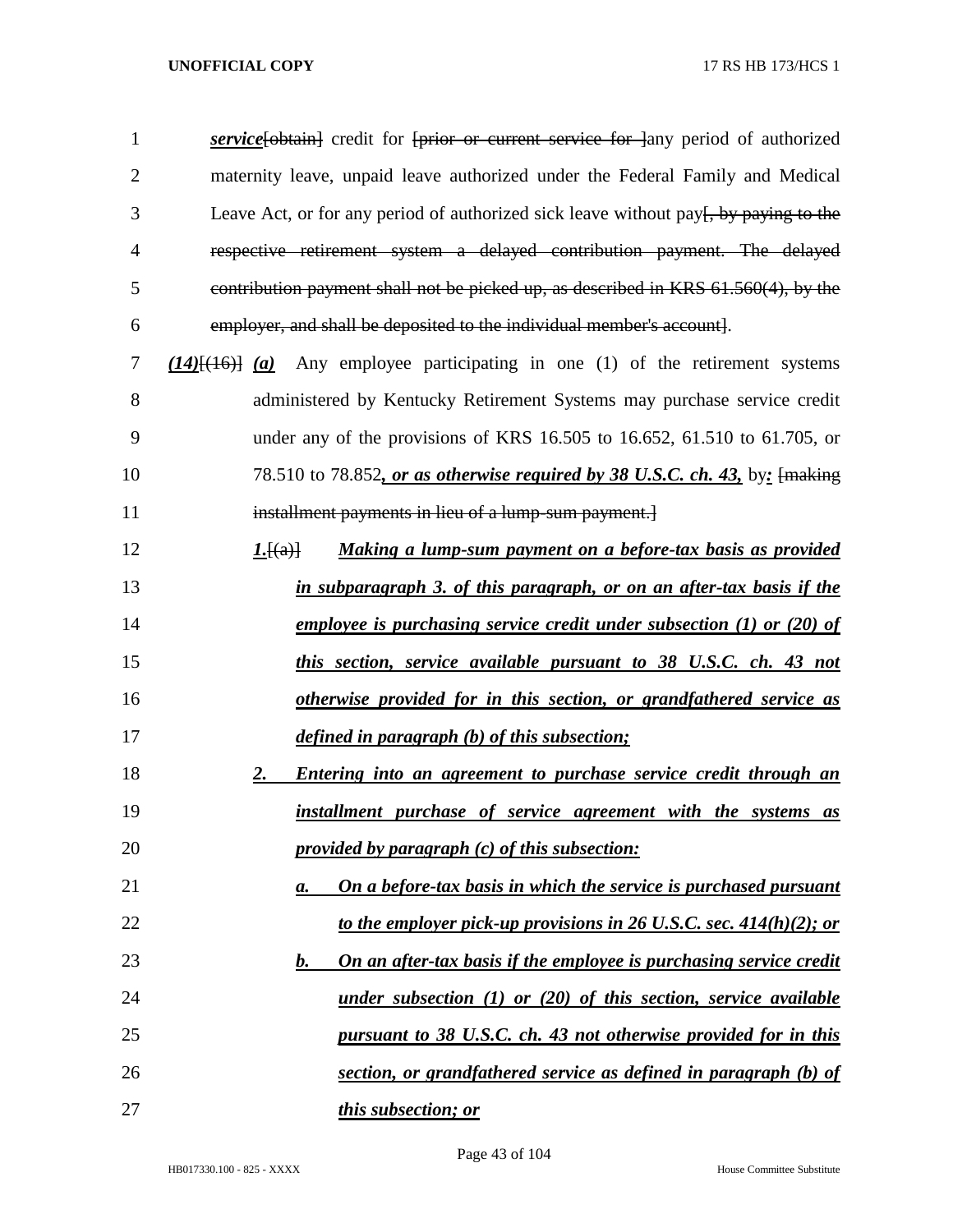| 1              |     | 3.         | Transferring funds to the systems through a direct trustee-to-trustee                                   |
|----------------|-----|------------|---------------------------------------------------------------------------------------------------------|
| $\overline{2}$ |     |            | transfer as permitted under the applicable sections of the Internal                                     |
| 3              |     |            | <u>Revenue Code and any regulations or rulings issued thereunder,</u>                                   |
| $\overline{4}$ |     |            | through a direct rollover as contemplated by and permitted under 26                                     |
| 5              |     |            | U.S.C. sec. $401(a)(31)$ and any regulations or rulings issued                                          |
| 6              |     |            | thereunder, or through a rollover of funds pursuant to and permitted                                    |
| 7              |     |            | <u>under the rules specified in 26 U.S.C. secs. <math>402(c)</math> and <math>408(d)(3)</math>. The</u> |
| 8              |     |            | <u>Kentucky Retirement Systems shall accept the transfer or rollover to</u>                             |
| 9              |     |            | the extent permitted under the rules specified in the applicable                                        |
| 10             |     |            | provisions of the Internal Revenue Code and any regulations and                                         |
| 11             |     |            | rulings issued thereunder.                                                                              |
| 12             | (b) |            | For purposes of this subsection, "grandfathered service" means service                                  |
| 13             |     |            | purchases for which a member, whose membership date in the system is                                    |
| 14             |     |            | prior to July 1, 1999, is eligible to purchase under KRS 16.505 to 16.652,                              |
| 15             |     |            | 61.510 to 61.705, or 78.510 to 78.852, that were available for all members of                           |
| 16             |     |            | the system to purchase on August 5, 1997.                                                               |
| 17             | (c) | <i>I</i> . | For service purchased under a before-tax or after-tax installment                                       |
| 18             |     |            | purchase of service agreement as provided by paragraph (a)2. of this                                    |
| 19             |     |            | <i>subsection</i> , the cost of the service shall be computed in the same manner                        |
| 20             |     |            | as for a lump-sum payment which shall be the principal $[\cdot]_1$ , except                             |
| 21             |     |            | <i>that</i> [and] interest <i>compounded annually</i> [] at the actuarial rate in effect                |
| 22             |     |            | at the time the member elects to make the purchase <del>compounded</del>                                |
| 23             |     |            | annually, shall be added for the period that the installments are to be                                 |
| 24             |     | made.      |                                                                                                         |
| 25             |     | 2.         | Multiple service purchases may be combined under a single installment                                   |
| 26             |     |            | <i>agreement, except that</i> [purchase ; however,] no employee may make                                |
| 27             |     |            | more than one (1) installment purchase at the same time.                                                |

Page 44 of 104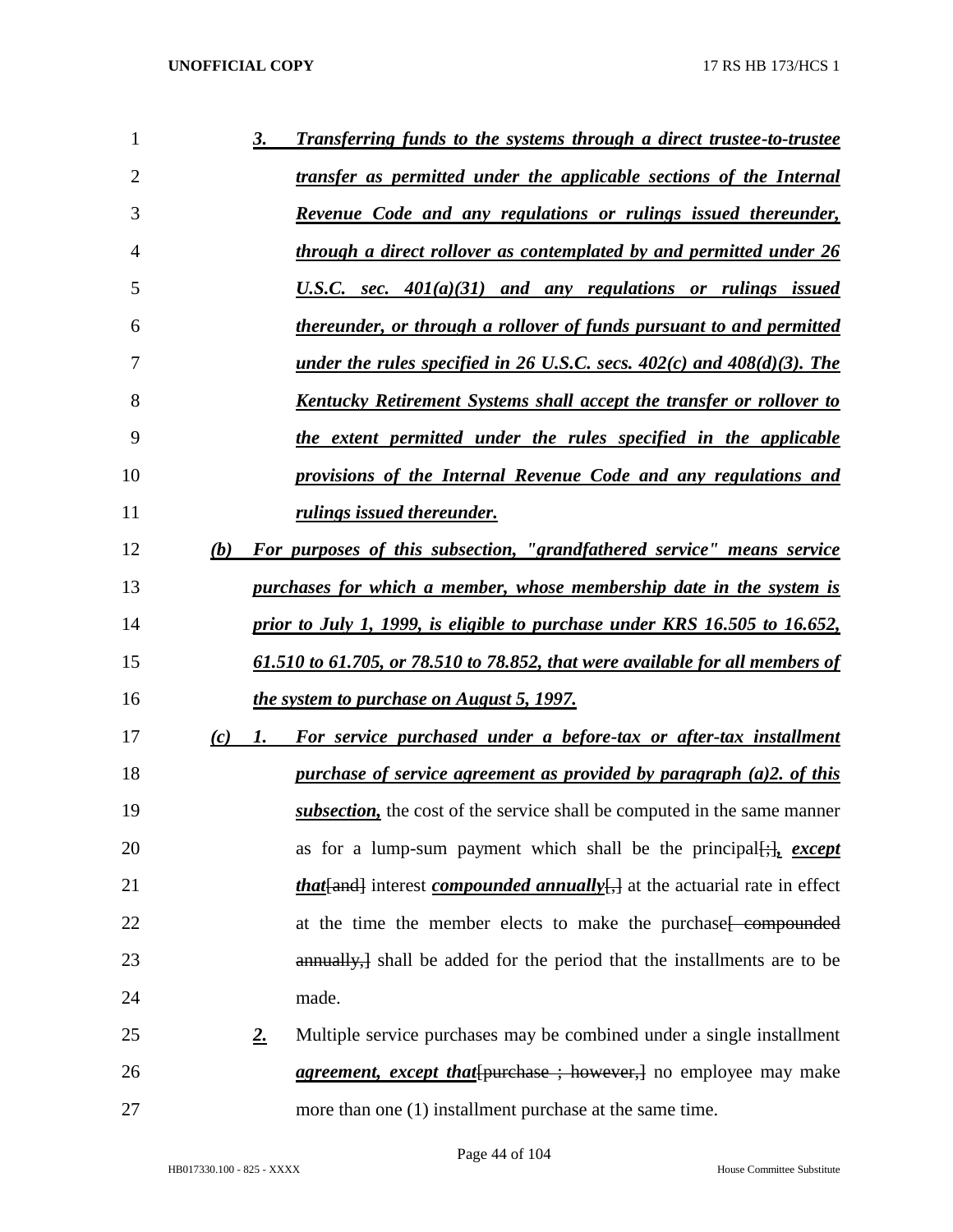| 1              | For after-tax installment purchase of service agreements,<br><u>3.</u><br>the |
|----------------|-------------------------------------------------------------------------------|
| $\overline{2}$ | employee may elect to stop the installment payments by notifying the          |
| 3              | retirement system; may have the installment purchase recalculated to          |
| $\overline{4}$ | add one (1) or more additional service purchases; or may pay by lump          |
| 5              | sum the remaining principal or a portion of the remaining principal.          |
| 6              | <b>Before-tax installment purchase of service agreements shall be</b><br>4.   |
| 7              | <i>irrevocable, and the employee shall not be able to stop installment</i>    |
| 8              | payments or to pay off the remaining balance of the purchase of               |
| 9              | service agreement, except upon termination of employment or death.            |
| 10             | One (1) year of installment payments shall be made for each one<br>5.[(b)]    |
| 11             | thousand dollars (\$1,000) or any part thereof of the total cost, except that |
| 12             | the total period allowed for installments shall not be less than one (1)      |
| 13             | year and shall not exceed five (5) years.                                     |
| 14             | The employee shall pay the installments by payroll deduction for<br>6. (e)    |
| 15             | after-tax purchase of service agreements, and the employer shall pick         |
| 16             | <i>up installments for before-tax purchase of service agreements</i> . Upon   |
| 17             | notification by the retirement system, the employer shall report the          |
| 18             | installment payments either monthly or semimonthly continuously over          |
| 19             | each twelve (12) month period at the same time as, but separate from,         |
| 20             | regular employee contributions on the forms or by the computer format         |
| 21             | specified by the board. The payments made under this subsection shall         |
| 22             | be considered accumulated contributions of the member and shall not be        |
| 23             | picked up by the employer pursuant to KRS 61.560(4) and no employer           |
| 24             | contributions shall be paid on the installments.                              |
| 25             | The retirement system shall determine how much of the total cost<br>7.[(d)]   |
| 26             | represents payment for one (1) month of the service to be purchased and       |
| 27             | shall credit one (1) month of service to the member's account each time       |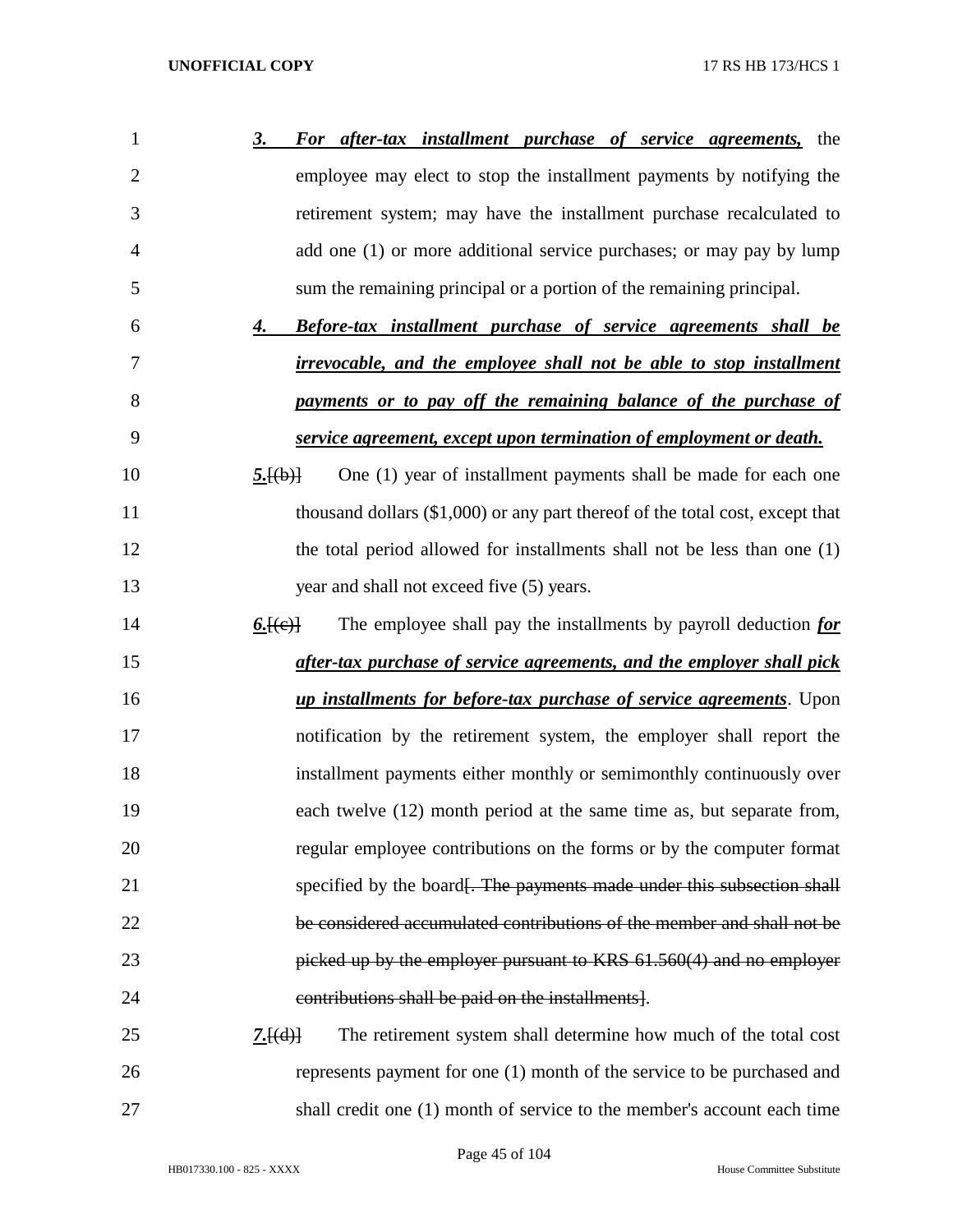this amount has been paid. The first service credited shall represent the first calendar month of the service to be purchased and each succeeding month of service credit shall represent the succeeding months of that service. *8.*[(e)] If the employee *utilizing an installment purchase of service agreement dies, retires, does not continue employment in a position required to participate in the retirement system, or* elects to *stop an after-tax installment purchase of service agreement*[stop the installment payments, dies, retires, or does not continue employment in a position required to participate in the retirement system], the member, 11 or in the case of death, the beneficiary, shall have sixty (60) days to pay the remaining principal or a portion of the remaining principal of the *installment* purchase *of service agreement* by lump sum*, subject to the restrictions of paragraph (a)1. of this subsection, or by transfer of funds under paragraph (a)3. of this subsection*, except that payment by the member shall be *filed with the system*[made] prior to the *member's* effective retirement date. If the member or beneficiary does not pay the remaining cost, the retirement system shall refund to the member or the beneficiary the payment, payments, or portion of a payment that does not represent a full month of service purchased*, except as provided by subsection (22) of this section*. 22 9.<del>[(f)]</del> If the employer does not report installment payments on an employee for sixty (60) days *for an after-tax installment purchase of service agreement*, except in the case of employees on military leave or sick leave without pay, the installment purchase shall cease and the retirement system shall refund to the employee the payment, payments, or portion of a payment that does not represent a full month of service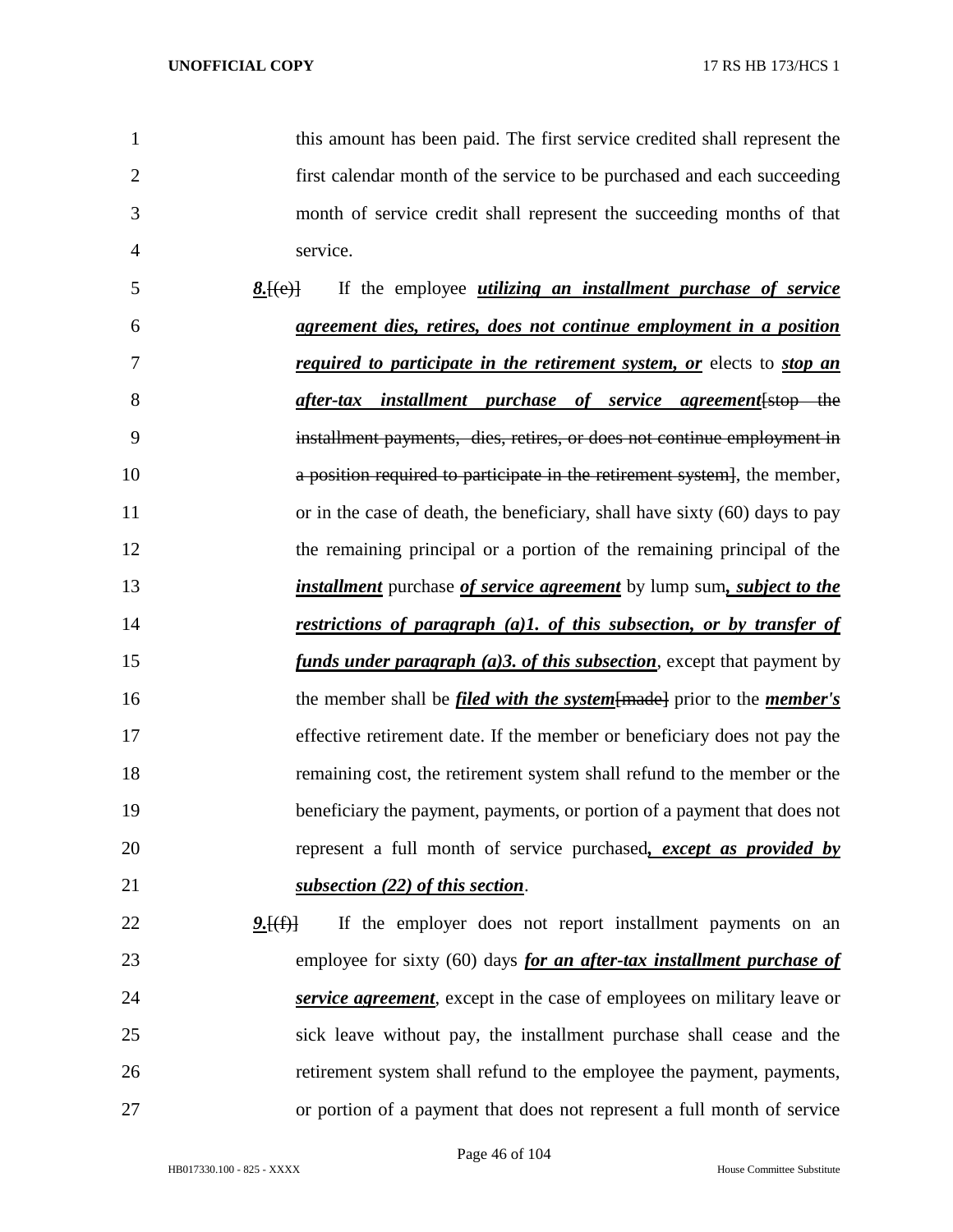|  | purchased. |
|--|------------|
|--|------------|

- *10.* Installment payments of employees on military leave or sick leave without pay shall be suspended during the period of leave and shall resume without recalculation upon the employee's return from leave.
- *11.*[(g)] If payments have ceased under *subparagraph 8. or 9. of this paragraph*[paragraph (e) or (f) of this subsection] and the member later becomes a participating employee in one (1) of the three (3) systems administered by Kentucky Retirement Systems, the employee may complete the adjusted original installment purchase by lump sum or installment payments*, subject to the restrictions of this subsection*. If the employee elects to renew the installment purchase, the cost of the 12 remaining service shall be recalculated in accordance with paragraph (a) of this subsection.
- *(d) Except as provided by paragraph (a)2.a. of this subsection, the cost of purchasing service shall not be picked up, as described in KRS 16.545(4), 61.560(4), or 78.610(4), by the employer.*
- *(e) The cost of purchasing service credit under any provision of this section, except as provided by subsections (1) and (20) of this section, shall be*
- *determined by the delayed contribution method as provided by KRS 61.5525. (f) Member payments, including interest, properly received pursuant to this*
- *subsection shall be deposited to the member's account and considered as*
- *accumulated contributions of the individual member.*
- 23 [(17) Any employee participating in one (1) of the retirement systems administered by Kentucky Retirement Systems may purchase service credit under any of the provisions of KRS 16.505 to 16.652, 61.510 to 61.705, or 78.510 to 78.852 by transferring funds through a direct trustee-to-trustee transfer as permitted under the applicable sections of the Internal Revenue Code and any regulations or rulings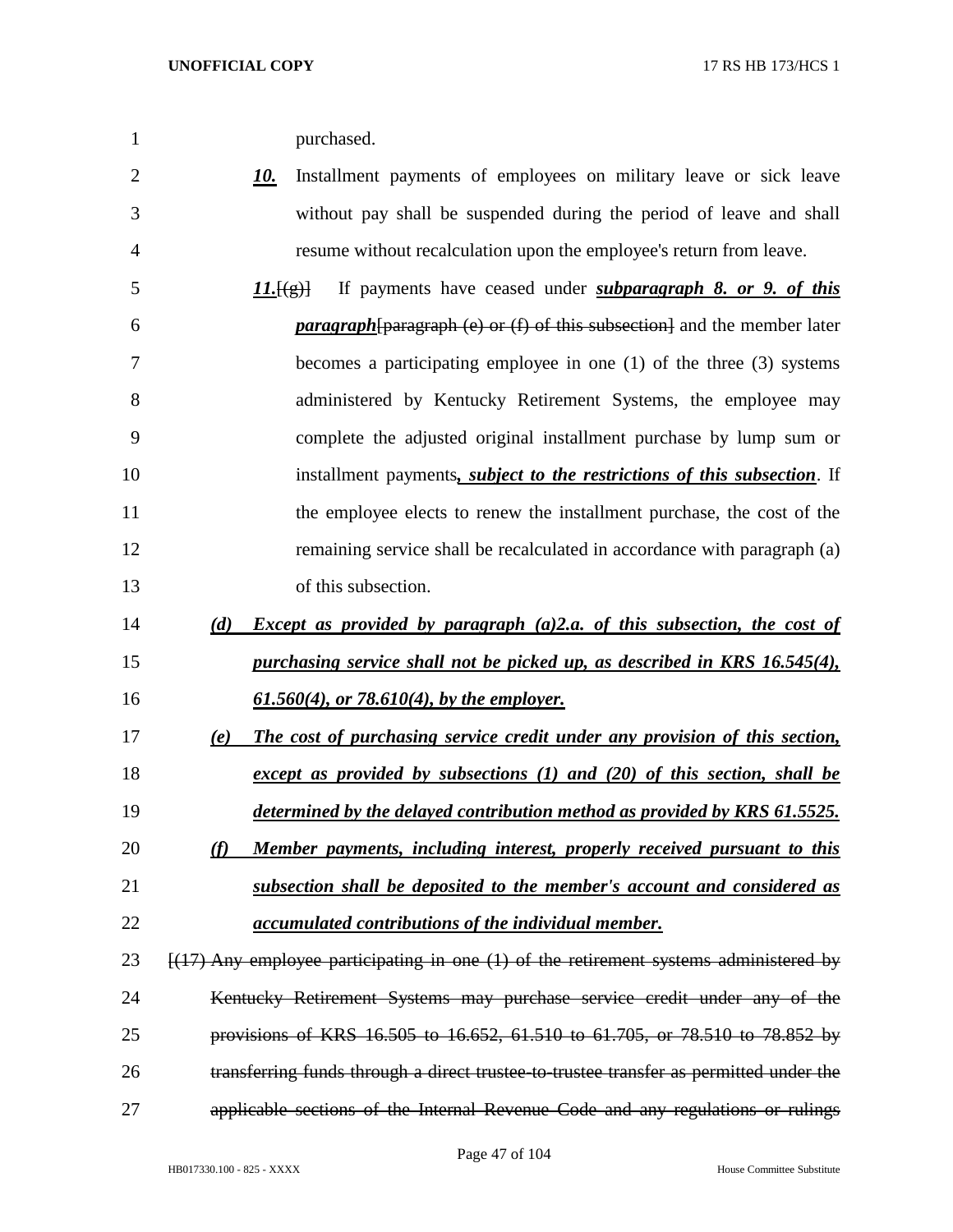issued thereunder, or through a direct rollover as contemplated by and permitted under 26 U.S.C. sec. 401(a)(31) and any regulations or rulings issued thereunder. Service credit may also be purchased by a rollover of funds pursuant to and permitted under the rules specified in 26 U.S.C. sec. 402(c) and 26 U.S.C. sec. 408(d)(3). The Kentucky Retirement Systems shall accept the transfer or rollover to the extent permitted under the rules specified in the applicable provisions of the Internal Revenue Code and any regulations and rulings issued thereunder. The amount shall be credited to the individual member's account in the appropriate retirement system and shall be considered accumulated contributions of the member.] *(15)*[(18)] After August 1, 1998, any employee participating in one (1) of the retirement systems administered by Kentucky Retirement Systems who is age sixty-five (65) or 13 older and has forty-eight (48) months of service credit or, if younger, who has sixty (60) months of service credit in systems administered by Kentucky Retirement Systems may purchase *service* credit in the system in which the employee has the service credit for up to ten (10) years service in a regular full-time position that was credited to a state or local government-administered public defined benefit plan in 18 another state other than a defined benefit plan for teachers. The employee shall pay a delayed contribution payment. Payment may be by lump sum, or the employee 20 may pay by increments. The employee fmay transfer funds directly from the other state's plan if eligible to the extent permitted under subsection (17) of this section 22 and to the extent permitted by the other state's laws and label provide proof that he is not eligible for a retirement benefit for the period of service from the other state's plan. *(16)*[(19)] After August 1, 1998, any employee participating in one (1) of the retirement systems administered by Kentucky Retirement Systems, who has sixty (60) or more

months of service in the State Police Retirement System or in a hazardous position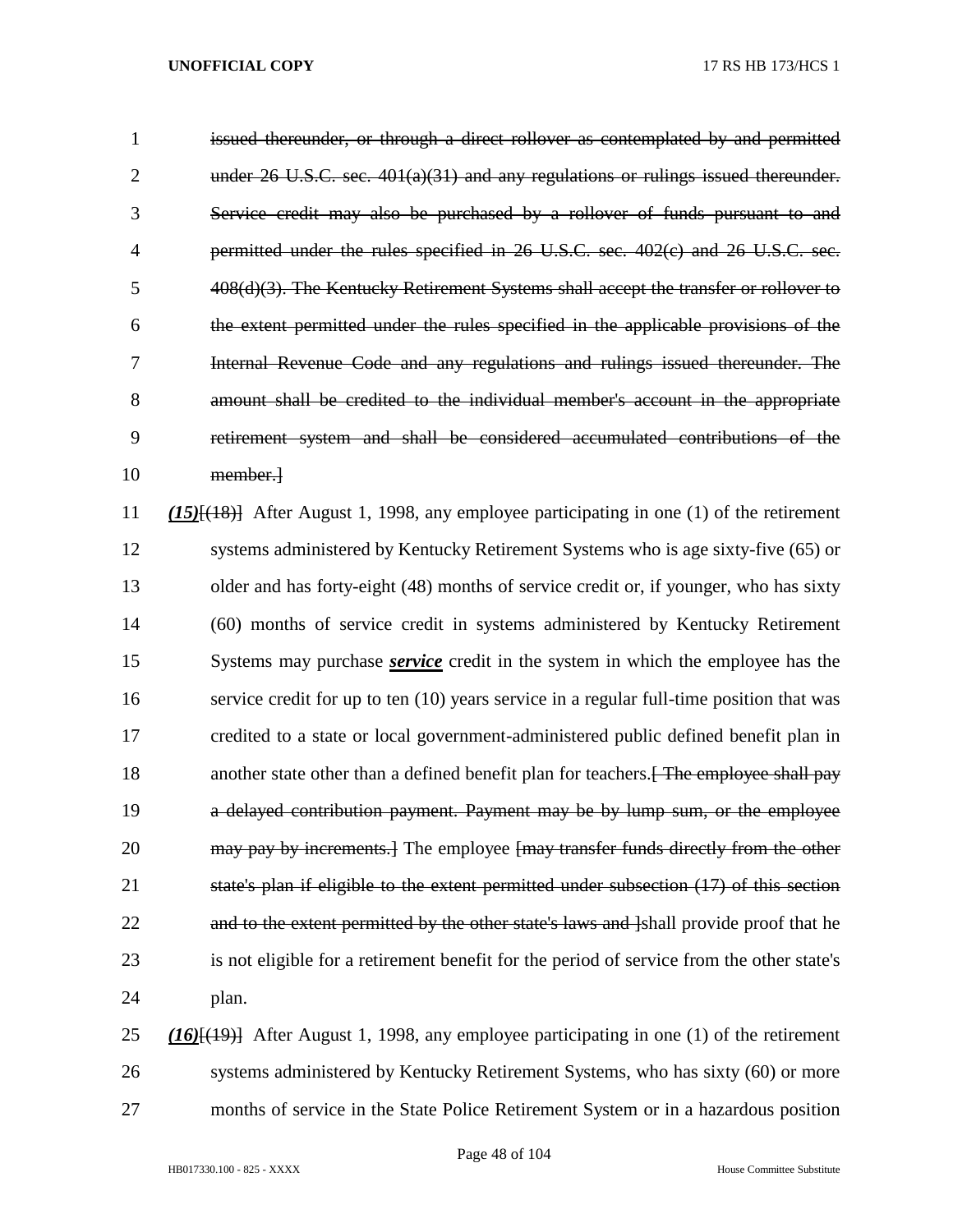in the Kentucky Employees Retirement System or the County Employees Retirement System, may purchase *service* credit in the system in which the employee has the sixty (60) months of service credit for up to ten (10) years of service in a regular full-time position that was credited to a defined benefit retirement plan administered by a state or local government in another state, if the 6 service could be certified as hazardous pursuant to KRS 61.592. The employee shall pay a delayed contribution payment. Payment may be by lump sum or by 8 increments.] The employee may transfer funds directly from the other unit of government's plan if eligible to the extent permitted under subsection (17) of this section and to the extent permitted by the other state's laws, and the employee] shall provide proof that he is not eligible for a retirement benefit for the period of service from the other unit of government's plan.

 *(17)*[(20)] Any employee participating in one (1) of the retirement systems administered by Kentucky Retirement Systems who has at least forty-eight (48) months of service if age sixty-five (65) or at least sixty (60) months of service if under age sixty-five (65) in the systems administered by Kentucky Retirement Systems and who has completed service as a volunteer in the Kentucky Peace Corps, created by KRS 18 154.1-720, may purchase service credit for the time served in the corps by making delayed contribution payments].

 *(18)*[(21)] An employee participating in any retirement system administered by Kentucky Retirement Systems who has at least forty-eight (48) months of service if age sixty- five (65), or at least sixty (60) months of service if under age sixty-five (65) in the systems administered by Kentucky Retirement Systems, and who was formerly employed in a regional community services program for mental health and individuals with an intellectual disability, organized and operated under the provisions of KRS 210.370 to 210.480, which does not participate in a state-27 administered retirement system may *purchase service* [obtain] credit for the period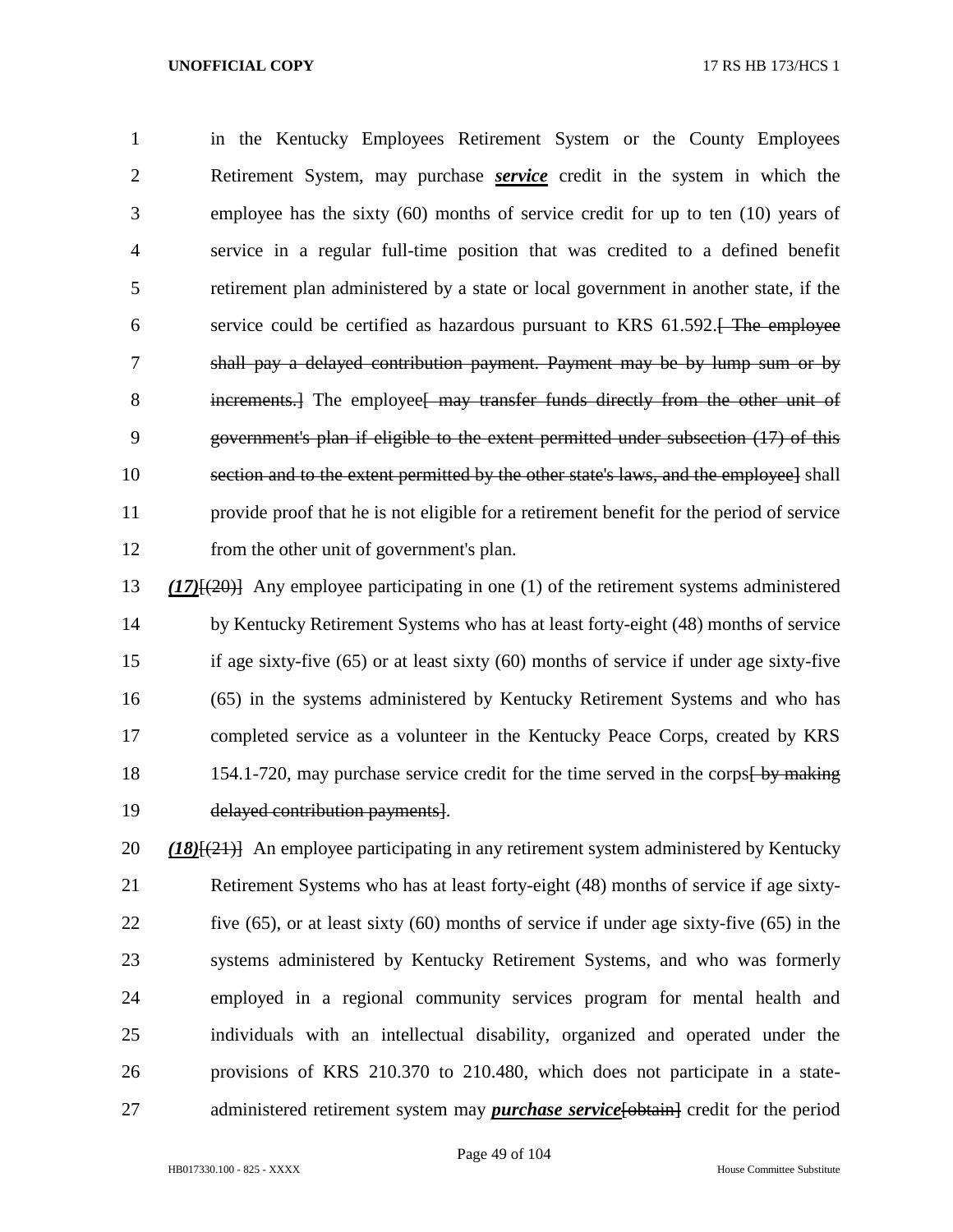of his service in the regional community program for mental health and individuals 2 with an intellectual disability <del>[, by paying to the state retirement system in which he</del> participates a delayed contribution payment. Payment to one (1) of the retirement systems administered by the Kentucky Retirement Systems may be made by lump sum or in increments].

 *(19)*[(22)] An employee participating in one (1) of the retirement systems administered by Kentucky Retirement Systems who has at least forty-eight (48) months of service 8 if age sixty-five (65) or at least sixty (60) months of service if under age sixty-five (65) in the systems administered by the Kentucky Retirement Systems, who was employed by a vocational technical school in a noncertified part-time position averaging eighty (80) or more hours per month, determined by using the number of months actually worked within a calendar or fiscal year, may purchase service credit 13 in the Kentucky Employees Retirement System.<del>[ The cost of the service shall be a</del> delayed contribution payment, which shall not be picked up by the employer as described in KRS 61.560(4).]

 *(20)*[(23)] (a) Any person who is entitled to service credit for employment which was not reported in accordance with KRS 16.543, 61.543, or 78.615 may obtain credit for the service by paying the employee contributions due within six (6) months of notification by the system. No interest shall be added to the contributions. The service credit shall not be credited to the member's account until the employer contributions are received. If a retired member makes the 22 payment within six (6) months, the retired member's retirement allowance shall be adjusted to reflect the added service after the employer contributions *and any interest or penalties on the delinquent employer contributions* are received by the retirement system.

 (b) Any employee participating in one (1) of the state-administered retirement systems who is entitled to service credit under paragraph (a) of this subsection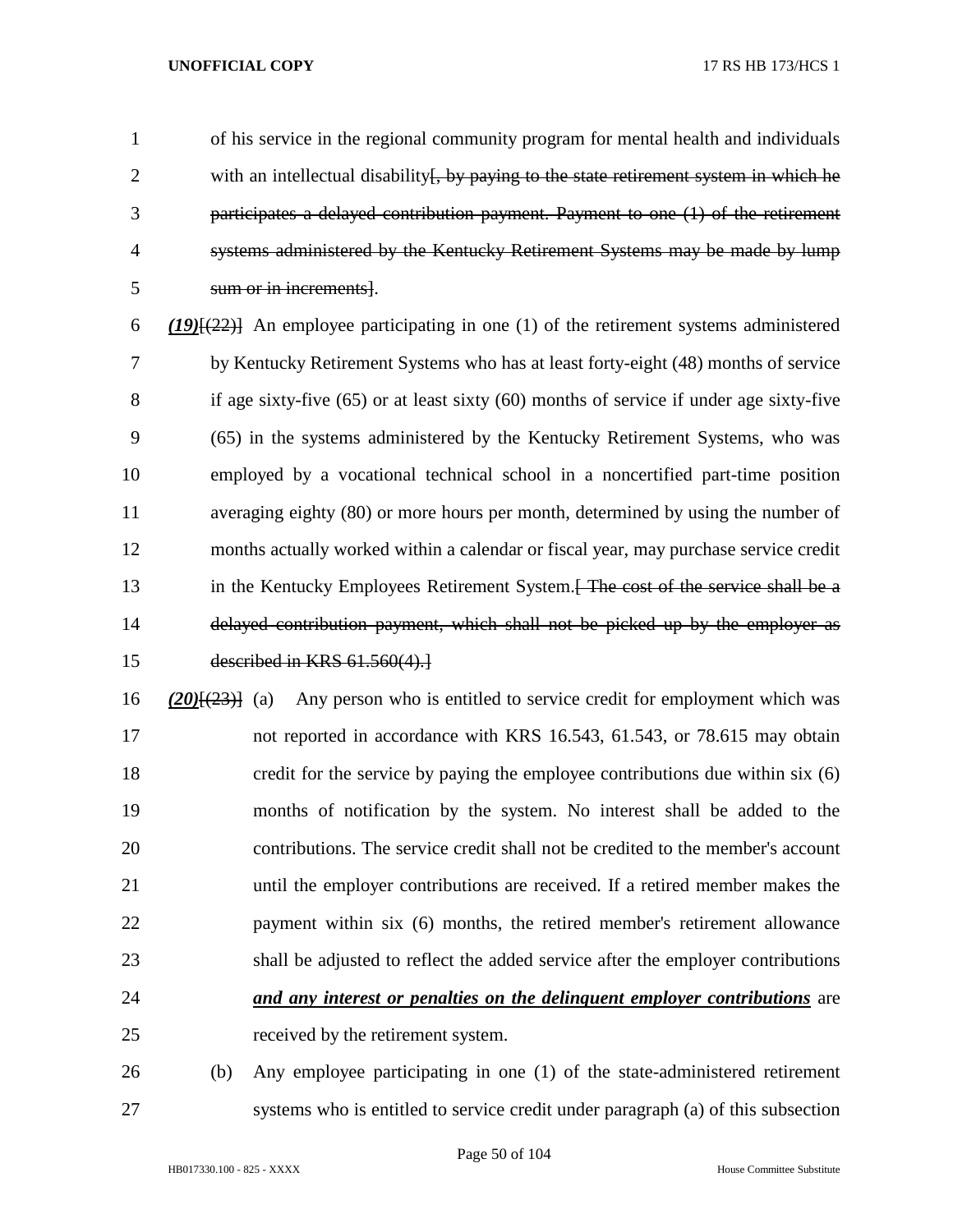| 1              |     | and who has not repaid the employee contributions due within six (6) months                    |
|----------------|-----|------------------------------------------------------------------------------------------------|
| $\overline{2}$ |     | of notification by the system may regain the credit after the six (6) months by                |
| 3              |     | paying to the system the employee contributions plus interest at the actuarially               |
| $\overline{4}$ |     | assumed rate from the date of initial notification under paragraph (a) of this                 |
| 5              |     | subsection. Service credit shall not be credited to the member's account until                 |
| 6              |     | the employer contributions and any interest or penalties on the delinquent                     |
| 7              |     | <b><i>employer contributions</i></b> are received by the retirement system. Fine payments      |
| 8              |     | shall not be picked up, as described in KRS 61.560(4), by the employer.                        |
| 9              | (c) | Service purchased under this subsection by employees who begin participating                   |
| 10             |     | on or after September 1, 2008, shall be considered service credited under KRS                  |
| 11             |     | $16.543(1)$ , $61.543(1)$ , or $78.615(1)$ for purposes of determining eligibility for         |
| 12             |     | retirement benefits under KRS 16.505 to 16.652, 61.510 to 61.705, and                          |
| 13             |     | 78.510 to 78.852.                                                                              |
| 14             | (d) | Employees who begin participating on or after January 1, 2014, in the hybrid                   |
| 15             |     | cash balance plan provided by KRS 16.583 and 61.597 shall, upon payment of                     |
| 16             |     | the employee and employer contributions due under this subsection, have their                  |
| 17             |     | accumulated account balance increased by the employee contributions,                           |
| 18             |     | employer pay credits, and interest credits that would have been credited to                    |
| 19             |     | their member's account if the contributions had been paid on time.                             |
| 20             | (e) | <b>Employer contributions payable under this subsection shall be considered</b>                |
| 21             |     | delinguent and the employer shall be required to pay interest and any other                    |
| 22             |     | penalties on the delinquent contributions in accordance with KRS                               |
| 23             |     | $\underline{61.675(3)(b)}$ and $78.625(2)(a)$ from the date the employee should have been      |
| 24             |     | reported and received service credit in accordance with KRS 16.543, 61.543,                    |
| 25             |     | <u>and 78.615.</u>                                                                             |
| 26             |     | $(21)$ { $(24)$ } Any employee participating in one (1) of the retirement systems administered |
| 27             |     | by Kentucky Retirement Systems who has at least forty-eight (48) months of service             |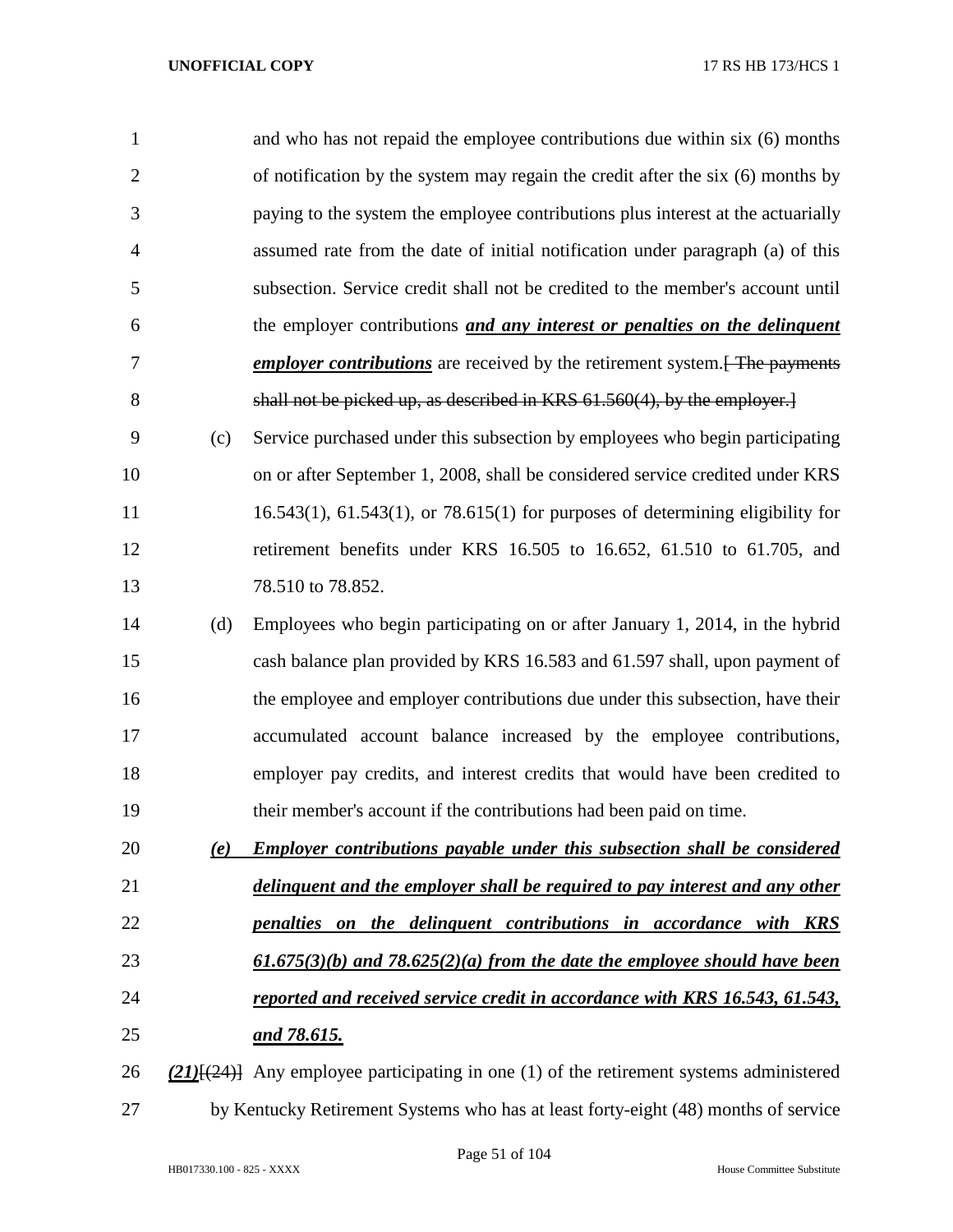if age sixty-five (65) or at least sixty (60) months of service if under age sixty-five (65) in the systems administered by the Kentucky Retirement Systems may purchase service credit for employment with a public agency that would have been eligible to participate under KRS 61.520 but which did not participate in the Kentucky Employees Retirement System or a political subdivision that would have been eligible to participate under KRS 78.530 but which did not participate in the County Employees Retirement System if the former public agency or political subdivision has merged with or been taken over by a participating department or county.[ The cost of the service shall be determined as a delayed contribution payment for the respective retirement system. Payment may be made by lump sum or [in] increments. The payment shall not be picked up, as described in KRS 61.560(4) or 78.610(4), by the employer.]

 *(22)*[(25)] Any employee participating in one (1) of the retirement systems administered by the Kentucky Retirement Systems prior to July 15, 2002, who has accrued at least forty-eight (48) months of service if age sixty-five (65) or at least sixty (60) months of service if under age sixty-five (65) in the systems administered by the Kentucky Retirement Systems and who has total service in all state-administered retirement systems of at least one hundred eighty (180) months of service credit may purchase a combined maximum total of five (5) years of retirement service credit which is not otherwise purchasable under any of the provisions of KRS 16.505 to 16.652, 61.510 to 61.705, and 78.510 to 78.852. *The purchase shall be made in any of the systems administered by Kentucky Retirement Systems in which the employee is a member*[The purchase price for the retirement service credit shall be calculated and paid for as a delayed contribution payment. The payment shall not be picked up, as described in KRS 16.545(4), 61.560(4), or 78.610(4), by the employer, and the employee's payment shall be paid into the individual member's account in the appropriate retirement system and shall be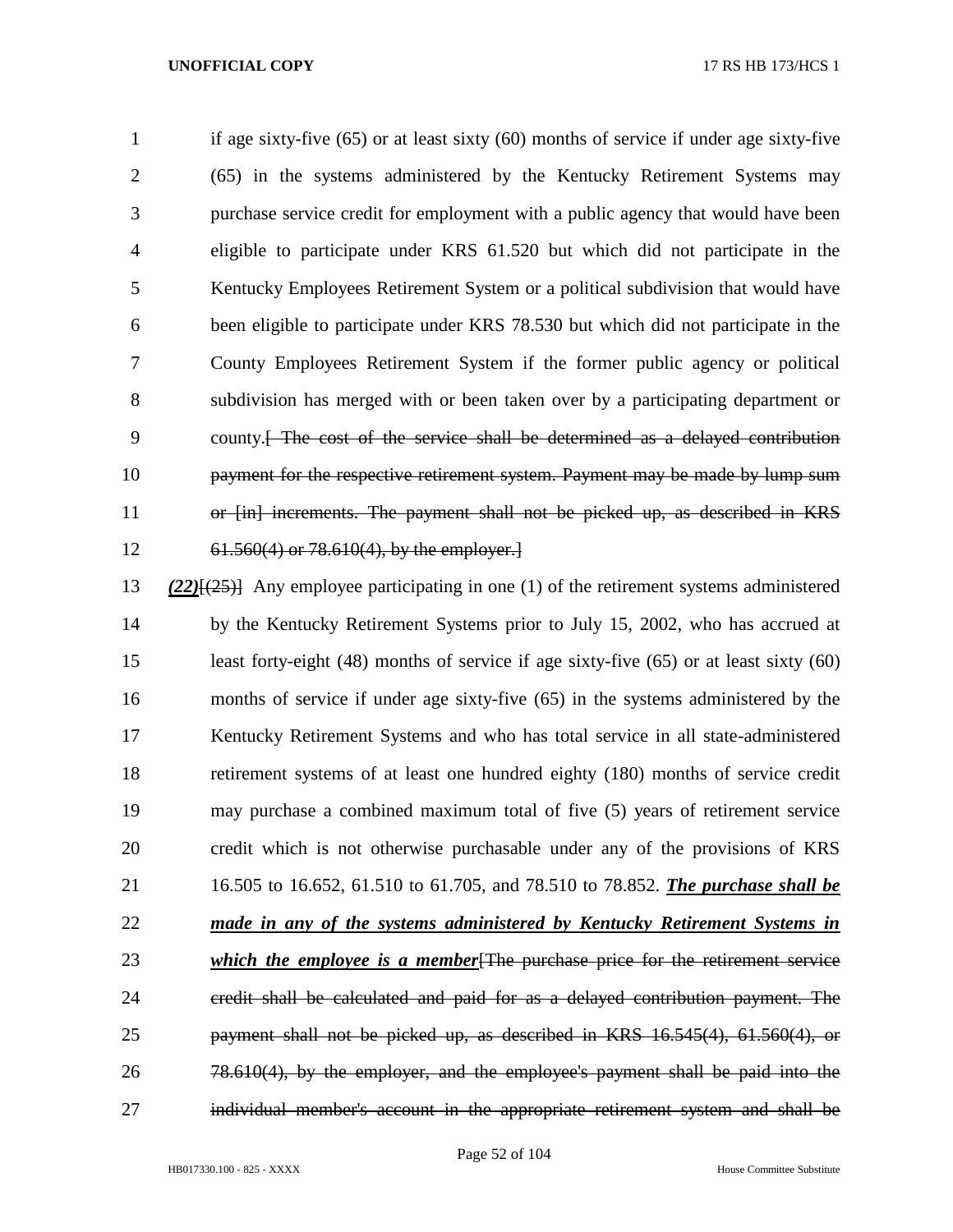considered accumulated contributions of the member. Payment by the member may be by lump sum or by increments]. The service purchased under this subsection shall not be used in determining a retirement allowance until the member has accrued at least two hundred forty (240) months of service, excluding service purchased under this subsection. If the member does not accrue at least two hundred forty (240) months of service, excluding service purchased under this subsection, upon retirement, death, or written request following termination, the payment, plus interest as provided in KRS 61.575, shall be refunded.

 *(23)*[(26)] An employee participating in one (1) of the retirement systems administered by Kentucky Retirement Systems, who has at least forty-eight (48) months of service if age sixty-five (65), or at least sixty (60) months of service if under age sixty-five (65), in the systems administered by Kentucky Retirement Systems, may obtain credit in the County Employees Retirement System for the period of that employee's service with a community action agency created under KRS 273.405 to 273.453 if that service was not covered by a state-administered retirement system.[ The member shall pay to the retirement system a delayed contribution payment. Payment may be made by lump sum or in increments. The payment shall not be picked up, as described in KRS 61.560(4) or 78.610(4), by the employer.

 (27) The board of trustees is authorized to establish a program, subject to a favorable 20 ruling from the Internal Revenue Service, to provide for the purchase of service credit under any of the provisions of KRS 16.505 to 16.552, 61.510 to 61.705, and 78.510 to 78.852, pursuant to the employer pick-up provisions in 26 U.S.C. sec. 414(h)(2).]

 *(24)*[(28)] An employee may obtain credit for regular full-time service with an agency prior to August 1, 1998, for which the employee did not receive credit due to KRS 26 61.637(1)<del>, by paying a delayed contribution. The payment shall not be picked up</del> by the employer, except as provided in subsection (27) of this section, and shall be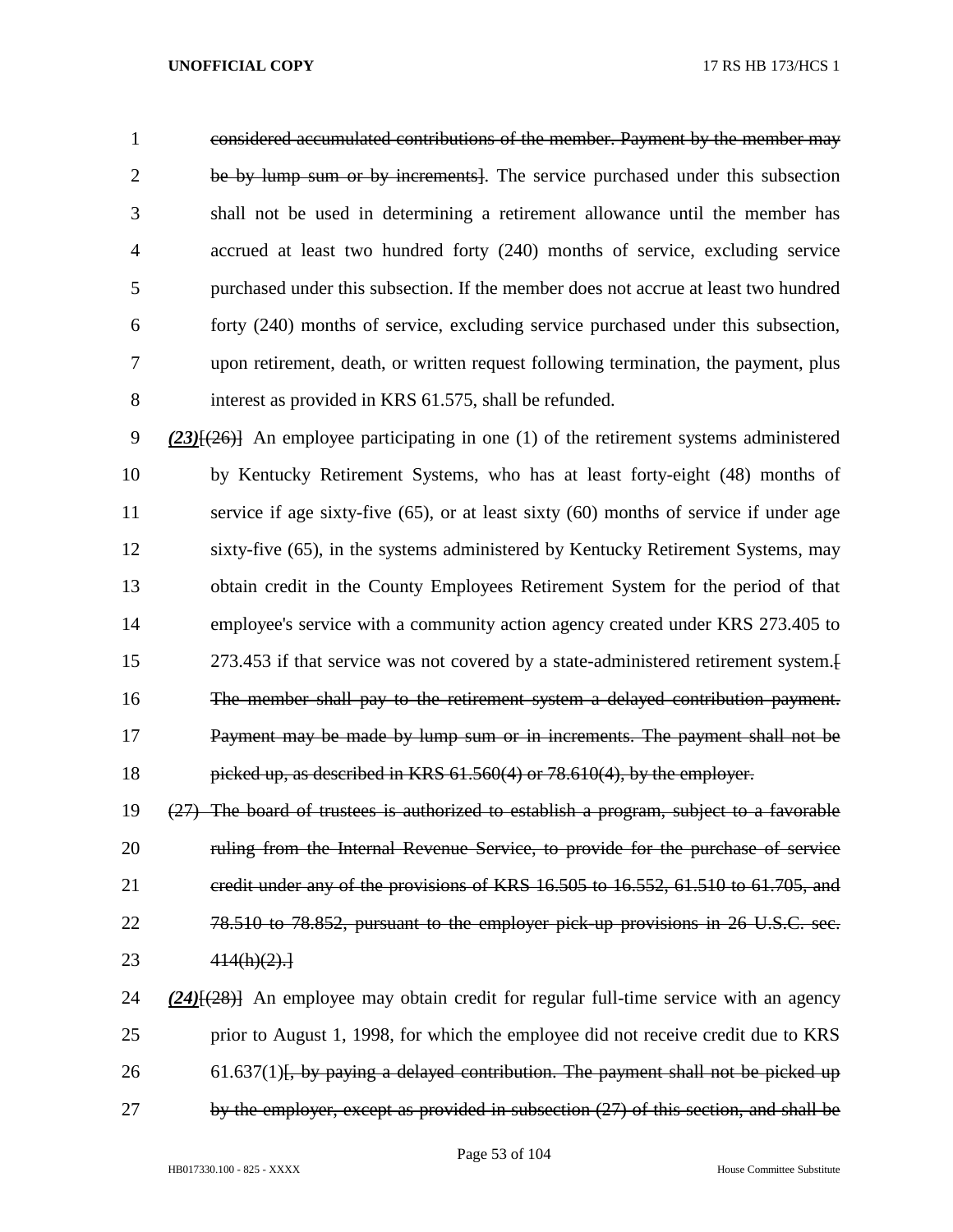- credited to the employee's second retirement account]. Service credit obtained under 2 this subsection shall not be used in determining benefits under KRS 61.702. The employee may purchase credit for service prior to August 1, 1998, if:
- (a) The employee retired from one (1) of the retirement systems administered by the Kentucky Retirement Systems and was reemployed prior to August 1, 1998, earning less than the maximum permissible earnings under the Federal Social Security Act;
- (b) The employee elected to participate in a second retirement account effective August 1, 1998, in accordance with KRS 61.637(7); and
- (c) The employee has at least forty-eight (48) months of service if age sixty-five (65), or at least sixty (60) months of service if under age sixty-five (65), in a second account in the systems administered by Kentucky Retirement Systems.
- *(25)*[(29)] An employee participating in one (1) of the retirement systems administered by the Kentucky Retirement Systems, who has at least forty-eight (48) months of service if age sixty-five (65) or at least sixty (60) months of service if under age sixty-five (65) in the systems administered by the Kentucky Retirement Systems, may obtain credit for the service in a regular full-time position otherwise creditable under the Kentucky Employees Retirement System, the County Employees Retirement System, or the State Police Retirement System for service in the United States government, other than service in the Armed Forces, for which service is not 21 otherwise given<del>[, by paying to the system a delayed contribution payment. Payment</del> 22 may be made by lump sum or in increments. No payment made pursuant to this section shall be picked up by the employer, as described in KRS 61.560(4)].
- *(26)*[(30)] An employee participating in a hazardous position in one (1) of the retirement systems administered by the Kentucky Retirement Systems, who has at least forty- eight (48) months of service if age sixty-five (65) or at least sixty (60) months of service if under age sixty-five (65) in the systems administered by the Kentucky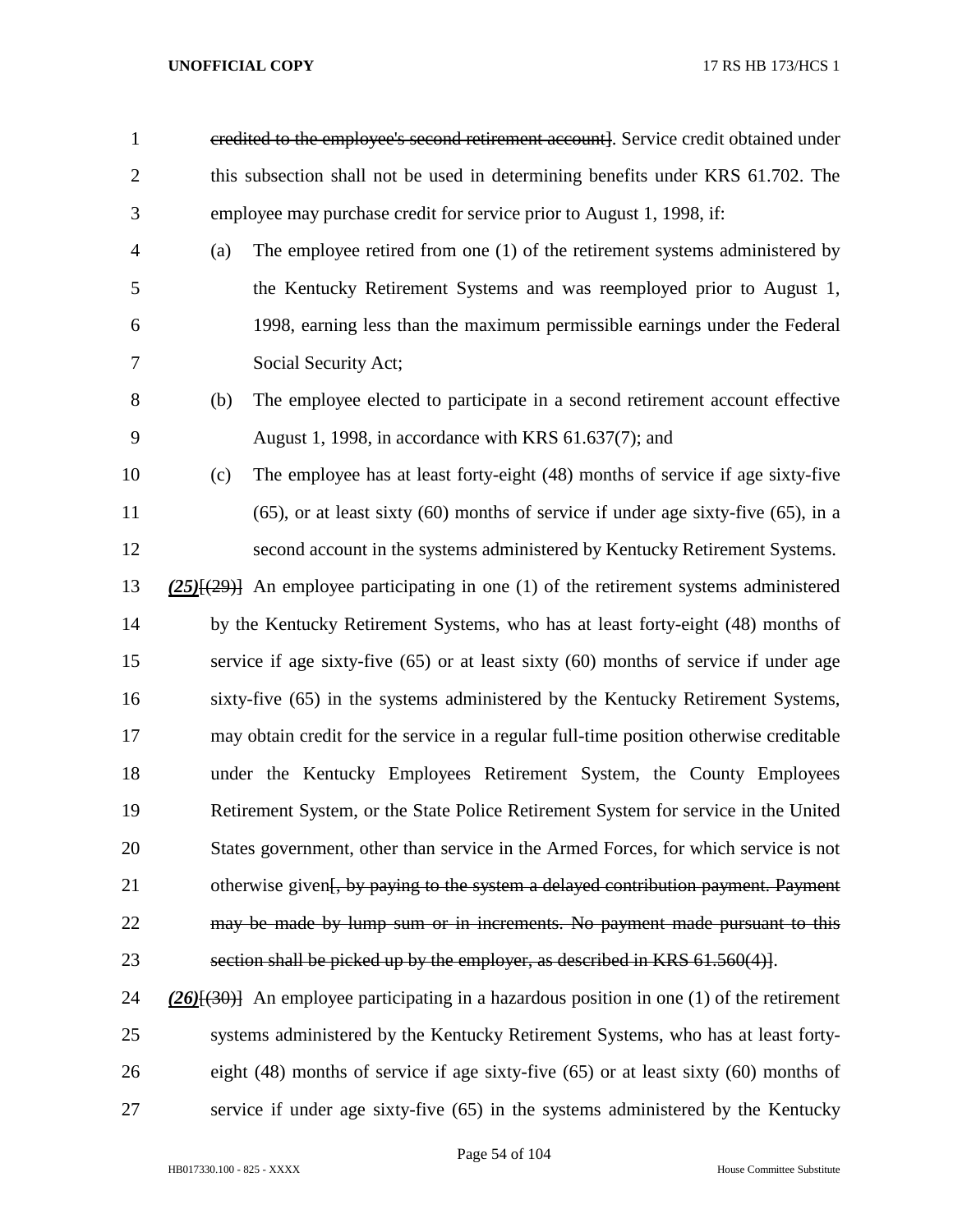| $\mathbf{1}$   |      | Retirement Systems, may obtain credit for service in a regular full-time position in                       |
|----------------|------|------------------------------------------------------------------------------------------------------------|
| $\overline{2}$ |      | an urban-county government that would qualify for hazardous duty coverage under                            |
| 3              |      | KRS 61.592 by paying to the system a delayed contribution payment. Payment may                             |
| $\overline{4}$ |      | be made by lump sum or in increments. No payment made pursuant to this section                             |
| 5              |      | shall be picked up by the employer, as described in KRS 61.560(4).                                         |
| 6              |      | $(27)$ [(31)] Subsections (2) to (5), $(7)$ [(8)] to $(13)$ [(15)], $(15)$ [(18)] to $(19)$ [(22), (24) to |
| 7              |      | $(26)$ , and $(21)$ [ $(28)$ ] to $(26)$ [ $(30)$ ] of this section shall not apply to members who         |
| 8              |      | begin participating in the systems administered by Kentucky Retirement Systems on                          |
| 9              |      | or after January 1, 2014.                                                                                  |
| 10             | (28) | Service purchases made pursuant to subsections (2) to (5), (7), (10) to (13), (15) to                      |
| 11             |      | $(19)$ , $(21)$ to $(23)$ , $(25)$ , and $(26)$ of this section shall be purchased by the entire           |
| 12             |      | amount of service available pursuant to that subsection or by increments. Service                          |
| 13             |      | purchases made pursuant to subsections $(1)$ , $(20)$ , and $(24)$ shall be purchased by                   |
| 14             |      | the entire amount of service available.                                                                    |
| 15             |      |                                                                                                            |
|                |      | Section 10. KRS $61.5525$ is amended to read as follows:                                                   |
| 16             | (1)  | Effective July 1, 2001, purchase of service under the provisions of KRS 16.505 to                          |
| 17             |      | 16.652, 61.510 to 61.705, and 78.510 to 78.852, except as provided in subsection                           |
| 18             |      | (2) of this section, shall be determined by multiplying the higher of the employee's                       |
| 19             |      | current rate of pay, final rate of pay, or final compensation as of the end of the                         |
| 20             |      | month in which the purchase is made times the actuarial factor times the number of                         |
| 21             |      | years of service being purchased. Effective September 1, 2008, the actuarial factor                        |
| 22             |      | used to determine the cost of purchasing service credit shall assume the earliest date                     |
| 23             |      | the member may retire without a reduction in benefits and the cost-of-living                               |
| 24             |      | adjustments provided to members upon retirement under KRS 61.691.                                          |
| 25             | (2)  | <b>Subsection (1) of this section</b> [This provision] shall not apply to KRS $61.552(1)$ and              |

**(20)**[(23)] or 61.592(3)(c).

(3) Service purchased on or after August 1, 2004, under the provisions of KRS 16.505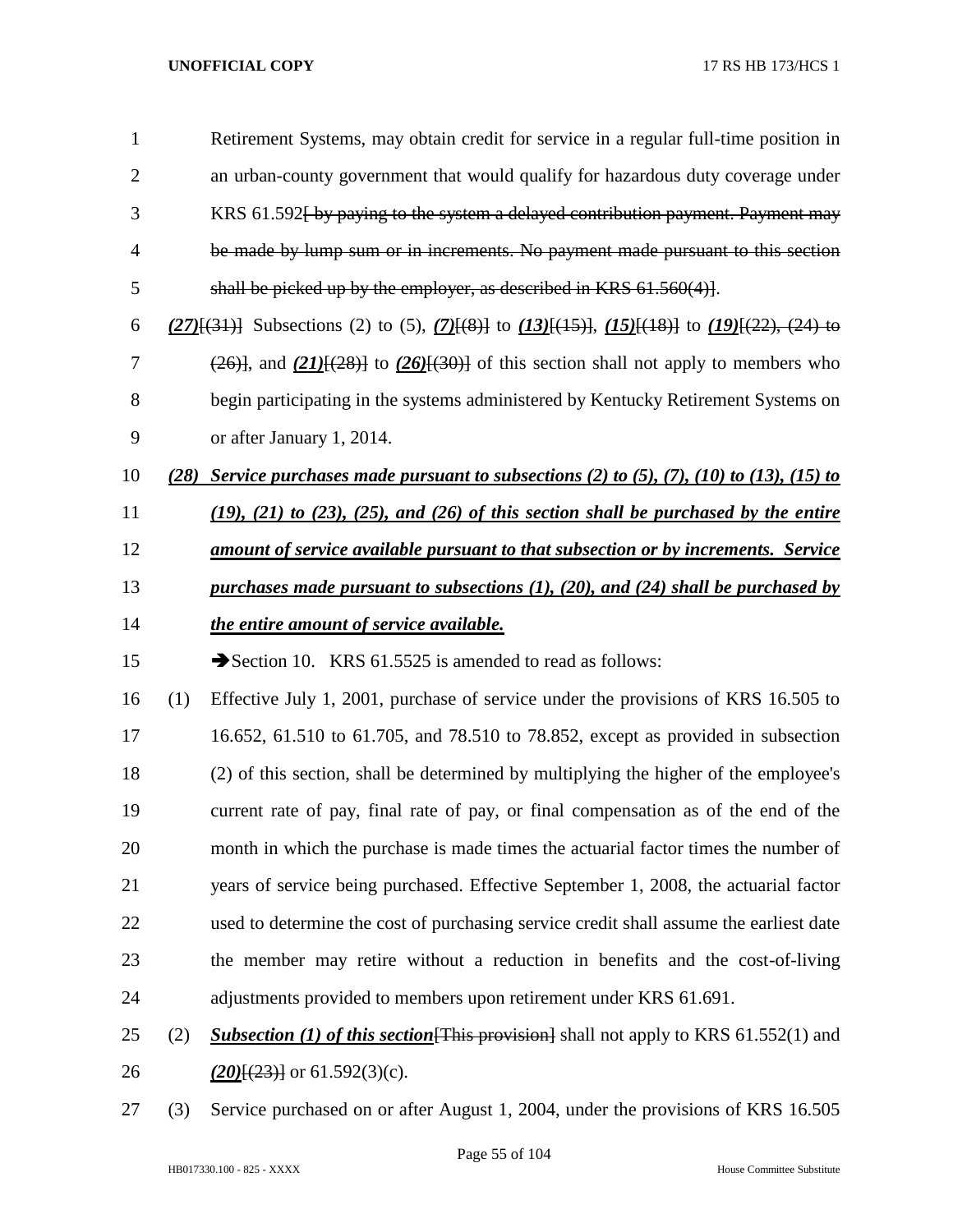to 16.652, 61.510 to 61.705, and 78.510 to 78.852, except for service purchased 2 under KRS 61.552(1) and (20)<del>[(23)]</del>, shall not be used to determine eligibility for or the amount of the monthly insurance contribution under KRS 61.702.

 (4) For a member whose participation begins on or after August 1, 2004, service purchased under the provisions of KRS 16.505 to 16.652, 61.510 to 61.705, and 78.510 to 78.852, except for service purchased under KRS 61.552(1) and *(20)*[(23)], shall not be used to determine eligibility for a retirement allowance under disability retirement, early retirement, normal retirement, or death under any of the provisions of KRS 16.505 to 16.652, 61.510 to 61.705, and 78.510 to 78.852. Purchased service shall only be used to determine the amount of the retirement allowance of a member who is eligible for a retirement allowance under disability, early retirement, normal retirement, or death under any of the provisions of KRS 16.505 to 16.652, 61.510 to 61.705, and 78.510 to 78.852, based on service earned as a participating employee.

15 Section 11. KRS 61.555 is amended to read as follows:

- (1) *(a)* After August 1, 1998, any employee entering the Armed Forces of the United States after he first participates in the system, who joins the Armed Forces within three (3) months of the last day of paid employment, being on leave of absence from service and not withdrawing his accumulated account balance, shall be credited for retirement purposes with service credit and creditable compensation as provided in 38 U.S.C. sec. 4318 for his period of active 22 military duty in the Armed Forces of the United States, not to exceed six (6) years, if*:*
- *1. The member's military service was terminated in a manner other than as described in 38 U.S.C. sec. 4304;*[His discharge therefrom is honorable] and
- *2. The member*[He] returns to work with an employer participating in one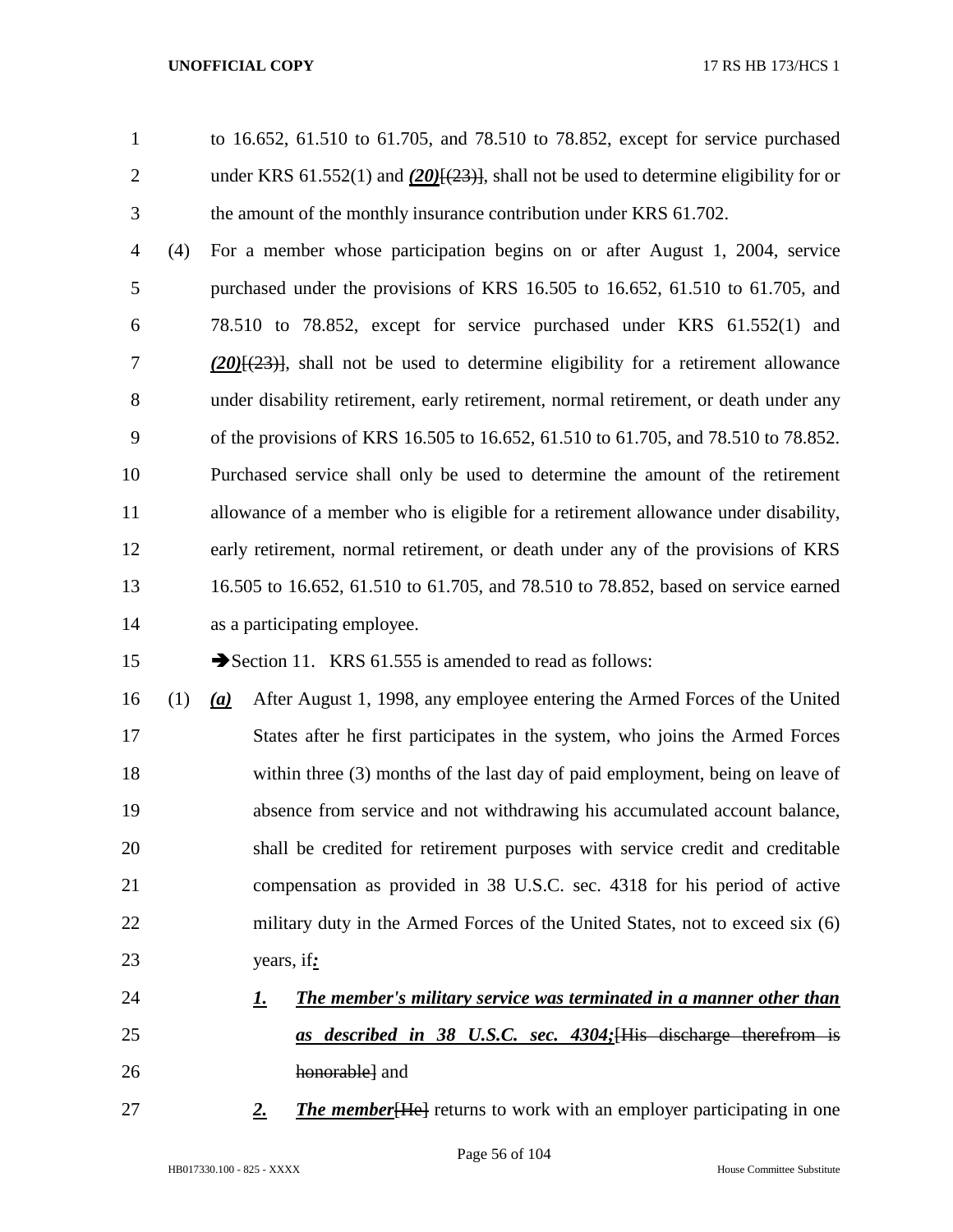| $\mathbf{1}$   |     |     | (1) of the retirement systems administered by the Kentucky Retirement                  |
|----------------|-----|-----|----------------------------------------------------------------------------------------|
| $\overline{2}$ |     |     | Systems within two (2) years after completion of the period of active                  |
| 3              |     |     | military duty, or upon the subsequent termination of any total disability              |
| $\overline{4}$ |     |     | which existed at the expiration of the two (2) years after discharge.                  |
| 5              |     | (b) | A member eligible for the benefit prescribed by this subsection who                    |
| 6              |     |     | participates in the hybrid cash balance plan as provided by KRS 16.583 and             |
| 7              |     |     | 61.597 shall also have his or her member account credited with employee                |
| 8              |     |     | contributions <i>if remitted to the retirement systems</i> , employer pay credits, and |
| 9              |     |     | interest credits, as provided by KRS 16.583 and 61.597, as though the member           |
| 10             |     |     | were employed during the member's period of active military duty described             |
| 11             |     |     | by this subsection.                                                                    |
| 12             |     | (c) | The employer shall remit to the retirement systems the employer                        |
| 13             |     |     | contributions that would have been due under KRS 61.565 and 61.702 for                 |
| 14             |     |     | periods of service credited under this subsection.                                     |
| 15             | (2) | (a) | After August 1, 1998, any employee who, prior to the date he first participated        |
| 16             |     |     | in the system, terminated his employment with an agency participating in one           |
| 17             |     |     | (1) of the systems administered by the Kentucky Retirement Systems and                 |
| 18             |     |     | within three (3) months entered the Armed Forces of the United States and              |
| 19             |     |     | who returns to work with an employer participating in one (1) of the                   |
| 20             |     |     | retirement systems administered by the Kentucky Retirement Systems within              |
| 21             |     |     | two (2) years after completion of the period of active military duty, or upon          |
| 22             |     |     |                                                                                        |
|                |     |     | the subsequent termination of any total disability which existed at the                |
| 23             |     |     | expiration of the two (2) years after discharge, shall be credited for retirement      |
| 24             |     |     | purposes with service credit and creditable compensation as provided in 38             |
| 25             |     |     | U.S.C. sec. 4318 for his period of active military duty in the Armed Forces,           |
| 26             |     |     | not to exceed six (6) years <i>if his military service was terminated in a manner</i>  |

Page 57 of 104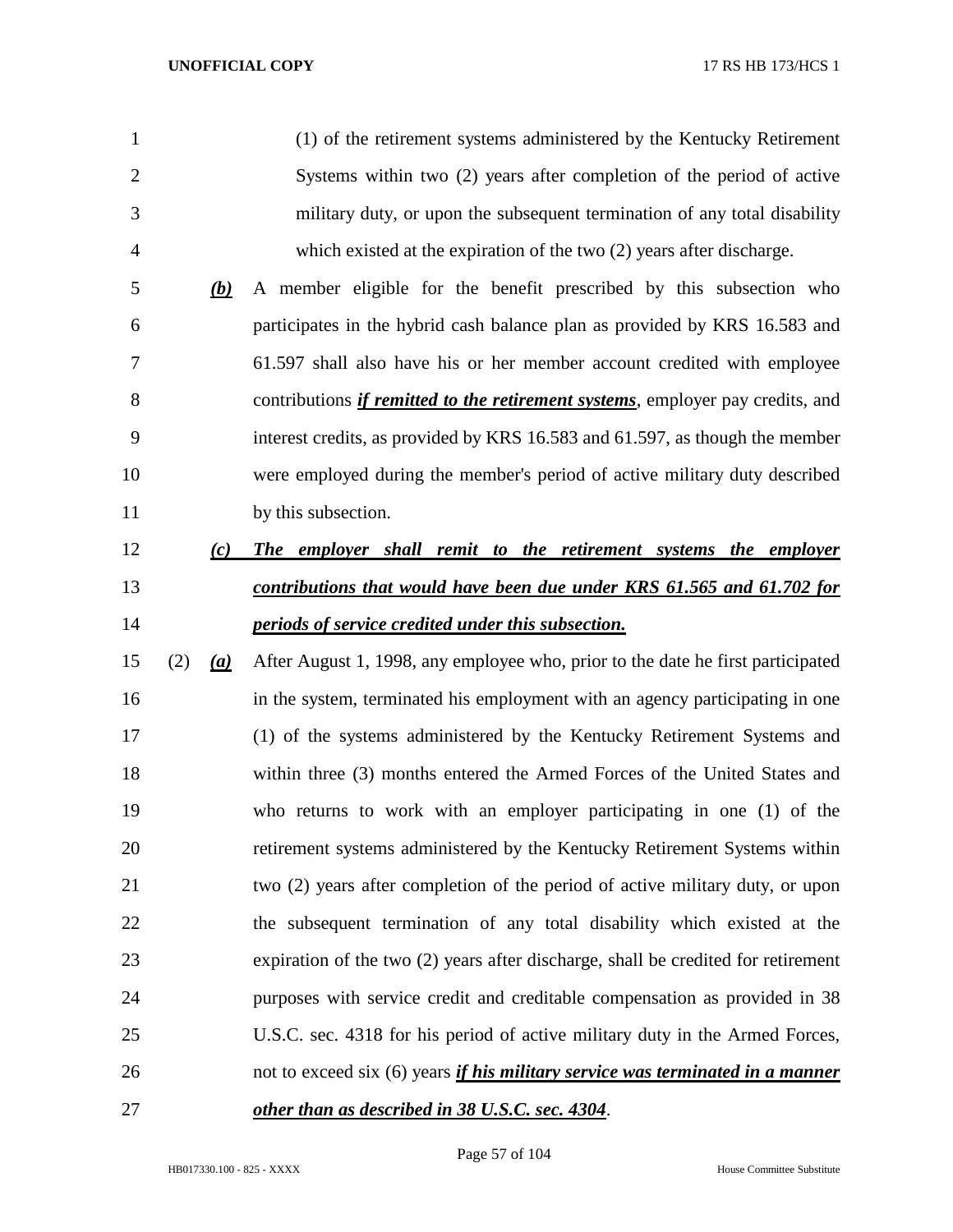*(b)* A member eligible for the benefit prescribed by this subsection who participates in the hybrid cash balance plan as provided by KRS 16.583 and 61.597 shall also have his or her member account credited with employee contributions *if remitted to the retirement systems*, employer pay credits, and interest credits, as provided by KRS 16.583 and 61.597, as though the member were employed during the member's period of active military duty described by this subsection.

# *(c) The employer shall remit to the retirement systems the employer contributions that would have been due under KRS 61.565 and 61.702 for periods of service credited under this subsection.*

 (3) Any National Guard technician involuntarily serving on active military duty during the period between January 26, 1968, and January 1, 1970, who completes his eight (8) years' service while on military duty during this period, shall have that portion of his active military duty, necessary to the completion of eight (8) years' current service, credited to his account, as current service without having to meet the reemployment criteria.

 (4) Any employee eligible for retirement as prescribed in KRS 61.559 or any employee upon completion of five (5) years of service shall receive current service credit for a maximum of four (4) years for his period of active military duty in the Armed Forces of the United States, if his *military service was terminated in a manner other than as described in 38 U.S.C. sec. 4304*[discharge therefrom is honorable] and he has not been credited with the service under subsections (1) to (3) of this section if he pays thirty-five percent (35%) of the cost of the service based on the formula adopted by the board. The payment by the member shall not be picked up by the employer, as described in KRS 61.560(4), and shall be deposited to his individual member's account. The remaining sixty-five percent (65%) shall be paid by the state from funds appropriated specifically for the purpose and these payments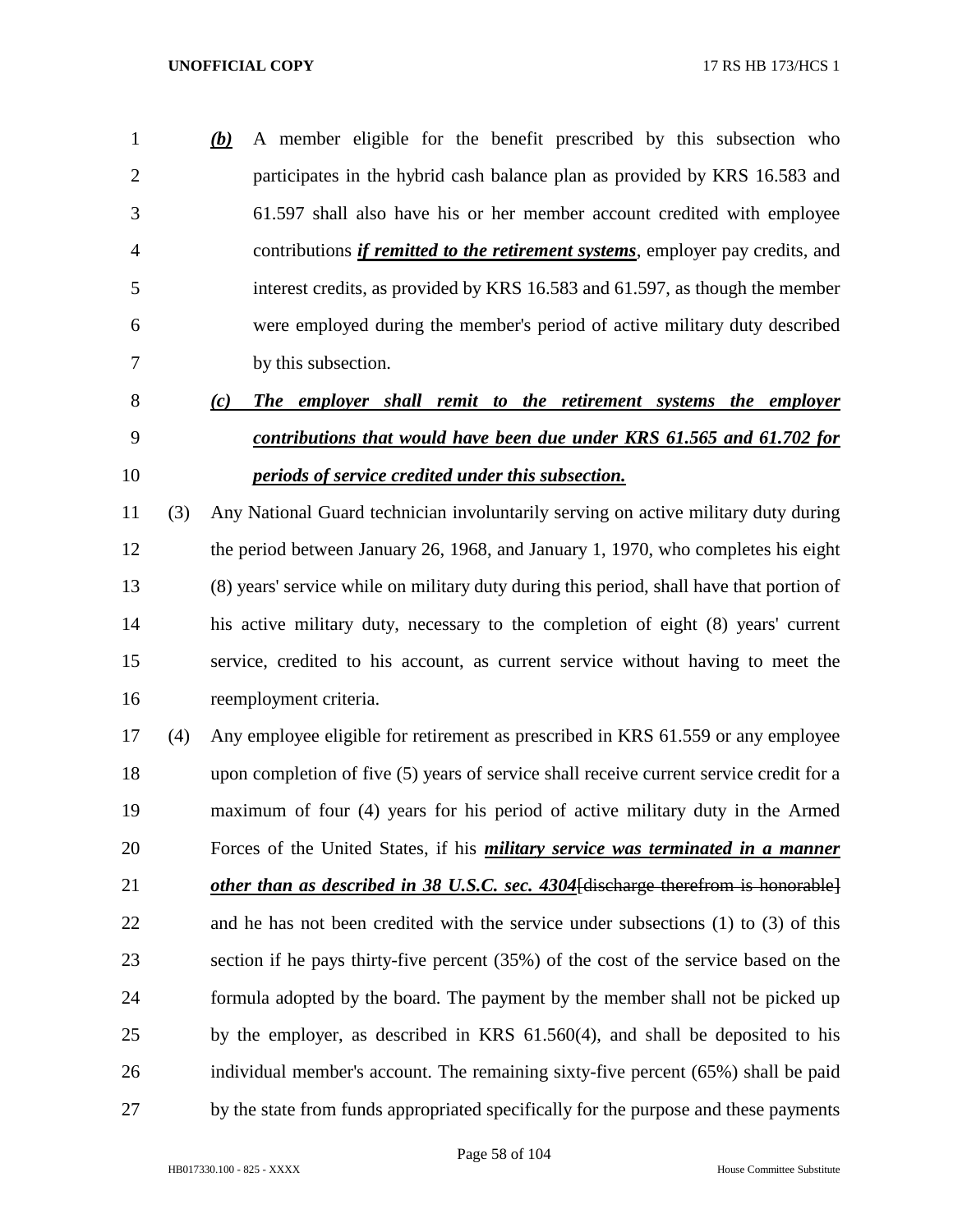shall be deposited to the respective retirement allowance accounts. If no funds are available in the special appropriation account, the system shall not accept employee payments until funds are available in the account.

- (5) Any employee participating in one (1) of the retirement systems administered by Kentucky Retirement Systems eligible to purchase military service credit under subsection (4) of this section shall receive current service credit for active military duty as provided under subsection (4) of this section without payment of the current employee contribution ratio if the member was taken prisoner by a hostile power at any time during active military service.
- (6) Any employee participating in one (1) of the retirement systems administered by Kentucky Retirement Systems age sixty-five (65) or older who has forty-eight (48) months of service, at least twelve (12) of which are current service, or if younger who has sixty (60) months of service, at least twelve (12) of which are current service shall receive current service for his period of active military duty in the Armed Forces of the United States, if his *military service was terminated in a manner other than as described in 38 U.S.C. sec. 4304*[discharge therefrom is not dishonorable] and he has not been credited with the service under subsections (1) to (4) of this section, by paying the retirement system a delayed contribution payment *in accordance with the payment options and restrictions established by subsection (14) of Section 9 of this Act*. *Service purchases made pursuant to this subsection shall be purchased by the entire amount of service available pursuant to this subsection or by increments*[Payment may be made by lump sum or in increments. The payment shall not be picked up by the employer as described in KRS 16.545(4), 61.560(4), or 78.610(4) and shall be deposited in the member's individual 25 retirement account.
- (7) Any employee participating in one (1) of the retirement systems administered by the Kentucky Retirement Systems age sixty-five (65) or older who has forty-eight (48)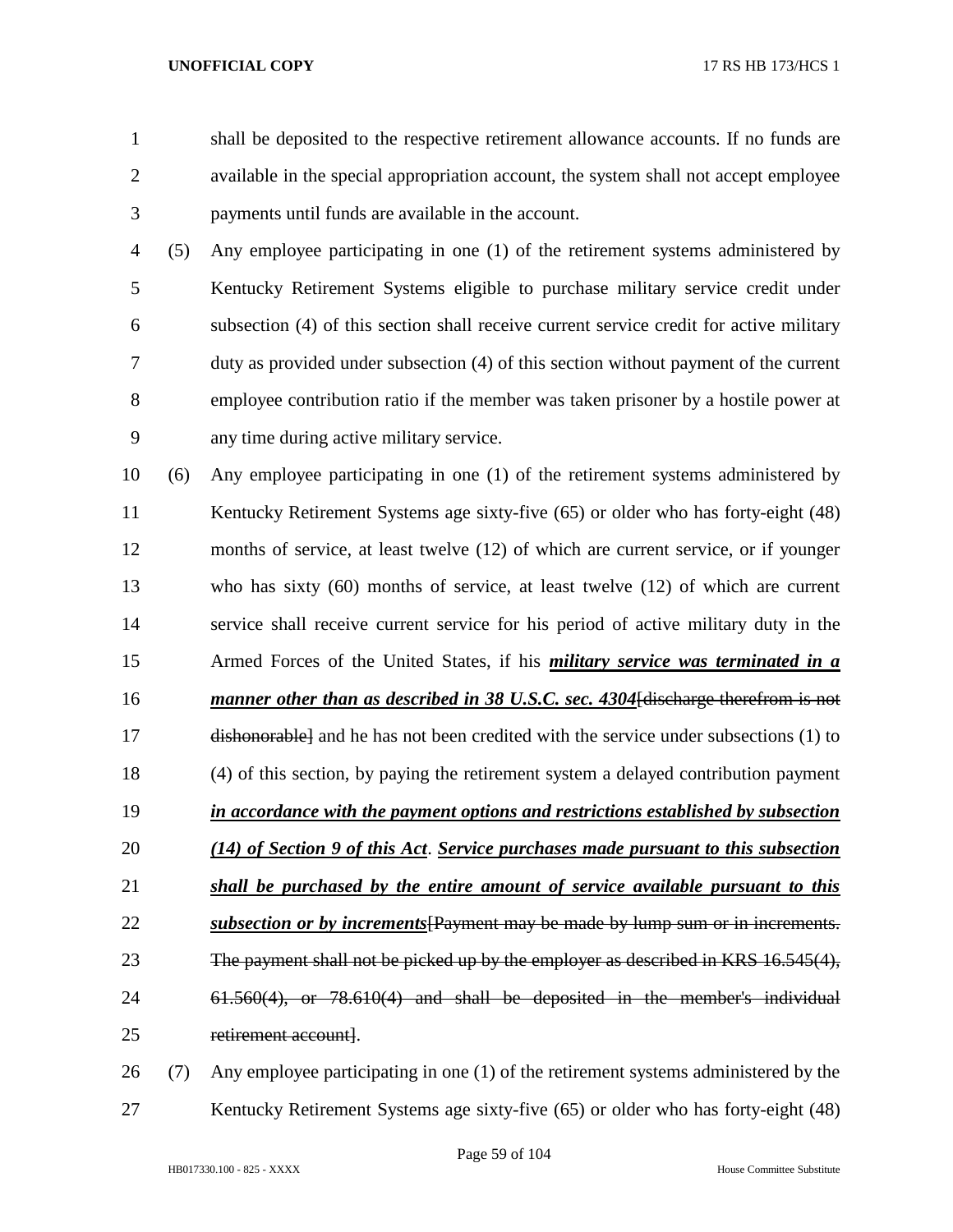months of service, at least twelve (12) of which are current service, or if younger who has sixty (60) months of service, at least twelve (12) of which are current service, shall receive one (1) month of current service for each six (6) months of service in the National Guard or the military reserves of the United States, by paying the retirement system a delayed contribution payment *in accordance with the payment options and restrictions established by subsection (14) of Section 9 of this Act*. The service shall be treated as service earned prior to participation in the system and shall not be included in the member's final compensation. *Service purchases made pursuant to this subsection shall be purchased by the entire amount of service available pursuant to this subsection or by increments* $\overline{Pa}$ 11 may be made by lump sum or in increments. The payment shall not be picked up by the employer, as described in KRS 16.545(4), 61.560(4), or 78.610(4) and shall be deposited in the member's individual retirement account].

 (8) For members who begin participating in the systems administered by Kentucky Retirement Systems on or after January 1, 2014, in the hybrid cash balance plan prescribed by KRS 16.583 and 61.597, the provisions of subsections (4) to (7) of this section shall not apply.

18 Section 12. KRS 61.557 is amended to read as follows:

 (1) Inasmuch as the takeover of the Kentucky State Employment Service by the federal government, through its United States Employment Service and War Manpower Commission, was recognized by both federal and state governments as a temporary measure during the war emergency, and the employment service was, in fact, returned to the state government at the close of the emergency period, the employees of the service are recognized as employees of the Commonwealth for the purposes of KRS 61.510 to 61.692 during the period of control by the federal government, in the same manner as if they had been employed in another department of the government of the Commonwealth during that period.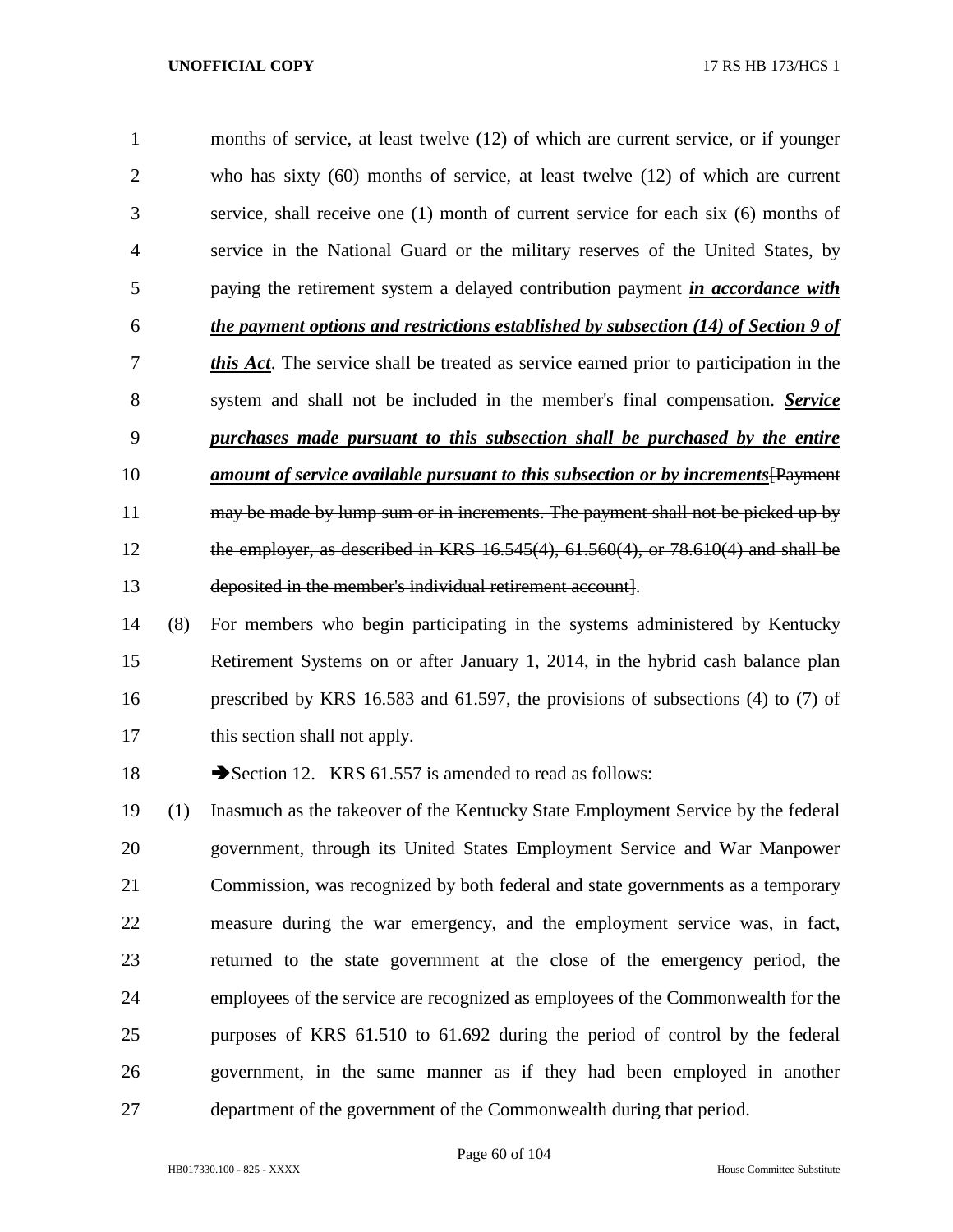(2) If a parted employer rejoins a department as a result of the cancellation of a contract or lease arrangement, thereby causing each employee thereof to again become an employee as defined in KRS 61.510(5), the system may negotiate with the publicly held corporation or other similar organizations for payment for the years of service credit under the system for all employees working on the date the contract or other lease arrangement is canceled in order to avoid an impairment in the retirement benefits of the employees, if any payment accepted by the system for the service is [based on a formula ]consistent with the provisions of *subsections (6) and (8) of Section 9 of this Act*[KRS 61.552(7)]. No payment made pursuant to this section shall be picked up by the employer, as described in KRS 61.560(4).

11 Section 13. KRS 61.560 is amended to read as follows:

 (1) Each employee shall, commencing on August 1, 1986, contribute for each pay period for which he receives compensation five percent (5%) of his creditable 14 compensation, [unless he did not elect membership pursuant to KRS 61.545(3), and **Example 15** Hexcept that members of the General Assembly, who elect the survivorship option provided in KRS 61.635(13), shall each contribute six and six-tenths percent (6.6%) of creditable compensation commencing with the payroll period immediately following his election of the option. Any other provisions of KRS 61.515 to 61.705 notwithstanding, any reemployed retiree, as described in KRS 61.637, *who became reemployed prior to September 1, 2008, and began participating in another retirement account* shall contribute five percent (5%) of his creditable 22 compensation, or the amount required by KRS  $61.592(3)$  if applicable  $\frac{1}{2}$ , if he anticipates that he will receive more than the maximum permissible earnings, as provided by the Federal Social Security Act, in compensation as a result of reemployment during the calendar year].

 (2) Each employer shall cause to be deducted from the creditable compensation of each employee for each and every payroll period the contribution payable by each such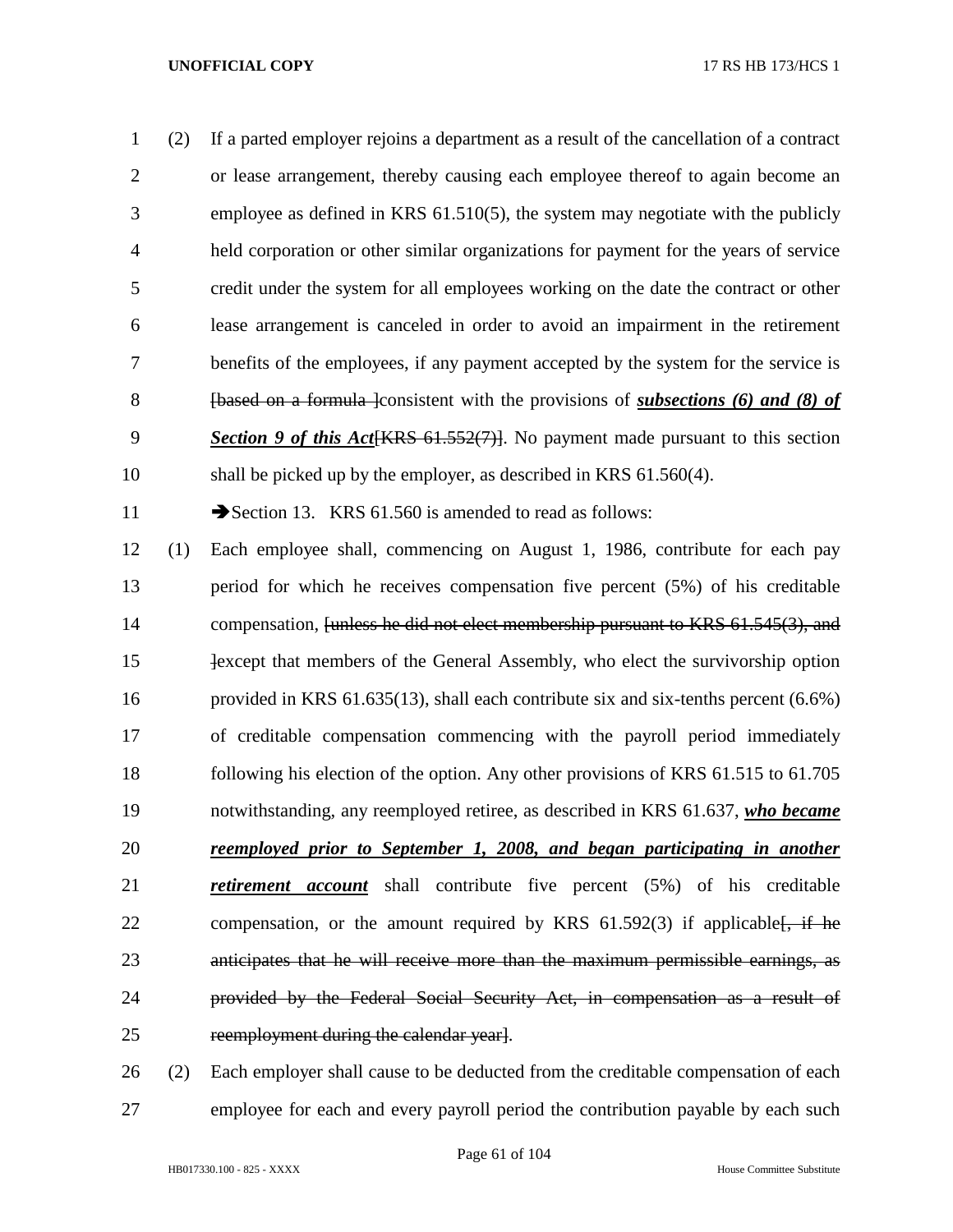employee as provided in KRS 61.515 to 61.705.

 (3) The deductions provided for herein shall be made notwithstanding that the minimum compensation provided by law for any employee shall be reduced thereby. Every employee shall be deemed to consent and agree to the deductions made as provided herein; and payment of salary or compensation less such deductions shall be a full and complete discharge of all claims for services rendered by such person during the period covered by such payment, except as to any benefits provided by KRS 61.515 to 61.705.

 (4) Each employer shall, solely for the purpose of compliance with Section 414(h) of the United States Internal Revenue Code, pick up the employee contributions required by this section for all compensation earned after August 1, 1982, and the contributions so picked up shall be treated as employer contributions in determining tax treatment under the United States Internal Revenue Code and KRS 141.010(10). These contributions shall not be included as gross income of the employee until such time as the contributions are distributed or made available to the employee. The picked-up employee contribution shall satisfy all obligations to the retirement system satisfied prior to August 1, 1982, by the employee contribution, and the picked-up employee contribution shall be in lieu of an employee contribution. Each employer shall pay these picked-up employee contributions from the same source of funds which is used to pay earnings to the employee. The employee shall have no option to receive the contributed amounts directly instead of having them paid by 22 the employer to the system. Employee contributions picked up after August 1, 1982, shall be treated for all purposes of KRS 61.515 to 61.705 in the same manner and to the same extent as employee contributions made prior to August 1, 1982.

- (5) The provisions of this section shall not apply to individuals who are not eligible for membership as provided by KRS 61.522.
- 
- 27 Section 14. KRS 61.590 is amended to read as follows: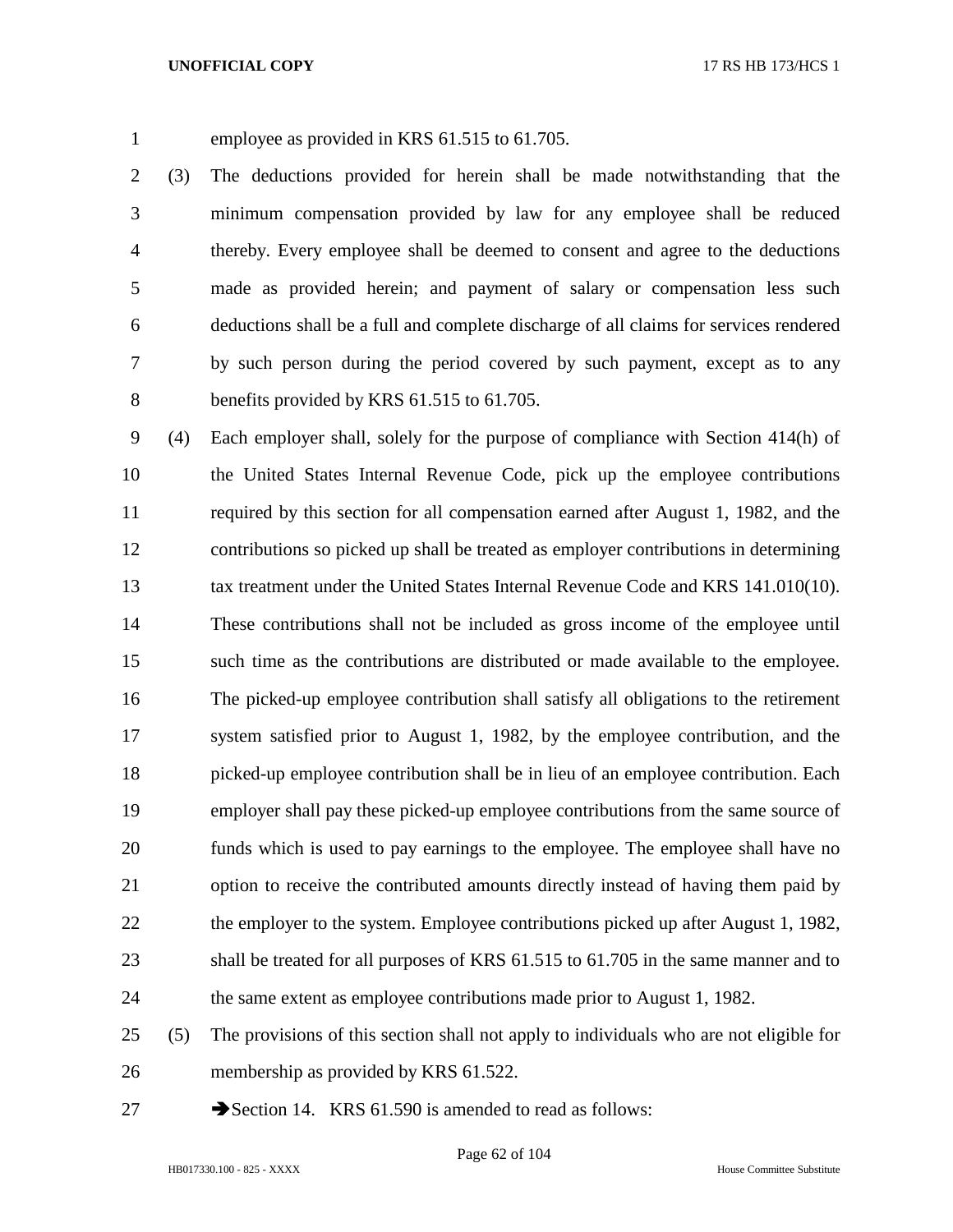(1) A member or beneficiary eligible to receive retirement benefits under any of the provisions of KRS 61.510 to 61.705, 78.510 to 78.852, and 16.510 to 16.652 shall have on file at the retirement office on the form prescribed by the board, *a correctly completed* notification of retirement, giving his name, address, Social Security number *or Kentucky Retirement Systems member identification number*, last day of employment, and other information the system may require. The form entitled "Notification of Retirement" shall not be filed more than six (6) months before the member's effective retirement date.

 (2) *After receipt*[Within ten (10) days of the receipt] of the *correctly completed* form 10 entitled "Notification of Retirement"<del>[ submitted within two (2) months of the</del> 11 effective date of retirement, the system shall cause to be prepared an estimate of the amounts the member or beneficiary may expect to receive under the various plans available to the member or beneficiary. This information shall be recorded on a form entitled "Estimated Retirement Allowance" and forwarded to the member or 15 beneficiary.<del>[If the member submits a form entitled "Notification of Retirement"</del> more than two (2) months prior to the effective retirement date, the system shall provide the form entitled "Estimated Retirement Allowance" within forty-five (45) days of the member's effective retirement date.]

 (3) The member or beneficiary shall file at the retirement office the form entitled "Estimated Retirement Allowance" after he has checked *one (1)*[the] payment option of his choice, signed the document, and had his signature witnessed. A member shall not have the right to select a different payment option *on or* after the first day of the month in which the member receives his or her first retirement allowance or after the effective date of a deferred retirement option as provided by subsection (6) of this section. A beneficiary shall not have the right to select a different payment option after the effective date of the beneficiary's retirement allowance as provided in subsection (7) of this section.

Page 63 of 104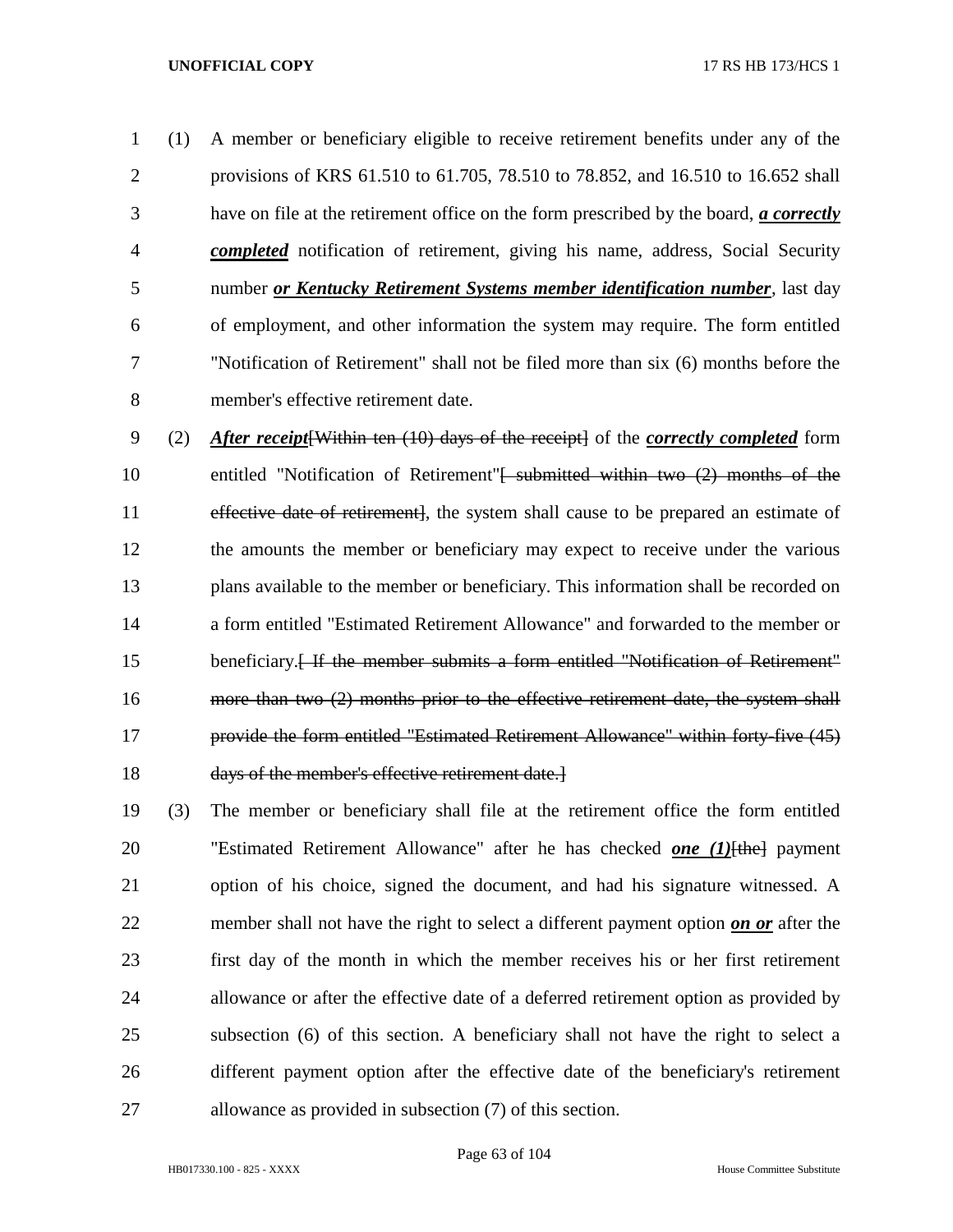- (4) A member or beneficiary choosing a monthly payment option shall have on file at the retirement office his birth certificate or other acceptable evidence of date of birth. If a survivorship option is chosen, proof of dates of birth of the beneficiary and member shall be on file at the retirement office.
- (5) (a) The effective date of normal retirement shall be the first month following the month in which employment *from all employers participating in any of the T systems administered by Kentucky Retirement Systems* was terminated from **a regular full-time position**.
- (b) The effective date of disability retirement shall be the first month following the month in which the member's last day of paid employment in a regular full-time position occurred, provided the member files the form entitled "Estimated Retirement Allowance" no later than six (6) months following the date the notification of approval for disability retirement benefits is mailed. If the member fails to file the form entitled "Estimated Retirement Allowance" within six (6) months of the date the notification of approval for disability retirement benefits is mailed, then the member's form entitled "Notification of Retirement" shall be void. The member shall be required to submit a new form entitled "Notification of Retirement" to apply for disability retirement and reestablish eligibility for disability retirement benefits.
- (c) The effective date of early retirement shall be the first month following the 21 month *a correctly completed* [the] form entitled "Notification of Retirement" is filed at the retirement office or a future month designated by the member, if employment *from all employers participating in any of the systems administered by Kentucky Retirement Systems*[in a regular full-time **position** has been terminated and if the member files the form entitled "Estimated Retirement Allowance" no later than six (6) months following termination. If the member fails to file the form entitled "Estimated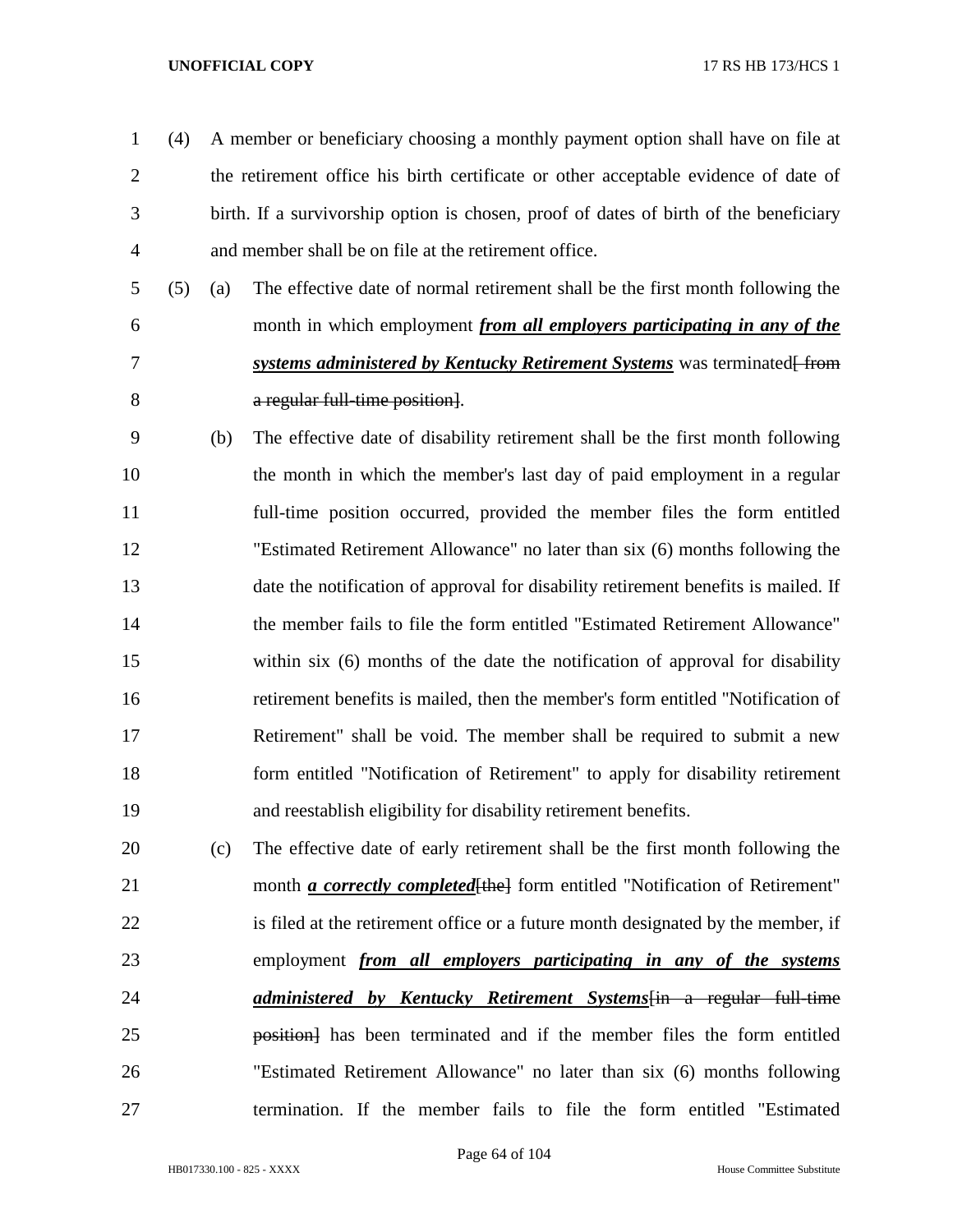Retirement Allowance" within six (6) months following the effective retirement date of the member, then the member's form entitled "Notification of Retirement" shall be void and the member shall be required to submit a new form entitled "Notification of Retirement" to apply for early retirement.

 (6) The effective date of a deferred retirement option as provided under KRS 16.576(5) shall be the month following age sixty-five (65), or the month following written notification from the member that he wishes to begin receiving retirement payments. In the event of the death of a member who has deferred his retirement allowance, the effective date of retirement shall be the month following the member's death.

 (7) Notwithstanding the provisions of KRS 16.578 or 61.640, the effective date of a beneficiary's retirement allowance under normal, early, or disability retirement shall be as prescribed in subsection (5) or (6) of this section if the member dies before the first day of the month in which the member would have received his or her first retirement allowance and his beneficiary becomes eligible for payments under KRS 16.578 or 61.640.

17 Section 15. KRS 61.592 is amended to read as follows:

 (1) (a) "Hazardous position" for employees participating in the Kentucky Employees Retirement System, and for employees who begin participating in the County Employees Retirement System before September 1, 2008, means:

 1. Any position whose principal duties involve active law enforcement, including the positions of probation and parole officer and Commonwealth detective, active fire suppression or prevention, or other positions, including, but not limited to, pilots of the Transportation Cabinet and paramedics and emergency medical technicians, with duties that require frequent exposure to a high degree of danger or peril and also require a high degree of physical conditioning;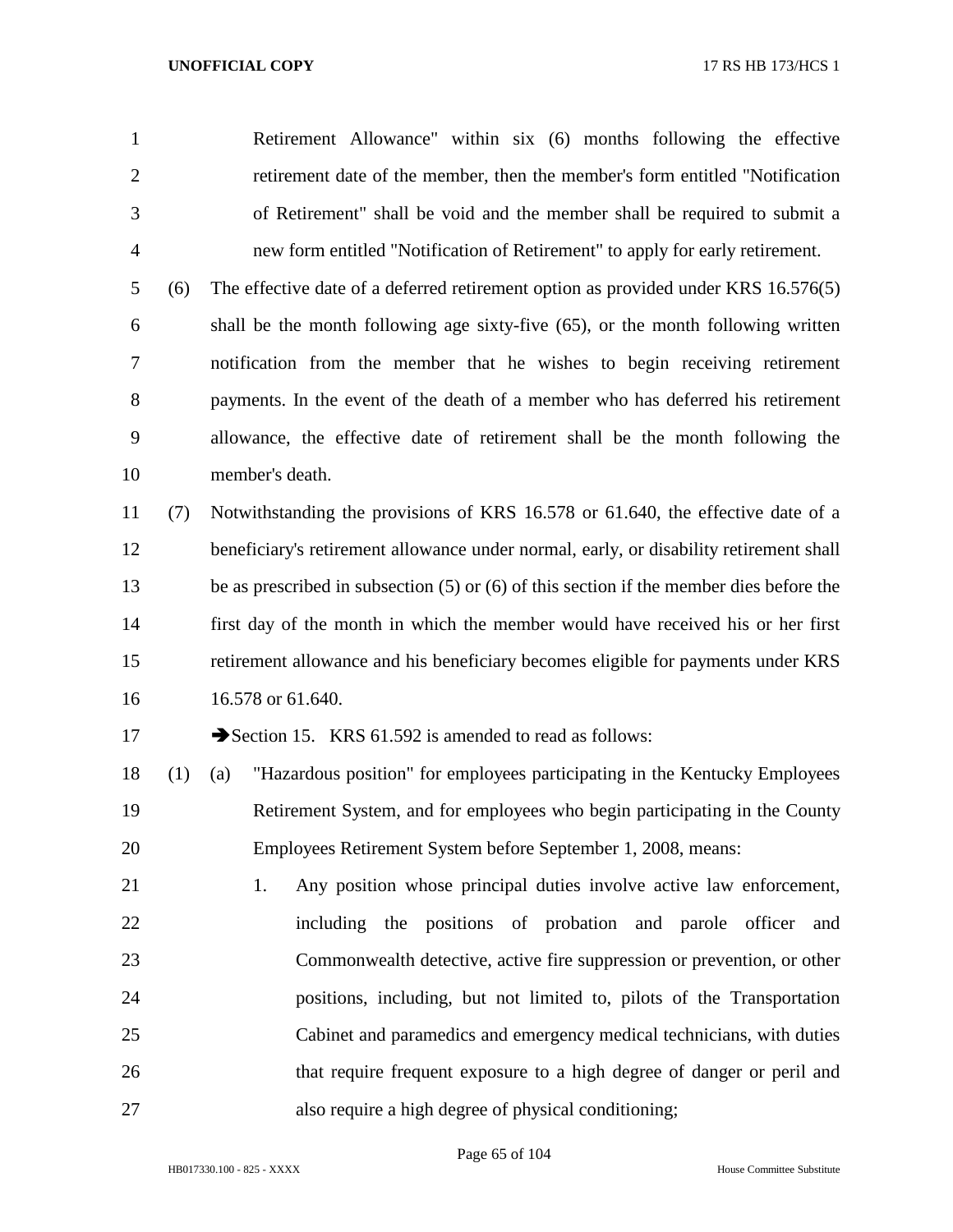2. Positions in the Department of Corrections in state correctional institutions and the Kentucky Correctional Psychiatric Center with duties that regularly and routinely require face-to-face contact with inmates; and 3. Positions of employees who elect coverage under KRS 196.167(3)(b)2. and who continue to provide educational services and support to inmates as a Department of Corrections employee. (b) "Hazardous position" for employees who begin participating in the County Employees Retirement System on or after September 1, 2008, means police officers and firefighters as defined in KRS 61.315(1), paramedics, correctional officers with duties that routinely and regularly require face-to-face contact with inmates, and emergency medical technicians if: 1. The employee's duties require frequent exposure to a high degree of danger or peril and a high degree of physical conditioning; and 2. The employee's duties are not primarily clerical or administrative. (c) The effective date of participation under hazardous duty coverage for positions in the Department of Alcoholic Beverage Control shall be April 1, 1998. The employer and employee contributions shall be paid by the employer and forwarded to the retirement system for the period not previously reported. (2) (a) Each employer may request of the board hazardous duty coverage for those positions as defined in subsection (1) of this section. Upon request, each employer shall certify to the system, in the manner prescribed by the board, the names of all employees working in a hazardous position as defined in subsection (1) of this section for which coverage is requested. The certification of the employer shall bear the approval of the agent or agency responsible for the budget of the department or county indicating that the required employer contributions have been provided for in the budget of the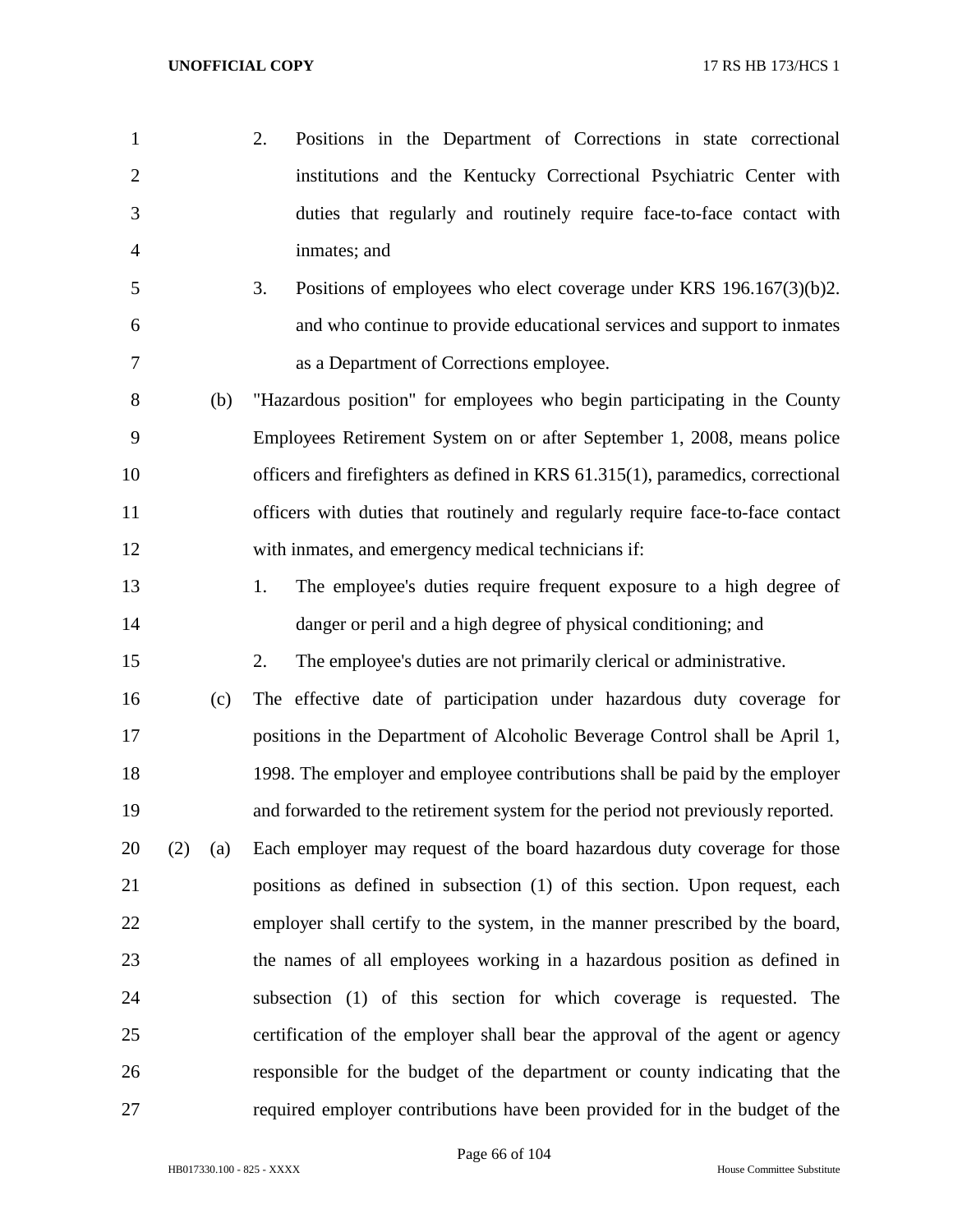employing department or county. The system shall determine whether the employees whose names have been certified by the employer are working in positions meeting the definition of a hazardous position as provided by subsection (1) of this section. This process shall not be required for employees 5 who elect coverage under KRS 196.167(3)(b)2.

 (b) Each employer desiring to provide hazardous duty coverage to employees who begin participating in the County Employees Retirement System on or after September 1, 2008, may request that the board approve hazardous duty coverage for those positions that meet the criteria set forth in subsection (1)(b) of this section. Each employer shall certify to the system, in the manner prescribed by the board, the names of all employees working in a hazardous position as defined in subsection (1)(b) of this section for which coverage is requested and a job description for each position or employee. The certification of the employer shall bear the approval of the agent or agency responsible for the budget of the department or county indicating that the required employer contributions have been provided for in the budget of the employing department or county. Each employer shall also certify, under penalty of perjury in accordance with KRS Chapter 523, that each employee's actual job duties are accurately reflected in the job description provided to the system. The system shall determine whether the employees whose names have been certified by the employer are working in positions meeting the definition of a hazardous position as defined in subsection (1)(b) of this section. The board shall have the authority to remove any employee from hazardous duty coverage if the board determines the employee is not working in a hazardous duty position or if the employee is classified in a hazardous duty position but has individual job duties that do not meet the definition of a hazardous duty position or are not accurately reflected in the job descriptions filed by the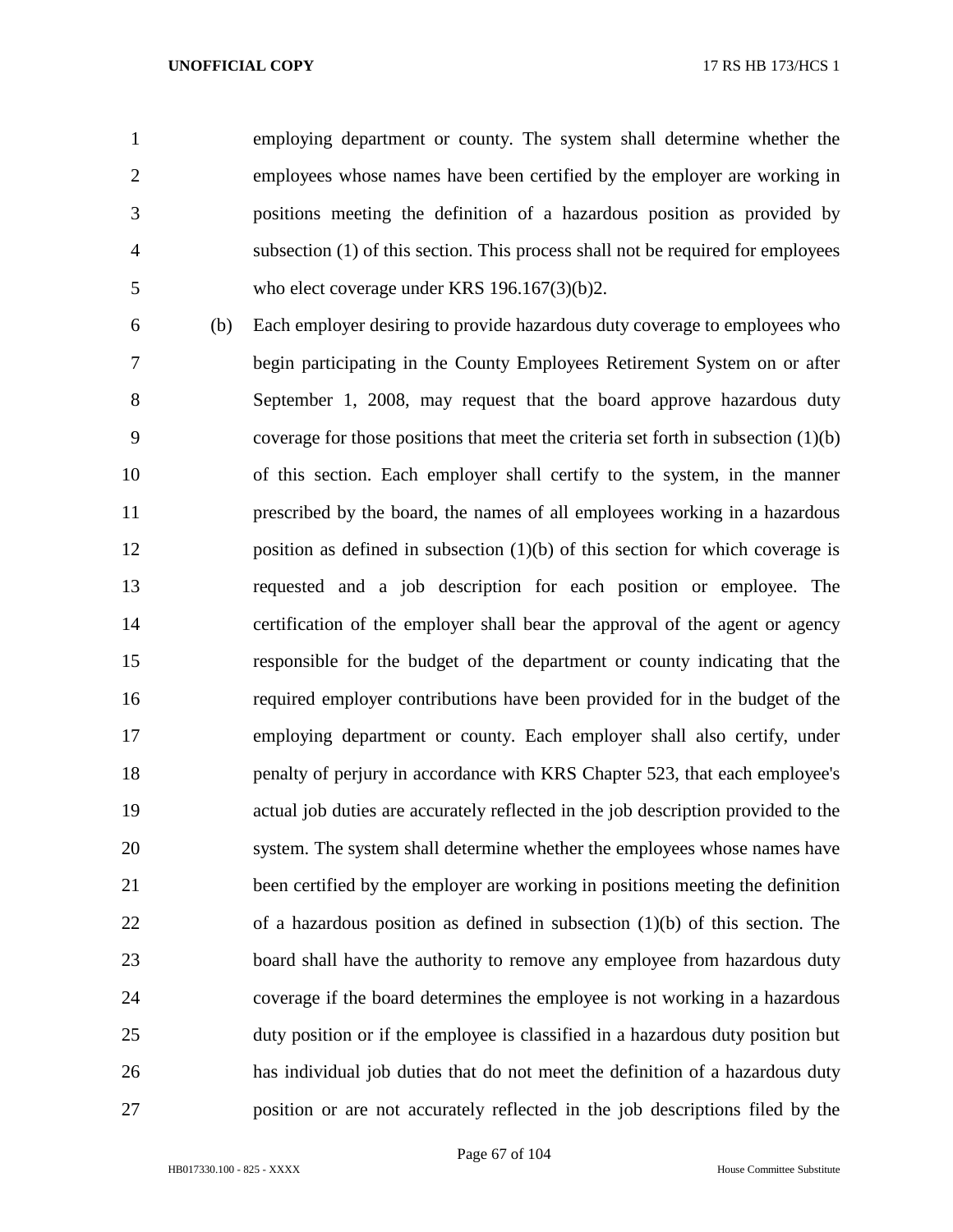employer with the system.

 (3) (a) An employee who elects coverage under KRS 196.167(3)(b)2., and an employee participating in the Kentucky Employees Retirement System who is determined by the system to be working in a hazardous position in accordance with subsection (2) of this section, shall contribute, for each pay period for which he receives compensation, eight percent (8%) of his creditable compensation. An employee participating in the County Employees Retirement System who is determined by the system to be working in a hazardous duty position in accordance with subsection (2) of this section shall contribute, for each pay period for which he receives compensation, eight 11 percent (8%) of his creditable compensation.

 (b) Each employer shall pay employer contributions based on the creditable compensation of the employees determined by the system to be working in a hazardous position at the employer contribution rate as determined by the board. The rate shall be determined by actuarial methods consistent with the 16 provisions of KRS 61.565.

 (c) If the employer participated in the system prior to electing hazardous duty coverage, the employer may pay to the system the cost of converting the nonhazardous service to hazardous service from the date of participation to the date the payment is made, or the employer may establish a payment schedule for payment of the cost of the hazardous service above that which would be funded within the existing employer contribution rate. The employer may extend the payment schedule to a maximum of thirty (30) years. Payments made by the employer under this subsection shall be deposited to the retirement allowance account of the proper retirement system and these funds shall not be considered accumulated contributions of the individual members. If the employer elects not to make the additional payment, the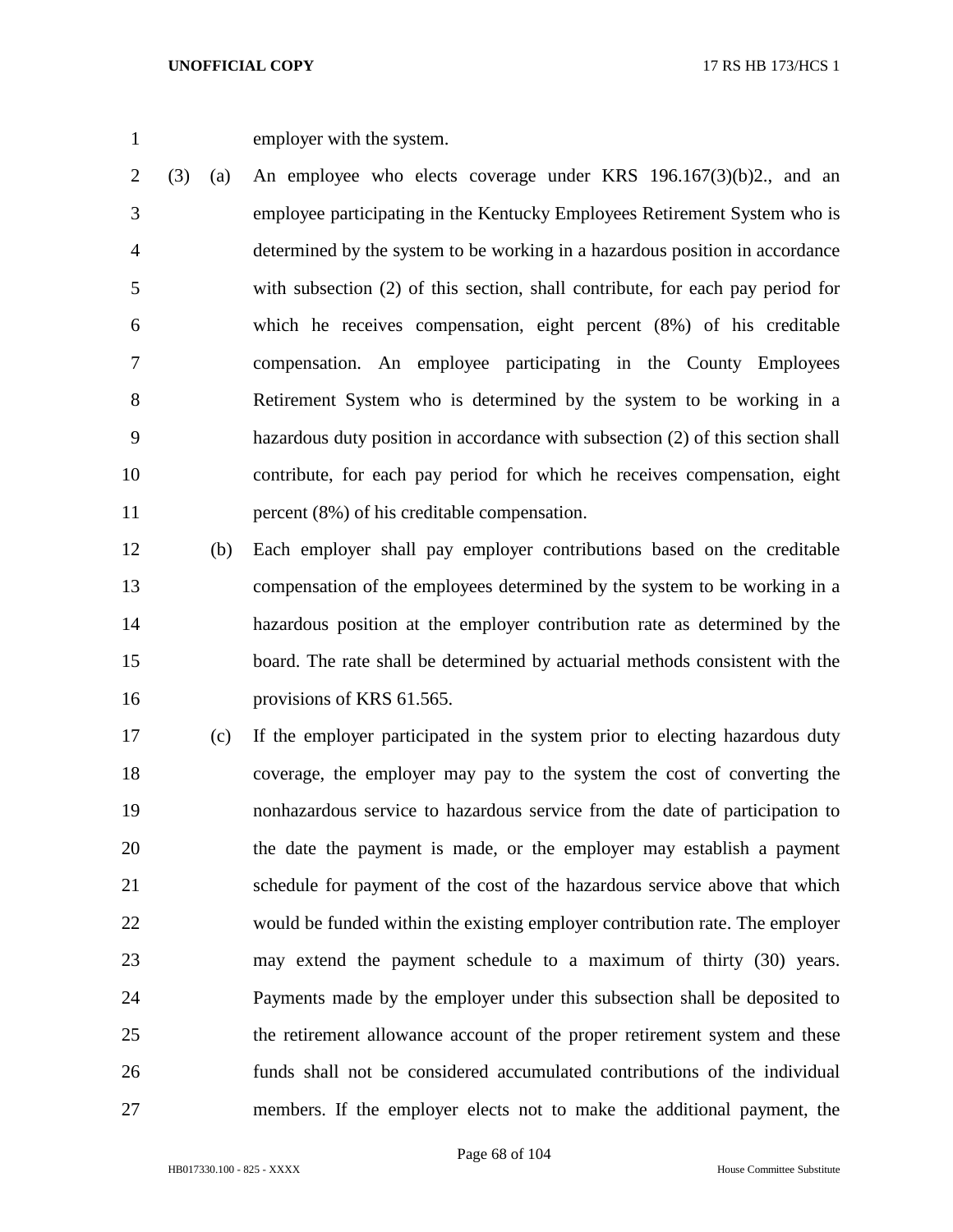| 1              |     | employee may pay the cost of converting the service and provide payment           |
|----------------|-----|-----------------------------------------------------------------------------------|
| 2              |     | for the cost as provided by subsection (14) of Section 9 of this Act[make the     |
| 3              |     | lump-sum payment in his own behalf or may pay by increments. Payments             |
| $\overline{4}$ |     | made by the employee under this subsection shall not be picked up, as             |
| 5              |     | described in KRS $61.560(4)$ , by the employer. If neither the employer nor       |
| 6              |     | employee makes the payment, the service prior to hazardous coverage shall         |
| 7              |     | remain nonhazardous. The provisions of this paragraph shall not apply to          |
| 8              |     | members who begin participating in the systems administered by Kentucky           |
| 9              |     | Retirement Systems on or after January 1, 2014.                                   |
| 10             | (4) | The normal retirement age, retirement allowance, hybrid cash balance plans, other |
|                |     |                                                                                   |

 benefits, eligibility requirements, rights, and responsibilities of a member in a hazardous position, as prescribed by subsections (1), (2), and (3) of this section, and the responsibilities, rights, and requirements of his employer shall be as prescribed for a member and employer participating in the State Police Retirement System as provided for by KRS 16.505 to 16.652.

- (5) Any person employed in a hazardous position after July 1, 1972, shall be required to undergo a thorough medical examination by a licensed physician, and a copy of the medical report of the physician shall be retained on file by the employee's department or county and made available to the system upon request.
- (6) If doubt exists regarding the benefits payable to a hazardous position employee 21 under this section, the board shall determine the benefits payable under KRS 61.510
- to 61.705, or 78.510 to 78.852, or 16.505 to 16.652.
- 23 Section 16. KRS 61.680 is amended to read as follows:
- (1) Prior to August 1, 1982, every employee shall be deemed to consent and agree to any deduction from his compensation required by KRS 6.500 to 6.535, 16.505 to 16.652, 61.510 to 61.692, 78.510 to 78.852, and to all other provisions thereof.
- Thereafter, employee contributions shall be picked up by the employer pursuant to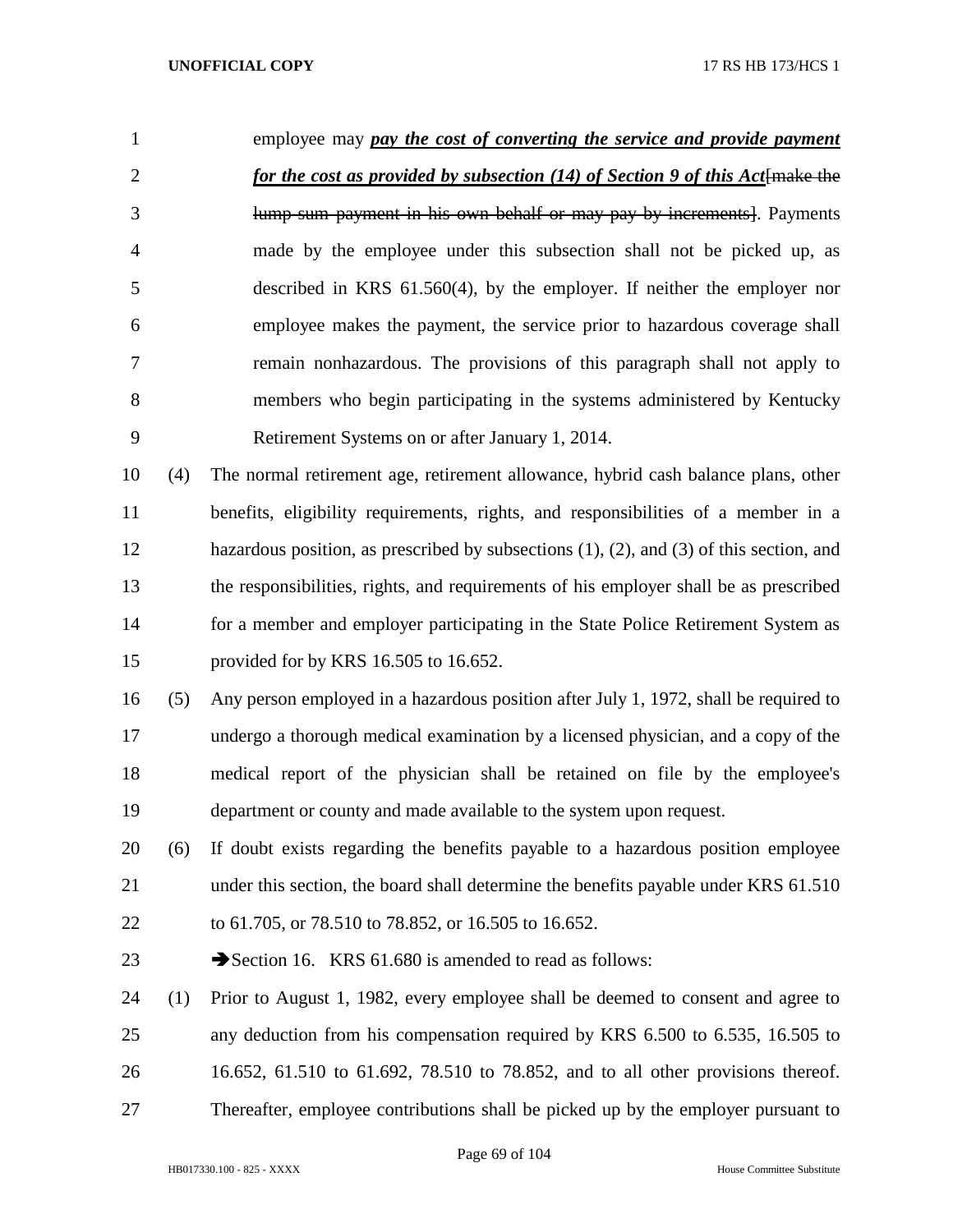# KRS 61.560(4).

- (2) (a) Notwithstanding any other provisions of KRS 6.500 to 6.535, 16.505 to 16.652, 61.510 to 61.692, 78.510 to 78.852 and 161.220 to 161.714*:*[,]
- *1.* Upon death, disability, or service retirement, a member's accounts under the Legislators' Retirement Plan, State Police Retirement System, Kentucky Employees Retirement System, County Employees Retirement System, and Teachers' Retirement System, except for service prohibited 8 by KRS 161.623(2), shall be consolidated for the purpose of determining eligibility and amount of benefits, including those members who participate in the hybrid cash balance plan within the Kentucky Employees Retirement System, the County Employees Retirement System, and the State Police Retirement System on or after January 1, 2014*;*[.]
- *2.* Vested service credit in a retirement system, other than the Teachers' Retirement System, sponsored by a Kentucky institution of higher education and accepted by the Kentucky Employees Retirement System or the County Employees Retirement System, may be used to determine 18 eligibility for twenty-seven (27) year retirement for an employee who begins participating before September 1, 2008, but not the amount of benefits*;*[.]
- *3.* The computation of benefits shall be based on the applicable formula in each system and service credit in each system, but the final compensation, excluding compensation earned under KRS 161.155(10), 24 shall be determined as if all service were in one (1) system;  $\Box$
- *4.* If the member has prior service in more than one (1) system *administered by Kentucky Retirement Systems*, he shall obtain at least twelve (12) months' current service in each system in which he has prior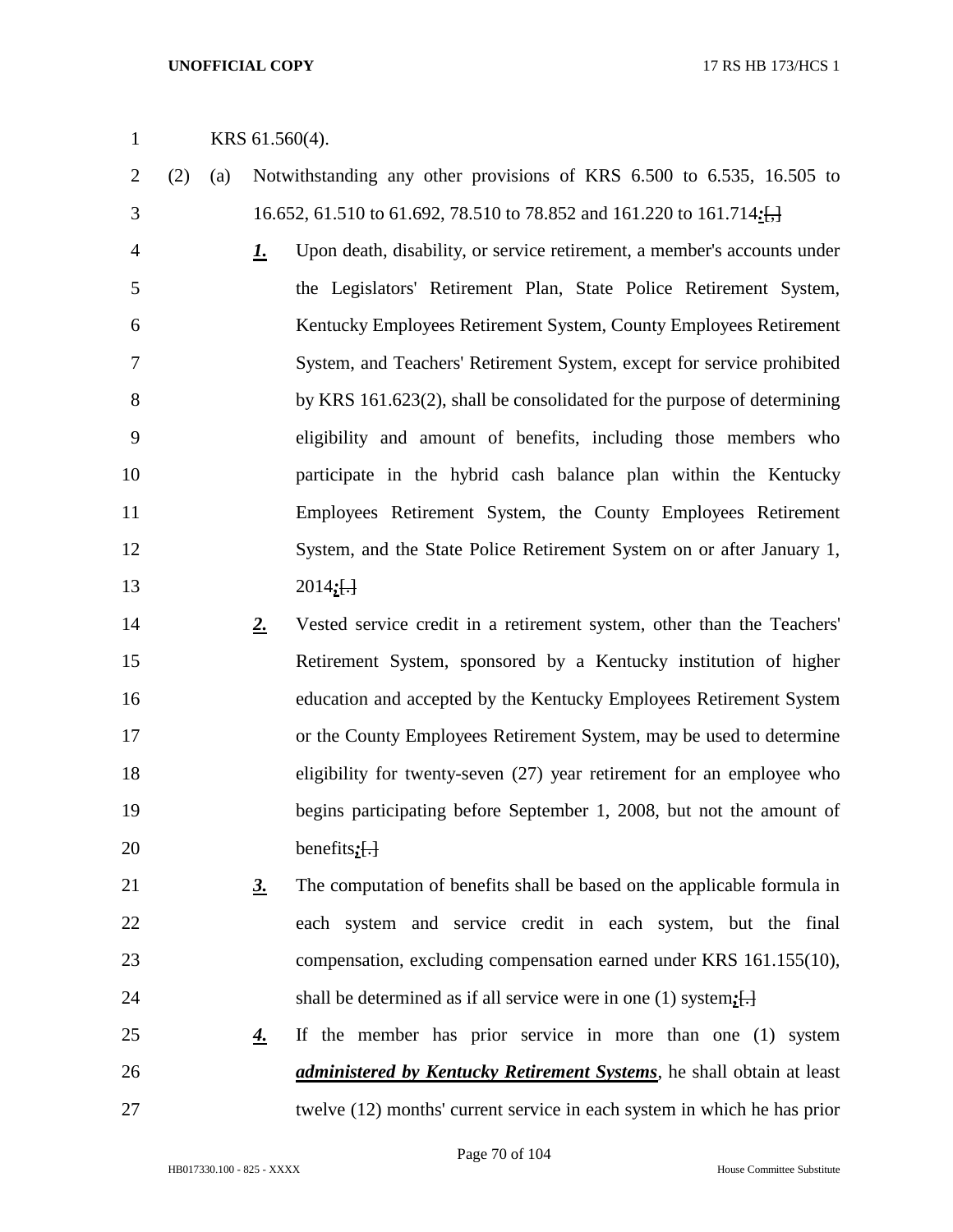| 1              |     |           | service in order to validate the prior service in each system for purposes          |
|----------------|-----|-----------|-------------------------------------------------------------------------------------|
| $\overline{2}$ |     |           | determining<br>consolidated benefits<br>under<br>this<br>of<br>subsection;          |
| 3              |     |           | and[section.]                                                                       |
| 4              |     | <u>5.</u> | Upon the determination of benefits, each system shall pay the applicable            |
| 5              |     |           | amount of benefits due the member [percentage of total benefits].                   |
| 6              |     | (b)       | The provisions of paragraph (a) of this subsection shall be waived if the           |
| 7              |     |           | member:                                                                             |
| 8              |     | <u>I.</u> | Notifies the system of his desire to maintain separate retirement                   |
| 9              |     |           | accounts in the State Police Retirement System, Kentucky Employees                  |
| 10             |     |           | Retirement System, or County Employees Retirement System; or                        |
| 11             |     |           | 2.<br><b>Fails to simultaneously retire from all state-administered retirement</b>  |
| 12             |     |           | systems in which the member has an account or fails to retire from                  |
| 13             |     |           | any other systems not administered by Kentucky Retirement Systems                   |
| 14             |     |           | within one (1) month of the member's effective retirement date in the               |
| 15             |     |           | systems administered by Kentucky Retirement Systems.                                |
| 16             |     | (c)       | If the member has not contributed at least one $(1)$ year in a system in which he   |
| 17             |     |           | has prior service, his current service in the system shall be valid for purposes    |
| 18             |     |           | of determining eligibility and in computation of benefits on a consolidated         |
| 19             |     |           | basis.                                                                              |
| 20             | (3) | (a)       | A member with service credit in the Kentucky Employees Retirement System,           |
| 21             |     |           | State Police Retirement System, or the County Employees Retirement System           |
| 22             |     |           | who becomes the holder of an office entitling him to membership in the              |
| 23             |     |           | Judicial Retirement Plan or the Legislators' Retirement Plan, but who does not      |
| 24             |     |           | elect within thirty (30) days after taking office in such service to participate in |
| 25             |     |           | the plan, in accordance with KRS 6.505 or 21.360, shall be deemed to have           |
| 26             |     |           | elected to retain membership in the system in which he is a member, either the      |
| 27             |     |           | Kentucky Employees Retirement System, State Police Retirement System, or            |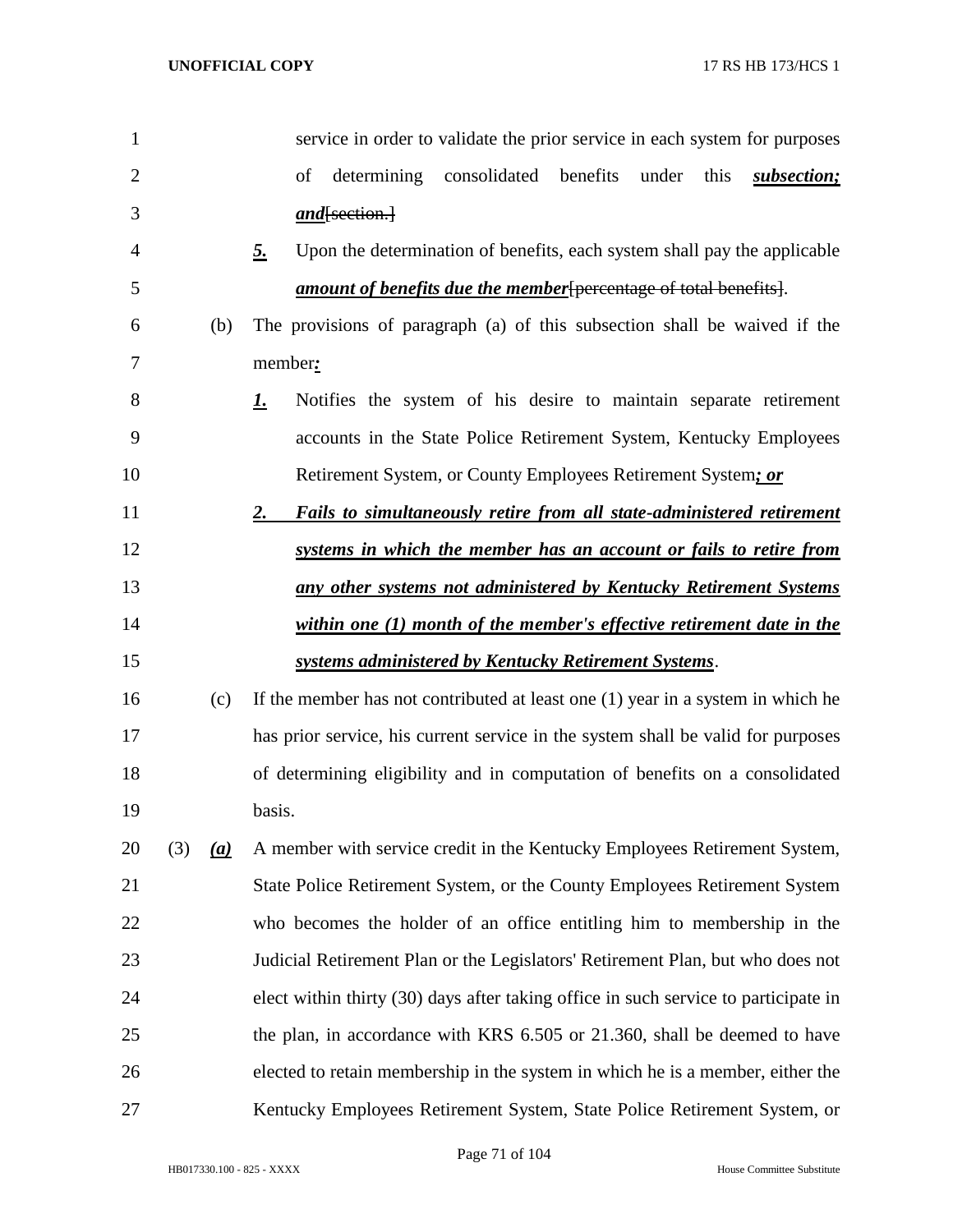the County Employees Retirement System. In that event, the agency employing the member shall withhold employee contributions, or picked-up employee contributions after August 2, 1982, make employer contributions and remit these contributions to the system in which the member retained his membership.

- *(b)* Any person entitled to membership in the Judicial Retirement Plan or the Legislators' Retirement Plan, who does not elect within thirty (30) days after taking office to participate in the plan, in accordance with KRS 6.505 or 21.360, and who at the time of taking office is not a contributing member of, or does not have service credit in, any of the retirement systems mentioned in this section, or the Teachers' Retirement System, shall participate in the Kentucky Employees Retirement System.
- *(c)* A member of one (1) of the state-administered retirement plans who ceases to contribute to the plan as provided in KRS 21.360 and who is employed in a nonelected position by an agency participating in the Kentucky Retirement Systems or Kentucky Teachers' Retirement System shall be deemed to have elected membership in the system in which the employer of the nonelected position participates. A member of one (1) of the state-administered retirement plans who ceases to contribute to the plan as provided in KRS 21.360 and who is not employed in a nonelected position by an agency participating in the Kentucky Retirement Systems shall be deemed to have elected membership in the Kentucky Employees Retirement System.
- (4) (a) Prior to July 1, 1976, a person entering the service of an employer participating in the Kentucky Employees Retirement System or the County Employees Retirement System with service credit in the Teachers' Retirement System and who desires to retain membership in the Teachers' Retirement System, and who is permitted by that system to continue, shall be exempt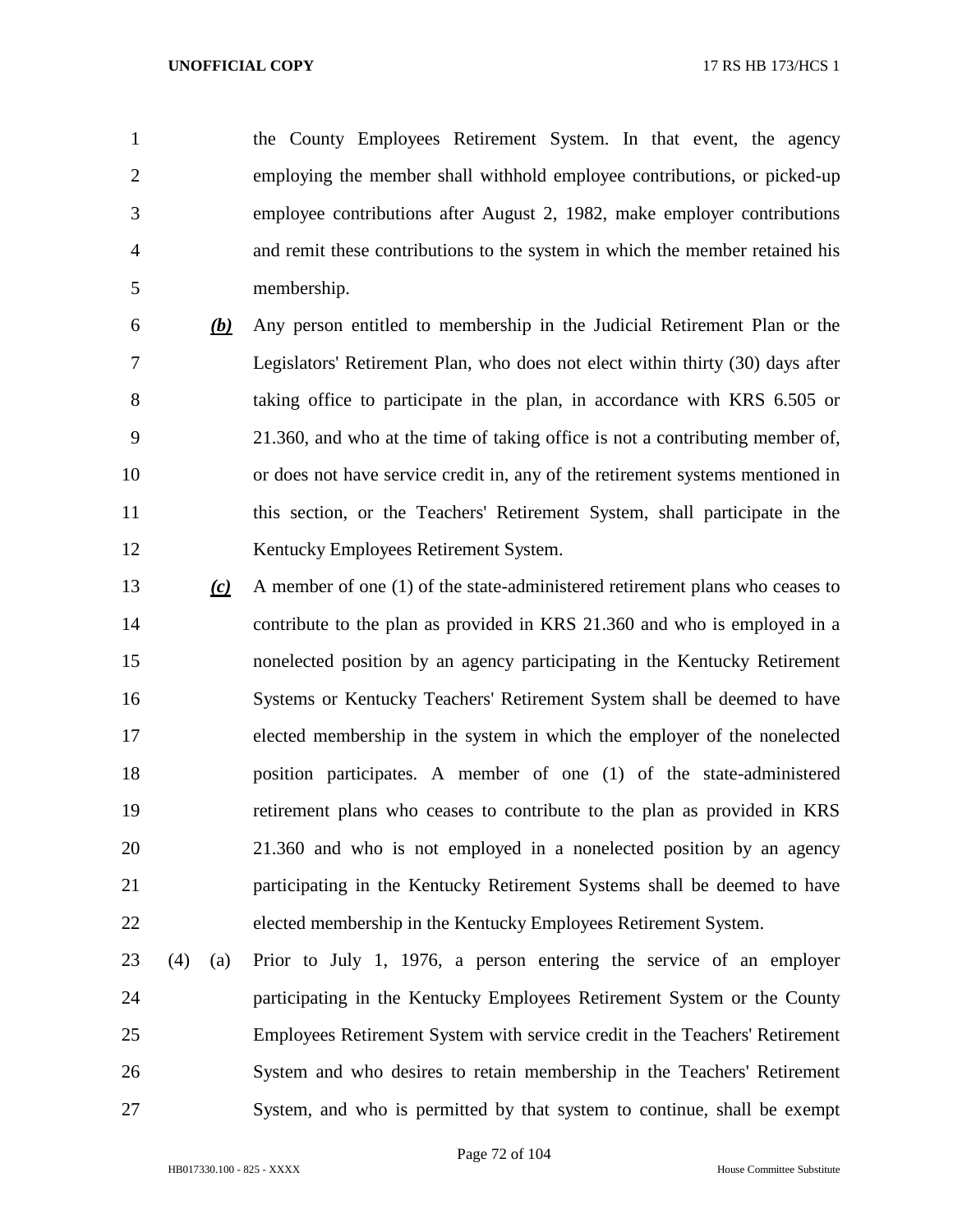from participating in the Kentucky Employees Retirement System or the County Employees Retirement System.

- (b) Any person who has elected to retain membership in the Teachers' Retirement System as provided in paragraph (a) of this subsection may cancel his election and participate in the system under which his position would normally participate, if he elects to cancel his option prior to January 1, 1977.
- (c) Any member of the General Assembly who upon election is a contributing member of the Teachers' Retirement System and who does not elect within thirty (30) days after taking office to participate in the Legislators' Retirement Plan, in accordance with KRS 6.505, shall during his term of office participate 11 in the Kentucky Employees Retirement System unless an election to retain membership in the Teachers' Retirement System is filed in writing within ninety (90) days after his term of office begins. No contributions may be made to the Teachers' Retirement System for the same period of service under the Legislators' Retirement Plan or the Kentucky Employees Retirement System as a member of the General Assembly, but contributions made to the Teachers' Retirement System while a member of the General Assembly shall be transferred to the Legislators' Retirement Plan, as provided for in KRS 6.535, when the member elects to join the Legislators' Retirement Plan, and service credit in the Legislators' Retirement Plan shall be granted as provided for in KRS 6.505(5).
- 22 (5) <del>[Effective July 1, 1974, ]</del>Any member of the Kentucky Employees Retirement System or County Employees Retirement System who is working in a position covered by one (1) of these retirement systems and his employee contributions, service credit and employer contributions made on his behalf are being transferred to the other retirement system shall contribute to the system in which his employer participates, or after August 1, 1982, the employer shall pick up the employee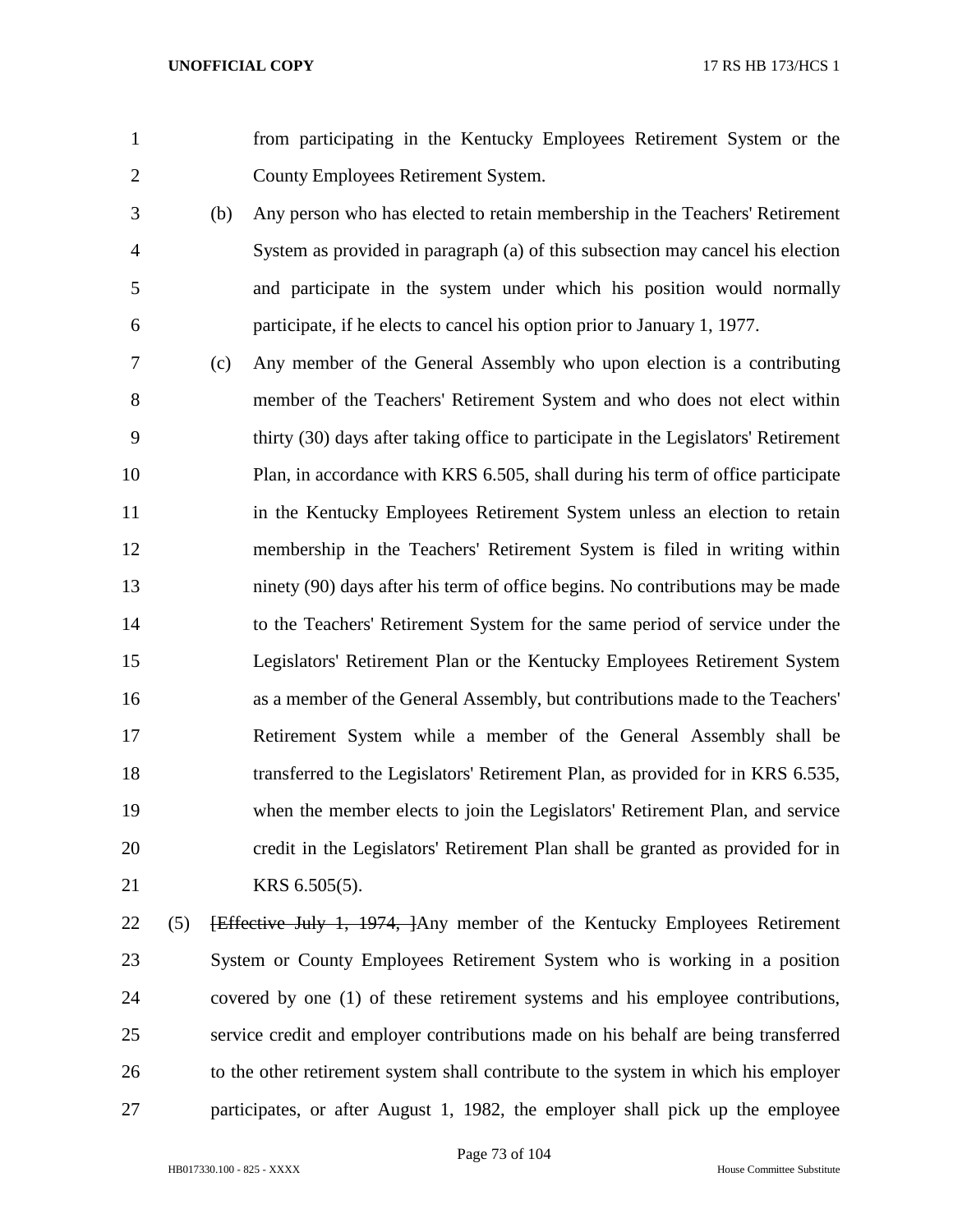contributions, and no further contributions or service credit shall be transferred to the system in which he elected to retain membership, as subsection (2) of this section eliminates the necessity of the transfers.

- (6) Any member of the Kentucky Employees Retirement System or County Employees Retirement System who is working in more than one (1) position covered by the same retirement system, shall have his wages and contributions consolidated and his retirement account administered as a single account. If part-time positions are involved, an accumulation of all hours worked within the same retirement system shall be used to determine eligibility under KRS 61.510(21).
- (7) *(a)* Notwithstanding the provisions of subsection (2) of this section, a person who does not have the amount of service required for service retirement in the State Police Retirement System, Kentucky Employees Retirement System, County Employees Retirement System, Legislators' Retirement Plan, or Teachers' Retirement System, but who is a member of one (1) of the systems or is a former member of one (1) or more of the systems with valid service credit therein, shall become eligible for service retirement benefits attributable to the amount of his actual service credit in each system in which he has service credit when his combined service credit in all the systems, plus any service credit he has in the Judicial Retirement Plan, is equal to that required for service retirement in each respective system. The computation of benefits shall be based on the applicable formula in each system and service credit in each system, except that total service in all systems, unless prohibited by KRS 161.623(2), shall be used to determine the reduction for early retirement, if any. Except as provided in KRS 21.360, the final compensation shall be determined by using the creditable compensation reported to the State Police Retirement System, Kentucky Employees Retirement System, County Employees Retirement System, Legislators' Retirement Plan, or Teachers'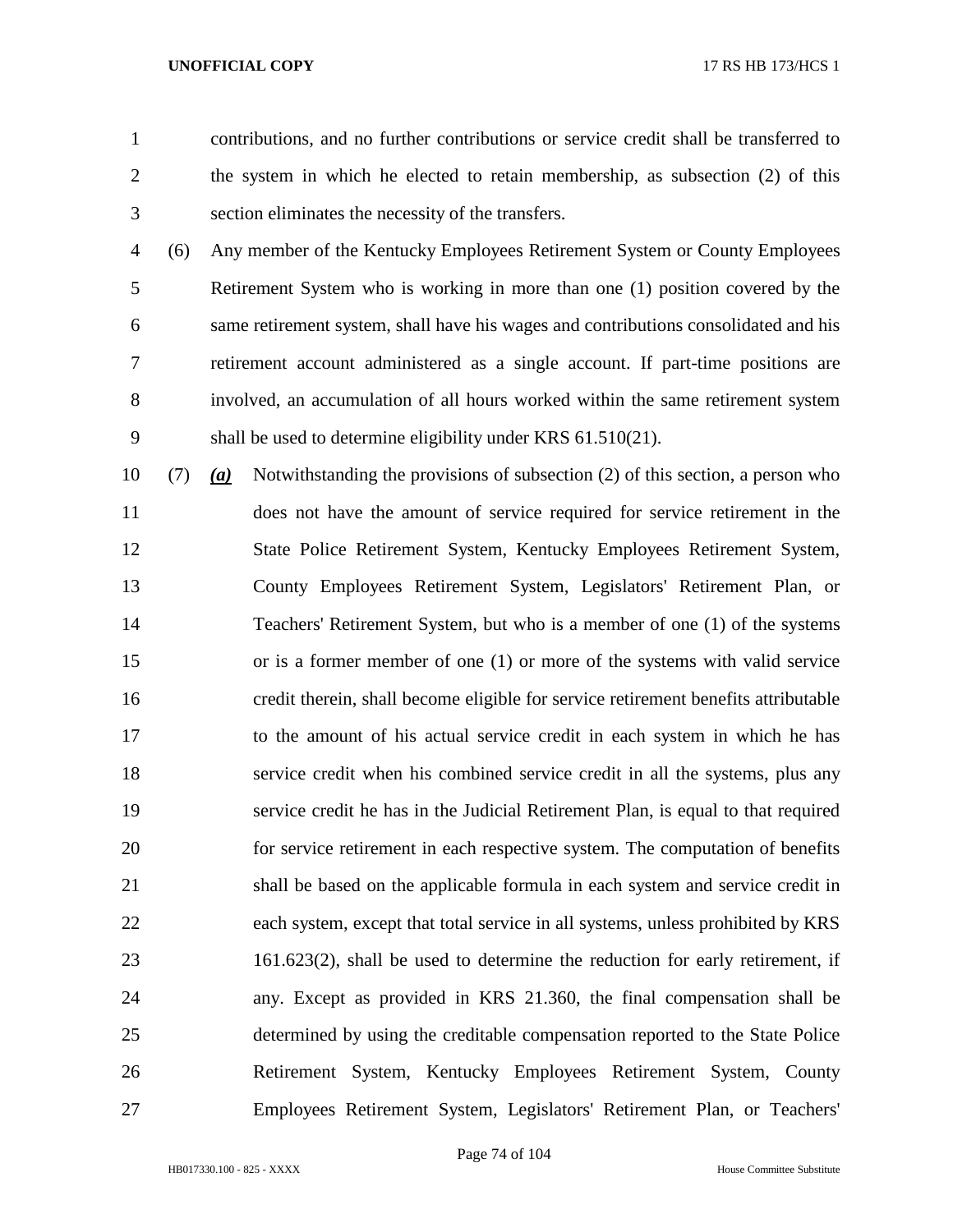|     | Retirement System and only as much of the compensation earned in the                   |
|-----|----------------------------------------------------------------------------------------|
|     | Judicial Retirement Plan as is needed to satisfy the final compensation                |
|     | requirement applicable in the respective retirement systems.                           |
|     | <b>Paragraph</b> (a) of this subsection shall be waived if the member fails to<br>(b)  |
|     | simultaneously retire from all state-administered retirement systems in                |
|     | which the member has an account or fails to retire from any other systems              |
|     | not administered by Kentucky Retirement Systems within one (1) month of                |
|     | the member's effective retirement date in the systems administered by the              |
|     | <b>Kentucky Retirement Systems.</b>                                                    |
| (8) | Each retirement system from which the member retires shall pay a retirement            |
|     | allowance upon receipt of required forms and documents, except that no retirement      |
|     | system shall pay a retirement allowance or annuity until all forms and documents       |
|     | are filed at all retirement systems in compliance with each system's requirements.     |
|     | Section 17. KRS 78.510 is amended to read as follows:                                  |
|     | As used in KRS 78.510 to 78.852, unless the context otherwise requires:                |
| (1) | "System" means the County Employees Retirement System;                                 |
| (2) | "Board" means the board of trustees of the system as provided in KRS 78.780;           |
| (3) | "County" means any county, or nonprofit organization created and governed by a         |
|     | county, counties, or elected county officers, sheriff and his employees, county clerk  |
|     | and his employees, circuit clerk and his deputies, former circuit clerks or former     |
|     | circuit clerk deputies, or political subdivision or instrumentality, including school  |
|     | boards, charter county government, or urban-county government participating in the     |
|     | system by order appropriate to its governmental structure, as provided in KRS          |
|     | 78.530, and if the board is willing to accept the agency, organization, or             |
|     | corporation, the board being hereby granted the authority to determine the eligibility |
|     |                                                                                        |
|     |                                                                                        |

(4) "School board" means any board of education participating in the system by order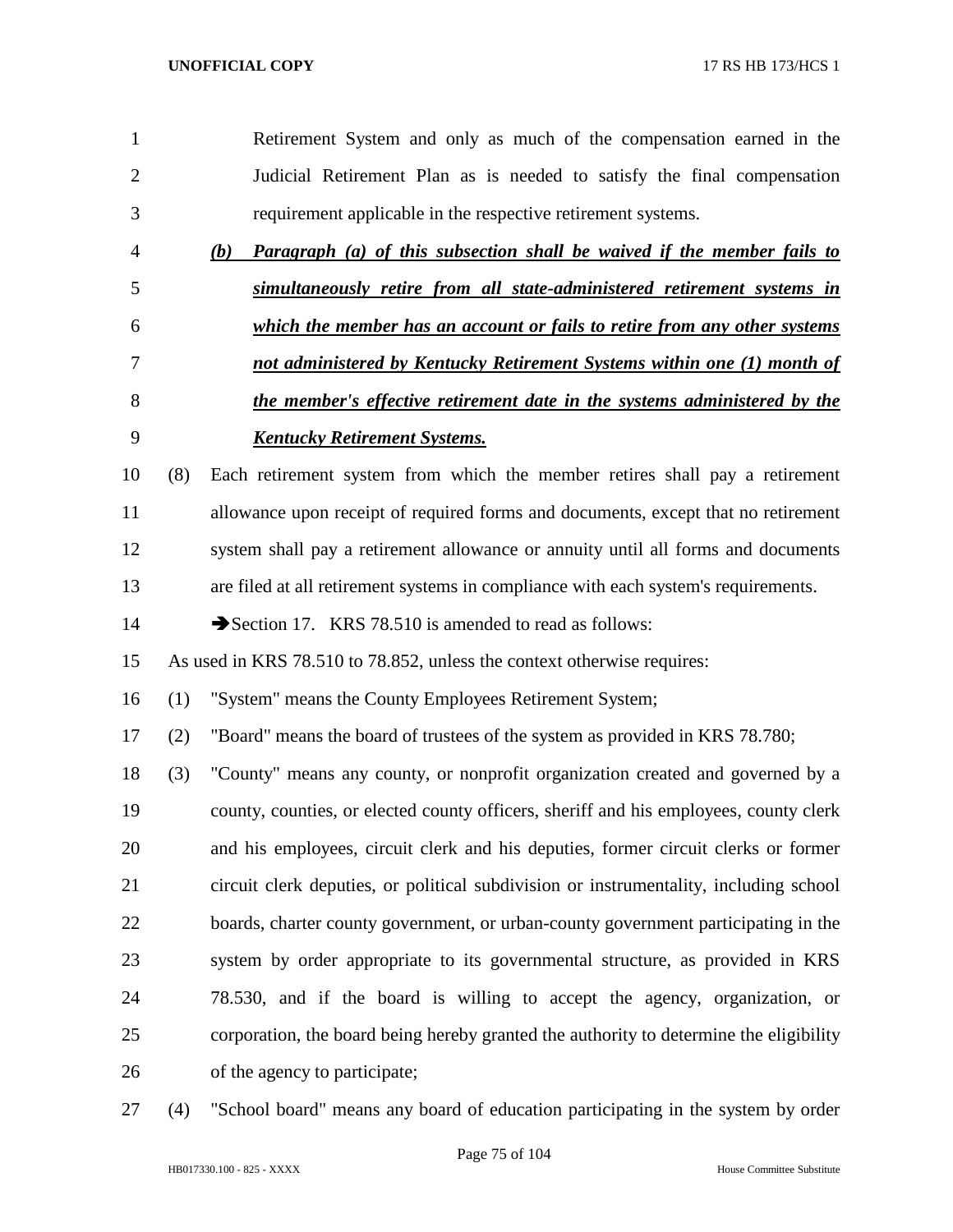appropriate to its governmental structure, as provided in KRS 78.530, and if the board is willing to accept the agency or corporation, the board being hereby granted the authority to determine the eligibility of the agency to participate;

(5) "Examiner" means the medical examiners as provided in KRS 61.665;

 (6) "Employee" means every regular full-time appointed or elective officer or employee of a participating county and the coroner of a participating county, whether or not he qualifies as a regular full-time officer. The term shall not include persons engaged as independent contractors, seasonal, emergency, temporary, and part-time workers. In case of any doubt, the board shall determine if a person is an employee within the meaning of KRS 78.510 to 78.852;

 (7) "Employer" means a county, as defined in subsection (3) of this section, the elected officials of a county, or any authority of the county having the power to appoint or elect an employee to office or employment in the county;

- (8) "Member" means any employee who is included in the membership of the system or any former employee whose membership has not been terminated under KRS 61.535;
- (9) "Service" means the total of current service and prior service as defined in this section;
- (10) "Current service" means the number of years and months of employment as an employee, on and after July 1, 1958, for which creditable compensation is paid and employee contributions deducted, except as otherwise provided;
- (11) "Prior service" means the number of years and completed months, expressed as a fraction of a year, of employment as an employee, prior to July 1, 1958, for which creditable compensation was paid. An employee shall be credited with one (1) month of prior service only in those months he received compensation for at least one hundred (100) hours of work. Twelve (12) months of current service in the system shall be required to validate prior service;

Page 76 of 104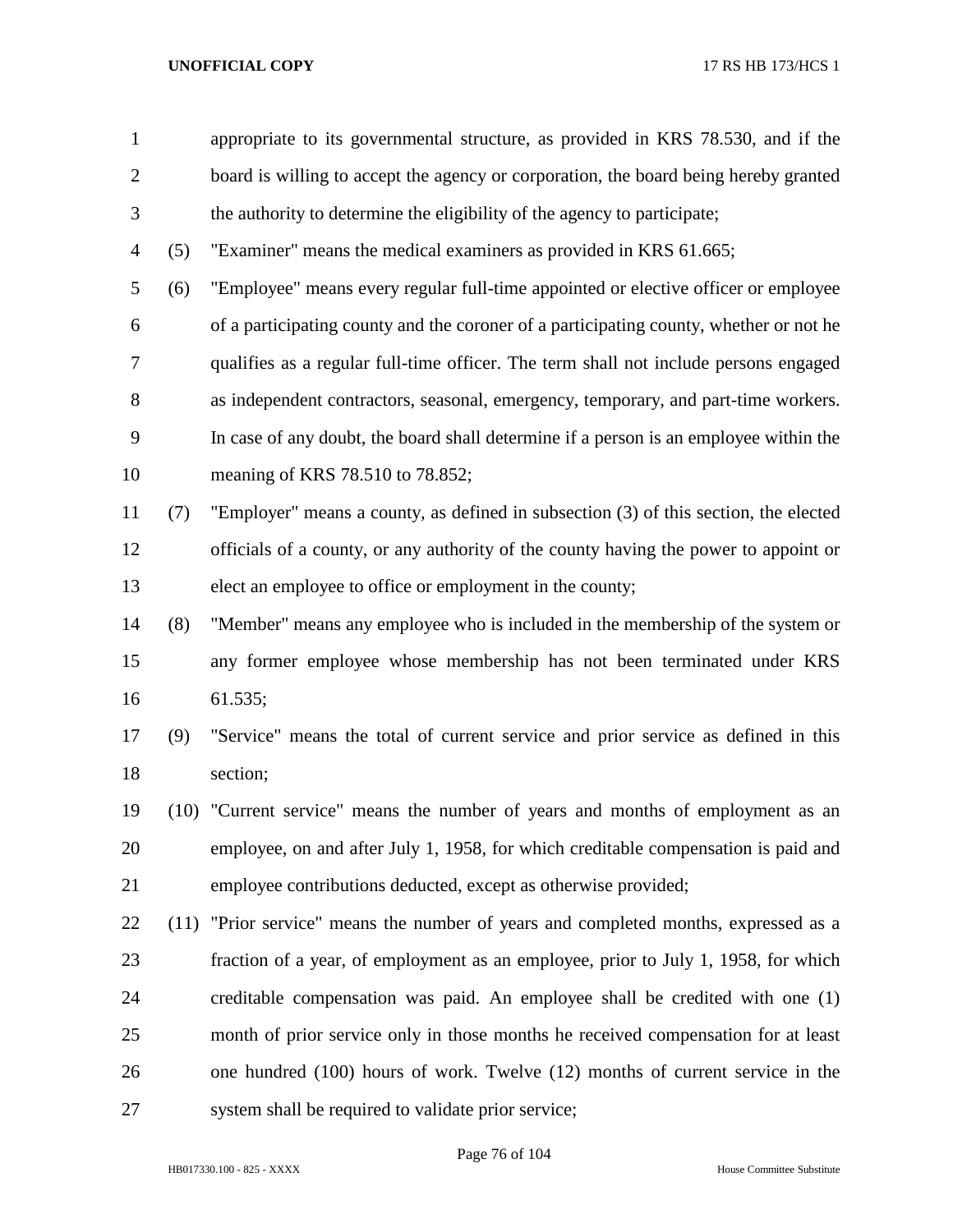| $\mathbf{1}$   |     | (12) "Accumulated contributions" means the sum of all amounts deducted from the    |
|----------------|-----|------------------------------------------------------------------------------------|
| $\overline{2}$ |     | compensation of a member and credited to his individual account in the members'    |
| 3              |     | account, including employee contributions picked up after August 1, 1982, pursuant |
| $\overline{4}$ |     | to KRS 78.610(4), together with interest credited on the amounts, and any other    |
| 5              |     | amounts the member shall have contributed thereto, including interest credited     |
| 6              |     | thereon. For members who begin participating on or after September 1, 2008,        |
| 7              |     | "accumulated contributions" shall not include employee contributions that are      |
| 8              |     | deposited into accounts established pursuant to 26 U.S.C. sec. 401(h) within the   |
| 9              |     | funds established in KRS 16.510, 61.515, and 78.520, as prescribed by KRS          |
| 10             |     | 61.702(2)(b);                                                                      |
| 11             |     | (13) "Creditable compensation":                                                    |
| 12             | (a) | Means all salary, wages, and fees, including payments for compensatory time,       |
| 13             |     | paid to the employee as a result of services performed for the employer or for     |
| 14             |     | time during which the member is on paid leave, which are includable on the         |
| 15             |     | member's federal form W-2 wage and tax statement under the heading "wages,         |
|                |     |                                                                                    |

- tips, other compensation", including employee contributions picked up after
- August 1, 1982, pursuant to KRS 78.610(4)*;*[.]
- *(b) Includes:*[A ]
- *1.* Lump-sum *bonuses*[bonus], severance pay, or employer-provided *payments* [payment] for purchase of service credit, which [ shall be 21 included as creditable compensation but] shall be averaged over the employee's service with the system in which it is recorded if it is equal 23 to or greater than one thousand dollars (\$1,000); [.]
- *2. Cases where*[If] compensation includes maintenance and other perquisites, *but* the board shall fix the value of that part of the compensation not paid in money*;*[.]
- 

# *3. Lump-sum payments for creditable compensation paid as a result of*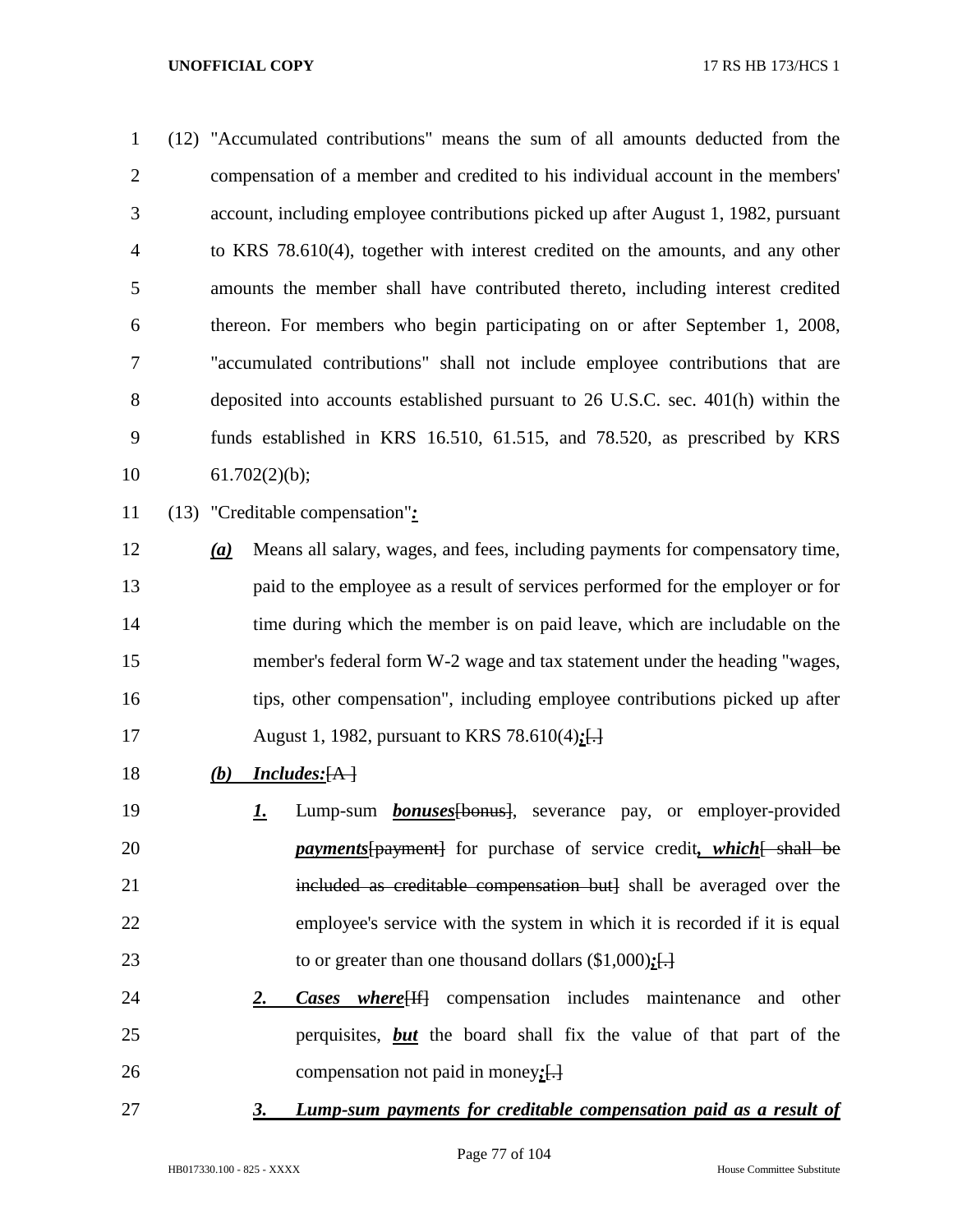| 1              |     |           | an order of a court of competent jurisdiction, the Personnel Board, or       |
|----------------|-----|-----------|------------------------------------------------------------------------------|
| $\overline{2}$ |     |           | the Commission on Human Rights, or for any creditable                        |
| 3              |     |           | compensation paid in anticipation of settlement of an action before a        |
| 4              |     |           | court of competent jurisdiction, the Personnel Board, or the                 |
| 5              |     |           | <b>Commission on Human Rights, including notices of violations of state</b>  |
| 6              |     |           | or federal wage and hour statutes or violations of state or federal          |
| 7              |     |           | discrimination statutes, which shall be credited to the fiscal year          |
| 8              |     |           | <u>during which the wages were earned or should have been paid by the</u>    |
| 9              |     |           | employer. This subparagraph shall also include lump-sum payments             |
| 10             |     |           | for reinstated wages pursuant to KRS 61.569, which shall be credited         |
| 11             |     |           | to the period during which the wages were earned or should have been         |
| 12             |     |           | <i>paid by the employer;</i>                                                 |
| 13             |     | 4.        | <u>Amounts which are not includable in the member's gross income by</u>      |
| 14             |     |           | virtue of the member having taken a voluntary salary reduction               |
| 15             |     |           | provided for under applicable provisions of the Internal Revenue             |
| 16             |     |           | Code; and                                                                    |
| 17             |     | 5.        | Elective amounts for qualified transportation fringes paid or made           |
| 18             |     |           | <i>available on or after January 1, 2001, for calendar years on or after</i> |
| 19             |     |           | January 1, 2001, that are not includable in the gross income of the          |
| 20             |     |           | employee by reason of 26 U.S.C. sec. $132(f)(4)$ ; and                       |
| 21             | (c) |           | Excludes:                                                                    |
| 22             |     | <u>1.</u> | Living allowances, expense reimbursements, lump-sum payments for             |
| 23             |     |           | accrued vacation leave, sick leave except as provided in KRS 78.616(5),      |
| 24             |     |           | and other items determined by the board; [shall be excluded. Creditable      |
| 25             |     |           | compensation shall also include amounts that are not includable in the       |
| 26             |     |           | member's gross income by virtue of the member having taken a                 |
| 27             |     |           | voluntary salary reduction provided for under applicable provisions of       |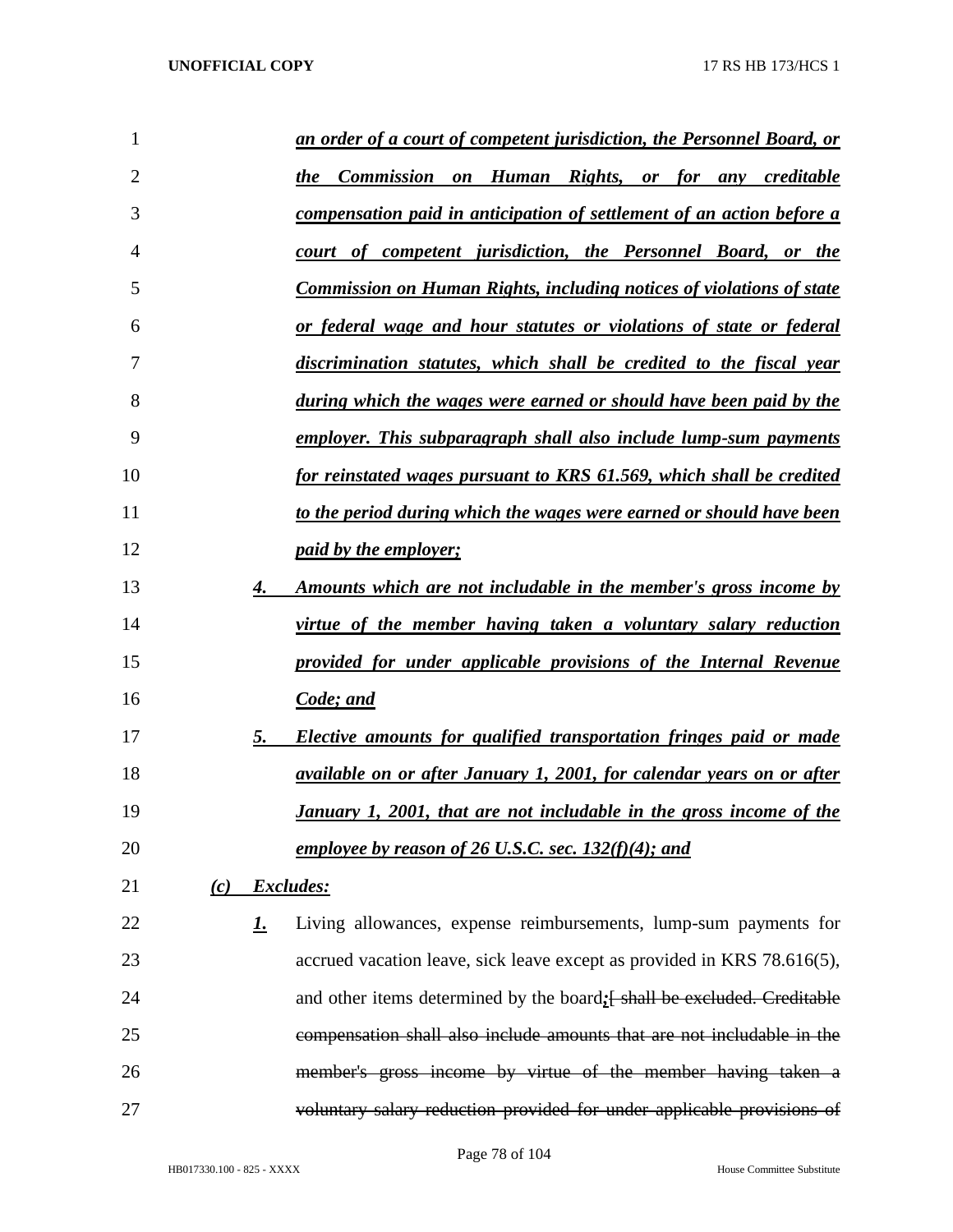| $\mathbf{1}$   |     | the Internal Revenue Code. Creditable compensation shall also include                       |
|----------------|-----|---------------------------------------------------------------------------------------------|
| $\overline{2}$ |     | elective amounts for qualified transportation fringes paid or made                          |
| 3              |     | available on or after January 1, 2001, for calendar years on or after                       |
| $\overline{4}$ |     | January 1, 2001, that are not includable in the gross income of the                         |
| 5              |     | employee by reason of 26 U.S.C. sec. 132(f)(4).]                                            |
| 6              |     | For employees who begin participating on or after September 1, 2008,<br>2.                  |
| 7              |     | <b>lump-sum</b> [creditable compensation shall not include ] payments for                   |
| 8              |     | compensatory time; and.                                                                     |
| 9              |     | [Creditable compensation shall not include Training incentive payments<br>$\underline{3}$ . |
| 10             |     | for city officers paid as set out in KRS 64.5277 to 64.5279. For                            |
| 11             |     | employees who begin participating on or after August 1, 2016,                               |
| 12             |     | creditable compensation shall exclude nominal fees paid for services as                     |
| 13             |     | a volunteer;                                                                                |
| 14             |     | (14) "Final compensation" means:                                                            |
| 15             | (a) | For a member who begins participating before September 1, 2008, who is not                  |
| 16             |     | employed in a hazardous position, as provided in KRS 61.592, the creditable                 |
| 17             |     | compensation of the member during the five (5) fiscal years he was paid at the              |
| 18             |     | highest average monthly rate divided by the number of months of service                     |
| 19             |     | credit during that five $(5)$ year period multiplied by twelve $(12)$ . The five $(5)$      |
| 20             |     | years may be fractional and need not be consecutive. If the number of months                |
| 21             |     | of service credit during the five $(5)$ year period is less than forty-eight $(48)$ ,       |
| 22             |     | one (1) or more additional fiscal years shall be used;                                      |
| 23             | (b) | For a member who is not employed in a hazardous position, as provided in                    |
| 24             |     | KRS 61.592, whose effective retirement date is between August 1, 2001, and                  |
| 25             |     | January 1, 2009, and whose total service credit is at least twenty-seven (27)               |
| 26             |     | years and whose age and years of service total at least seventy-five (75), final            |
| 27             |     | compensation means the creditable compensation of the member during the                     |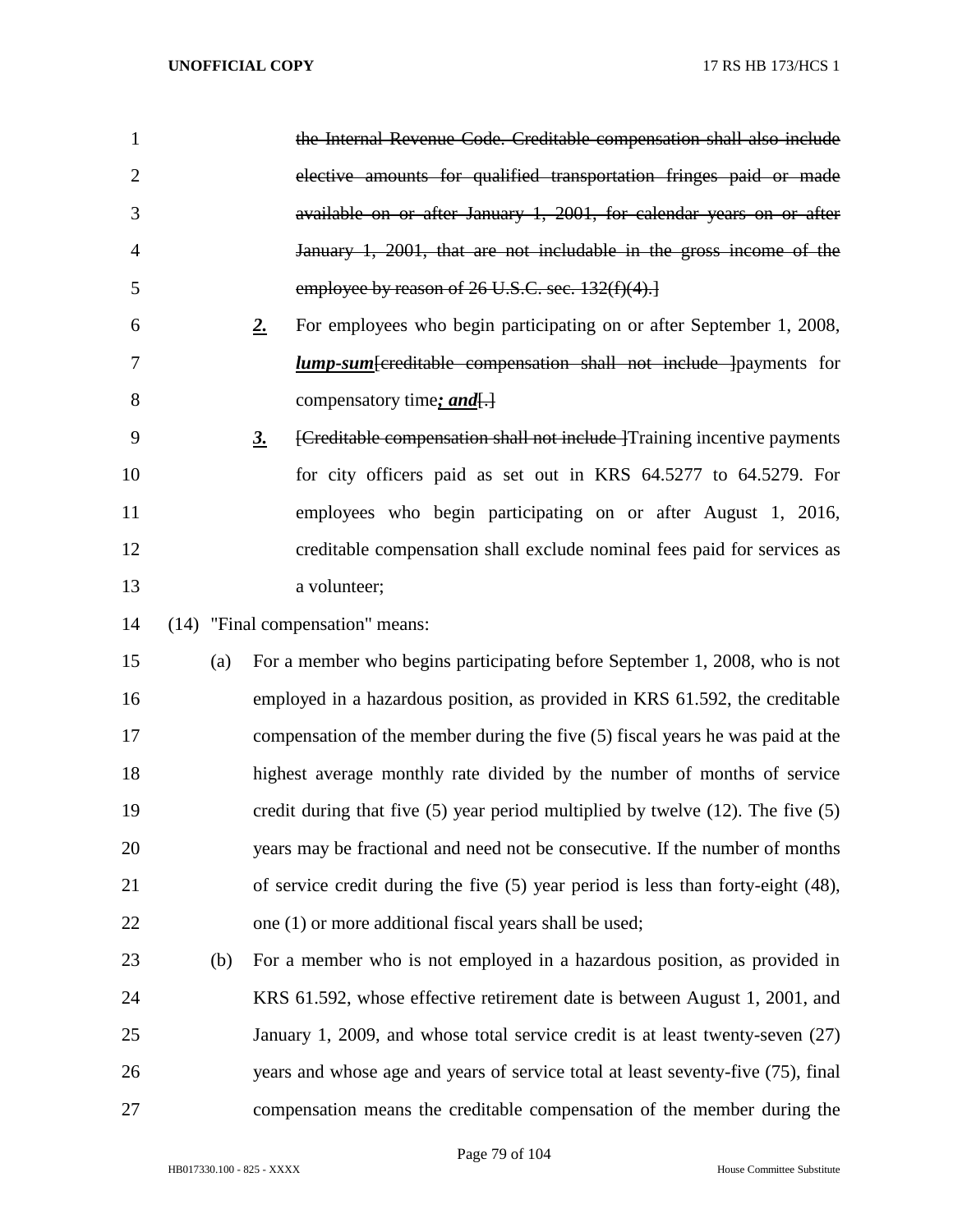1 three (3) fiscal years the member was paid at the highest average monthly rate divided by the number of months of service credit during that three (3) year period multiplied by twelve (12). The three (3) years may be fractional and need not be consecutive. If the number of months of service credit during the three (3) year period is less than twenty-four (24), one (1) or more additional fiscal years shall be used. Notwithstanding the provision of KRS 61.565, the funding for this paragraph shall be provided from existing funds of the retirement allowance;

 (c) For a member who begins participating before September 1, 2008, who is employed in a hazardous position, as provided in KRS 61.592, the creditable compensation of the member during the three (3) fiscal years he was paid at the highest average monthly rate divided by the number of months of service credit during that three (3) year period multiplied by twelve (12). The three (3) years may be fractional and need not be consecutive. If the number of months of service credit during the three (3) year period is less than twenty-four (24), 16 one (1) or more additional fiscal years shall be used;

 (d) For a member who begins participating on or after September 1, 2008, but prior to January 1, 2014, who is not employed in a hazardous position, as provided in KRS 61.592, the creditable compensation of the member during 20 the five (5) complete fiscal years immediately preceding retirement divided by five (5). Each fiscal year used to determine final compensation must contain 22 twelve (12) months of service credit. If the member does not have five (5) complete fiscal years that each contain twelve (12) months of service credit, 24 then one (1) or more additional fiscal years shall be used; or

 (e) For a member who begins participating on or after September 1, 2008, but prior to January 1, 2014, who is employed in a hazardous position, as provided in KRS 61.592, the creditable compensation of the member during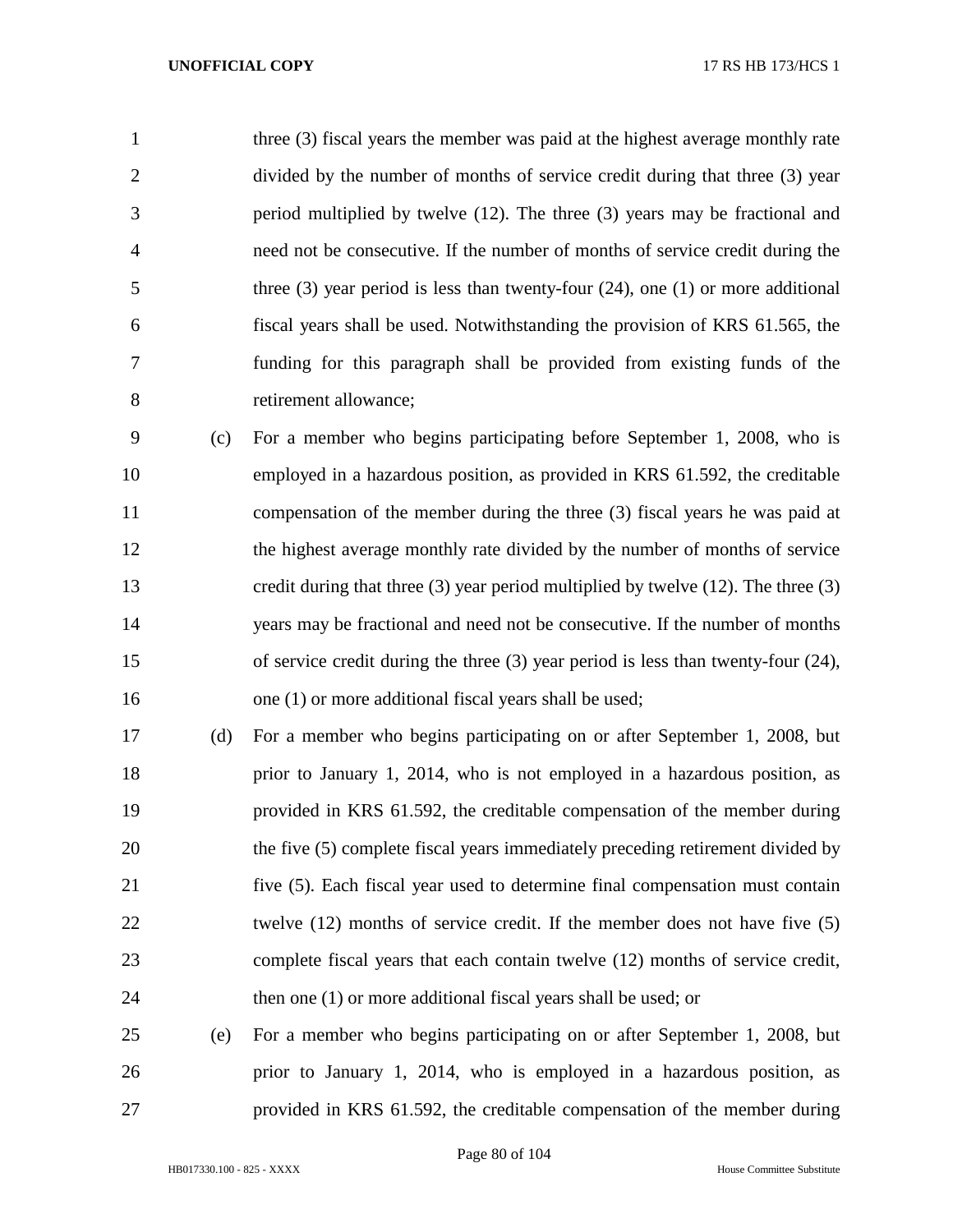the three (3) complete fiscal years he was paid at the highest average monthly rate divided by three (3). Each fiscal year used to determine final compensation must contain twelve (12) months of service credit;

 (15) "Final rate of pay" means the actual rate upon which earnings of an employee were calculated during the twelve (12) month period immediately preceding the member's effective retirement date, and shall include employee contributions picked up after August 1, 1982, pursuant to KRS 78.610(4). The rate shall be certified to the system by the employer and the following equivalents shall be used to convert the rate to an annual rate: two thousand eighty (2,080) hours for eight (8) hour workdays, one thousand nine hundred fifty (1,950) hours for seven and one-half (7.5) hour workdays, two hundred sixty (260) days, fifty-two (52) weeks, twelve  $(12)$  months, one  $(1)$  year;

 (16) "Retirement allowance" means the retirement payments to which a member is entitled;

 (17) "Actuarial equivalent" means a benefit of equal value when computed upon the basis of the actuarial tables adopted by the board. In cases of disability retirement, 17 the options authorized by KRS 61.635 shall be computed by adding ten (10) years to the age of the member, unless the member has chosen the Social Security adjustment option as provided for in KRS 61.635(8), in which case the member's actual age shall be used. For members who begin participating in the system prior to January 1, 2014, no disability retirement option shall be less than the same option computed under early retirement;

- (18) "Normal retirement date" means the sixty-fifth birthday of a member unless otherwise provided in KRS 78.510 to 78.852;
- (19) "Fiscal year" of the system means the twelve (12) months from July 1 through the following June 30, which shall also be the plan year. The "fiscal year" shall be the limitation year used to determine contribution and benefits limits as set out in 26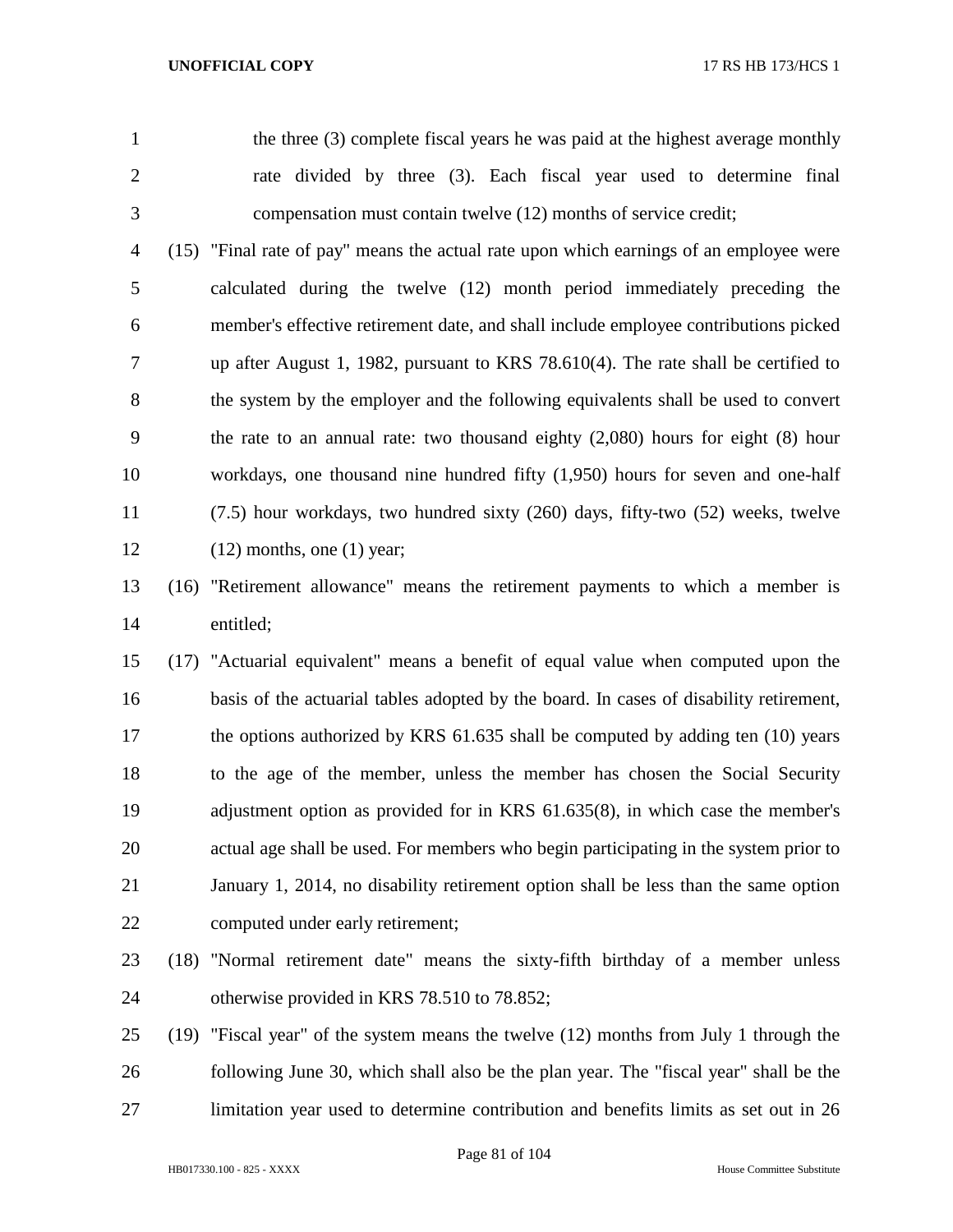- (20) "Agency reporting official" means the person designated by the participating agency who shall be responsible for forwarding all employer and employee contributions and a record of the contributions to the system and for performing other 5 administrative duties pursuant to the provisions of KRS 78.510 to 78.852;
- (21) "Regular full-time positions," as used in subsection (6) of this section, shall mean all positions that average one hundred (100) or more hours per month, determined by using the number of hours actually worked in a calendar or fiscal year, or eighty (80) or more hours per month in the case of noncertified employees of school boards, determined by using the number of hours actually worked in a calendar or school year, unless otherwise specified, except:
- (a) Seasonal positions, which although temporary in duration, are positions which coincide in duration with a particular season or seasons of the year and that may recur regularly from year to year, in which case the period of time shall not exceed nine (9) months, except for employees of school boards, in which case the period of time shall not exceed six (6) months;
- (b) Emergency positions that are positions that do not exceed thirty (30) working 18 days and are nonrenewable;
- 19 (c) Temporary<del>, also referred to as probationary, positions that are positions of</del> employment with a participating agency for a period of time not to exceed 21 twelve (12) months and not renewable; [-or]
- (d) *Probationary positions which are positions of employment with a participating employer that do not exceed twelve (12) months and that are used uniformly by the participating agency on new employees who would otherwise be eligible for participation in the system. Probationary positions*
- *shall not be renewable by the participating employer for the same employee,*
- *unless the employee has not been employed with the participating employer*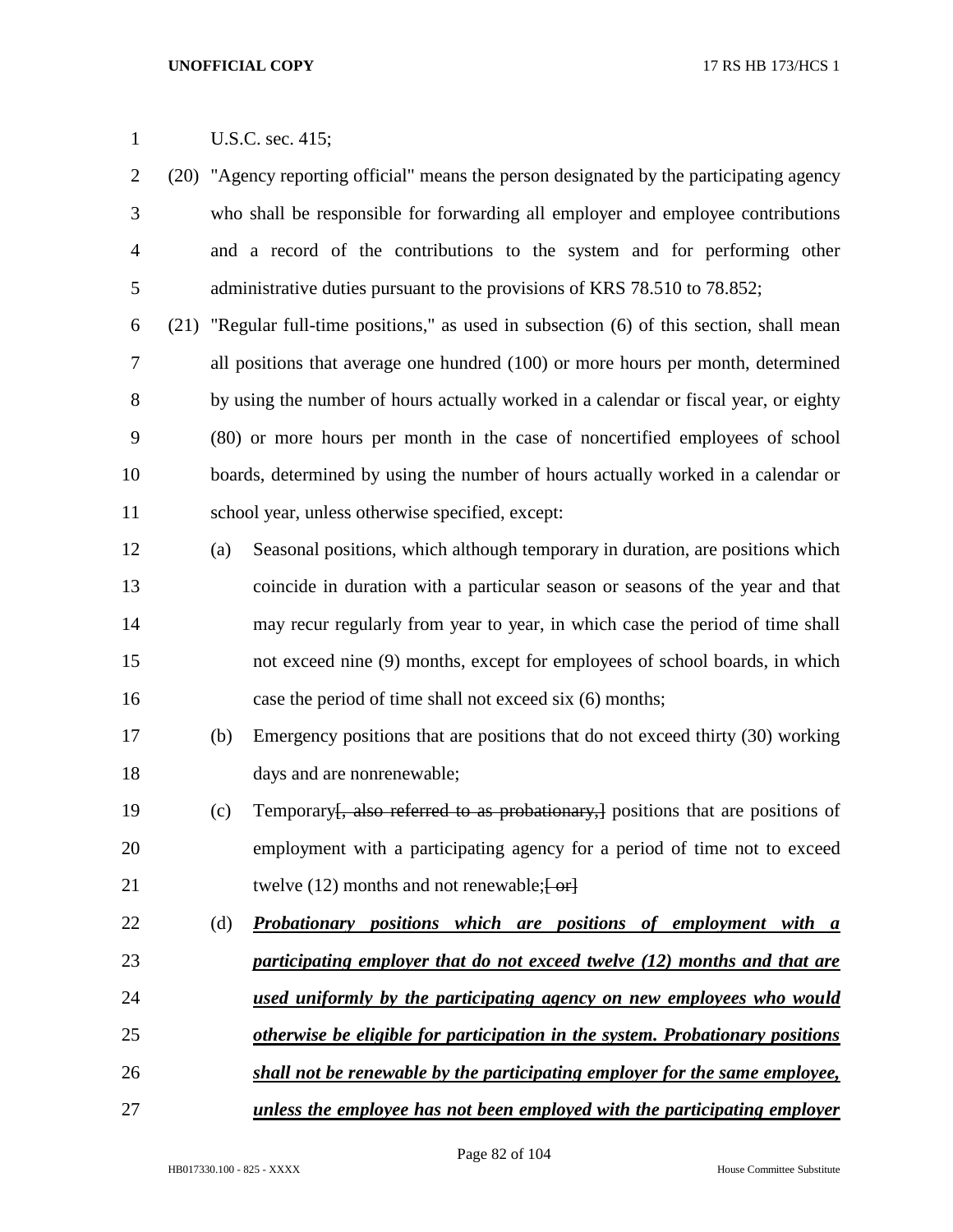| $\mathbf{1}$ |      |                           | for a period of at least twelve (12) months; or                                           |
|--------------|------|---------------------------|-------------------------------------------------------------------------------------------|
| 2            |      | $\left(\mathbf{e}\right)$ | Part-time positions that are positions that may be permanent in duration, but             |
| 3            |      |                           | that require less than a calendar or fiscal year average of one hundred (100)             |
| 4            |      |                           | hours of work per month, determined by using the number of months actually                |
| 5            |      |                           | worked within a calendar or fiscal year, in the performance of duty, except in            |
| 6            |      |                           | case of noncertified employees of school boards, the school term average shall            |
| 7            |      |                           | be eighty (80) hours of work per month, determined by using the number of                 |
| 8            |      |                           | months actually worked in a calendar or school year, in the performance of                |
| 9            |      |                           | duty;                                                                                     |
| 10           |      |                           | (22) "Alternate participation plan" means a method of participation in the system as      |
| 11           |      |                           | provided for by KRS $78.530(3)$ ;                                                         |
| 12           |      |                           | (23) "Retired member" means any former member receiving a retirement allowance or         |
| 13           |      |                           | any former member who has on file at the retirement office the necessary                  |
| 14           |      |                           | documents for retirement benefits and is no longer contributing to the system;            |
| 15           |      |                           | (24) "Current rate of pay" means the member's actual hourly, daily, weekly, biweekly,     |
| 16           |      |                           | monthly, or yearly rate of pay converted to an annual rate as defined in final rate of    |
| 17           |      |                           | pay. The rate shall be certified by the employer;                                         |
| 18           |      |                           | (25) "Beneficiary" means the person, persons, estate, trust, or trustee designated by the |
| 19           |      |                           | member in accordance with KRS 61.542 or 61.705 to receive any available benefits          |
| 20           |      |                           | in the event of the member's death. As used in KRS 61.702, beneficiary shall not          |
| 21           |      |                           | mean an estate, trust, or trustee;                                                        |
| 22           | (26) |                           | "Recipient" means the retired member, the person or persons designated as                 |
| 23           |      |                           | beneficiary by the member and drawing a retirement allowance as a result of the           |
| 24           |      |                           | member's death, or a dependent child drawing a retirement allowance. An alternate         |
| 25           |      |                           | payee of a qualified domestic relations order shall not be considered a recipient,        |
| 26           |      |                           | except for purposes of KRS 61.623;                                                        |
| 27           | (27) |                           | "Person" means a natural person;                                                          |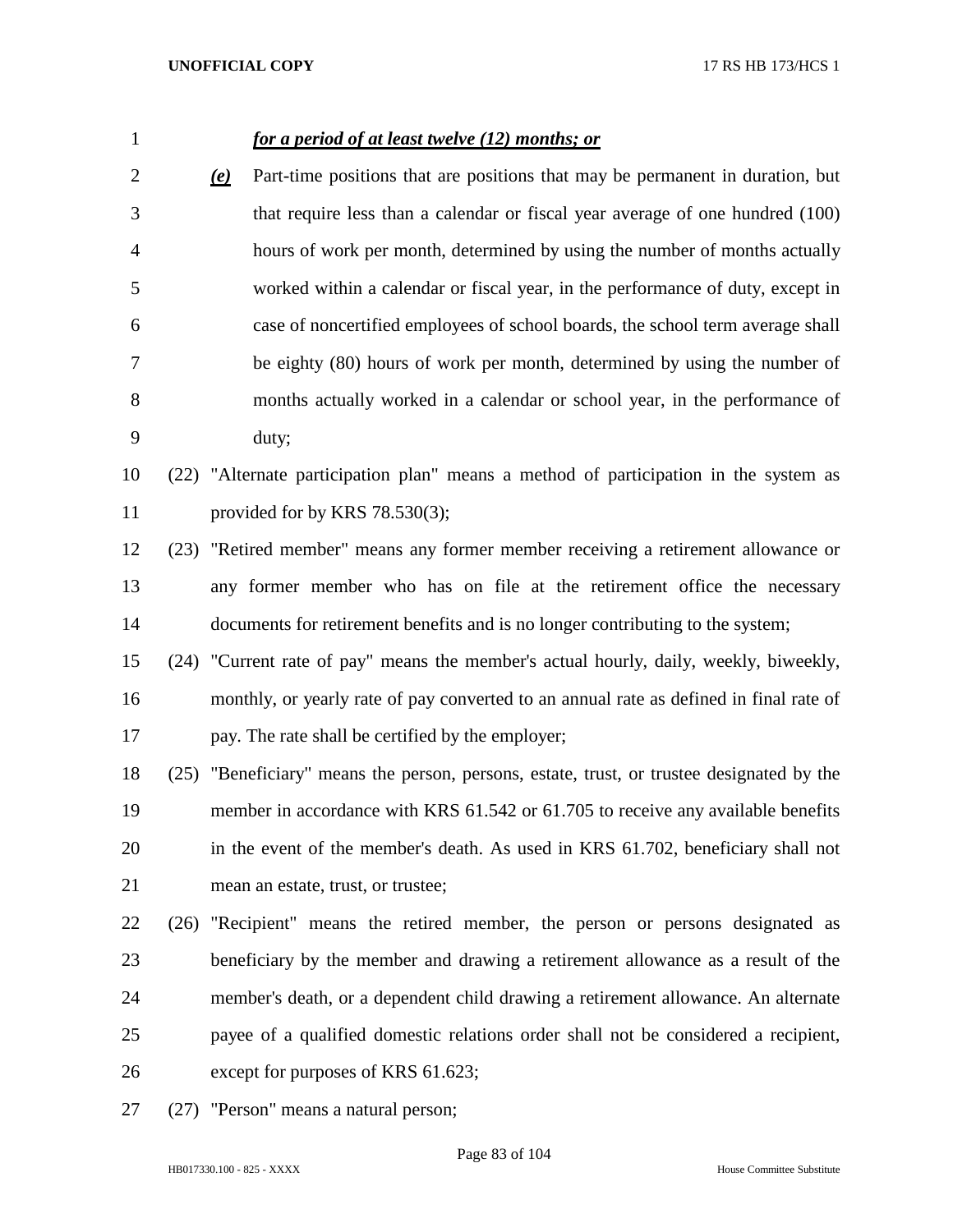- (28) "School term or year" means the twelve (12) months from July 1 through the following June 30;
- (29) "Retirement office" means the Kentucky Retirement Systems office building in Frankfort;
- (30) "Delayed contribution payment" means an amount paid by an employee for current service obtained under KRS 61.552. The amount shall be determined using the same formula in KRS 61.5525, except the determination of the actuarial cost for classified employees of a school board shall be based on their final compensation, and the payment shall not be picked up by the employer. A delayed contribution payment shall be deposited to the member's account and considered as accumulated contributions of the individual member. In determining payments under this subsection, the formula found in this subsection shall prevail over the one found in KRS 212.434;
- (31) "Participating" means an employee is currently earning service credit in the system as provided in KRS 78.615;
- (32) "Month" means a calendar month;
- (33) "Membership date" means the date upon which the member began participating in 18 the system as provided in KRS 78.615;
- (34) "Participant" means a member, as defined by subsection (8) of this section, or a retired member, as defined by subsection (23) of this section;
- (35) "Qualified domestic relations order" means any judgment, decree, or order, including approval of a property settlement agreement, that:
- (a) Is issued by a court or administrative agency; and
- (b) Relates to the provision of child support, alimony payments, or marital property rights to an alternate payee;
- (36) "Alternate payee" means a spouse, former spouse, child, or other dependent of a
- participant, who is designated to be paid retirement benefits in a qualified domestic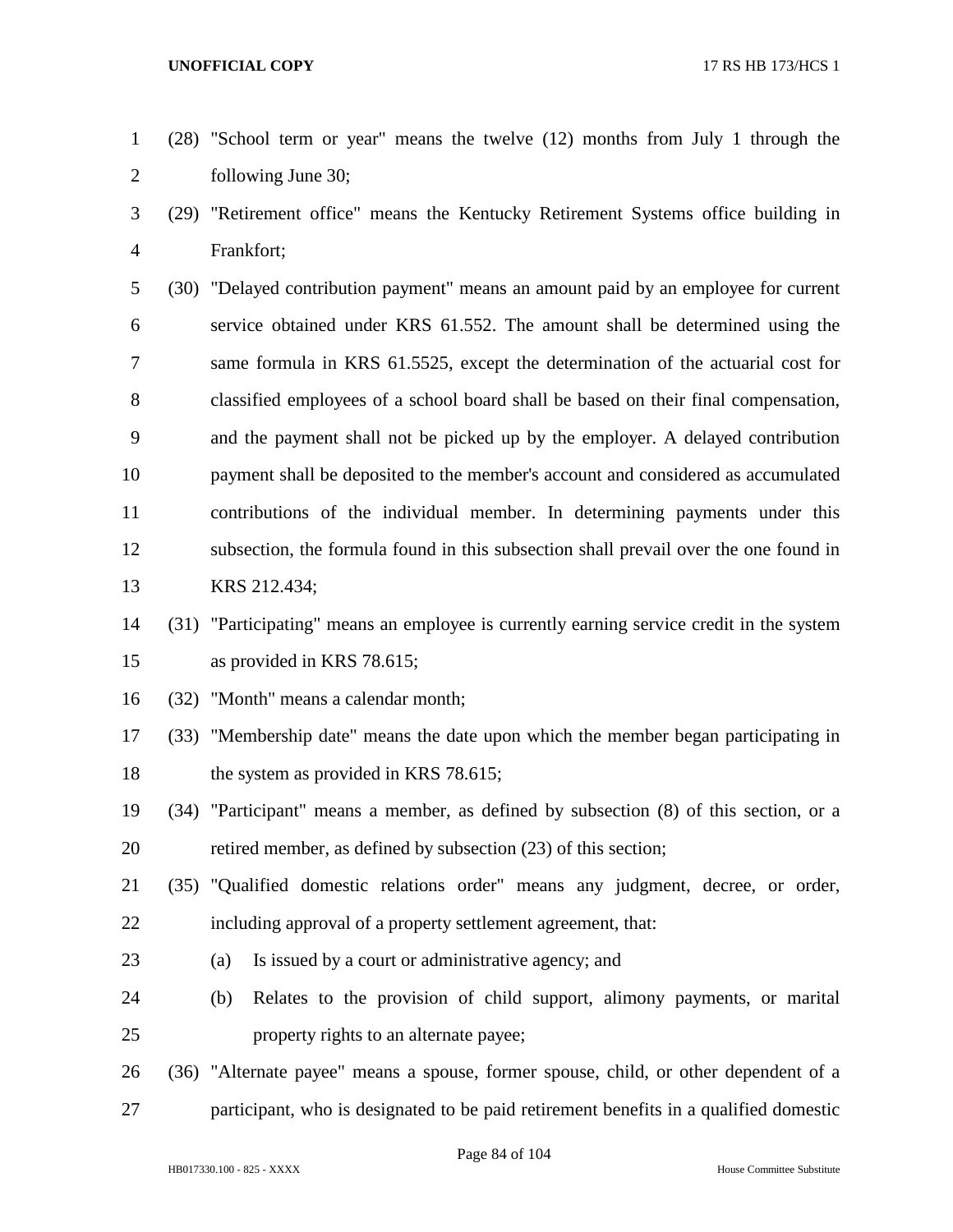| $\mathbf{1}$   | relations order;                                                                  |                                                                                        |  |  |
|----------------|-----------------------------------------------------------------------------------|----------------------------------------------------------------------------------------|--|--|
| $\overline{2}$ | (37) "Accumulated employer credit" means the employer pay credit deposited to the |                                                                                        |  |  |
| 3              |                                                                                   | member's account and interest credited on such amounts as provided by KRS              |  |  |
| 4              |                                                                                   | 16.583 and 61.597;                                                                     |  |  |
| 5              |                                                                                   | (38) "Accumulated account balance" means:                                              |  |  |
| 6              | (a)                                                                               | For members who began participating in the system prior to January 1, 2014,            |  |  |
| 7              |                                                                                   | the member's accumulated contributions; or                                             |  |  |
| 8              | (b)                                                                               | For members who began participating in the system on or after January 1,               |  |  |
| 9              |                                                                                   | 2014, in the hybrid cash balance plan as provided by KRS 16.583 and 61.597,            |  |  |
| 10             |                                                                                   | the combined sum of the member's accumulated contributions and the                     |  |  |
| 11             |                                                                                   | member's accumulated employer credit;                                                  |  |  |
| 12             |                                                                                   | (39) "Volunteer" means an individual who:                                              |  |  |
| 13             | (a)                                                                               | Freely and without pressure or coercion performs hours of service for an               |  |  |
| 14             |                                                                                   | employer participating in one (1) of the systems administered by Kentucky              |  |  |
| 15             |                                                                                   | Retirement Systems without receipt of compensation for services rendered,              |  |  |
| 16             |                                                                                   | except for reimbursement of actual expenses, payment of a nominal fee to               |  |  |
| 17             |                                                                                   | offset the costs of performing the voluntary services, or both; and                    |  |  |
| 18             | (b)                                                                               | If a retired member, does not become an employee, leased employee, or                  |  |  |
| 19             |                                                                                   | independent contractor of the employer for which he or she is performing               |  |  |
| 20             |                                                                                   | volunteer services for a period of at least twenty-four (24) months following          |  |  |
| 21             |                                                                                   | the retired member's most recent retirement date; and                                  |  |  |
| 22             |                                                                                   | (40) "Nominal fee" means compensation earned for services as a volunteer that does not |  |  |
| 23             |                                                                                   | exceed five hundred dollars (\$500) per month. Compensation earned for services as     |  |  |
| 24             |                                                                                   | a volunteer from more than one (1) participating employer during a month shall be      |  |  |
| 25             |                                                                                   | aggregated to determine whether the compensation exceeds the five hundred dollars      |  |  |
| 26             |                                                                                   | (\$500) per month maximum provided by this subsection.                                 |  |  |
| 27             |                                                                                   | Section 18. KRS 78.540 is amended to read as follows:                                  |  |  |

Page 85 of 104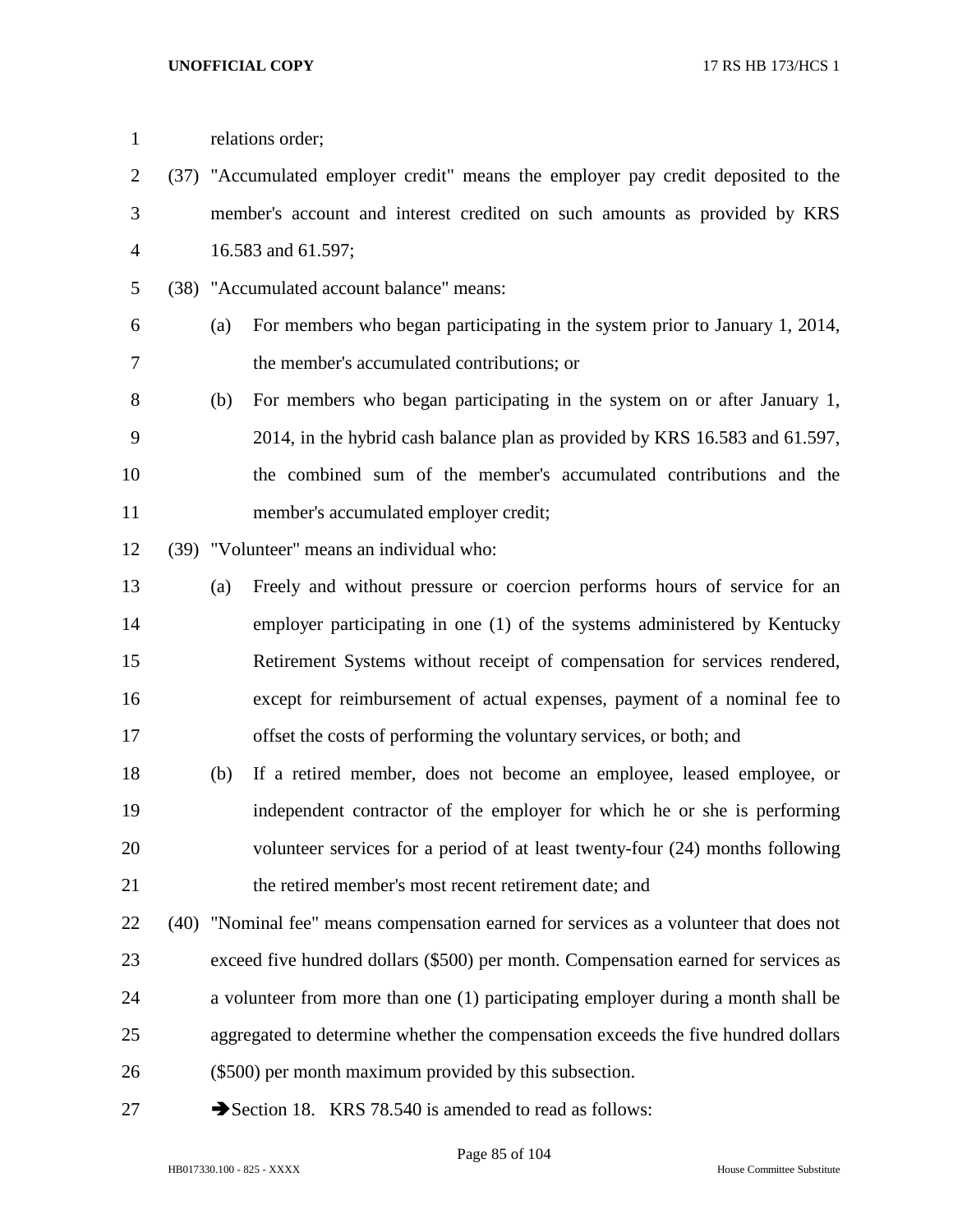- Membership in the system shall consist of the following:
- (1) All persons who become employees of a participating county after the date the 3 county first participates in the system, except a person who did not elect 4 membership pursuant to KRS 61.545(3), and except that mayors and members of city legislative bodies may decline prior to their participation in the system and city managers or other appointed local government executives who participate in a retirement system, other than Social Security, may decline prior to their participation in the system;
- (2) (a) All persons who are employees of a county on the date the county first participates in the system, either in service or on authorized leave from service, and who elect within thirty (30) days next following the county's participation, or in the case of persons on authorized leave, within thirty (30) days of their return to active service, to become members and thereby agree to 14 make contributions as provided in KRS 78.520 to 78.852;
- (b) All persons who are employees of a county who did not elect to participate within thirty (30) days of the date the county first participated in the system or within thirty (30) days of their return to active service and who subsequently elect to participate the first day of a month after the county's date of participation;
- (3) All persons who declined participation in subsection (1) of this section and who later elect to participate. Persons who elect to participate under this subsection may purchase service credit for any prior years by paying a delayed contribution payment, provided the person began participating in the system prior to January 1, 2014. The service shall not be included in the member's total service for purposes of determining benefits under KRS 61.702; and
- 26 (4) All persons electing coverage in the system under KRS  $78.530(3)(d)$ .
- (5) The provisions of subsections (1) and (2) of this section notwithstanding, cities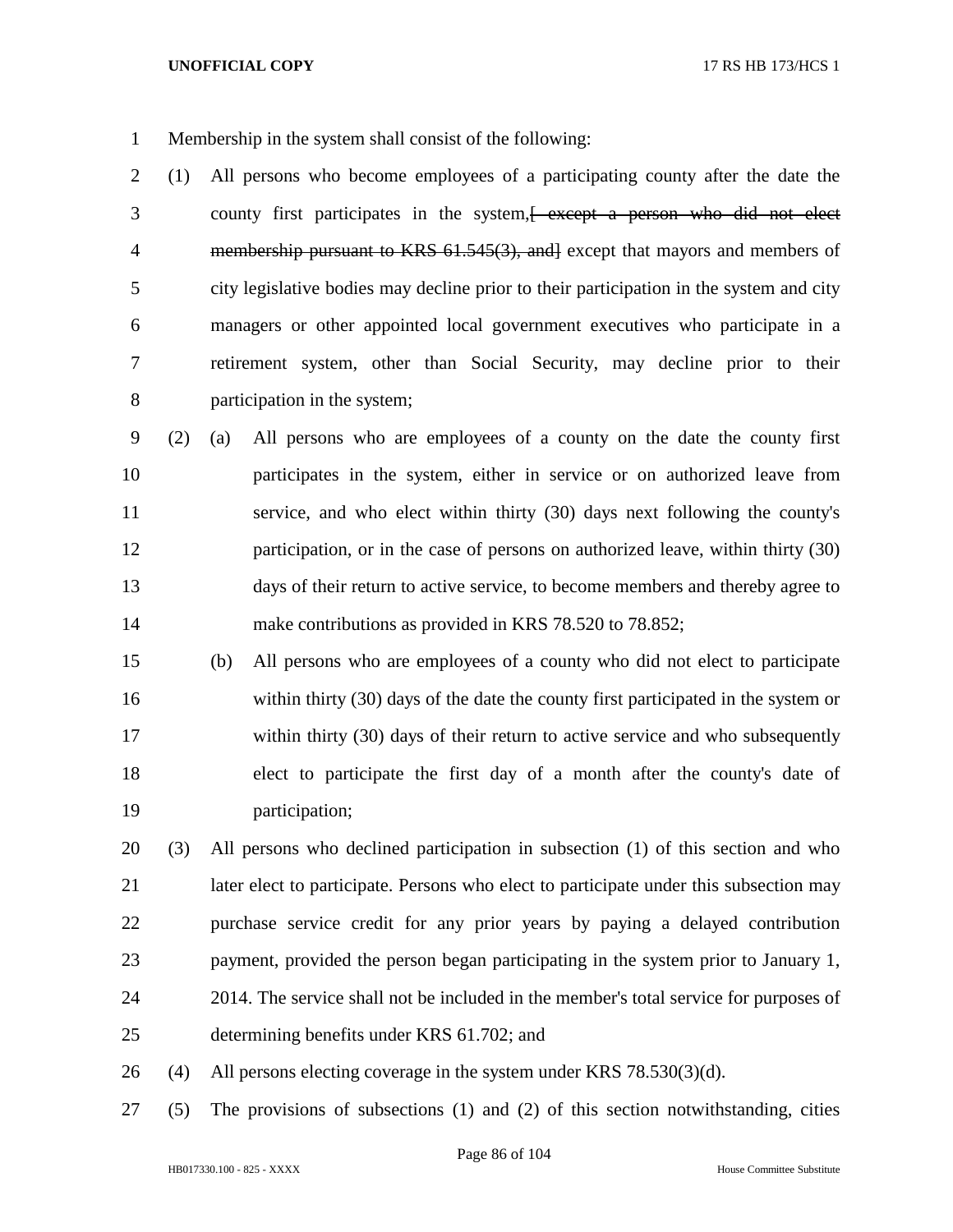which participate in the CERS and close existing local pension systems to new, or all members pursuant to the provisions of KRS 78.530, 95.520, 95.621, or 95.852 shall not be required to provide membership in the County Employees Retirement System to employees in any employee category not covered by a city pension system at the date of participation.

 (6) Membership in the system shall not include persons who are not eligible to participate in the system as provided by KRS 61.522 or those employees who are simultaneously participating in another state-administered defined benefit plan within Kentucky other than those administered by the Kentucky Retirement Systems, except for employees who have ceased to contribute to one (1) of the state-administered retirement plans as provided in KRS 21.360.

12 Section 19. KRS 78.610 is amended to read as follows:

- (1) Each employee shall, commencing on August 1, 1990, contribute, for each pay period for which he receives compensation, five percent (5%) of his creditable 15 compensation<del>[unless he did not elect membership pursuant to KRS 61.545(3)]</del>.
- (2) The agency reporting official of a participating county shall cause to be deducted from the "creditable compensation" of each employee for each and every payroll period subsequent to the date the county participated in the system the contribution payable by the member as provided in KRS 78.510 to 78.852. The agency reporting official shall promptly pay the deducted employee contributions to the system in 21 accordance with KRS 78.625.
- (3) The deductions provided for in subsection (2) of this section shall be made notwithstanding that the minimum compensation provided by law for any employee shall be reduced thereby. Every employee shall be deemed to consent and agree to the deductions made as provided in subsection (2) of this section; and payment of salary or compensation less the deductions shall be a full and complete discharge of all claims for services rendered by the person during the period covered by the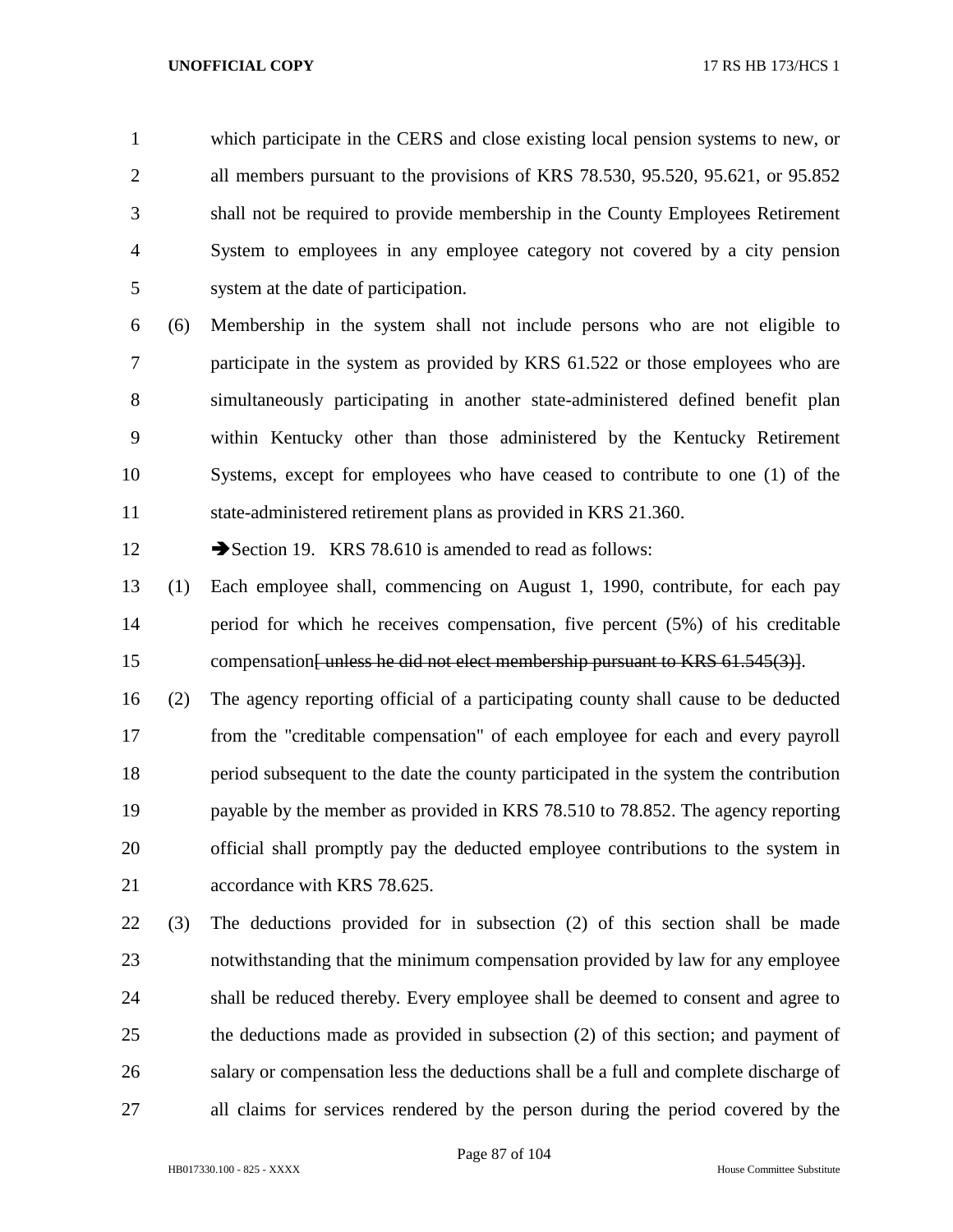payment, except as to any benefits provided by KRS 78.510 to 78.852.

 (4) Each employer shall, solely for the purpose of compliance with Section 414(h) of the United States Internal Revenue Code, pick up the employee contributions required by this section for all compensation earned after August 1, 1982, and the contributions picked up shall be treated as employer contributions in determining tax treatment under the United States Internal Revenue Code and KRS 141.010(10). These contributions shall not be included as gross income of the employee until the contributions are distributed or made available to the employee. The picked-up employee contribution shall satisfy all obligations to the retirement system satisfied prior to August 1, 1982, by the employee contribution, and the picked-up employee contribution shall be in lieu of an employee contribution. Each employer shall pay these picked-up employee contributions from the same source of funds which is used to pay earnings to the employee. The employee shall have no option to receive the contributed amounts directly instead of having them paid by the employer to the system. Employee contributions picked up after August 1, 1982, shall be treated for all purposes of KRS 78.510 to 78.852 in the same manner and to the same extent as employee contributions made prior to August 1, 1982.

- (5) The provisions of this section shall not apply to individuals who are not eligible for membership as provided by KRS 61.522.
- 20 Section 20. KRS 78.615 is amended to read as follows:
- (1) Employee contributions shall be deducted each payroll period from the creditable compensation of each employee of an agency participating in the system while he is classified as regular full-time as defined in KRS 78.510 unless the person did not 24 elect to become a member as provided by  $\{\text{KRS } 61.545(3) \text{ or by } \{\text{KRS } 78.540(2) \text{ or } \text{Cov } 20\}$  is not eligible to participate in the system as provided by KRS 61.522. After August 1, 1982, employee contributions shall be picked up by the employer pursuant to KRS 78.610(4).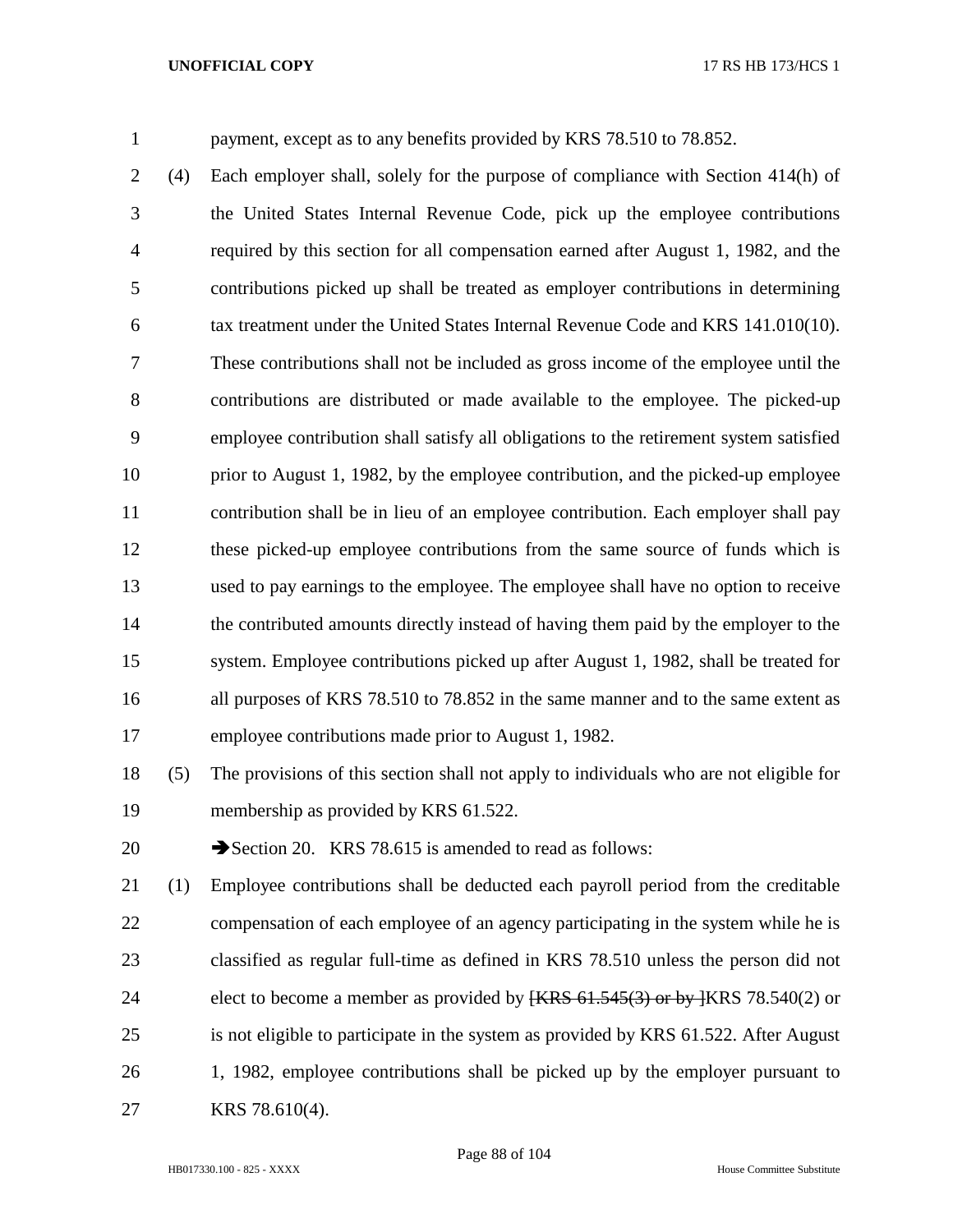- (a) For employees who are not employed by a school board, service credit shall be allowed for each month contributions are deducted or picked up during a fiscal or calendar year, if the employee receives creditable compensation for an average of one hundred (100) hours or more of work per month based on the actual hours worked in a calendar or fiscal year. If the average number of hours of work is less than one hundred (100) hours per month, the employee shall be allowed credit only for those months he receives creditable compensation for one hundred (100) hours of work.
- (b) For noncertified employees of school boards, for service prior to July 1, 2000, service credit shall be allowed for each month contributions are deducted or 11 picked up under the employee's employment contract during a school year determined by dividing the actual number of contracted calendar days worked by twenty (20) and rounded to the nearest whole month if the employee receives creditable compensation for an average of eighty (80) or more hours of work per month based on the employee's employment contract. The school board shall certify the number of calendar days worked, the rate of pay, and the hours in a work day for each employee monthly or annually. The employer shall file at the retirement office the final monthly report or the annual report for a fiscal year no later than twenty (20) days following the completion of the fiscal year. The retirement system shall impose a penalty on the employer of one thousand dollars (\$1,000) if the information is not submitted by the date required with an additional two hundred and fifty dollars (\$250) for each additional thirty (30) day period the information is reported late.
- 1. If the employee works fewer than the number of contracted calendar days, the employee shall receive service credit determined by dividing 26 the actual number of contracted calendar days worked by twenty (20) and rounded to the nearest whole month, provided that the number of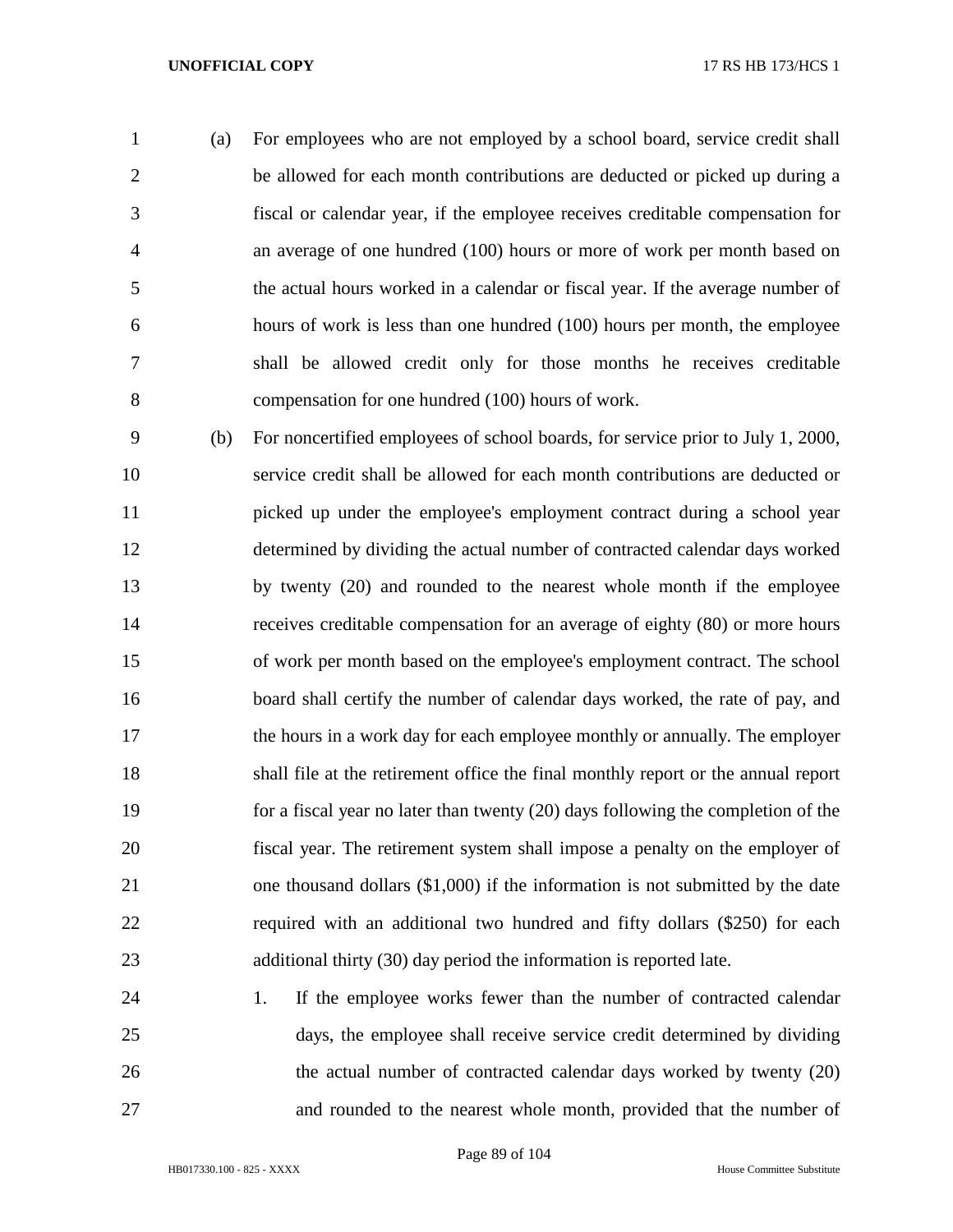| $\mathbf{1}$   | hours worked during the period averages eighty (80) or more hours.                 |
|----------------|------------------------------------------------------------------------------------|
| $\overline{2}$ | 2.<br>If the employee works fewer than the number of contracted calendar           |
| 3              | days and the average number of hours worked is less than eighty (80) per           |
| $\overline{4}$ | month, then the employee shall receive service credit for each calendar            |
| 5              | month in which he worked eighty (80) or more hours.                                |
| 6              | 3.<br>The retirement system shall refund contributions and service credit for      |
| 7              | any period for which the employee is not given credit under this                   |
| 8              | subsection.                                                                        |
| 9<br>(c)       | For noncertified employees of school boards, for service on and after July 1,      |
| 10             | 2000, at the close of each fiscal year, the retirement system shall add service    |
| 11             | credit to the account of each employee who made contributions to his or her        |
| 12             | account during the year. Employees shall be entitled to a full year of service     |
| 13             | credit if their total paid calendar days were not less than one hundred eighty     |
| 14             | (180) calendar days for a regular school or fiscal year. In the event an           |
| 15             | employee is paid for less than one hundred eighty (180) calendar days, the         |
| 16             | employee may purchase credit according to administrative regulations               |
| 17             | promulgated by the system. In no case shall more than one (1) year of service      |
| 18             | be credited for all service performed in one (1) fiscal year. Employees who        |
| 19             | complete their employment contract prior to the close of a fiscal year and elect   |
| 20             | to retire prior to the close of a fiscal year shall have their service credit      |
| 21             | reduced by eight percent (8%) for each calendar month that the retirement          |
| 22             | becomes effective prior to July 1. Employees who are employed and paid for         |
| 23             | less than the number of calendar days required in their normal employment          |
| 24             | year shall be entitled to pro rata service credit for the fractional service. This |
| 25             | credit shall be based upon the number of calendar days employed and the            |
| 26             | number of calendar days in the employee's annual employment agreement or           |
| 27             | normal employment year. Service credit may not exceed the ratio between the        |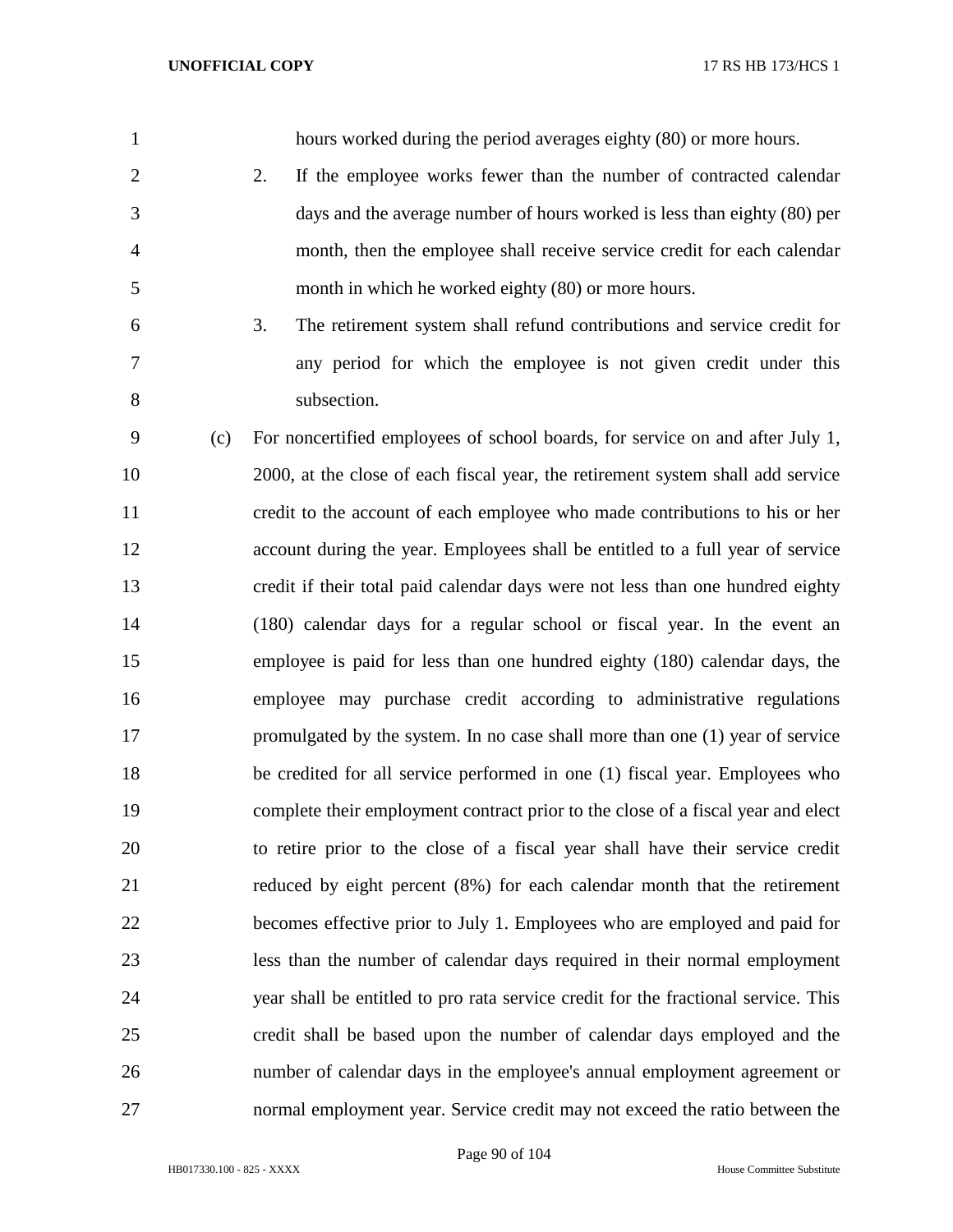| $\mathbf{1}$   |     |     | school or fiscal year and the number of months or fraction of a month the          |
|----------------|-----|-----|------------------------------------------------------------------------------------|
| $\overline{2}$ |     |     | employee is employed during that year.                                             |
| 3              |     | (d) | Notwithstanding paragraph (c) of this subsection, a noncertified employee of a     |
| $\overline{4}$ |     |     | school board who retires between July 1, 2000, and August 1, 2001, may             |
| 5              |     |     | choose to have service earned between July 1, 2000, and August 1, 2001,            |
| 6              |     |     | credited as described in paragraph (b) of this subsection, if the employee or      |
| 7              |     |     | retired member notifies the retirement system within one (1) year of his initial   |
| 8              |     |     | retirement. The decision once made shall be irrevocable.                           |
| 9              | (2) |     | Employee contributions shall not be deducted from the creditable compensation of   |
| 10             |     |     | any employee or picked up by the employer while he is seasonal, emergency,         |
| 11             |     |     | temporary, or part-time. No service credit shall be earned.                        |
| 12             | (3) |     | Contributions shall not be made or picked up by the employer and no service credit |
| 13             |     |     | shall be earned by a member while on leave except:                                 |
| 14             |     | (a) | A member on military leave shall be entitled to service credit in accordance       |
| 15             |     |     | with KRS $61.555$ ; and                                                            |
| 16             |     | (b) | A member on educational leave who meets the criteria established by the state      |
| 17             |     |     | Personnel Cabinet for approved educational leave, who is receiving seventy-        |
| 18             |     |     | five percent (75%) or more of full salary, shall receive service credit and shall  |
| 19             |     |     | pay member contributions in accordance with KRS 78.610, and his employer           |
| 20             |     |     | shall pay employer contributions or the contributions shall be picked up in        |
| 21             |     |     | accordance with KRS 61.565. If a tuition agreement is broken by the member,        |
| 22             |     |     | the member and employer contributions paid or picked up during the period of       |
| 23             |     |     | educational leave shall be refunded.                                               |
| 24             | (4) |     | The retirement office, upon detection, shall refund any erroneous employer and     |
| 25             |     |     | employee contributions made to the retirement system and any interest credited in  |
| 26             |     |     | accordance with KRS 78.640.                                                        |
| 27             |     |     | Section 21. KRS 61.702 is amended to read as follows:                              |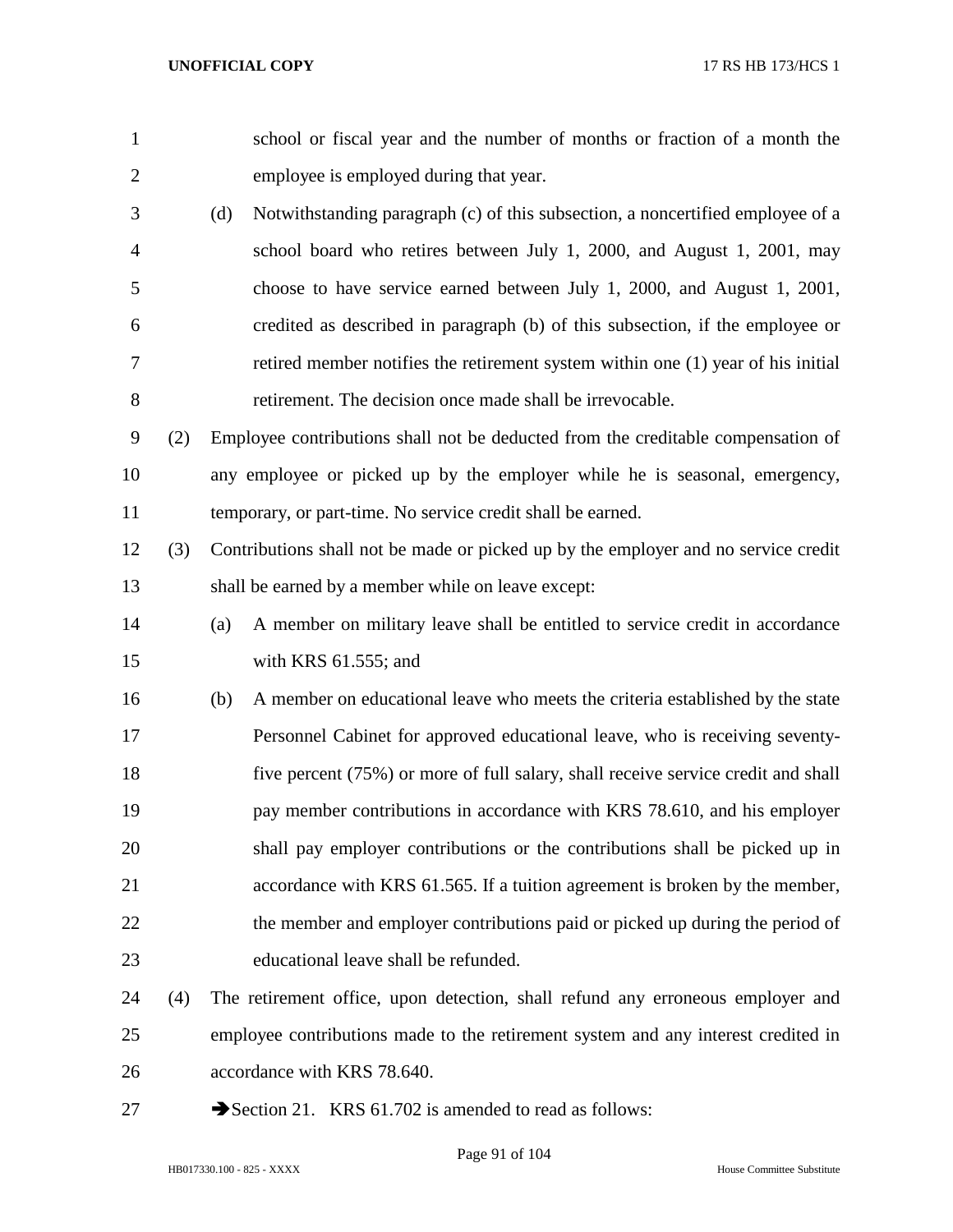- (1) (a) 1. The board of trustees of Kentucky Retirement Systems shall arrange by appropriate contract or on a self-insured basis to provide a group hospital and medical insurance plan for present and future recipients of a retirement allowance from the Kentucky Employees Retirement System, County Employees Retirement System, and State Police Retirement System, except as provided in subsection (8) of this section. The board shall also arrange to provide health care coverage through an insurer licensed pursuant to Subtitle 38 of KRS Chapter 304 and offering a managed care plan as defined in KRS 304.17A-500, as an alternative to group hospital and medical insurance for any person eligible for hospital and medical benefits under this section. 2. Any person who chooses coverage under a hospital and medical
- insurance plan shall pay, by payroll deduction from the retirement allowance or by another method, the difference in premium between the cost of the hospital and medical insurance plan coverage and the benefits to which he would be entitled under this section.
- 3. For purposes of this section, "hospital and medical insurance plan" may include, at the board's discretion, any one (1) or more of the following:
- a. Any hospital and medical expense policy or certificate, provider- sponsored integrated health delivery network, self-insured medical plan, health maintenance organization contract, or other health benefit plan;
- 23 b. Any health savings account as permitted by 26 U.S.C. sec. 223 or health reimbursement arrangement or a similar account as may be permitted by 26 U.S.C. sec. 105 or 106. Such arrangement or account, in the board's discretion, may reimburse any medical expense permissible under 26 U.S.C. sec. 213; or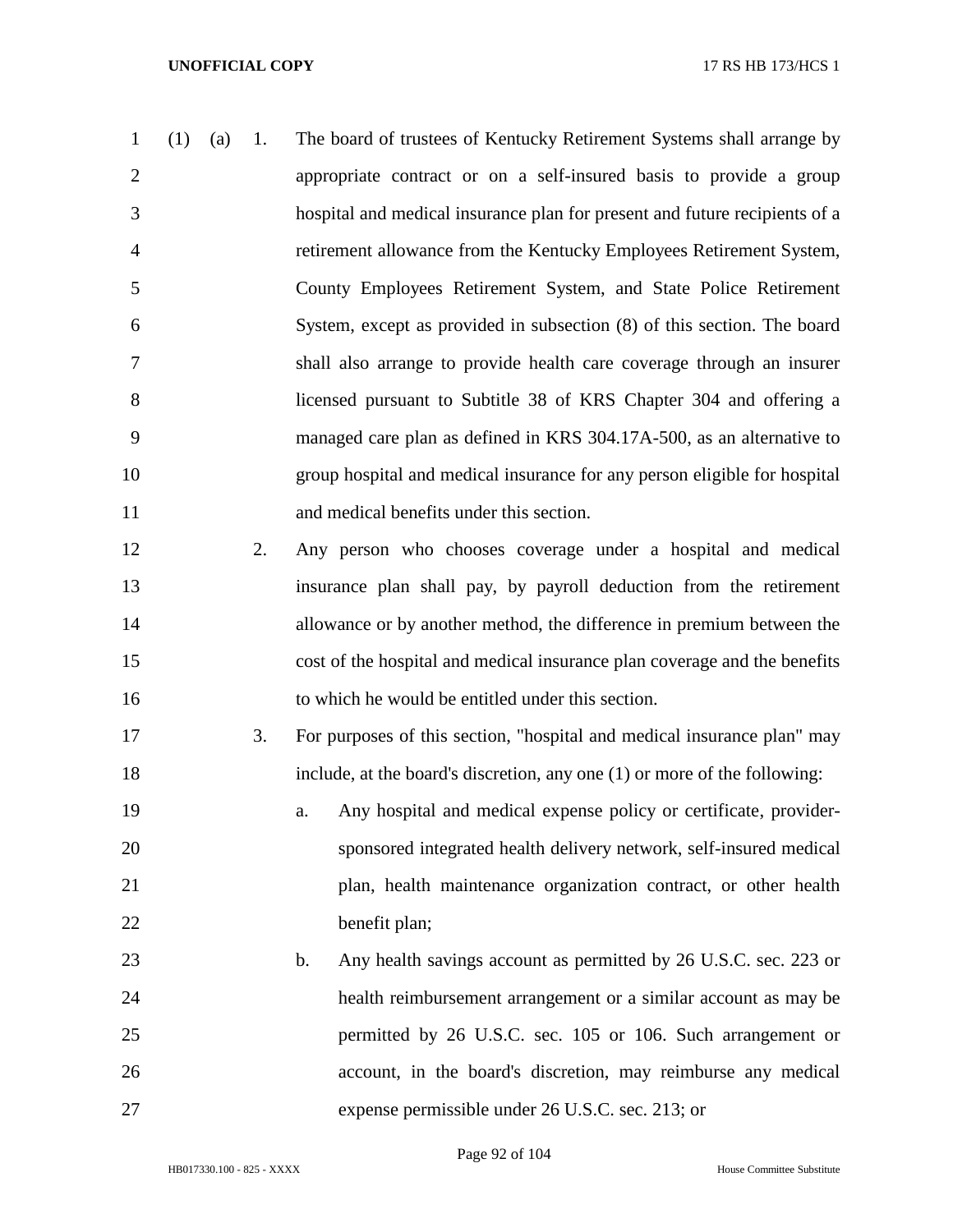| 1              |     | A medical insurance reimbursement program established by the<br>$\mathbf{c}$ .     |
|----------------|-----|------------------------------------------------------------------------------------|
| $\overline{2}$ |     | board through the promulgation of administrative regulation under                  |
| 3              |     | which members purchase individual health insurance coverage                        |
| $\overline{4}$ |     | through a health insurance exchange established under 42 U.S.C.                    |
| 5              |     | sec. 18031 or 18041.                                                               |
| 6              | (b) | The board may authorize present and future recipients of a retirement              |
| 7              |     | allowance from any of the three (3) retirement systems to be included in the       |
| 8              |     | state employees' group for hospital and medical insurance and shall provide        |
| 9              |     | benefits for recipients equal to those provided to state employees having the      |
| 10             |     | same Medicare hospital and medical insurance eligibility status, except as         |
| 11             |     | provided in subsection (8) of this section. Notwithstanding the provisions of      |
| 12             |     | any other statute, recipients shall be included in the same class as current state |
| 13             |     | employees in determining medical insurance policies and premiums.                  |
| 14             | (c) | For recipients of a retirement allowance who are not eligible for the same         |
| 15             |     | level of hospital and medical benefits as recipients living in Kentucky having     |
| 16             |     | the same Medicare hospital and medical insurance eligibility status, the board     |
| 17             |     | shall provide a medical insurance reimbursement plan as described in               |
| 18             |     | subsection (7) of this section.                                                    |
| 19             | (d) | Notwithstanding anything in KRS Chapter 61 to the contrary, the board of           |
| 20             |     | trustees, in its discretion, may take necessary steps to ensure compliance with    |
| 21             |     | 42 U.S.C. secs. 300bb-1 et seq., including but not limited to receiving            |
| 22             |     | contributions and premiums from, and providing benefits pursuant to this           |
| 23             |     | section to, persons entitled to continuation coverage under 42 U.S.C. secs.        |
|                |     |                                                                                    |

retirement allowance.

 (2) (a) Each employer participating in the State Police Retirement System as provided for in KRS 16.505 to 16.652, each employer participating in the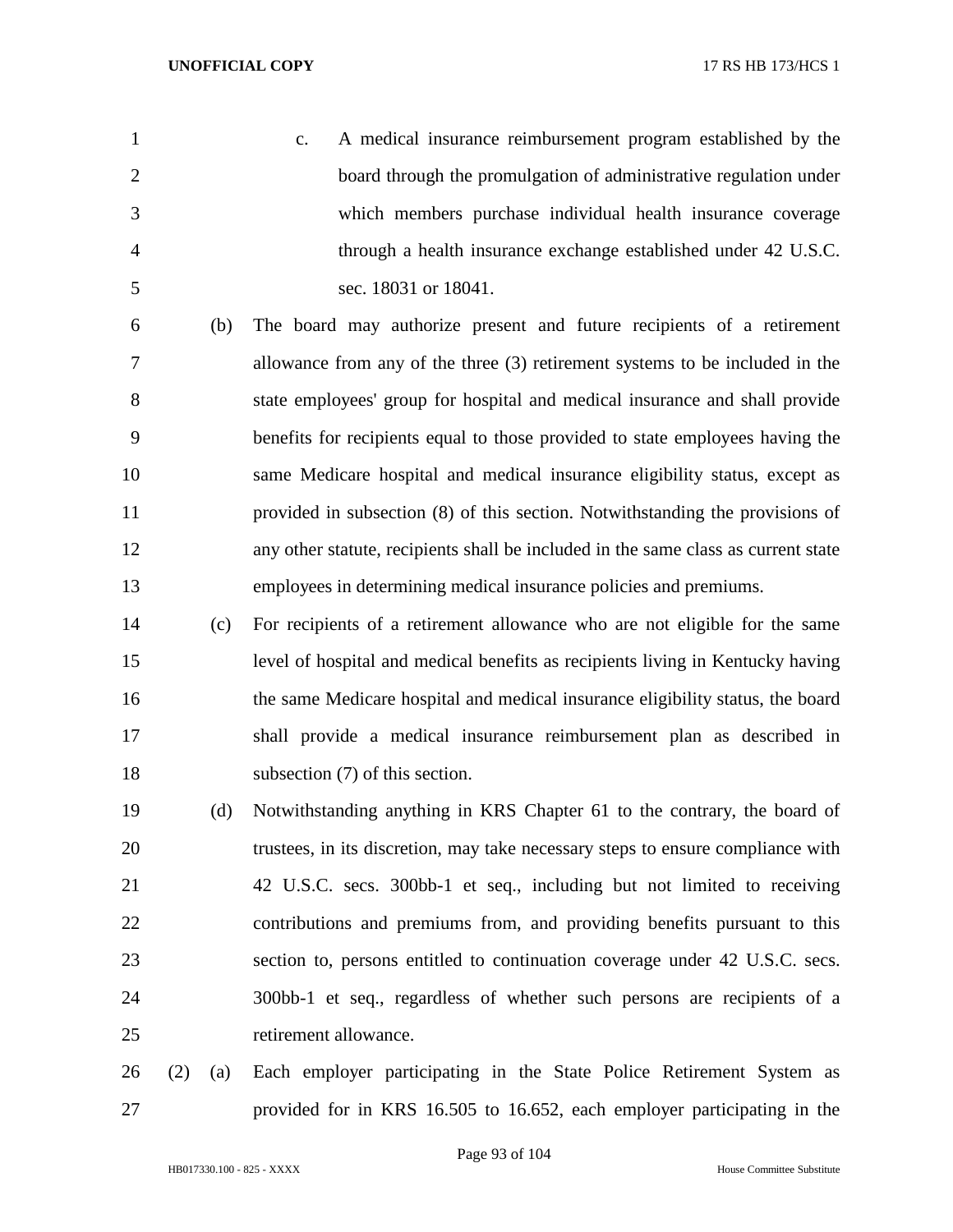County Employees Retirement System as provided in KRS 78.510 to 78.852, and each employer participating in the Kentucky Employees Retirement System as provided for in KRS 61.510 to 61.705 shall contribute to the Kentucky Retirement Systems insurance trust fund the amount necessary to provide hospital and medical insurance as provided for under this section. Such employer contribution rate shall be developed by appropriate actuarial method as a part of the determination of each respective employer contribution rate to each respective retirement system determined under KRS 61.565.

 (b) 1. Each employer described in paragraph (a) of this subsection shall deduct from the creditable compensation of each member having a membership 12 date on or after September 1, 2008, an amount equal to one percent (1%) of the member's creditable compensation. The deducted amounts shall 14 be credited to accounts established pursuant to 26 U.S.C. sec. 401(h), within the funds established in KRS 16.510, 61.515, and 78.520.

 2. The employer shall file the contributions as provided by subparagraph 1. 17 of this paragraph at the retirement office in accordance with KRS 61.675 and 78.625. Any interest or penalties paid on any delinquent contributions shall be credited to accounts established pursuant to 26 U.S.C. sec. 401(h), within the funds established in KRS 16.510, 61.515, and 78.520. Notwithstanding any minimum compensation requirements provided by law, the deductions provided by this paragraph shall be made, and the compensation of the member shall be reduced 24 accordingly.

 3. Each employer shall submit payroll reports, contributions lists, and other data as may be required by administrative regulation promulgated by the board of trustees pursuant to KRS Chapter 13A.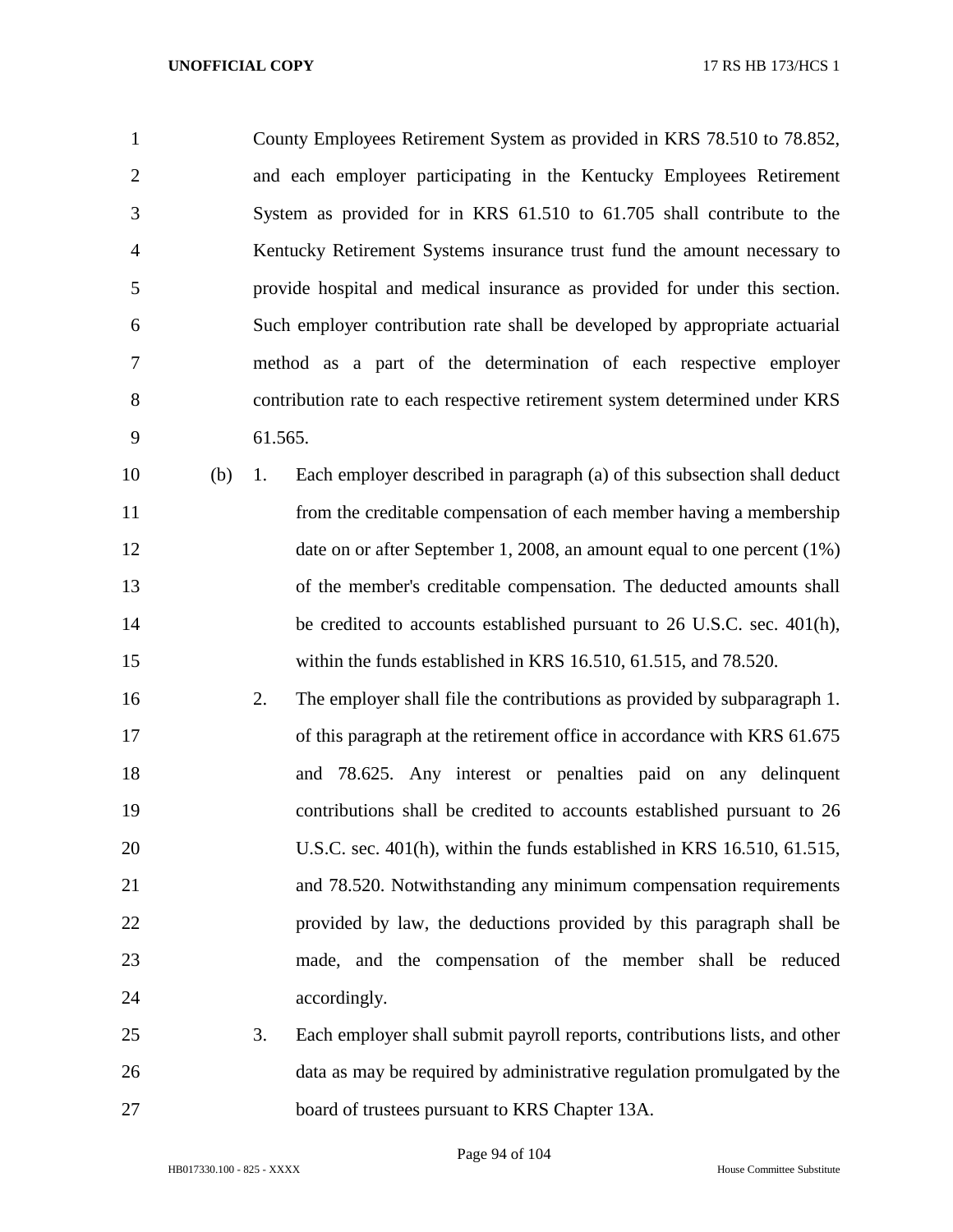| $\mathbf{1}$   | 4. | Every member shall be deemed to consent and agree to the deductions                 |
|----------------|----|-------------------------------------------------------------------------------------|
| $\overline{2}$ |    | made pursuant to this paragraph, and the payment of salary or                       |
| 3              |    | compensation less the deductions shall be a full and complete discharge             |
| $\overline{4}$ |    | of all claims for services rendered by the person during the period                 |
| 5              |    | covered by the payment, except as to any benefits provided by KRS                   |
| 6              |    | 16.505 to 16.652, 61.510 to 61.705, and 78.510 to 78.852. No member                 |
| 7              |    | may elect whether to participate in, or choose the contribution amount to           |
| 8              |    | accounts established pursuant to 26 U.S.C. sec. 401(h) within the funds             |
| 9              |    | established in KRS 16.510, 61.515, and 78.520. The member shall have                |
| 10             |    | no option to receive the contribution required by this paragraph directly           |
| 11             |    | instead of having the contribution paid to accounts established pursuant            |
| 12             |    | to 26 U.S.C. sec. 401(h) within the funds established in KRS 16.510,                |
| 13             |    | 61.515, and 78.520. No member may receive a rebate or refund of                     |
| 14             |    | contributions. If a member establishes a membership date prior to                   |
| 15             |    | September 1, 2008, pursuant to KRS 61.552(1) or 61.552(20) <del>[(23)]</del> , then |
| 16             |    | this paragraph shall not apply to the member and all contributions                  |
| 17             |    | previously deducted in accordance with this paragraph shall be refunded             |
| 18             |    | to the member without interest. The contribution made pursuant to this              |
| 19             |    | paragraph shall not act as a reduction or offset to any other contribution          |
| 20             |    | required of a member or recipient under KRS 16.505 to 16.652, 61.510                |
| 21             |    | to 61.705, and 78.510 to 78.852.                                                    |
| 22             | 5. | The board of trustees, at its discretion, may direct that the contributions         |
| 23             |    | required by this paragraph be accounted for within accounts established             |
| 24             |    | pursuant to 26 U.S.C. sec. 401(h) within the funds established in KRS               |
| 25             |    | 16.510, 61.515, and 78.520 through the use of separate accounts.                    |

 (3) (a) The premium required to provide hospital and medical benefits under this section shall be paid: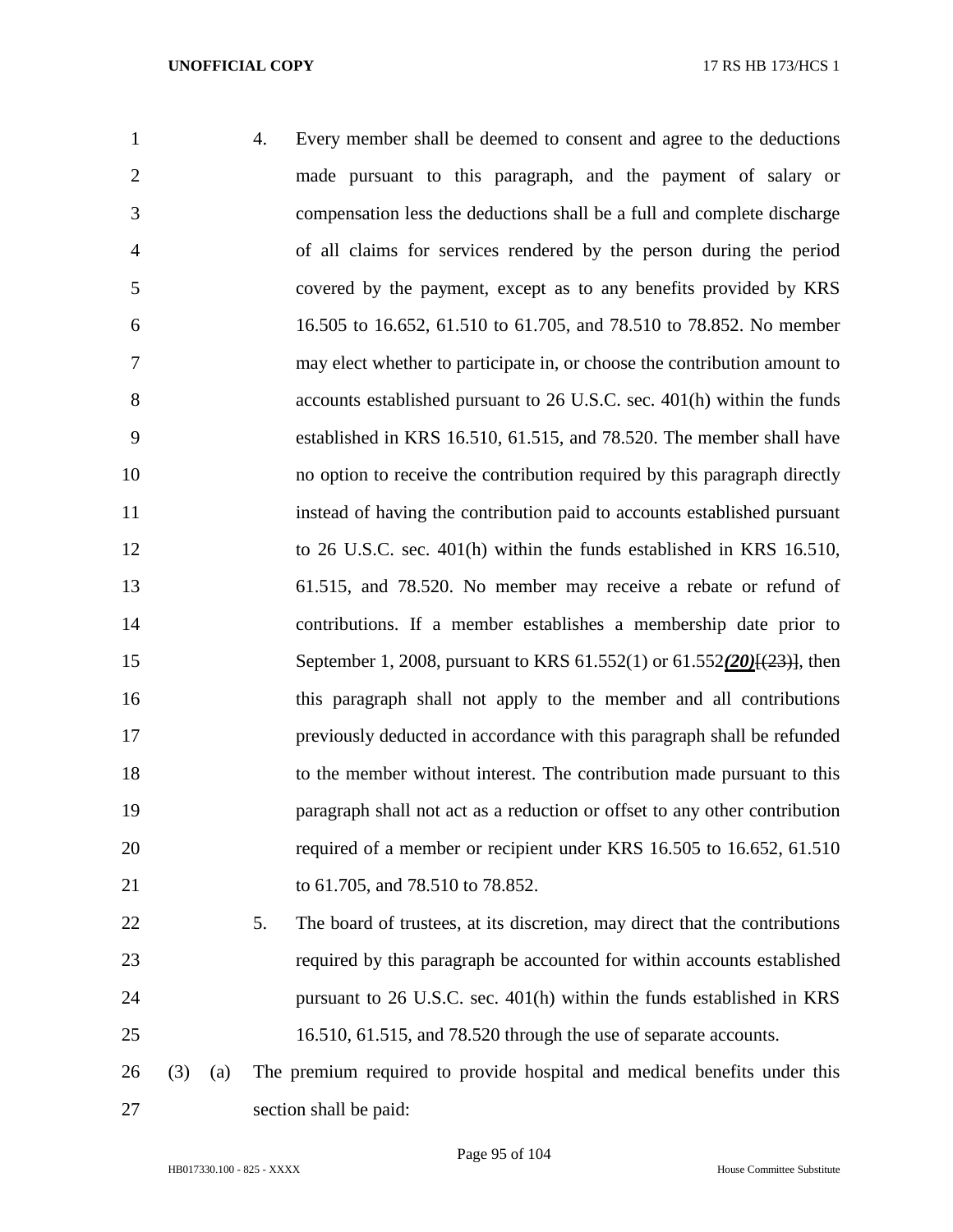| $\mathbf{1}$   | 1. | Wholly or partly from funds contributed by the recipient of a retirement   |
|----------------|----|----------------------------------------------------------------------------|
| $\overline{2}$ |    | allowance, by payroll deduction, or otherwise;                             |
| 3              | 2. | Wholly or partly from funds contributed by the Kentucky Retirement         |
| $\overline{4}$ |    | Systems insurance trust fund;                                              |
| 5              | 3. | Wholly or partly from funds contributed to accounts established            |
| 6              |    | pursuant to 26 U.S.C. sec. 401(h) within the funds established in KRS      |
| 7              |    | 16.510, 61.515, and 78.520;                                                |
| 8              | 4. | Wholly or partly from funds contributed by another state-administered      |
| 9              |    | retirement system under a reciprocal arrangement, except that any          |
| 10             |    | portion of the premium paid from the Kentucky Retirement Systems           |
| 11             |    | insurance trust fund or accounts established pursuant to 26 U.S.C. sec.    |
| 12             |    | $401(h)$ within the funds established in KRS 16.510, 61.515, and 78.520    |
| 13             |    | under a reciprocal agreement shall not exceed the amount that would be     |
| 14             |    | payable under this section if all the member's service were in one (1) of  |
| 15             |    | the systems administered by the Kentucky Retirement Systems;               |
| 16             | 5. | Partly from subparagraphs 1. to 4. of this paragraph, except that any      |
| 17             |    | premium for hospital and medical insurance over the amount contributed     |
| 18             |    | by the Kentucky Retirement Systems insurance trust fund; accounts          |
| 19             |    | established pursuant to 26 U.S.C. sec. 401(h) within the funds             |
| 20             |    | established in KRS 16.510, 61.515, and 78.520; or another state-           |
| 21             |    | administered retirement system under a reciprocal agreement shall be       |
| 22             |    | paid by the recipient by an automatic electronic transfer of funds. If the |
| 23             |    | board provides for cross-referencing of insurance premiums, the            |
| 24             |    | employer's contribution for the working member or spouse shall be          |
| 25             |    | applied toward the premium, and the Kentucky Retirement Systems            |
| 26             |    | insurance trust fund or accounts established pursuant to 26 U.S.C. sec.    |
| 27             |    | 401(h) within the funds established in KRS 16.510, 61.515, and 78.520      |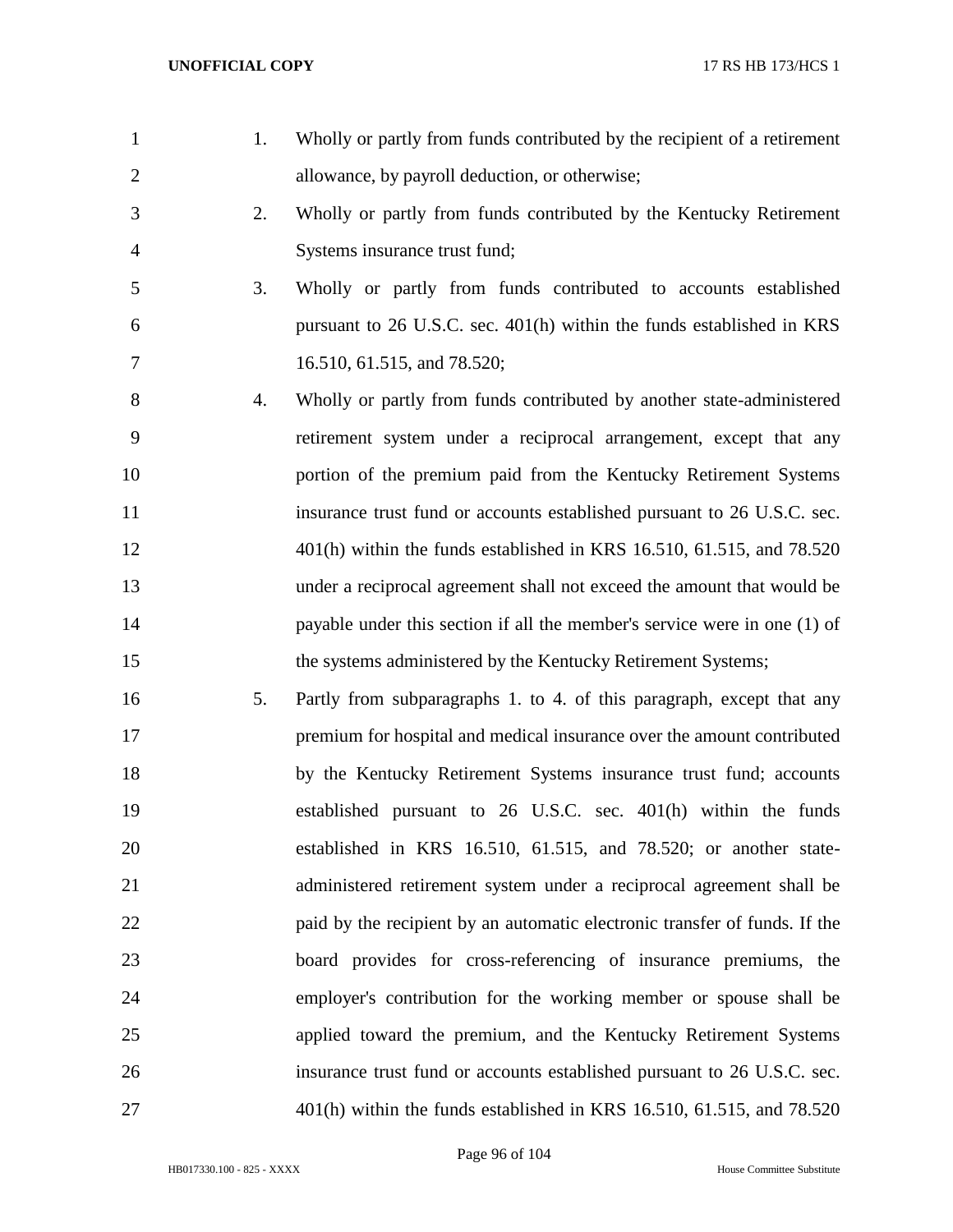| $\mathbf{1}$   |    | shall pay the balance, not to exceed the monthly contribution; or         |
|----------------|----|---------------------------------------------------------------------------|
| $\overline{2}$ | 6. | In full from the Kentucky Retirement Systems insurance trust fund or      |
| 3              |    | accounts established pursuant to 26 U.S.C. sec. 401(h) within the funds   |
| 4              |    | established in KRS 16.510, 61.515, and 78.520 for all recipients of a     |
| 5              |    | retirement allowance from any of the three (3) retirement systems where   |
| 6              |    | such recipient is a retired former member of one (1) or more of the three |
| 7              |    | (3) retirement systems (not a beneficiary or dependent child receiving    |
| 8              |    | benefits) and had two hundred and forty (240) months or more of service   |
| 9              |    | upon retirement. Should such recipient have less than two hundred forty   |
| 10             |    | (240) months of service but have at least one hundred eighty (180)        |
| 11             |    | months of service, seventy-five percent (75%) of such premium shall be    |
| 12             |    | paid from the insurance trust fund or accounts established pursuant to 26 |
| 13             |    | U.S.C. sec. 401(h) within the funds established in KRS 16.510, 61.515,    |
| 14             |    | and 78.520, provided such recipient agrees to pay the remaining twenty-   |
| 15             |    | five percent (25%) by payroll deduction from his retirement allowance     |
| 16             |    | or by another method. Should such recipient have less than one hundred    |
| 17             |    | eighty (180) months of service but have at least one hundred twenty       |
| 18             |    | $(120)$ months of service, fifty percent $(50%)$ of such premium shall be |
| 19             |    | paid from the insurance trust fund or accounts established pursuant to 26 |
| 20             |    | U.S.C. sec. 401(h) within the funds established in KRS 16.510, 61.515,    |
| 21             |    | and 78.520, provided such recipient agrees to pay the remaining fifty     |
| 22             |    | percent (50%) by payroll deduction from his retirement allowance or by    |
| 23             |    | another method. Should such recipient have less than one hundred          |
| 24             |    | twenty (120) months of service but have at least forty-eight (48) months  |
| 25             |    | of service, twenty-five percent $(25%)$ of such premium shall be paid     |
| 26             |    | from the insurance trust fund or accounts established pursuant to 26      |
| 27             |    | U.S.C. sec. 401(h) within the funds established in KRS 16.510, 61.515,    |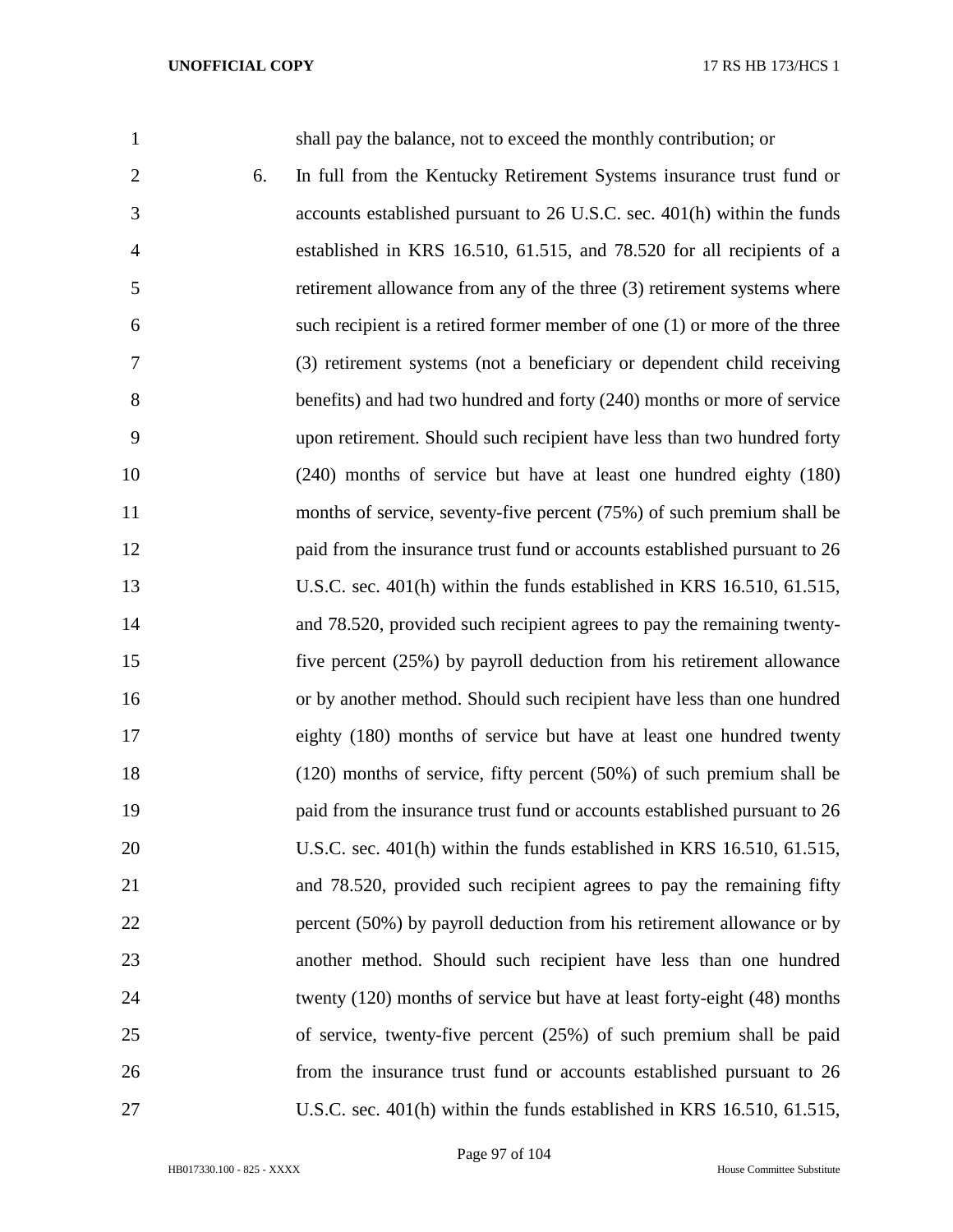| $\mathbf{1}$    | and 78.520, provided such recipient agrees to pay the remaining seventy- |
|-----------------|--------------------------------------------------------------------------|
| $\overline{2}$  | five percent (75%) by payroll deduction from his retirement allowance    |
| 3               | or by another method. Notwithstanding the foregoing provisions of this   |
| $\overline{4}$  | subsection, an employee participating in one (1) of the retirement       |
| 5               | systems administered by the Kentucky Retirement Systems who              |
| 6               | becomes disabled in the line of duty as defined in KRS 16.505(19) or     |
| 7               | 61.621, shall have his premium paid in full as if he had two hundred     |
| 8               | forty (240) months or more of service. Further, an employee              |
| 9               | participating in one (1) of the retirement systems administered by the   |
| 10              | Kentucky Retirement Systems who is killed in the line of duty as         |
| 11              | defined in KRS $16.505(19)$ or $61.621$ , shall have the premium for the |
| 12              | beneficiary, if the beneficiary is the member's spouse, and for each     |
| 13              | dependent child paid so long as they individually remain eligible for a  |
| 14              | monthly retirement benefit. "Months of service" as used in this section  |
| 15              | shall mean the total months of combined service used to determine        |
| 16              | benefits under any or all of the three (3) retirement systems, except    |
| 17              | service added to determine disability benefits shall not be counted as   |
| 18              | "months of service." For current and former employees of the Council     |
| 19              | on Postsecondary Education who were employed prior to January 1,         |
| 20              | 1993, and who earn at least fifteen (15) years of service credit in the  |
| 21              | Kentucky Employees Retirement System, "months of service" shall also     |
| 22              | include vested service in another retirement system other than the       |
| 23              | Kentucky Teachers' Retirement System sponsored by the Council on         |
| 24              | Postsecondary Education.                                                 |
| 25<br>(b)<br>1. | For a member electing insurance coverage through the Kentucky            |
| 26              | Retirement Systems, "months of service" shall include, in addition to    |

service as described in paragraph (a) of this subsection, service credit in

HB017330.100 - 825 - XXXX House Committee Substitute

Page 98 of 104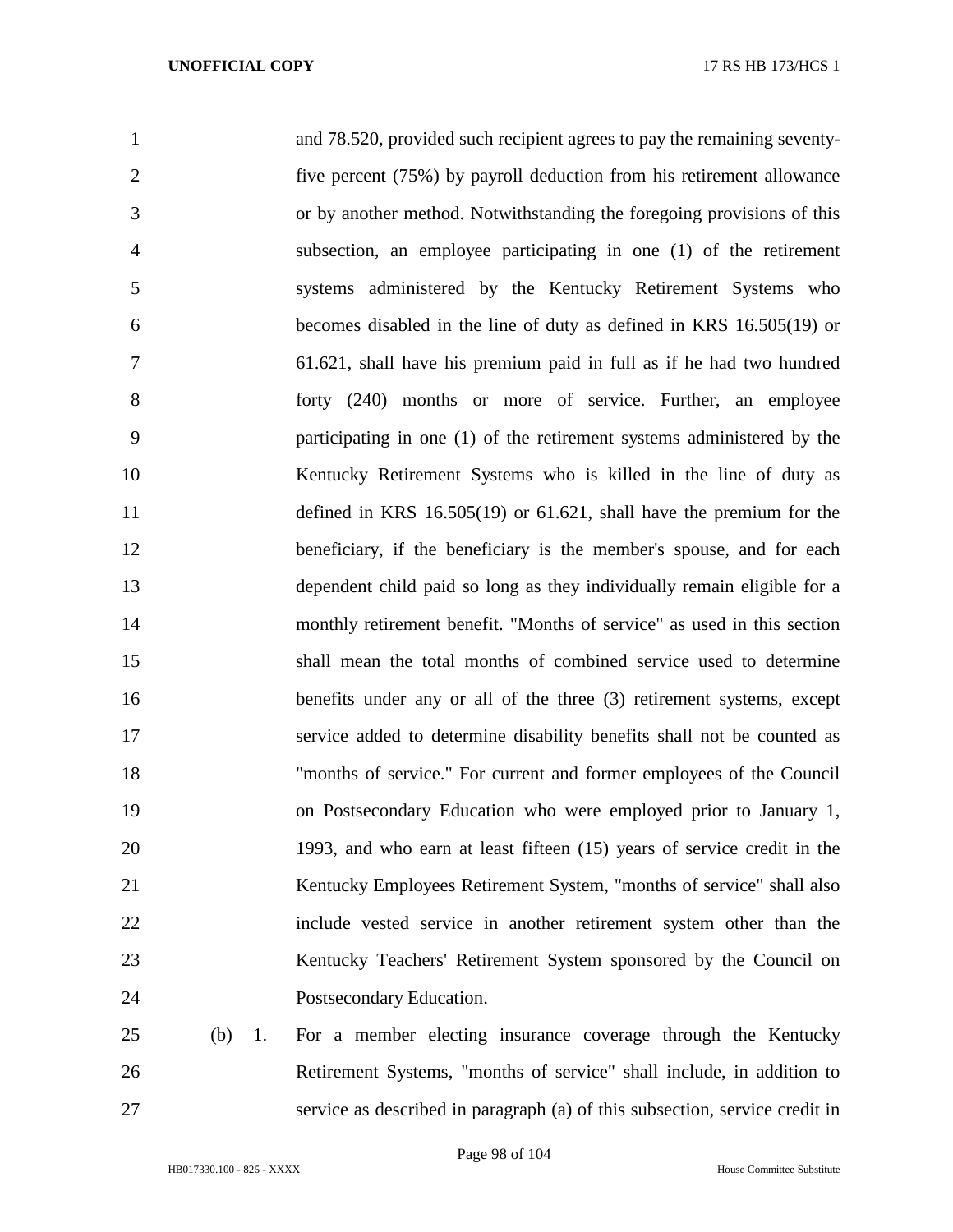1 one (1) of the other state-administered retirement plans.

- 2. Effective August 1, 1998, the Kentucky Retirement Systems shall compute the member's combined service, including service credit in another state-administered retirement plan, and calculate the portion of the member's premium to be paid by the insurance trust fund accounts established pursuant to 26 U.S.C. sec. 401(h) within the funds established in KRS 16.510, 61.515, and 78.520, according to the criteria established in paragraph (a) of this subsection. Each state-administered retirement plan annually shall pay to the insurance trust fund the percentage of the system's cost of the retiree's monthly contribution for 11 single coverage for hospital and medical insurance which shall be equal to the percentage of the member's number of months of service in the other state-administered retirement plan divided by his total combined service. The amounts paid by the other state-administered retirement plans and the insurance trust fund or accounts established pursuant to 26 U.S.C. sec. 401(h) within the funds established in KRS 16.510, 61.515, and 78.520 shall not be more than one hundred percent (100%) of the monthly contribution adopted by the respective boards of trustees.
- 3. A member may not elect coverage for hospital and medical benefits under this subsection through more than one (1) of the state-administered retirement plans.
- 4. A state-administered retirement plan shall not pay any portion of a member's monthly contribution for medical insurance unless the member is a recipient or annuitant of the plan.
- 5. The premium paid by the Kentucky Retirement Systems insurance trust fund or accounts established pursuant to 26 U.S.C. sec. 401(h) within the funds established in KRS 16.510, 61.515, and 78.520 shall not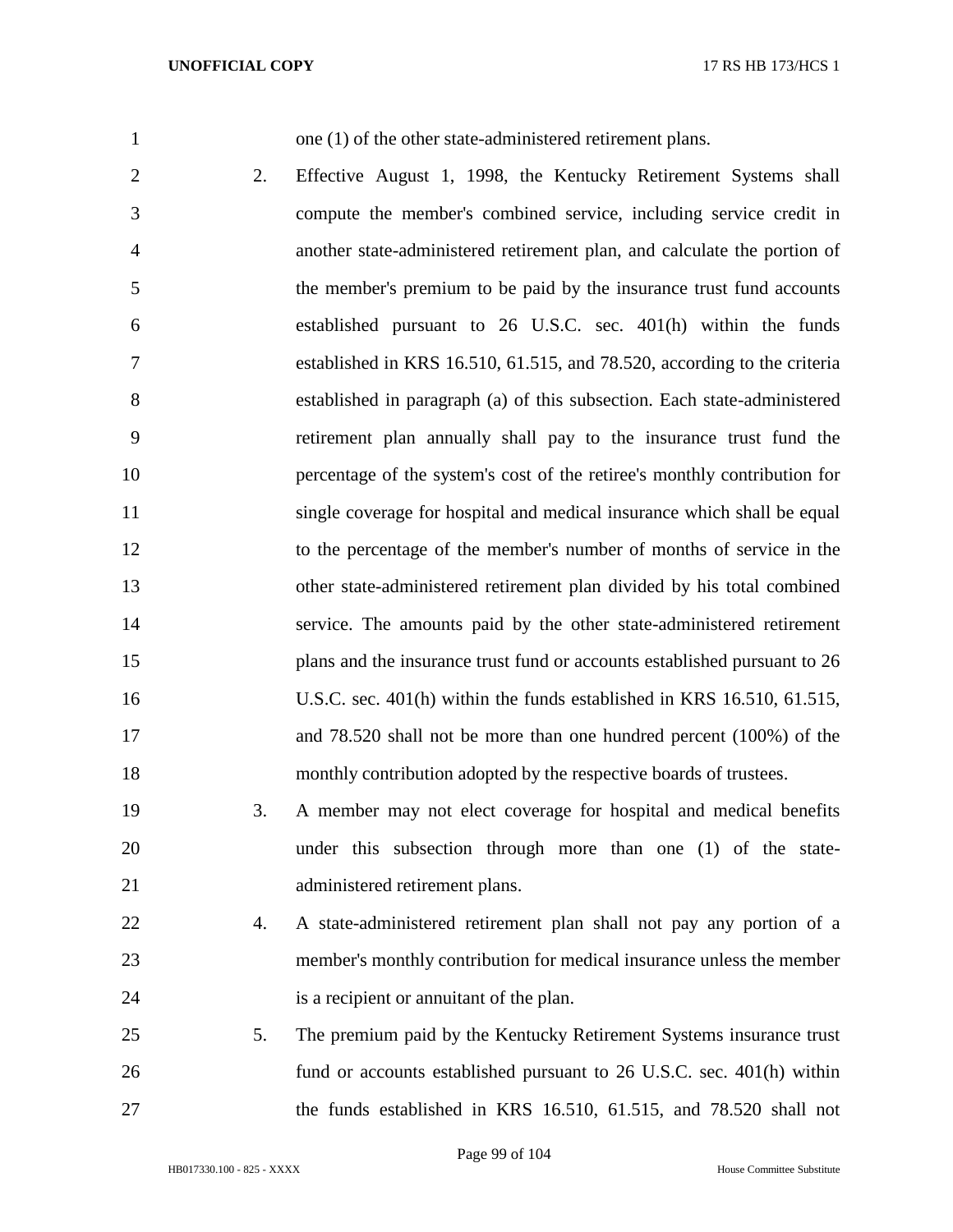exceed one hundred percent (100%) of the monthly contribution rate toward hospital and medical insurance coverage approved by the board of trustees of the Kentucky Retirement Systems.

 (4) (a) Group rates under the hospital and medical insurance plan shall be made available to the spouse, each dependent child, and each disabled child, regardless of the disabled child's age, of a recipient who is a former member or the beneficiary, if the premium for the hospital and medical insurance for the spouse, each dependent child, and each disabled child, or beneficiary is paid by payroll deduction from the retirement allowance or by another method. For purposes of this subsection only, a child shall be considered disabled if he has been determined to be eligible for federal Social Security disability benefits or meets the dependent disability standard established by the Department of Employee Insurance in the Personnel Cabinet.

 (b) The other provisions of this section notwithstanding, the insurance trust fund or accounts established pursuant to 26 U.S.C. sec. 401(h) within the funds established in KRS 16.510, 61.515, and 78.520 shall pay a percentage of the monthly contribution for the spouse and for each dependent child of a recipient who was a member of the General Assembly and is receiving a retirement allowance based on General Assembly service, of the Kentucky Employees Retirement System and determined to be in a hazardous position, of the County Employees Retirement System, and determined to be in a hazardous position or of the State Police Retirement System. The percentage of the monthly contribution paid for the spouse and each dependent child of a recipient who was in a hazardous position shall be based solely on the member's service with the State Police Retirement System or service in a hazardous position using the formula in subsection (3)(a) of this section, except that for any recipient of a retirement allowance from the County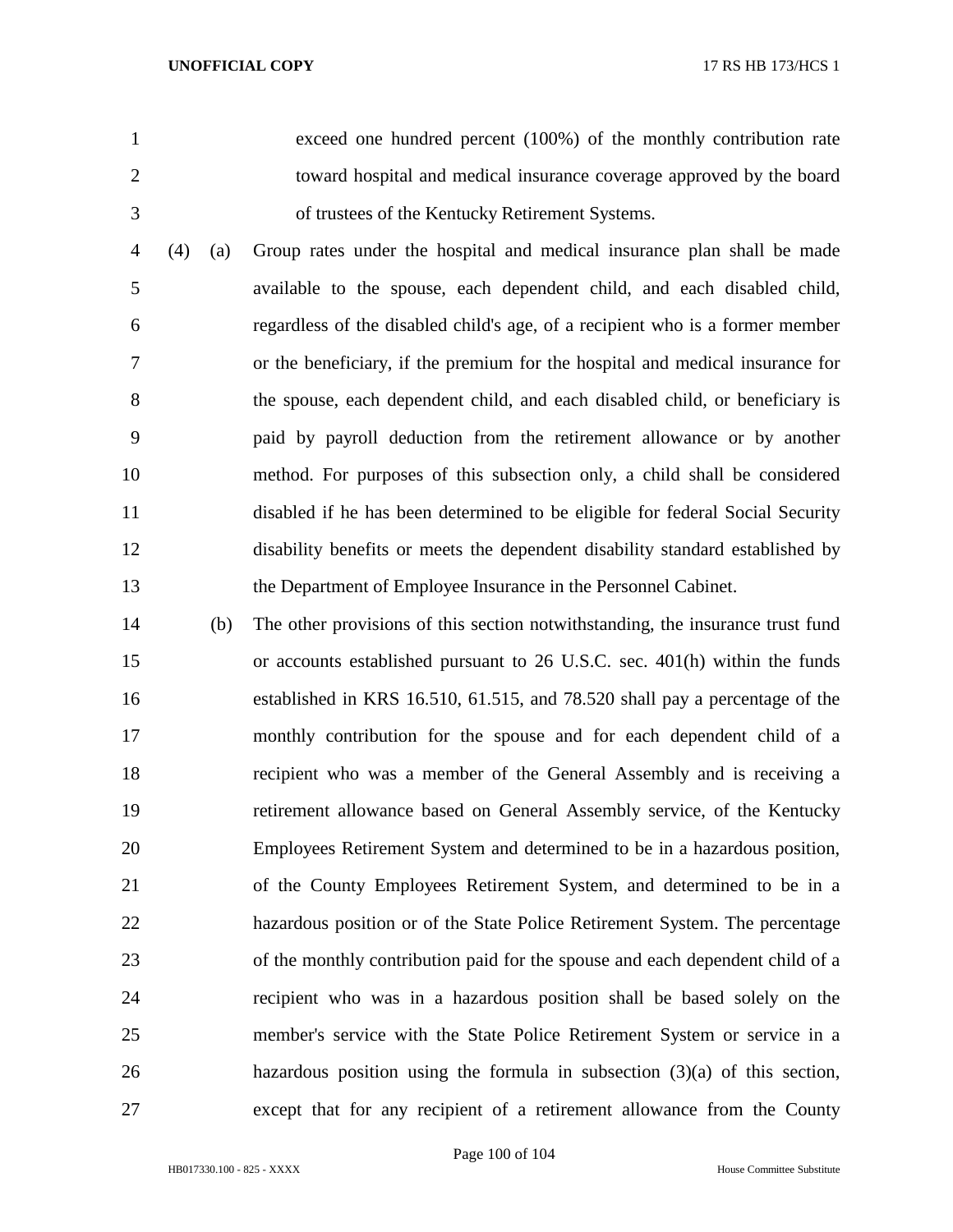Employees Retirement System who was contributing to the system on January 1, 1998, for service in a hazardous position, the percentage of the monthly contribution shall be based on the total of hazardous service and any nonhazardous service as a police or firefighter with the same agency, if that agency was participating in the County Employees Retirement System but did not offer hazardous duty coverage for its police and firefighters at the time of initial participation.

 (c) The insurance trust fund or accounts established pursuant to 26 U.S.C. sec. 401(h) within the funds established in KRS 16.510, KRS 61.515, and 78.520 shall continue the same level of coverage for a recipient who was a member of 11 the County Employees Retirement System after the age of sixty-five (65) as before the age of sixty-five (65), if the recipient is not eligible for Medicare coverage. If the insurance trust fund or accounts established pursuant to 26 U.S.C. sec. 401(h) within the funds established in KRS 16.510, 61.515, and 78.520 provides coverage for the spouse or each dependent child of a former member of the County Employees Retirement System, the insurance trust fund or accounts established pursuant to 26 U.S.C. sec. 401(h) within the funds established in KRS 16.510, 61.515, and 78.520 shall continue the same level of coverage for the spouse or each dependent child after the age of sixty-five (65) as before the age of sixty-five (65), if the spouse or dependent child is not eligible for Medicare coverage.

 (5) After July 1, 1998, notwithstanding any other provision to the contrary, a member who holds a judicial office but did not elect to participate in the Judicial Retirement Plan and is participating instead in the Kentucky Employees Retirement System, the County Employees Retirement System, or the State Police Retirement System, as provided in KRS 61.680, and who has at least twenty (20) years of total service, one-half (1/2) of which is in a judicial office, shall receive the same hospital and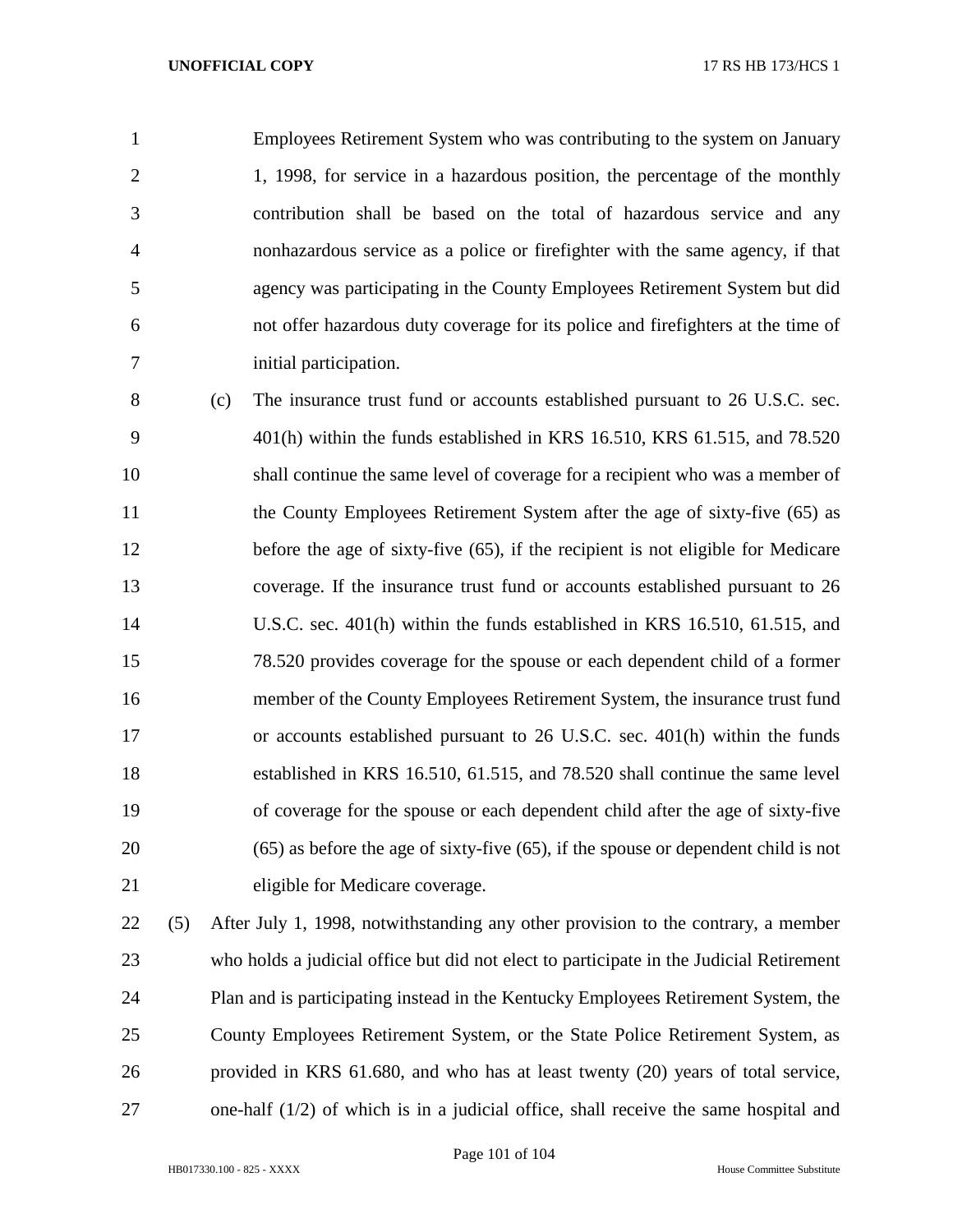medical insurance benefits, including paid benefits for spouse and dependents, as provided to persons retiring under the provisions of KRS 21.427. The Administrative Office of the Courts shall pay the cost of the medical insurance benefits provided by this subsection.

 (6) Premiums paid for hospital and medical insurance coverage procured under authority of this section shall be exempt from any premium tax which might otherwise be required under KRS Chapter 136. The payment of premiums by the insurance trust fund or accounts established pursuant to 26 U.S.C. sec. 401(h) within the funds established in KRS 16.510, 61.515, and 78.520 shall not constitute taxable income to an insured recipient. No commission shall be paid for hospital and medical insurance procured under authority of this section.

- (7) The board shall promulgate an administrative regulation to establish a medical insurance reimbursement plan to provide reimbursement for hospital and medical insurance premiums of recipients of a retirement allowance who are not eligible for the same level of hospital and medical benefits as recipients living in Kentucky and having the same Medicare hospital and medical insurance eligibility status. An eligible recipient shall file proof of payment for hospital and medical insurance at the retirement office. Reimbursement to eligible recipients shall be made on a quarterly basis. The recipient shall be eligible for reimbursement of substantiated medical insurance premiums for an amount not to exceed the total monthly premium determined under subsection (3) of this section. The plan shall not be made available if all recipients are eligible for the same coverage as recipients living in Kentucky.
- (8) (a) 1. For employees having a membership date on or after July 1, 2003, and before September 1, 2008, participation in the insurance benefits provided under this section shall not be allowed until the employee has earned at least one hundred twenty (120) months of service in the state-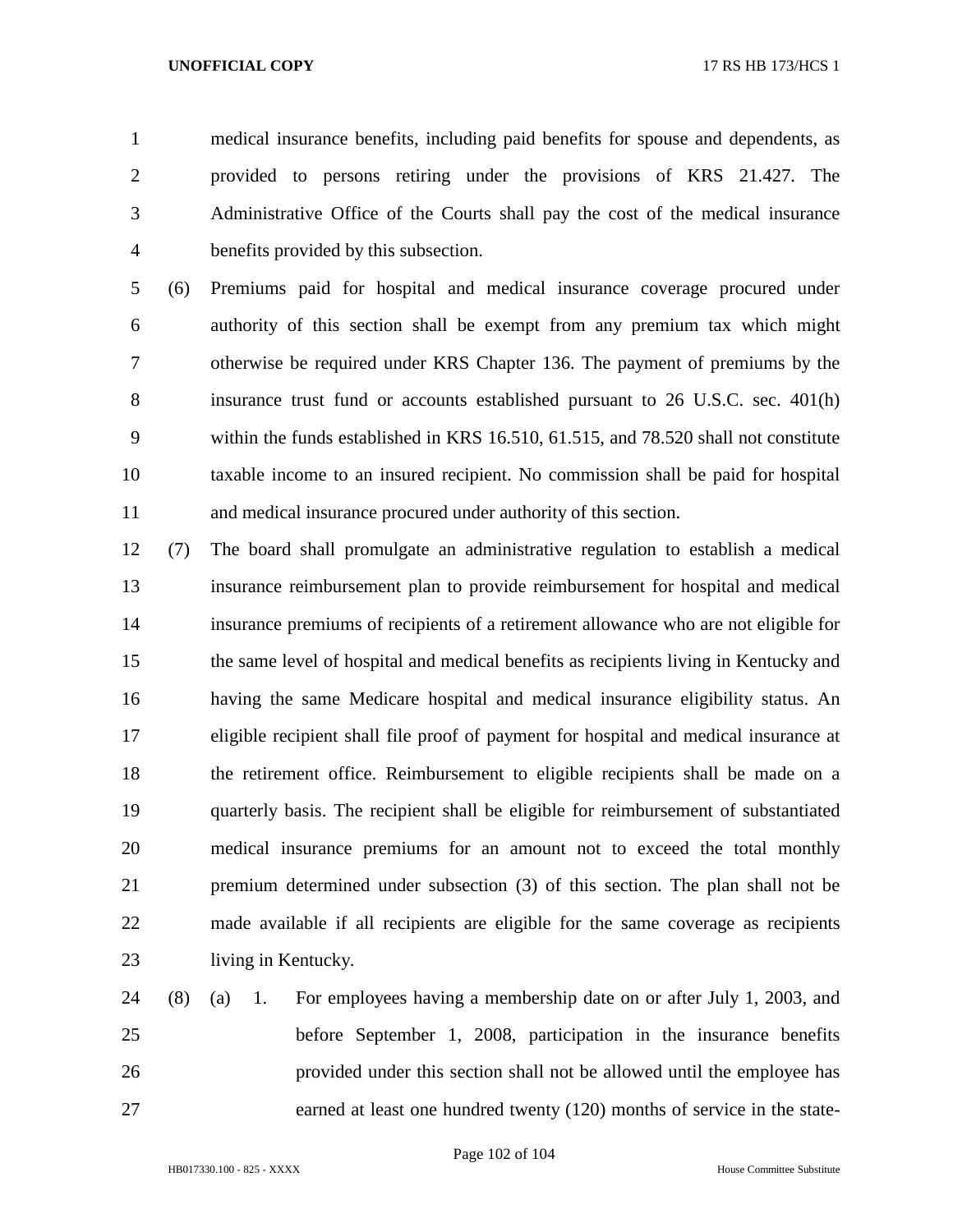administered retirement systems.

- 2. For an employee having a membership date on or after September 1, 2008, participation in the insurance benefits provided under this section shall not be allowed until the employee has earned at least one hundred eighty (180) months of service credited under KRS 16.543(1), 61.543(1), or 78.615(1) or another state-administered retirement system.
- (b) An employee who meets the minimum service requirements as provided by paragraph (a) of this subsection shall be eligible for benefits as follows:
- 1. For employees who are not in a hazardous position, a monthly insurance contribution of ten dollars (\$10) for each year of service as a **participating employee.**
- 2. For employees who are in a hazardous position or who participate in the State Police Retirement System, a monthly insurance contribution of fifteen dollars (\$15) for each year of service as a participating employee in a hazardous position or as a participating member of the State Police Retirement System. Upon the death of the retired member, the 17 beneficiary, if the beneficiary is the member's spouse, shall be entitled to **a** monthly insurance contribution of ten dollars (\$10) for each year of service the member attained as a participating employee in a hazardous position or as a participating member of the State Police Retirement System.
- (c) 1. The minimum service requirement to participate in benefits as provided by paragraph (a) of this subsection shall be waived for a member who is disabled or killed in the line of duty as defined in KRS 16.505(19), and the member or his spouse and eligible dependents shall be entitled to the benefits payable under this subsection as though the member had twenty (20) years of service in a hazardous position.